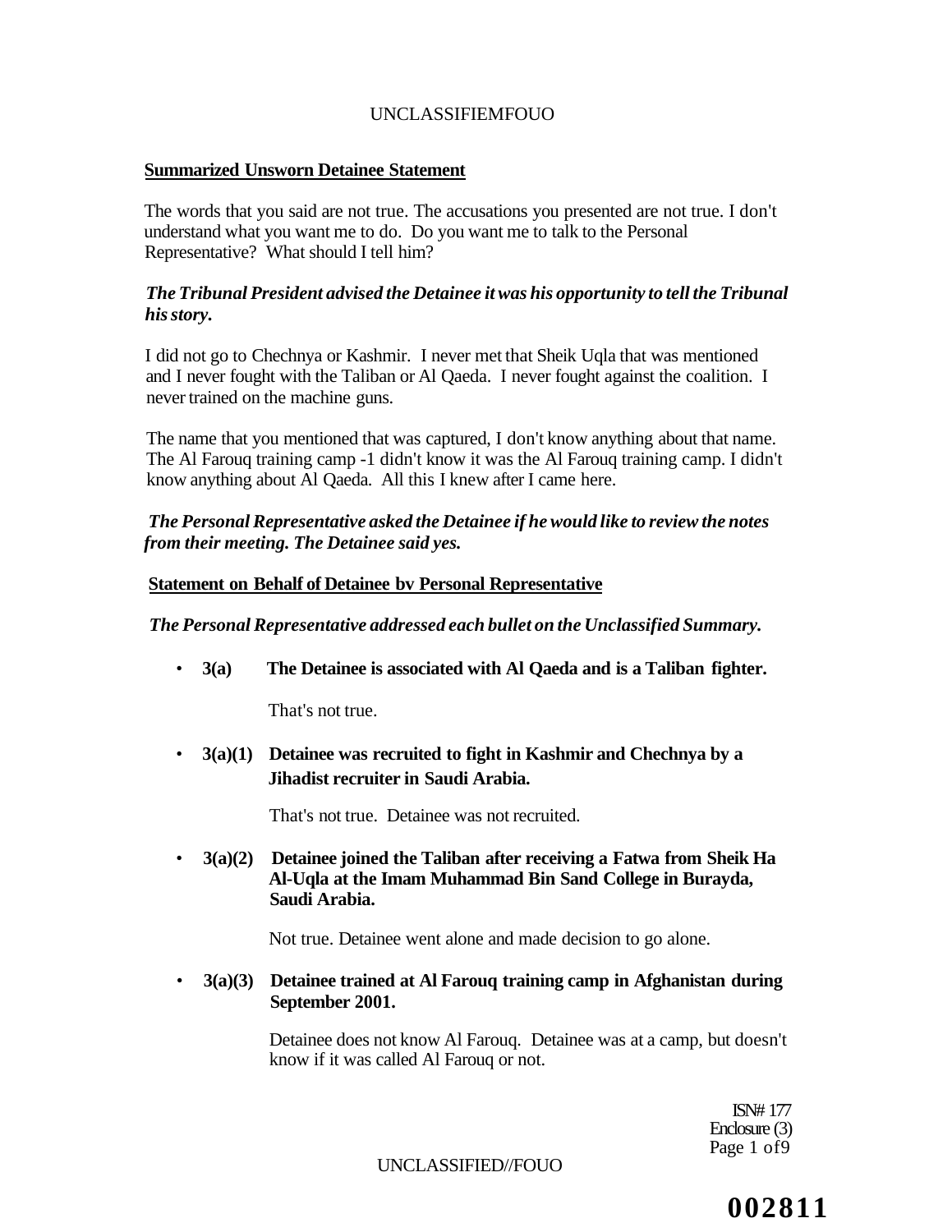# • **3(a)(4) Detainee was trained on the Kalashnikov rifle, Pakistan machine gun, and a Russian pistol at the Al Farouq training camp.**

Detainee was only trained on the handgun.

# • **3(a)(5) One of Detainee's known aliases was on a list of captured Al Qaeda members that was discovered on a computer hard drive associated with a senior Al Qaeda member.**

Detainee has no knowledge of this hard drive. The first time I learned of the existence of Al Qaeda was here at Guantanamo Bay. The Detainee is not even sure what alias they are referring to.

## • **3(b) The Detainee participated in military operations against the coalition.**

This is not true. Detainee was only in Afghanistan 2 months and that was only enough time to train.

## • **3(b)(1) Detainee was a fighter at Tora Bora.**

Not true. Detainee was in Tora Bora and was captured in Pakistan after he crossed the border. Detainee was never near any fighting with the Taliban in Tora Bora.

## *The Personal Representative stated that this information summarized what was discussed between the Detainee and him.*

#### **Summarized Unsworn Detainee Statement**

The 2 months I was in Afghanistan, I wasn't training the whole time. It wasn't enough [time] for training or fighting or anything like that I just wanted to get out [of Afghanistan].

I was only in Tora Bora because it was the way to get out. I was told if I wanted to get out I had to go through Tora Bora.

I got out [of Afghanistan] and was captured by the Pakistani authorities.

## **Questions bv the Tribunal Members**

Q: You said you decided on your own to go to Afghanistan. Can you tell us why that was?

For training.

**ISN# 177 Enclosure (3}**  Page 2 of 9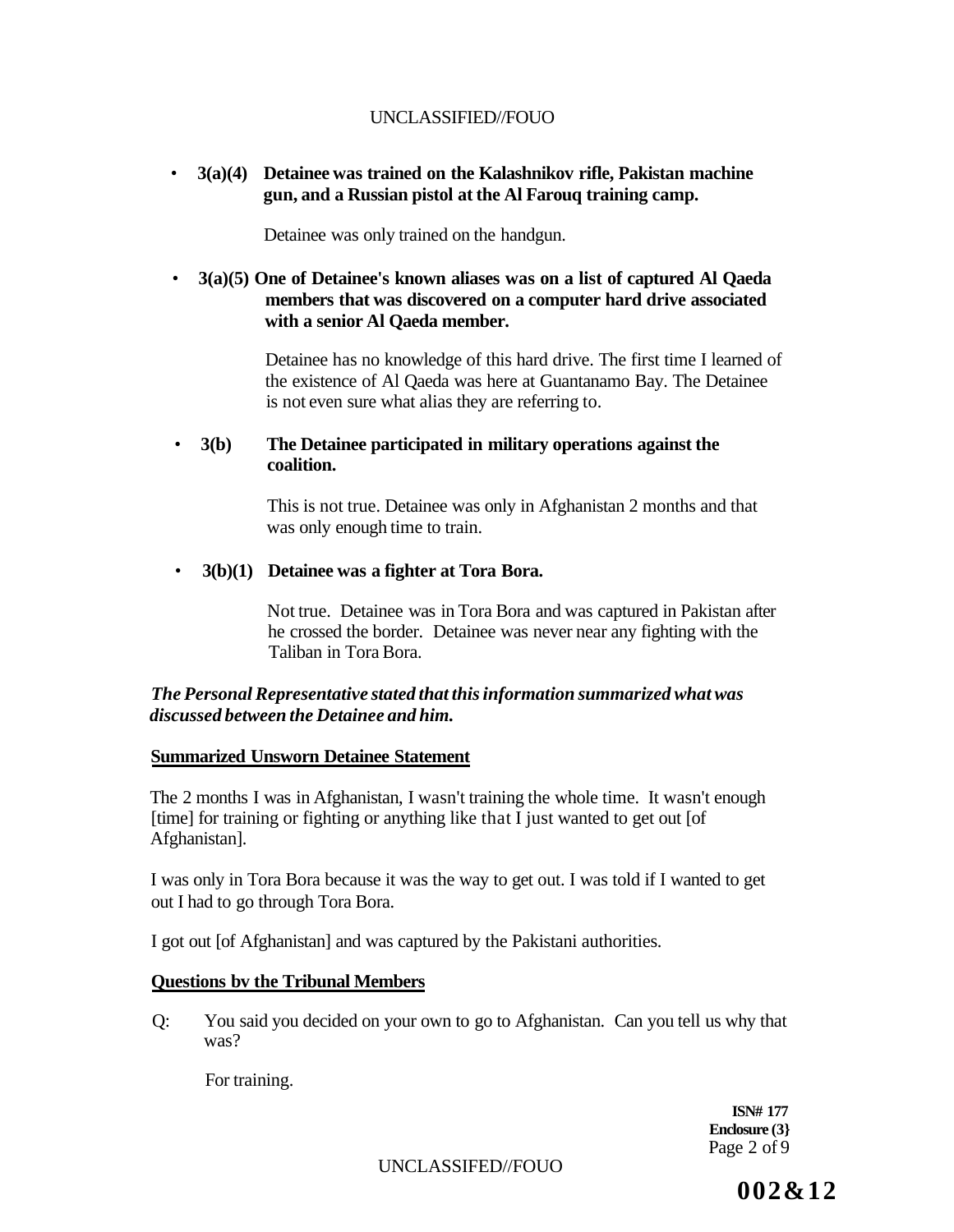Q: What training did you desire?

A: Just light training. I didn't know what kind of training it was.

Q: Why did you need to go all the way to Afghanistan to get light training? Could you not have received it in your home country?

I didn't know there were problems in Afghanistan.

What made you decide to go to Afghanistan at the time you did?

No reason. It was just a vacation I had.

It had nothing to do with receiving a Fatwa from a Sheik?

No.

Why did you desire to have this light training?

Just normal.

How long were you planning to stay in Afghanistan?

I would come back before school started. Maybe 2 months.

You had no desire to fight in Kashmir or Chechnya?

No.

How did you make your trip to Afghanistan? How did you know how to get there?

Normal. Travel from country to country doesn't require knowledge.

Who funded your travel to Afghanistan?

I have money.

You took enough money to sustain yourself for your entire time in Afghanistan?

That's what I thought

You got to Afghanistan and went to Al Farouq for a while and you also spent time in Tora Bora trying to get out? What else did you do?

> **ISN# 177 Enclosure (3)**  Page 3 of 9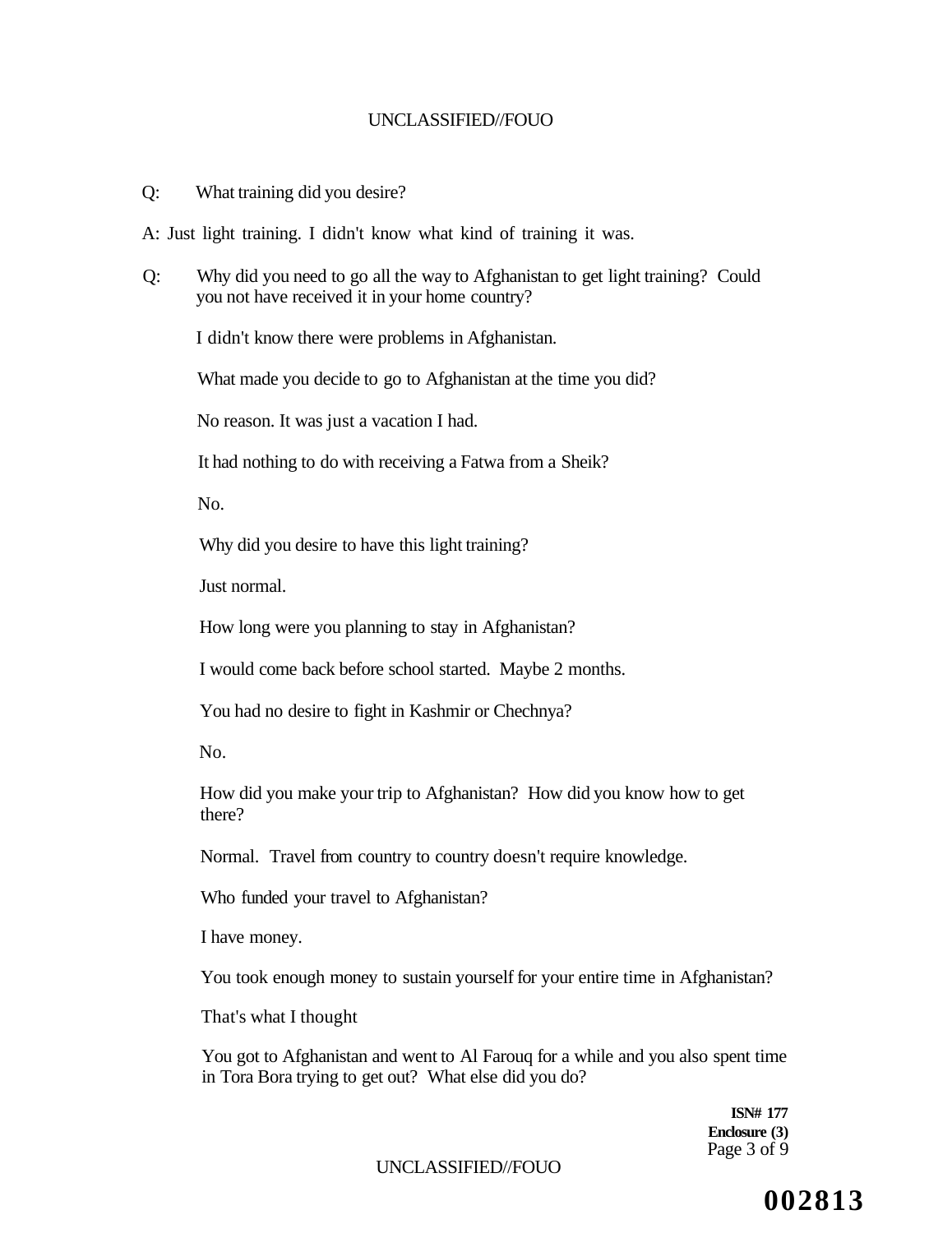- A: I didn't stay in Al Farouq for 2 months.
- Q: Your total time in Afghanistan was 2 months, then?
- A: Approximately, yes.
- Q: Where else did you go besides Al Farouq and Tora Bora?
- A: I passed by Kabul and Jalalabad and Tora Bora.
- Q: Was there any time there that you helped the Taliban fight against the Northern Alliance?
- $A: N_0$
- Q: What did you do when you were in Kabul and Jalalabad?
- A: I didn't stay there. It was just to get out.
- Q: So, you went through Tora Bora to Pakistan. The Pakistan authorities captured you at the border, or where?
- A: A little while after the border.
- Q: When you were captured, did you have your passport with you?
- A: No.
- Q: Can you explain why not?
- A; I didn't have it with me. I left it
- Q: Why would you leave it and not take it with you?
- A: Before I went to receive training, I left it in a place so I would not lose it.
- Q: You thought you were going to be able to travel through Pakistan with no passport?
- A: I was going to the Saudi Embassy.
- Q: Please explain the circumstances of your capture in Pakistan.
- A: The Pakistani police saw me and captured me.

**ISN# 177 Enclosure (3)**  Page 4 of9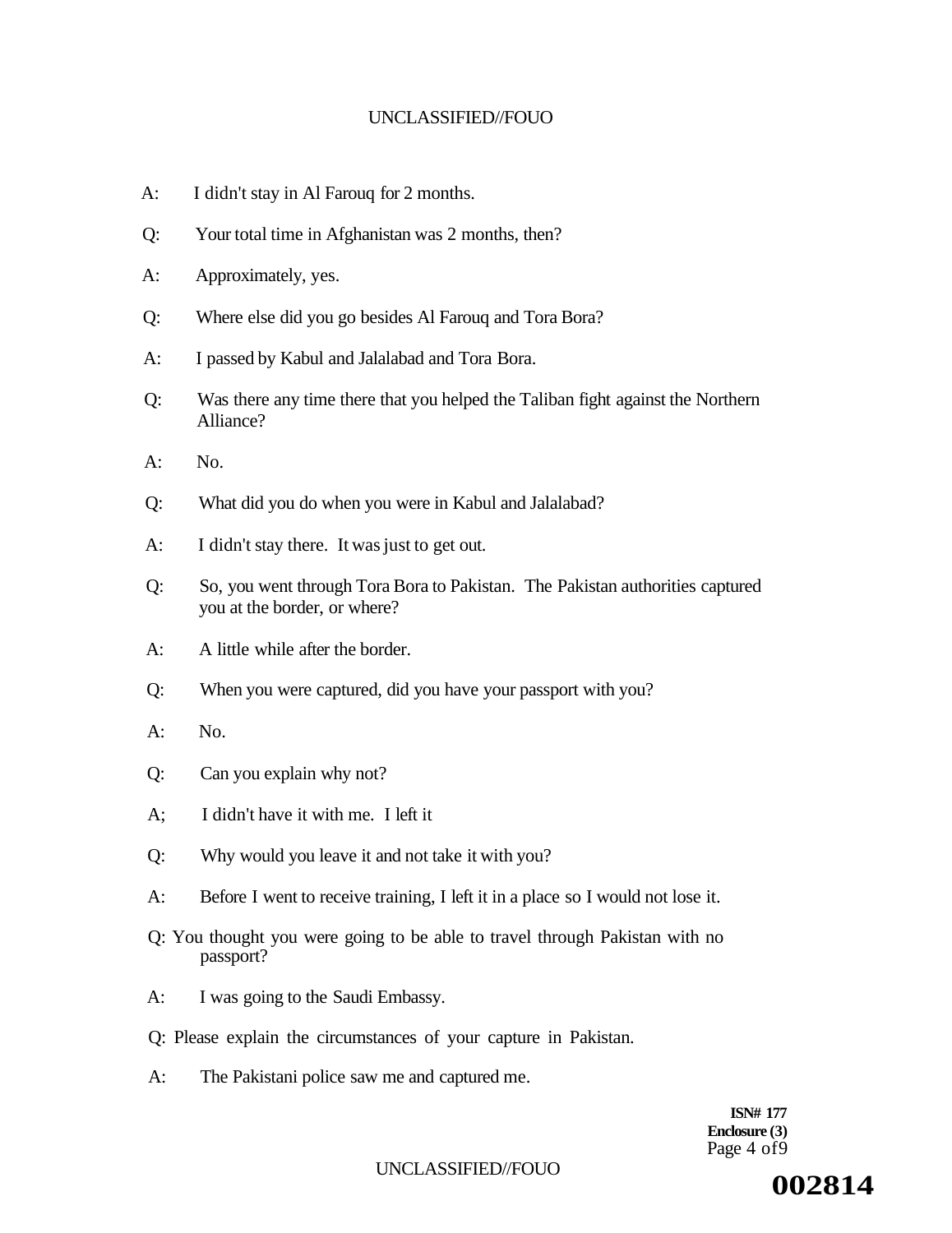- Q: Were you going to say something else?
- A: They captured me on the basis that they would take me to the embassy. Suddenly I found myself in prison.
- Q: Were you by yourself or with a group of people?
- A: By myself.
- Q: So, they captured you and put you in a prison in Pakistan for a while?
- A: Yes.
- Q: Do you remember how long you were there?
- A: 1 don't remember.
- Q: A long time or short time?
- A: Short, not long.
- Q: Eventually you came into American custody?
- A: Yes. After that, they took me to the American authorities.
- Q: You said, when you were captured you didn't have your passport. Did you have any money or weapons with you?
- A: No.
- Q: Can you explain why your name or alias is associated with Al Qaeda?
- A: I don't know about this. This is something the interrogator talked to me about. I told him I didn't know anything about it.
- Q: Were you a student prior to leaving your home country for Afghanistan?
- A: Yes.
- Q: Did you have any other occupation or source of income?
- A: 1 worked for a short while.
- Q: That's how you saved up enough money to travel to Afghanistan?

ISN# 177 Enclosure (3) Page 5 of9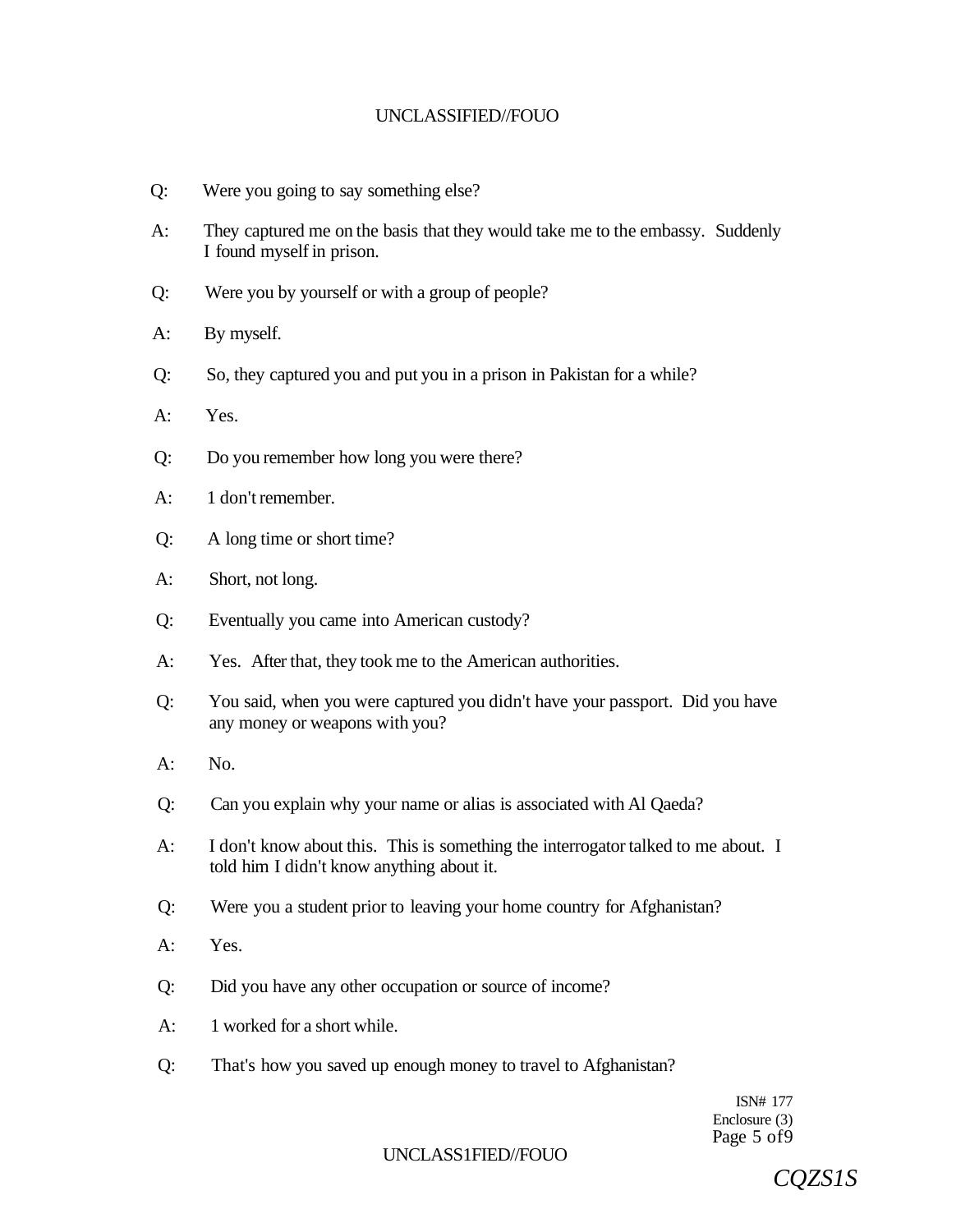No, I had money from school and this work.

What happened to the money you took with you to Afghanistan?

It was with my passport.

So, you lost the money and your passport also?

Yes.

Who did you give your money and passport to?

A person I do not remember.

Where did you give it to them and why?

So that he could take care of it for me and it would not get lost.

Did you choose to do this or did this person persuade you to do this?

He suggested it to me.

The light training, I assume it is military training?

Did I know it was military?

Yes. Was it military training that you received?

Just physical training., .body...that gun...that's it

The handgun?

Yes.

You actually practiced with and fired the handgun?

Just a little bit.

Were you ever issued a handgun?

No.

You never took one away from training?

**ISN# 177 Enclosure (3)**  Page  $6$  of  $9$ 

#### UNCLASSIFIED//FOUO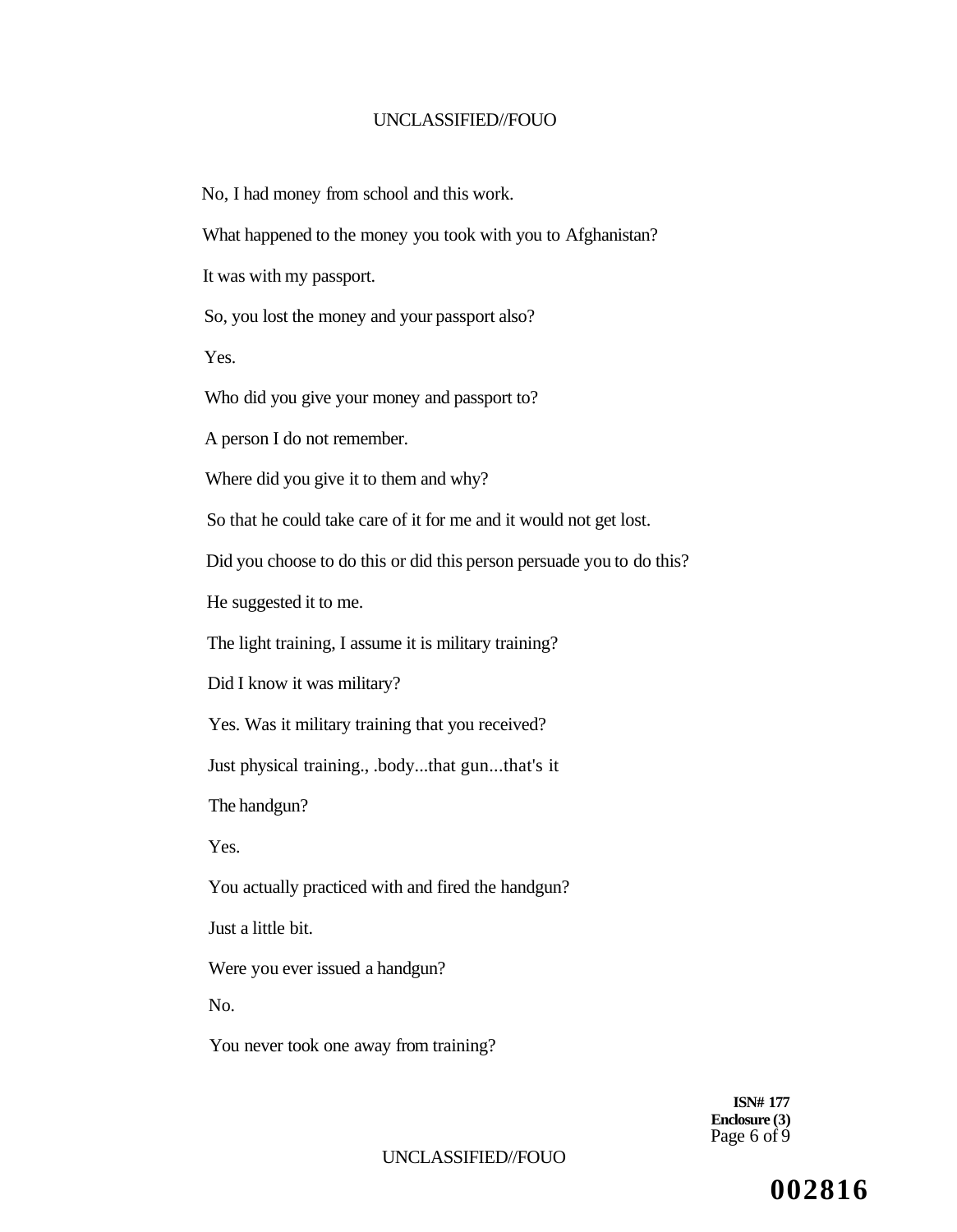- A: For me?
- Q: Yes.
- A: No.
- Q: For anyone else?
- A: No.

#### **Questions bv the Tribunal President**

- Q: Was it at the training camp that you turned over your passport and money?
- $A:$  No.
- Q: When was that; before the training camp?
- A: Before that there was a small house. As soon as I arrived there they put me in this house.
- Q: They? Who are they?
- A: The Afghan driver that brought me.
- Q: Did you make arrangements for this training before you traveled to Afghanistan?
- A: No.
- Q: How did you find out about this training facility?
- A: The Afghan took me straight there.
- Q: You did not know this Afghan?
- A: No.
- Q: But you trusted your passport and money with him?
- A: It's a normal thing. I didn't know anything was wrong.
- Q: When you decided to leave Afghanistan, why didn't you try to recover your passport and money before starting your trek to Pakistan?
- A: Time would not allow.

**ISN# 177 Enclosure (3)**  Page 7 of 9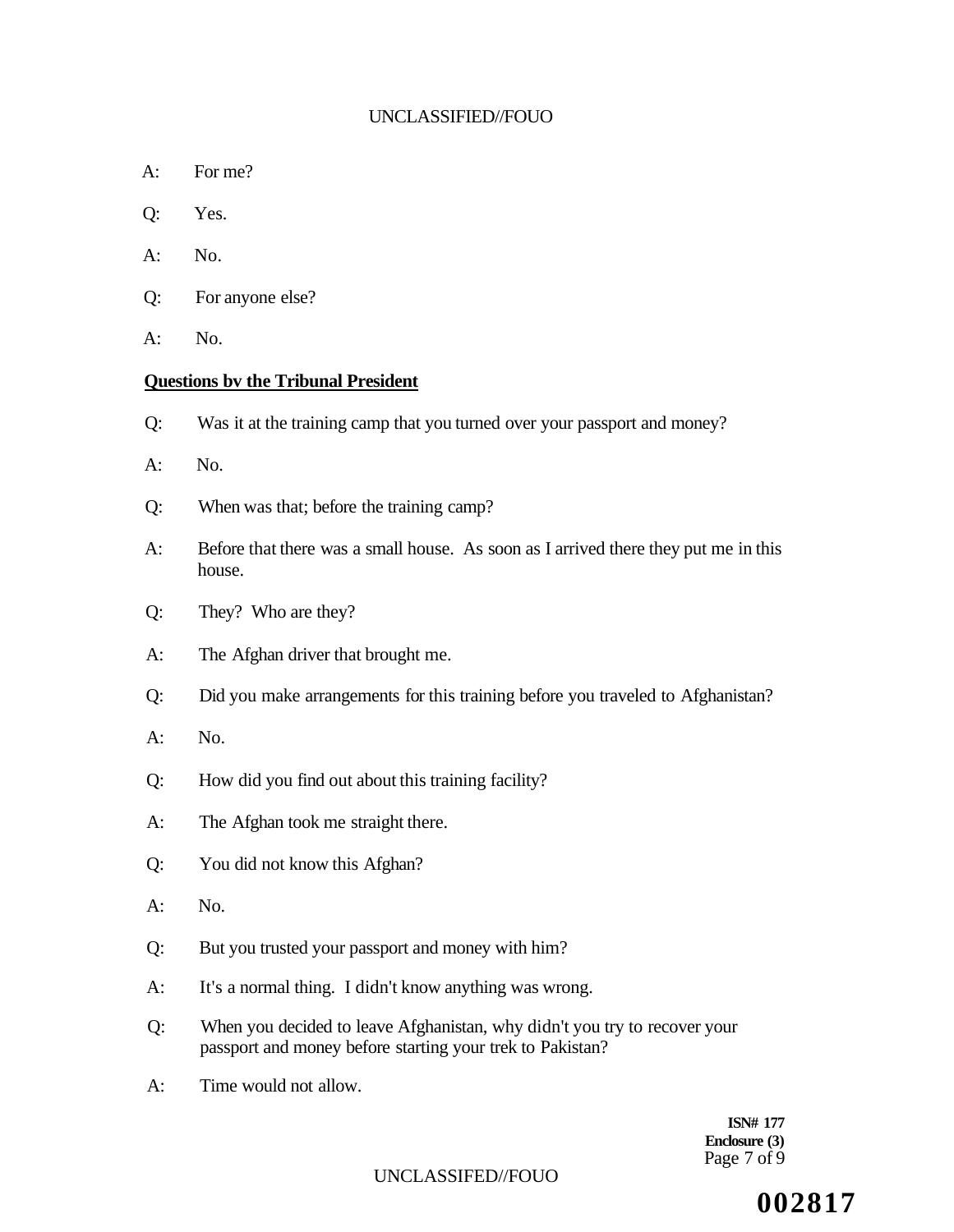#### Why?

Because I just wanted to leave. I didn't have time to look for it. I just went straight to Kabul.

From Kabul, you went to Tora Bora and then across the mountains into Pakistan?

Yes, I passed through Jalalabad.

You were alone all this time?

No.

You traveled with companions that provided assistance for your departure?

I had 10 with me.

Were these the 10 that helped you find your way through the mountains into Pakistan?

No. They were just traveling normal. I didn't know where they were going.

When you entered Pakistan, you were by yourself?

The first time? When I was leaving?

When you were attempting to leave Afghanistan and trying to get into Pakistan, were you by yourself?

Yes.

How did you find your way through a mountainous terrain you had never been through before into Pakistan?

I had the Afghani with me. He told me. But I didn't have any of the 10 people with me.

I'm starting to get confused. You said you traveled into Pakistan by yourself and you were captured by yourself. Now you're saying you had the Afghani help you cross the border into Pakistan.

You asked me if anyone was with me. I said yes, there were 10 people with me and then you asked me directly if there was anyone with me when I went into

> **ISN# 177 Enclosure (3)**  Page 8 of9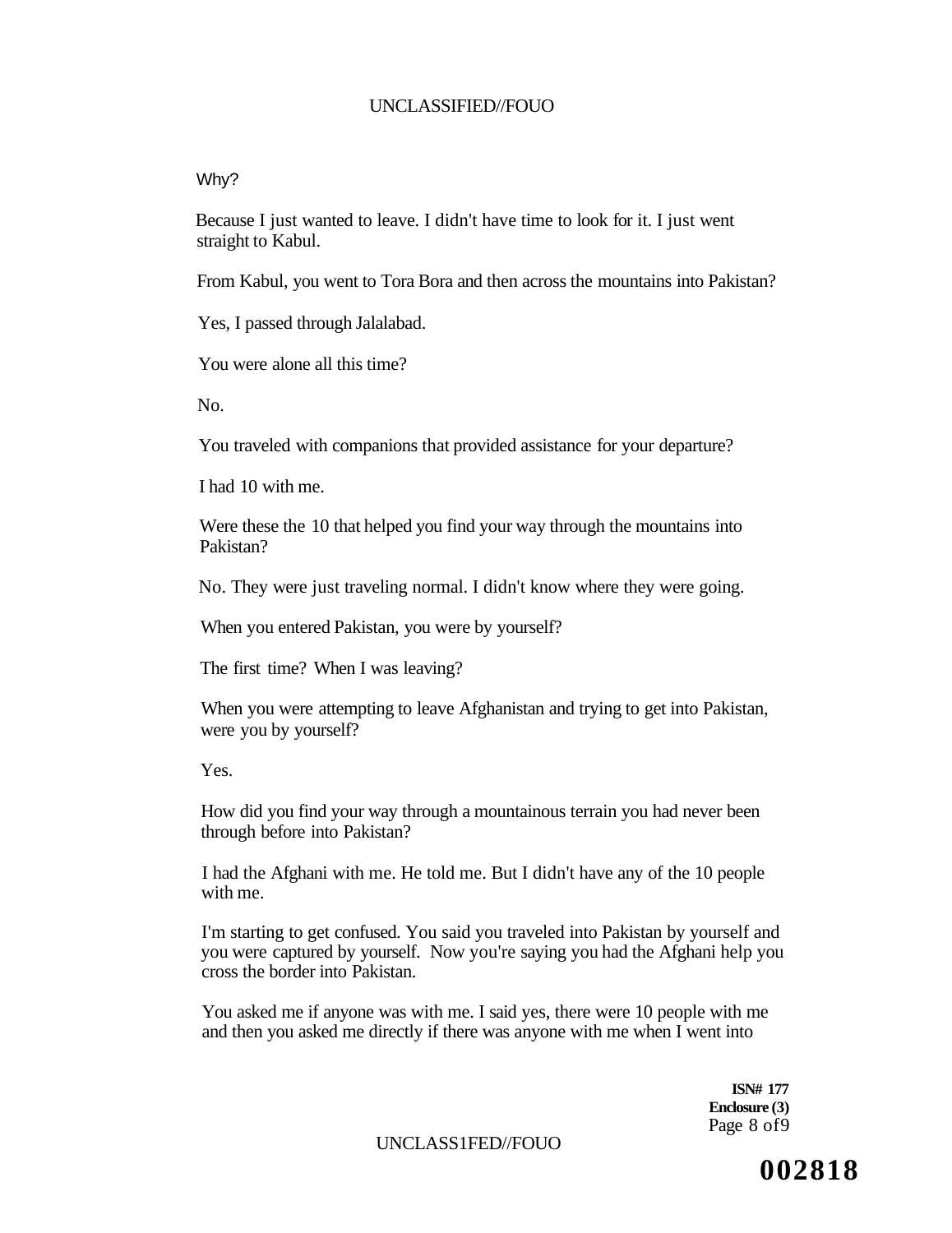Pakistan. I thought you were talking about any of the 10 people who were with me before, so I said no. What is strange about that?

- Q: Was there anyone with you when you crossed the border into Pakistan?
- A: Yes, just the Afghan guide.
- Q: Did he stay with you as you traveled into Pakistan?
- A: Did not travel. As soon as they [Pakistani police] saw me they captured me. I didn't see him [the Afghan man] after that. I don't know if they caught him or if he left before.
- Q: So, you don't know if they captured him as well?
- A: I don't know if they captured him, arrested him or if he left
- Q: Why would he help you find your way to Pakistan? If you had no money, how could you pay him for his services?
- A: I didn't pay him. I met someone before him who wanted to help me get out. He introduced me to this Afghani and said he would help me get out.
- Q: I find it unusual that an individual would risk his safety and take the chance of getting captured to help someone that did not pay him.
- A: Maybe the person I met before is the one that paid him. I don't know.

# AUTHENTICATION

I certify the material contained in this transcript is a true and accurate summary of the testimony given during the proceedings.

Colonel, U.S. Marine Corps Tribunal President

> ISN# 177 Enclosure (3) Page 9 of9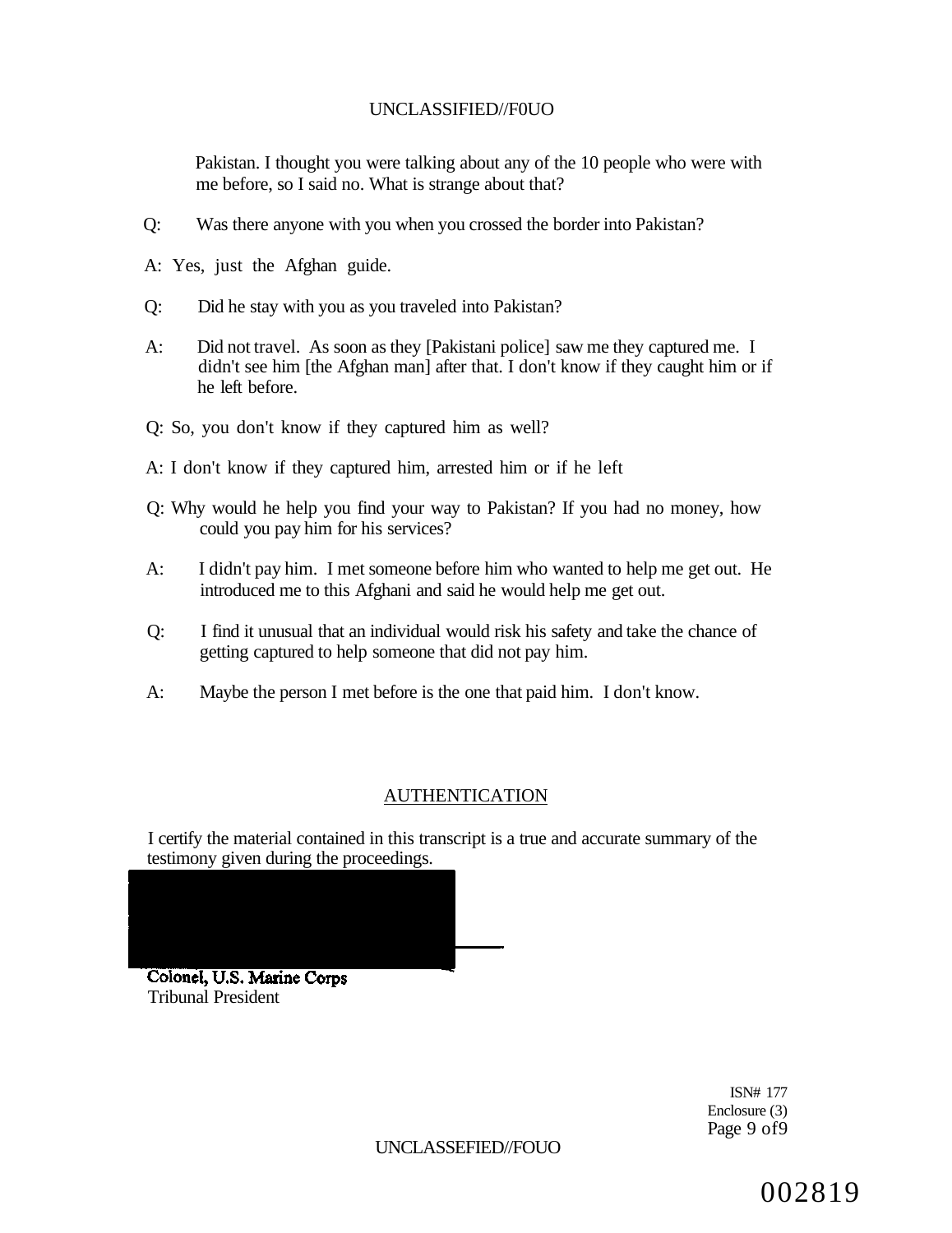#### **Summarized Unsworn Detainee Statement**

*The Tribunal President read the Hearing Instructions to the Detainee and confirmed that the Detainee understood and had no questions.* 

*The Personal Representative presented the Detainee Election Form (Exhibit D-A) to the Tribunal* 

*The Recorder presented the Unclassified Summary of Evidence (Exhibit R-l) to the Tribunal and gave a brief description of its contents. The Recorder also presented R-2 to the Tribunal as evidence.* 

*The Recorder confirmed that he had no further unclassified evidence or witnesses and requested a closed Tribunal session to present classified evidence.* 

*The Tribunal President confirmed that the Detainee had no documents that he wished to present to the Tribunal as per the Detainee Election Form. The Tribunal President also confirmed mat the Detainee requested to have no on island witnesses participate in the Tribunal on his behalf* 

Detainee: These allegations against me are not true. I will give an oath.

*The Recorder administered the Muslim oath to the Detainee.* 

**Summarized Sworn Detainee Statement** 

#### *The Tribunal President opened the Tribunal to the Detainee to make his statement*

*3. a. The detainee is a member of the Taliban.* 

Detainee: No. I have never been with the Taliban at all.

*3.a.l. The detainee attended a Taliban training camp.* 

Detainee: No. Nobody can prove it I have never (been) in the training camp.

*3.a.2. The detainee worked for a Taliban Commander and was part of a special fortyman unit.* 

Detainee: No. I never did that. If you can prove that you can drop me in the ocean.

*3.a.3. The detainee trained with light weapons, machine guns and missiles.* 

Detainee: No. This is not true.

**ISN# 849 Enclosure (3) Page 1 of9** 

UNCLASSIFIED//FOUO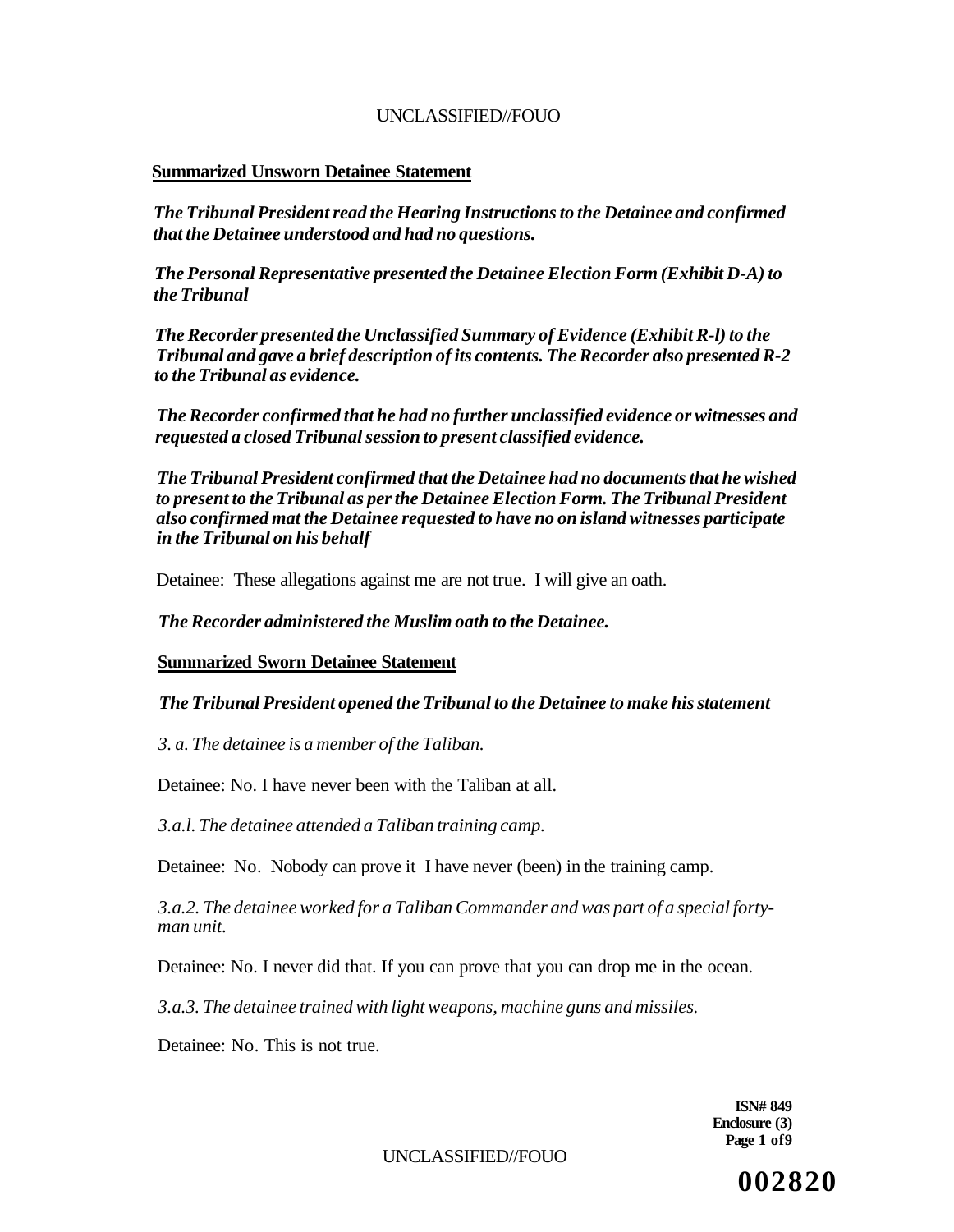#### *3.a.4. When arrested by Afghanistan Military Forces, the detainee had in his possession the following items: rockets, a circuit tester, Russian artillery officer's compass, and rocket mortars.*

Detainee: I didn't have any electric circuit for testing anything. They didn't find that on me at all. I had only a compass with me to show the directions for the Kabla, which the Muslims bring. That is for the mosques and prayers. I didn't have any rocket or anything with me. On the rocket, I have to tell my story. I am a poor guy and was working as a laborer to support my house and my family. When the Taliban had dropped from power and the new government came, 1 was jobless, working making mud walls. The time was not convenient. I was jobless and the economy was very bad. My cousin told me, you are jobless so I will put you with a commander who is working over there. That place is in Izaraq (ph) and he will not give you a certain amount but he would help. I was happy with him as it was better than the hard job and I went to the district and started working. He offered five or six hundred a month, which was not enough to support my family. I came back to my home because I could make more money in my labor job when I counted for the expenses of my house, like cooking oil, sugar and tea. I was at home, with my newborn son, mother, wife, and my little brother. It was midnight and some people came to my home and told me not to move. He asked me my name and then told me to get up from the bed. I asked him what was going on and he told me not to talk and follow him. I didn't know who this guy was and he asked me to come out and 1 followed him. When I stepped out from the room, my mother and brother also stepped out from their rooms and started yelling. I told him to tell me what was going on because my family was disturbed. He said don't talk and follow me. I didn't know exactly what time it was. When we were walking, there was a guy named Mohammad and he came up to us. This guy named Voramidi (ph) came out and asked me if I went to the district area and worked with Lashar Khan (ph), I will kill you and destroy your family. The guy that pulled me out of the house, I understood his name to be Sher Jan (ph). He told me that if I worked with Lashar Khan he would destroy my family and kill all of them. I told him that I didn't know him but my cousin told me to work with him to make some money. I came back because that money was not enough for me. We arrived at the end of Kaneba (ph). That place was a very end place and at that point he asked me where is Lashar Khan's house. I told him that I didn't know. I told him that I never been there. He told me that I had to show him his house. Because he had a machine gun in his hand and he was interrogating me, I was scared so I told him that his house was by this way, by this side and pointed but I didn't really know where his house was. At that time he pulled out some rocket bullets from the ground where they had it under the straw and dried wheat After that they started burning the wheat and straw and told me to start walking. After awhile he intimidated and warned me again that if he saw me at Lashar Khan's again, that he would kill all of my family including me. When they left I went back home. When I got home my mother and my brother were waiting at the door for me. My mother was crying. They asked me what happened and I told them the story. The night passed on and my mother got a little bit happy that I came back. The next day I was thinking to myself, what was this all about and why did these people come to me?

> **ISN# 849**  Enclosure (3) Page 2 of 9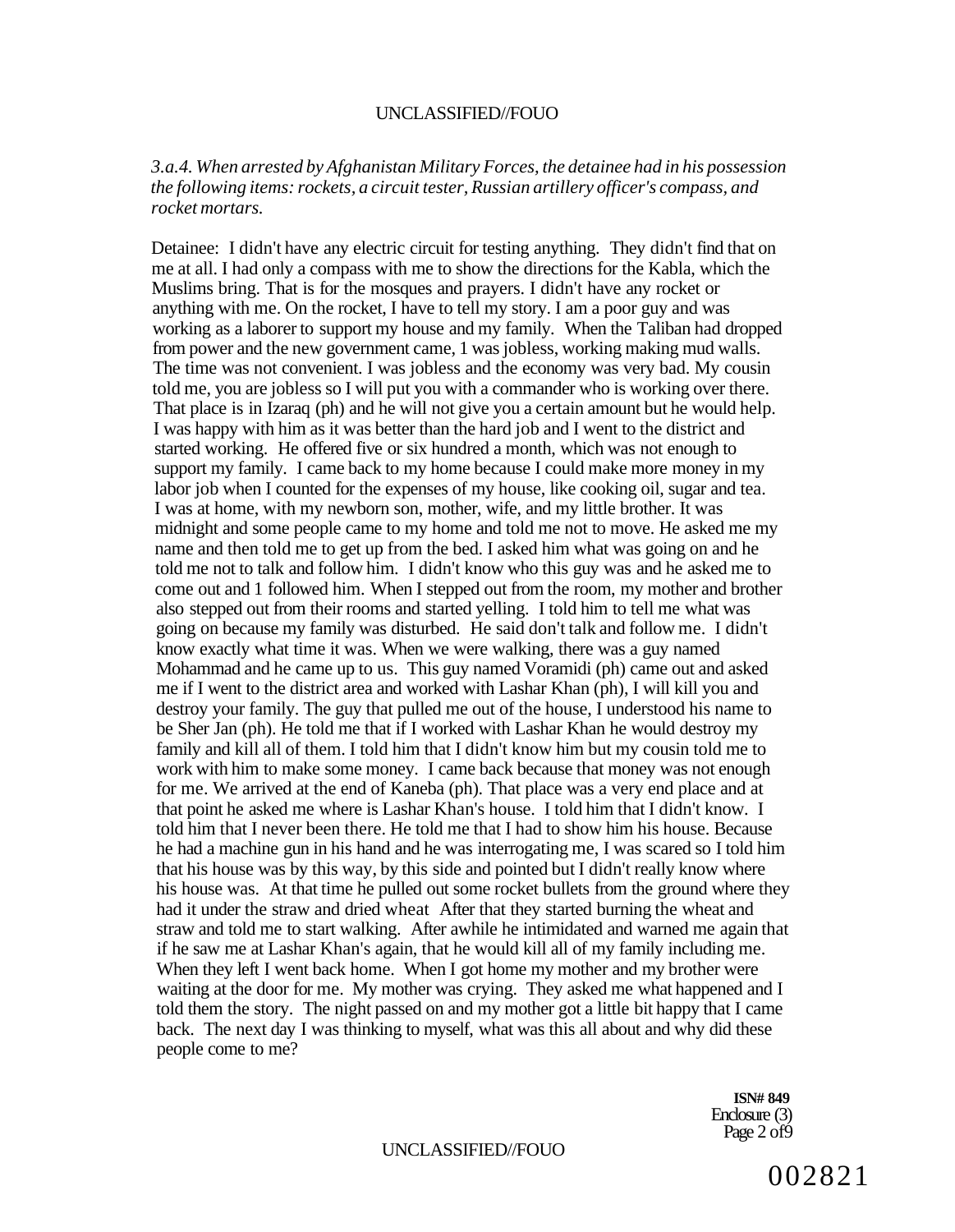#### UNCLASS1FIED//F0U0

It was evening and Sher Jan appeared and knocked on the door. When I opened the door, I asked him what are you going to do again, what do you want? When I started talking to him, my mother steps out and asked what was going on? I told her that Sher Jan came again and he told me don't talk to anybody and that he had stuffed two rockets in our garden. My mother told me to send some people to the district area to report it and for the district people to check it. I sent my little brother to the district and they would bring some soldiers. Last time it happened, that happened and today the guy came again and told me that he stuffed rockets in my garden. I was scared of it I apologize but 1 forgot one thing. At the time he told me that he stuffed two rockets in the garden, he offered me 100 kaldars (ph) and I rejected it. As soon as he saw that my brother was running to the district office, he dropped the 100 kadars and ran away. He had another person with him at the time. His name was Nuwilly (ph). At the time he ran away, after awhile my little brother came back and asked him what happened. He said that the soldiers said they would come tomorrow because it is late and they couldn't come right now. The next day I went to the bazaar and I saw Sher Jan at a little restaurant drinking tea. When I got back home I told my mother that he was at a restaurant drinking tea, what going on? I was trying to think what was gomg on and in the late afternoon the district people showed up at our home. When the district people came they knocked on the door and I opened the door and asked them why didn't you show up yesterday? Today is almost past and it is late. The district soldier asked what was going on and I told him that last night the guy came and told us that he stuffed two rockets in our garden and he said let's go to your garden and see and we went over there. We went to the garden and they found the rocket bullets. It wasn't a rocket he said, it was a rocket ammunition. They asked me to go for questioning and I told them that the ammunition did not belong to me and I reported it. I went to the district office and from there they transferred me to Jalalabad city. It was a commander and I didn't know him and they handed me to the commander. The commander started beating me up and after awhile when the beating stopped he started pulling my nails with pliers. After two to three days and a hard time they handed me to the Americans. The Americans transferred me to Bagram. I spent four months in Bagram. In Bagram they told me to confess the truth. I told them that I was not lying. Jalalabad is not far from Kabul and Bagram. You can go and ask my mother and my brother and what was going on at that night. If you do not trust my family you can ask the other people. After three months they told me that my interrogation was finishing and that I would go back home but instead they sent me to Cuba. If you don't trust me you can go to Shardahar (ph) and ask the people there if I was associated with Taliban. These people will be witnesses to whether 1 was or not associated with the Taliban. I told them I didn't know anybody in Cuba and I'm a detainee in here and I do not have any witnesses to bring in here. This is our custom. Our ladies can't go outside talking with anybody they don't know. It's not possible. That is why I offered my uncle, he would talk instead of my mother. You can ask people from Shardahar and Jalalabad what kind of person that I was. Was I a commander, was I with the Taliban, associated with Taliban? The allegations came on me that 1 was six months with the Taliban. I wasn't there. I wasn't there fighting. I swear I never been with them at all. You all can write anything you want to write about me. It's up to you guys but I don't have anybody. I don't have any uncle from my father's side and I don't have a father. This is the situation that came on me. It is up to you guys. Whatever allegations you put on me you can do

> **ISN#849 Enclosure (3) Page 3 of9**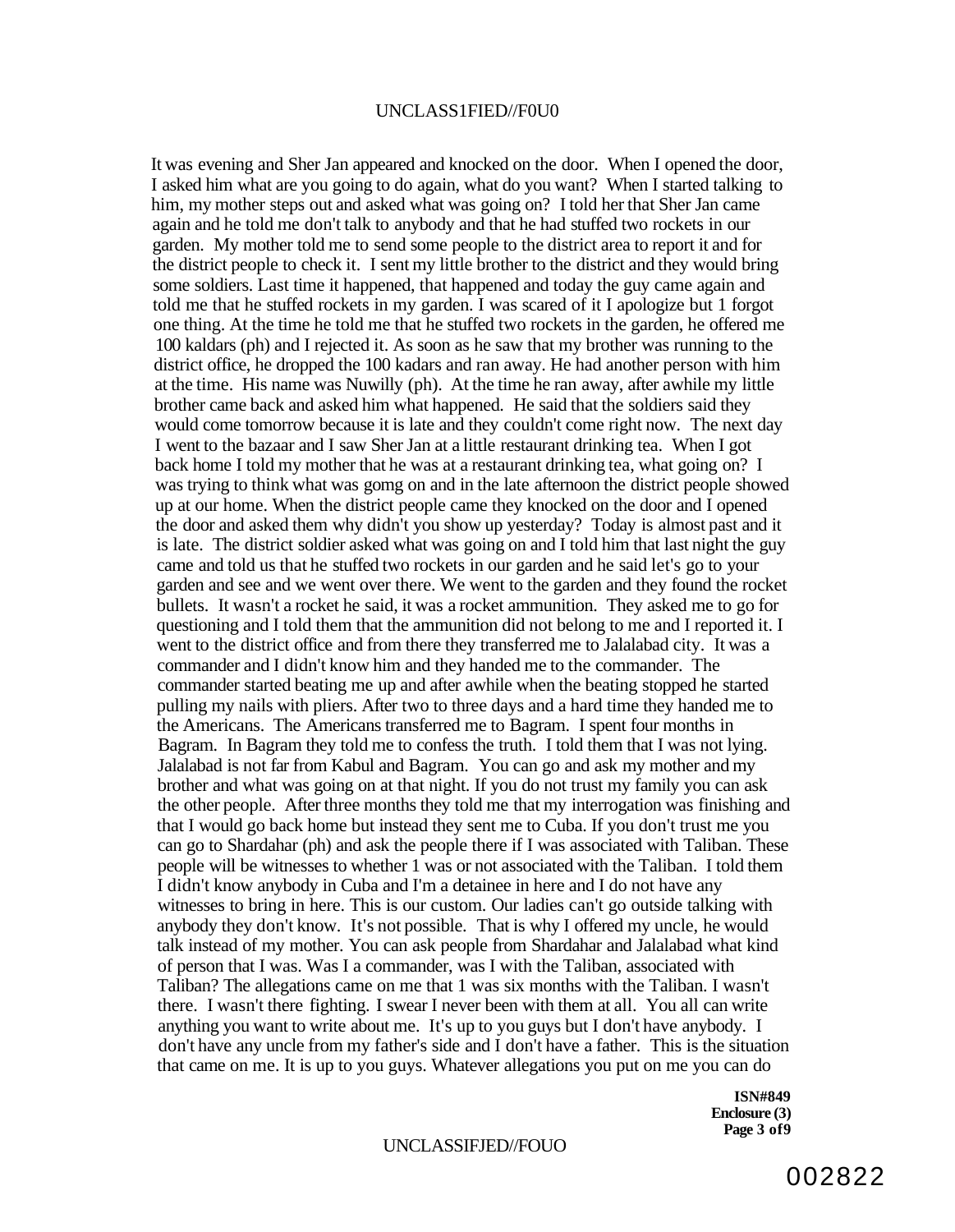because I don't have anything but God is with me. At least I am saying this. If a person is handing somebody to the government on purpose, of course they will make up some lies on him and accuse him also.

*3. b.I. Late on 16 October 2002, the detainee was arrested by the Nangarhar Province chief of public security as the detainee, and three of his cohorts, was preparing to launch BM-12 rockets at Jalalabad.* 

Detainee: First of all who are the three more people?

Tribunal President: The only information that we have about you is on this piece of paper.

Detainee: Who wrote this paper? You are supposed to write the name of the three people also. What I mean is someone who wrote the letter about me is supposed to name my three friends also. I will bring my three friends in front of me and I will ask them, "Were you guys with me when I was shooting the rocket?" "Was I with you guys to shoot the rocket?" And that is what I mean. It is supposed to be confronted to me where my friends will say yes, I saw you in that issue.

*3.b.2. The detainee took responsibility for the 28 August 2002, BM-12 attack launched at the Jalalabad Airport, which impacted near U.S. Troops.* 

Detainee: No. I never took that responsibility. 1 swear to God I know about this story at all and I told them about my story. I never heard about the airport or the place that the rockets hit over there.

*3. b .3. The detainee assisted in firing two rockets towards the home of an Afghanistan government police official.* 

Detainee: You must be talking about the commander I was working with and I rejected working with him. I ask this. Did somebody bring me by force in here? I came by myself here in Cuba. They pulled me out of the house by force and they got the two rockets and maybe they attacked the police official but I wasn't with them. I didn't do it Before the Americans came and even at the start when they came to Afghanistan, the officers and regular people had the same clothes. I didn't know who was this guy, why did he come behind my door, but he had the power, he had people, he had a gun and he pulled me out of my house by force. I couldn't do anything. Right now after the Americans came and issued the uniforms for the officers and the soldiers, we know who is who, otherwise we can't recognize who is who. I am from Afghanistan and I know about these situations.

*3.b.4. The detainee fought directly against U.S. forces in Jalalabad, Afghanistan and had been with the Taliban for five to six years.* 

> **ISN# 849 Enclosure (3) Page 4 of9**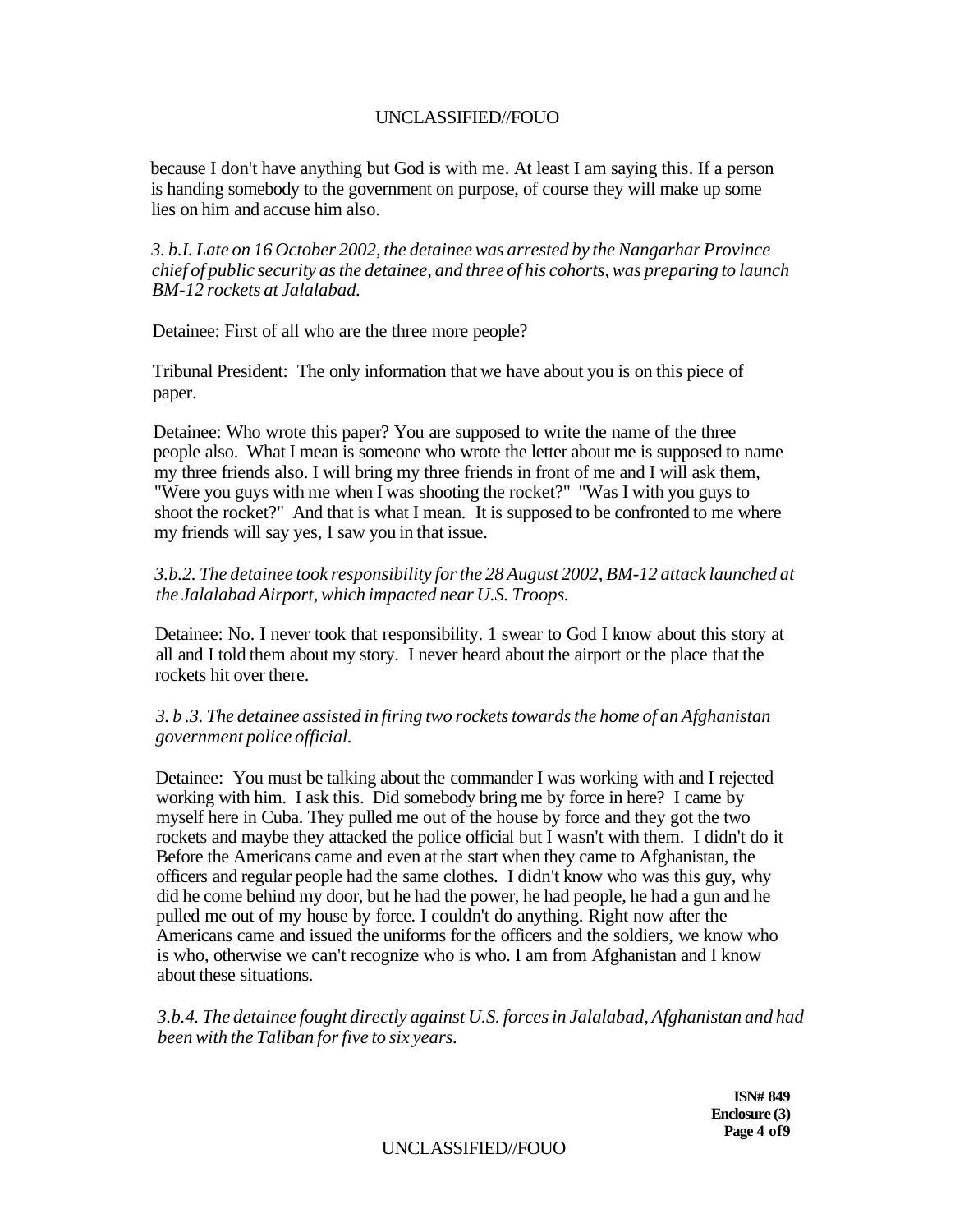Detainee: This is completely wrong. If you guys prove that I was, that I was only one night with the Taliban, you can punish me the way you guys want.

Tribunal President: Is there anything you would like to add?

Detainee: I talked about it already and I don't have anything and previously I said I am a poor guy and working as a laborer and the only thing that I can tell you is I don't have any witnesses in Cuba. I don't know anybody to bring in as a witness to say I wasn't involved in these things. The only thing I ask and prove for me is Allah is my witness and two letters from two people. You can't directly talk to my mother according to our culture and my uncle, my mother's brother, will be involved in the issue to prepare the letter. The others are members of my family, which were looking into the situation. They came behind me on that night. More than that, I can't prepare anything and you can ask the people of our village that I was involved or I was a member of the Taliban or not. I was working as a laborer trying to support my family. This is my situation and I don't have anything more to add and Allah is my witness.

#### **Tribunal Members' Questions to Detainee**

- Q: How old are you?
- A: I don't know my age and nobody told me but according to what the interrogators wrote, I go by that. We never write our date of birth or the exact age that we are.
- Q: Are you a native of Afghanistan?
- A: Yes, I am from Afghanistan.
- Q: Have you ever traveled outside Afghanistan?
- $A:$  No.
- Q: Do you have any military training?
- A: I went only with Lashar Khan for only one month and I came back.
- Q: When was that?
- A: That was at the time that the new government was in Afghanistan and took power.
- Q: Were you working for the new government?
- A: Yes, Lashar Khan was a new government officer. At that time the Americans were not in Jalalabad. Personally I didn't see them over there at that time.
- Q: Have you ever been near somebody that fired a rocket?

1SN# S49 Enclosure (3) Page 5 of 9

#### UNCLASSIFIED//FOUO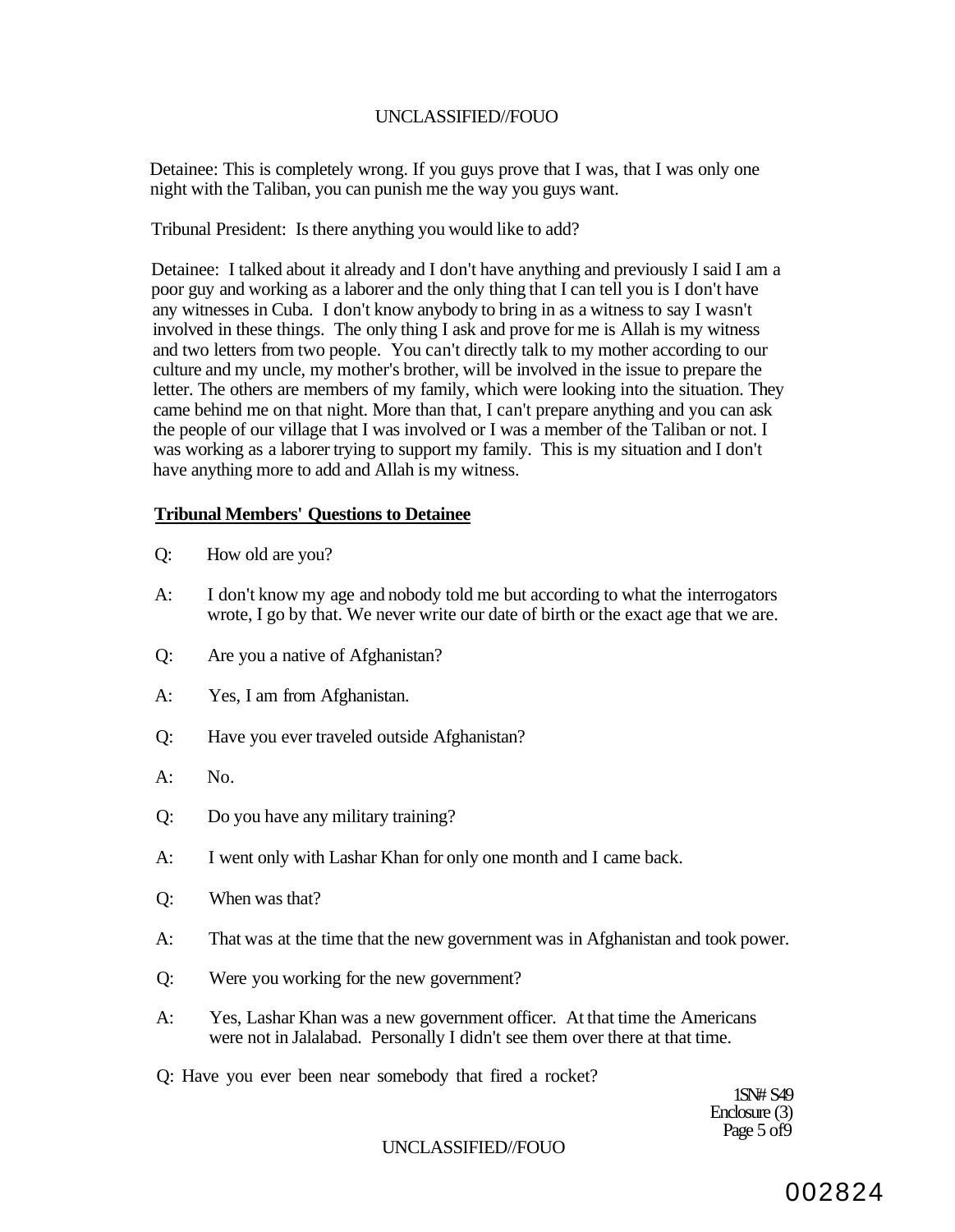- $A:$  No.
- Q: Did you ever see anybody fire a rocket?
- A: No. If I was I would tell you right now, but I wasn't.

#### Tribunal **Members' Questions to Detainee**

- Q: You've been in Afghanistan when they were fighting the Russians and the Taliban was fighting the Northern Alliance?
- A: At the time of the Russian war, I was a little kid. I can't remember.
- Q: Is it OK for Muslims to lie?
- $A:$  No.
- Q: What happens if you lie?
- A: If I lied I will excuse you even if you kill me. I can't say more than that This is the hardest punishment.
- Q: Was your wife and mother always at home?
- A: Yes, of course. The reason I say my mother, maybe doesn't know is because the complete story that I told in here, I didn't describe it for her but my uncle does know about it
- Q: These rockets that were found, were they buried under the dirt or in a hole?
- A: In where?
- Q: In your garden.
- A: Yes, they started over there.
- Q: Did you know they were there?
- A: I never was aware of it. I said this guy came to me at my door and told me that they stuffed the rocket in my garden. I didn't know about it at all.
- Q: How can someone come to your home, dig a hole and nobody in your family knew that somebody buried rockets in your garden?

ISN# 849 Enclosure (3) Page 6 of 9

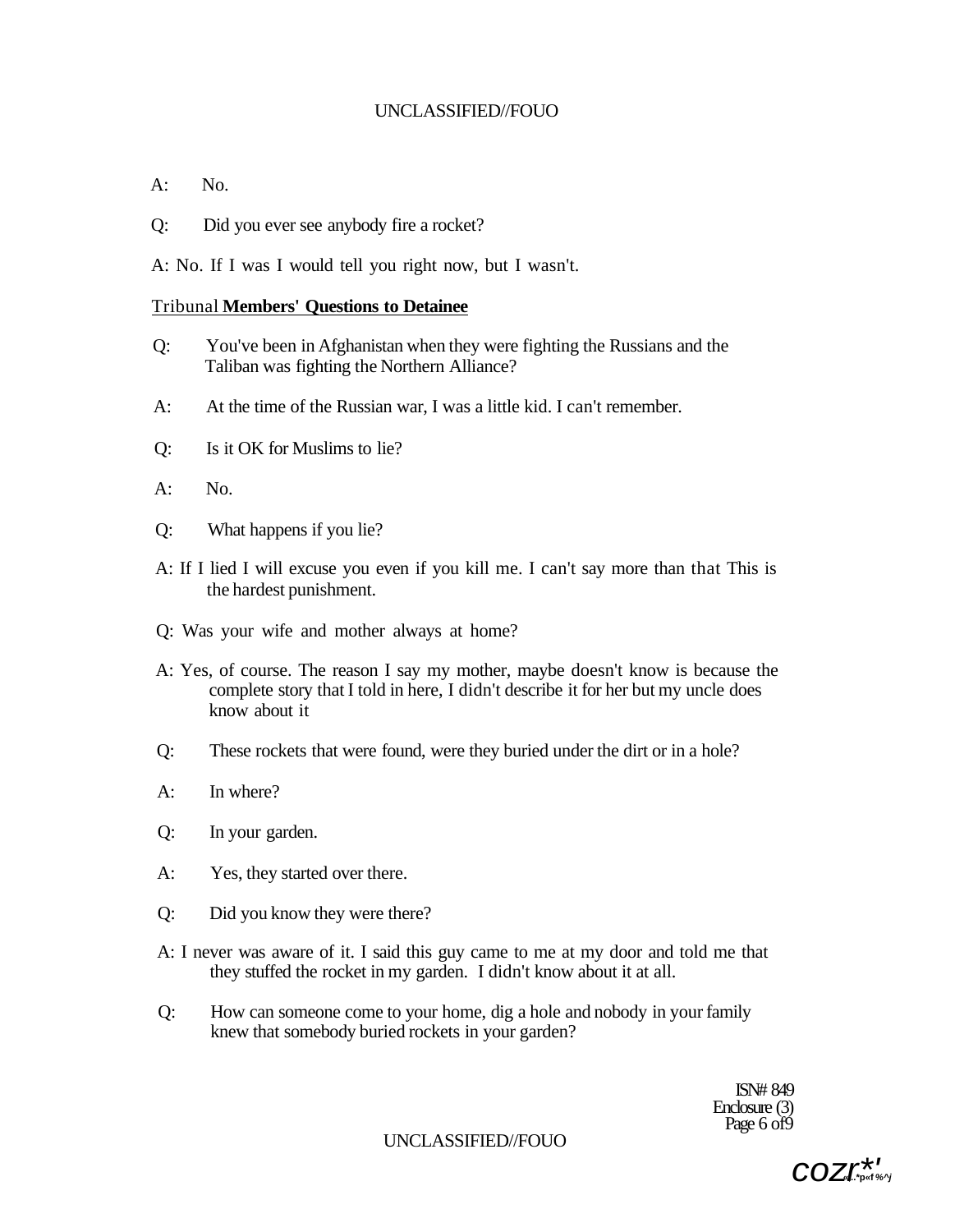A: Our garden is not attached to our home. The garden is away and outside. The garden is away from the home. If somebody goes over there, I would not be aware.

## **Tribunal President's Questions to Detainee**

- Q: Have you ever had any formal schooling?
- $A: \qquad No?$
- Q: You mentioned that when the Taliban fell you were jobless. What did you do prior to that, what kind of job did you have?
- A: I was working as a laborer building mud walls.
- Q: You were still building mud walls then?
- A: Sometimes we were building mud walls and sometimes we were diggmg the wells for water. Some people would build high walls like castles. It is common over there. We have to work in the mud for so many days because we have to walk on it, mix it until the mud gets harder and build it.
- Q: Did you work for a person or a company?
- A: No. I never worked for anybody or for a company. There is no company over there. It is a small area, like you are in here, everybody know each other. They will ask if you have free time to work for them as a laborer. If I had free time and wasn't working for anyone else I would tell them yes. This is the way I would do it
- Q: When you went to work for the commander that was with the new government, what skills did you bring?
- A: I was working as a guard. This was my job. When I go behind some people they have some problem or some issue, I have to get a receipt from my commander and show it for him to tell them that they were supposed to come to the district office to solve the problem. If the people would come, it was good, otherwise I would come back to my commander and tell him that the people did not want to come. The commander would send more guards to bring them with force to solve the issue between two people.
- Q: You indicated that the person that told you the rockets were buried in the garden, tried to give you some money. And you said that you dropped it, what happened to the money?
- A: Are you talking about the 100?

ISN# 849 Enclosure (3) Page 7 of9

UNCLASSIFIED//FOUO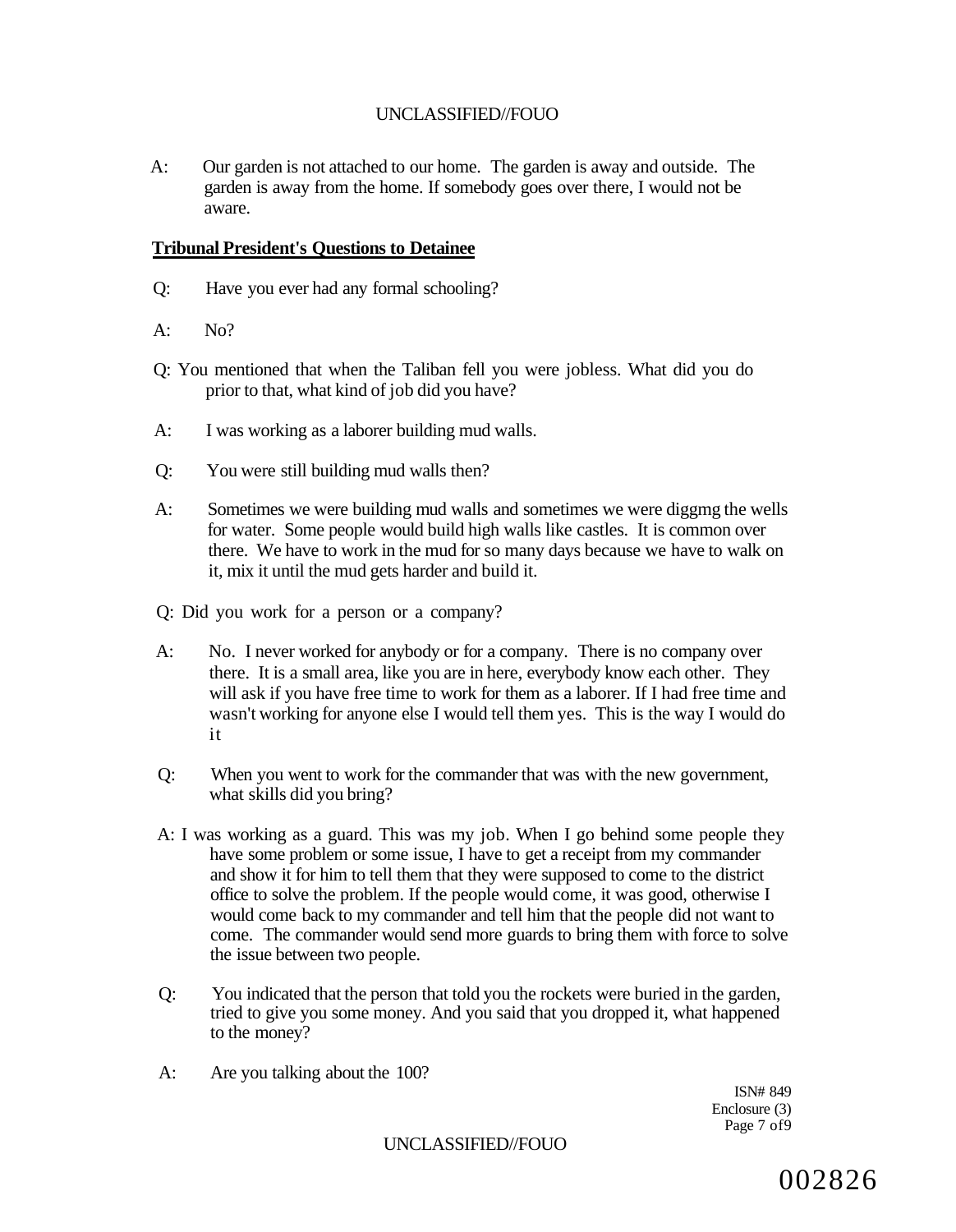# Q: Yes.

- A: I can't remember what happened to the money, whether we picked it up or not It's been two years and it was a surprising situation but I can't remember exactly what happened to the money. It is possible that I picked it up or maybe it was over there, again it's been two years.
- Q: You indicated that the Afghanis tortured you. What were they trying to get you to say?
- A: As soon as I was handed to him without any questions he started to beat me. I told him that he had to ask me some questions and they didn't hear from me and started beating me. Perhaps it was the person from the district; whatever he told them made them beat me.

Basically when they brought me over there, it was three days I was in a small room and a hard situation. After three days they delivered me to the Americans and the American soldiers, I told them that they were supposed to ask me what did I do but they never asked me. I told one American it's possible that the person that handed me over there wrote something about me and I didn't know what he wrote and they supposed to ask of the people also what kind of person I was or what happened.

Tribunal President: I would like to thank you for your participation today. Do you have anything else that you would like to tell us at this time?

Detainee: The only thing is I'm not educated and if somebody can order to let me take a class in here to learn reading and writing.

*The Tribunal President confirmed that the Personal Representative had no further evidence to present and that the Detainee had no additional previously approved witnesses to present to the Tribunal and closed the open session.* 

*The Tribunal took a short recess to allow the Detainee to be removed from the hearing venue.* 

> **ISN# 849 Enclosure (3) Page 8 of9**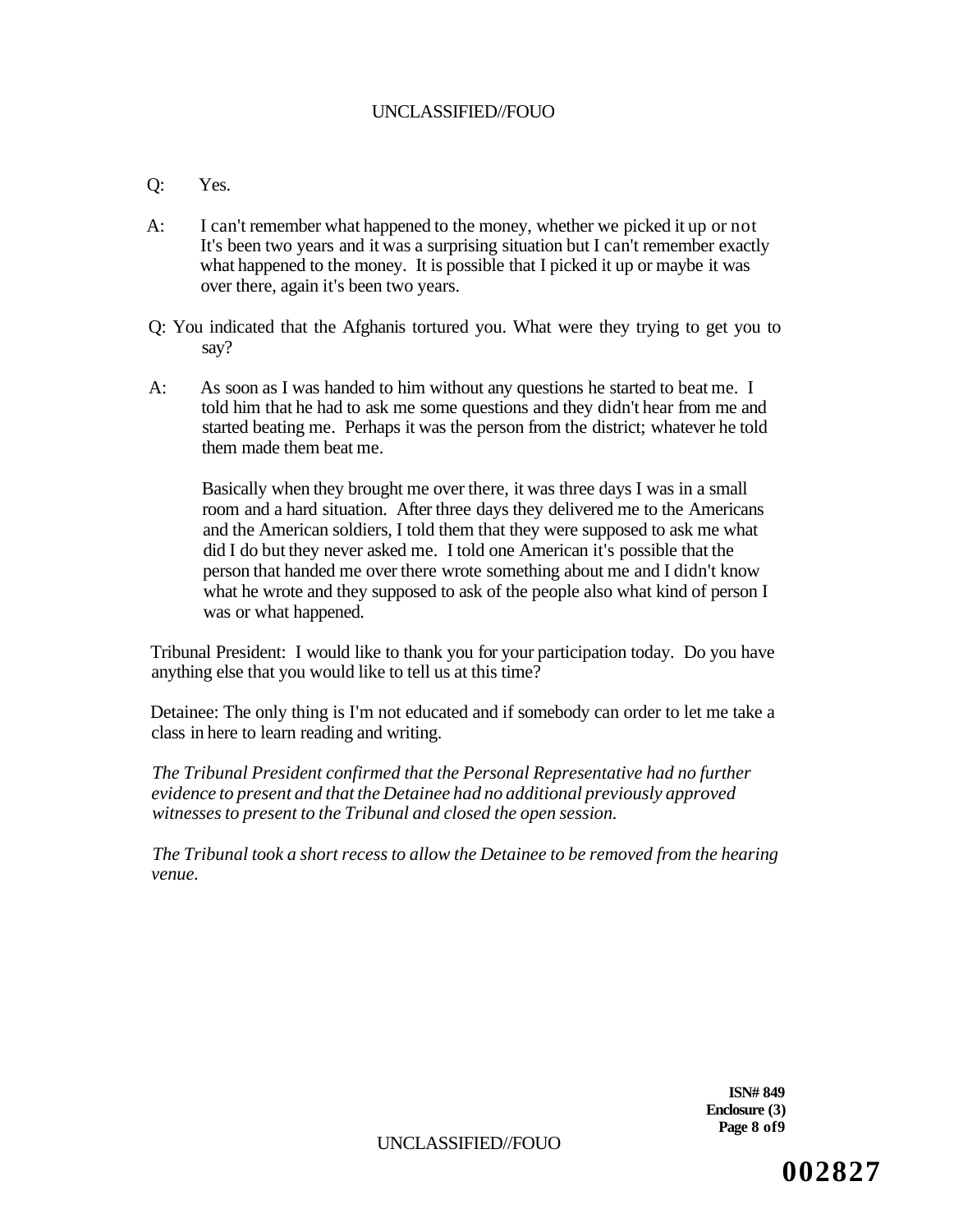# *The Tribunal President adjourned the unclassified open session\**

# **AUTHENTICATION**

I certify the material contained in this transcript is a true and accurate summary of the testimony given during the proceedings.



Colonel, U.S. Army Tribunal President

> **TSN# 849 Enclosure (3) Page 9 of9**

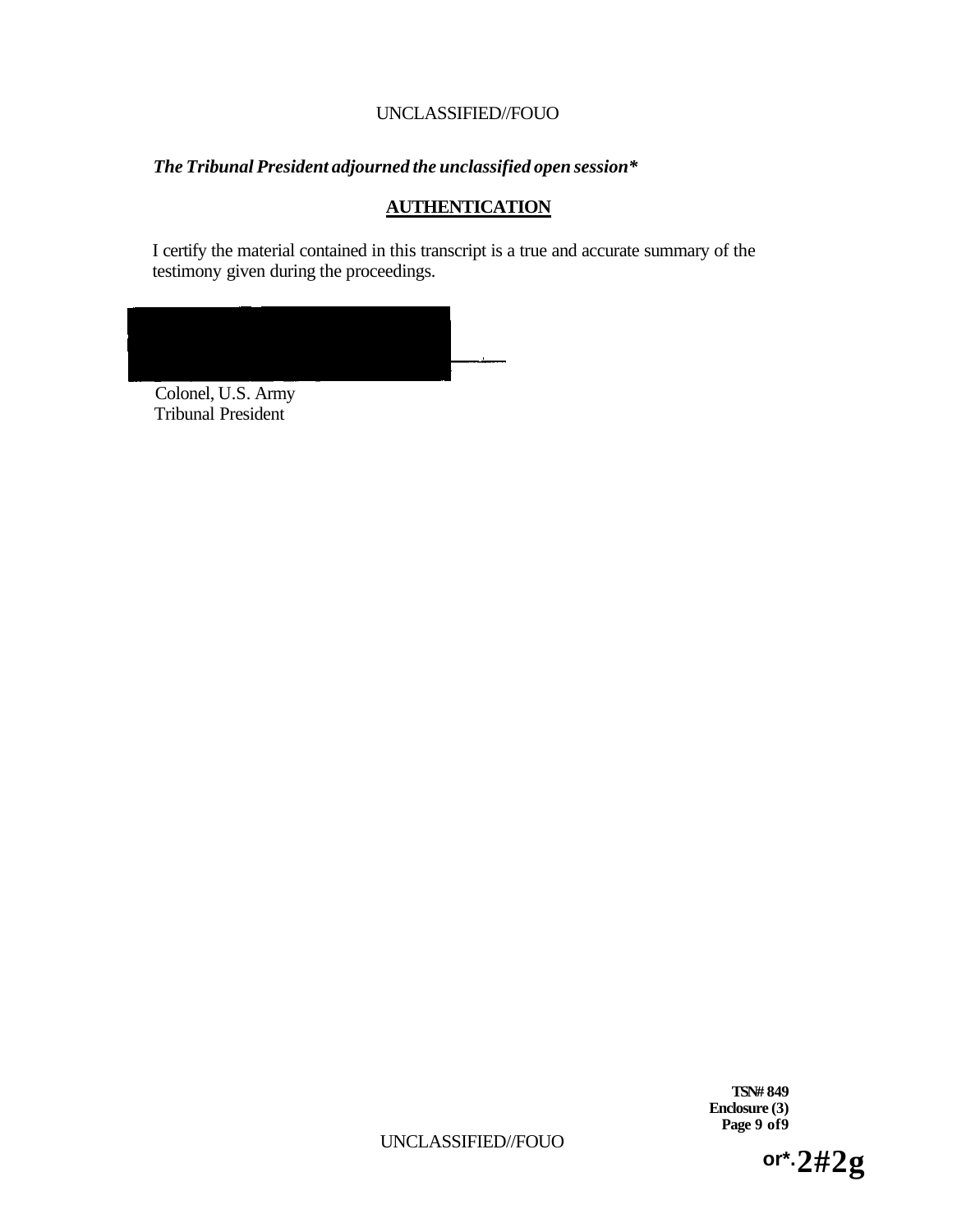## **Summarized Detainee Sworn Statement**

# *The Tribunal President read the Hearing Instructions to the Detainee and asked if he understood the process.*

Detainee: Should I speak?

Tribunal President: As far as if you understand the process that we just described to you.

Detainee: It's not fair for me if you mask some of the secret information. How can I defend myself?

Tribunal President: The Tribunal is an impartial panel that looks at two things. The things we take into account are the information that the recorder provides us; the second thing that we look at is the oral statement that you will provide today, we hope. We have to weigh both things.

Detainee: I don't know what I should say. It is unfair that the government is going to be talking about me and I don't have an attorney, a civil attorney, and that attorney can come up with evidence that proves my innocence. As all people who commit crimes, they have an attorney defending them. If that's the only thing we have to do, what else can I say?

Tribunal President: I just want to remind you that this is an administrative process only. No punishment will be derived from the things that we do here today.

Detainee: You are right, but the thing that is the worse punishment is when you have determined that I am guilty when I am not I feel that anybody that comes before any Tribunal is going to be classified as an Enemy Combatant I'm not putting you down because I don't know you and you don't know me. I respect the Tribunal but the way it's formed is unjust.

Tribunal President: We will note your concerns for the record. I would like to tell you though that we do look at each case on its own merits. So basically, at least what information I have given you; do you understand the process up to this point?

Detainee: Yes.

Tribunal President: And I will again note your concerns.

Translator: Excuse me, may I ask him if he speaks English? If he wants to say something in English, because I just heard him say something in English.

Tribunal President: He did respond in English. Yes, you certainly can ask him.

Translator: He just said that he only knows a few words.

ISN# 1463 Enclosure (3) Page 1 of8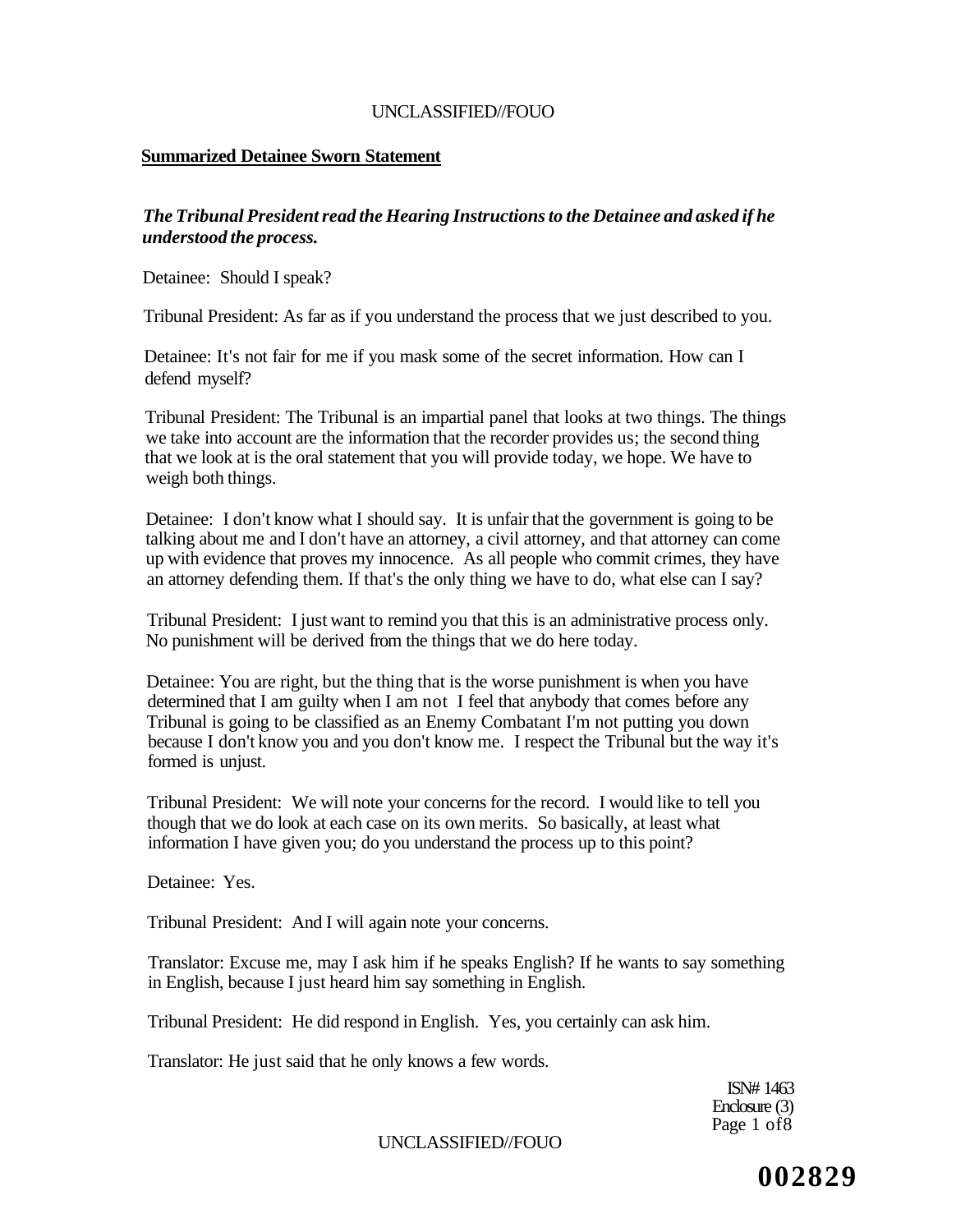Tribunal President: I was gomg to say that you don't have to use the translator if you don't want to. Feel free to engage us directly.

Detainee: I really wish I knew how to speak the English, this way I would have explained it much better and I will know them and they will know me.

# *The Personal Representative presented the Detainee Election Form (Exhibit D-A) to the Tribunal*

Tribunal President: Recorder, please provide the Tribunal with the unclassified evidence.

Detainee: What is this D-A?

Tribunal President: It's an exhibit that your Personal Representative prepares based on your initial interview that you had with him. We'll talk about it here in just a minute.

*The Recorder presented the Unclassified Summary of Evidence (Exhibit R-l) to the Tribunal* 

*The Recorder presented Exhibits R-2 andR-3 into evidence and gave a brief description of the contents of the Unclassified Summary of Evidence (Exhibit R-l).* 

*The Recorder confirmed that he had no further unclassified evidence or witnesses and requested a closed Tribunal session to present classified evidence.* 

*The Tribunal President opened the Tribunal to the Detainee to make his statement noting that he, per the Detainee Election Form, would read a translated copy of the summary of evidence addressing each point and that the Personal Representative will submit a written statement on his behalf.* 

## *The Tribunal President asked if the Detainee would like to make his oral statement under oath.*

Detainee: I am so confident of myself that I have no problems with taking the oath.

## *The Recorder administered the Muslim oath to the Detainee.*

Detainee: I hope that my oath will have some weight with this Tribunal.

Tribunal President: You may begin.

## *3.a.l. The Detainee is a member of al Qaida.*

Detainee: This is not true. It is impossible. I am surprised that they said that I am. Everybody who is here in the prison, are aware of the fact that I am not al Qaida.

> **. ISN#1463 Enclosure (3)**  Page 2 of 8

UNCLASSIFIED//FOUO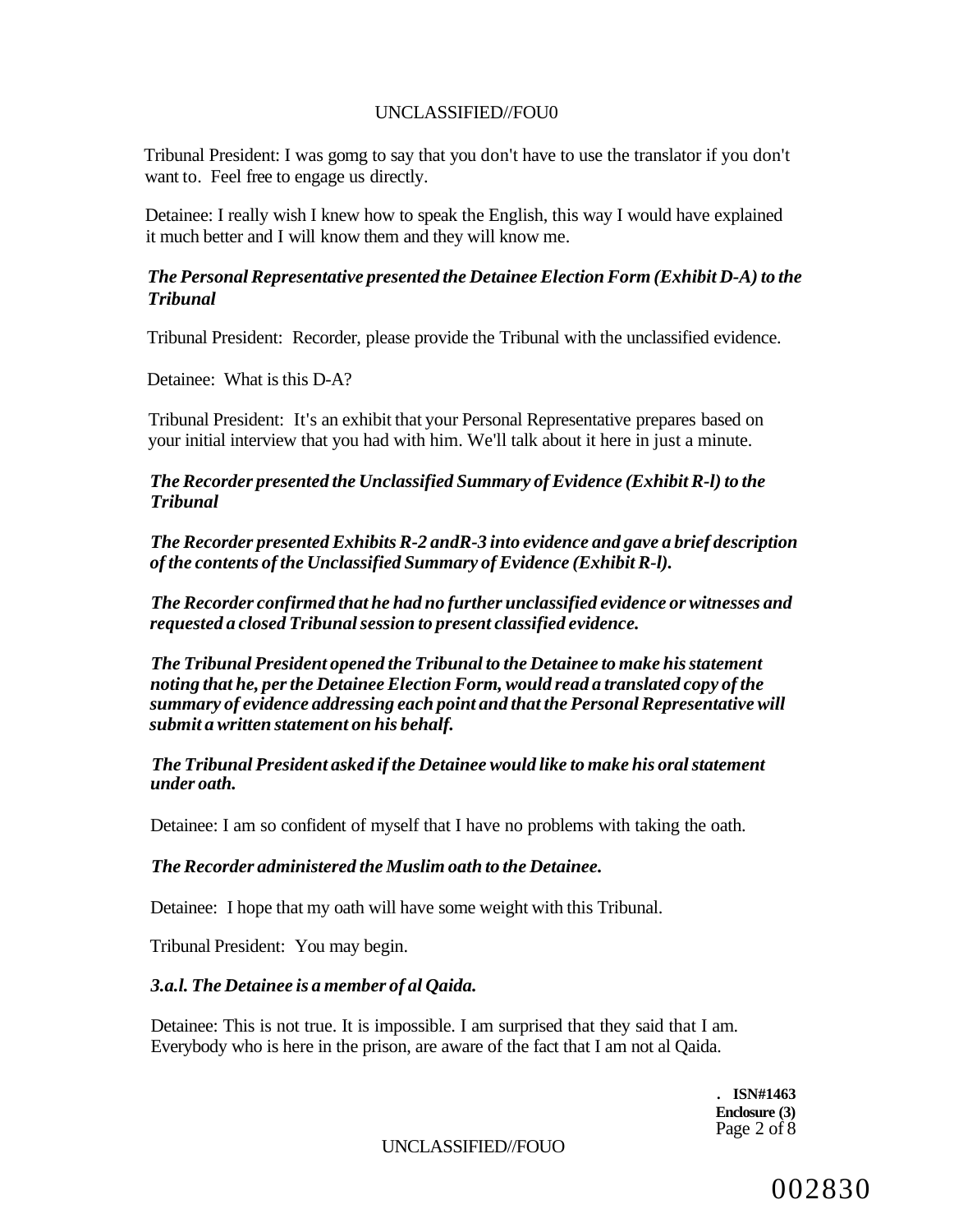*3.a.2. The Detainee assisted members of the Egyptian Islamic Jihad through facilitation of movement out of Yemen and by obtaining them passports.* 

Detainee: That is not true. I did not help anybody and whoever is saying that I did, let them present their evidence. If I know that somebody presented any evidence, then somebody can tell me what that evidence is so that I can respond to it. If there is any evidence at all.

*3. a. 3. The Egyptian Islamic Jihad is a terrorist organization associated with al Qaida.* 

Detainee: How does that concern me?

*3. a. 4. The Detainee assisted members of the Al-Gama 'a al-islamiyya.* 

Detainee: That's not true. Again, whoever has any evidence to prove, let them present it. If somebody submitted any evidence, I'd like to take a look at it to find out if that evidence is true.

*3.a.5. The Al-Gama 'a al-islamiyya is a designated foreign terrorist organization associated with al Qaida.* 

Detainee: What business is it of mme? If that was part of the investigation or does it make it (my business)?

# *3.a.6. The Detainee provided false passports to associates ofUsama Bin Laden.*

Detainee: I don't know anybody that have followed Usama Bin Laden or anybody else. I did not help anybody with false passport or real passport Whoever said that I did, let them present the evidence. These are all words and reports from the Embassy (inaudible). You are attorneys and you know the law and it applies to all evidence that you bring against me.

*3. a. 7. The Detainee is associated with a convicted terrorist and visited him in prison.* 

Detainee: This just in general, I don't know anybody in prison. That is not true and I don't what you mean by it. All of these that are not true and all the evidence against me, I don't know why they have these allegations against me and for whose benefits.

*3.a.8. The Detainee has had meetings with representatives of al Haramayn.* 

Detainee: I don't know this organization and I don't know anyone in that organization, absolutely nobody.

*3.a.9. The Detainee arranged the release of imprisoned al Qaida members.* 

**ISN# 1463 Enclosure (3)**  Page 3 of8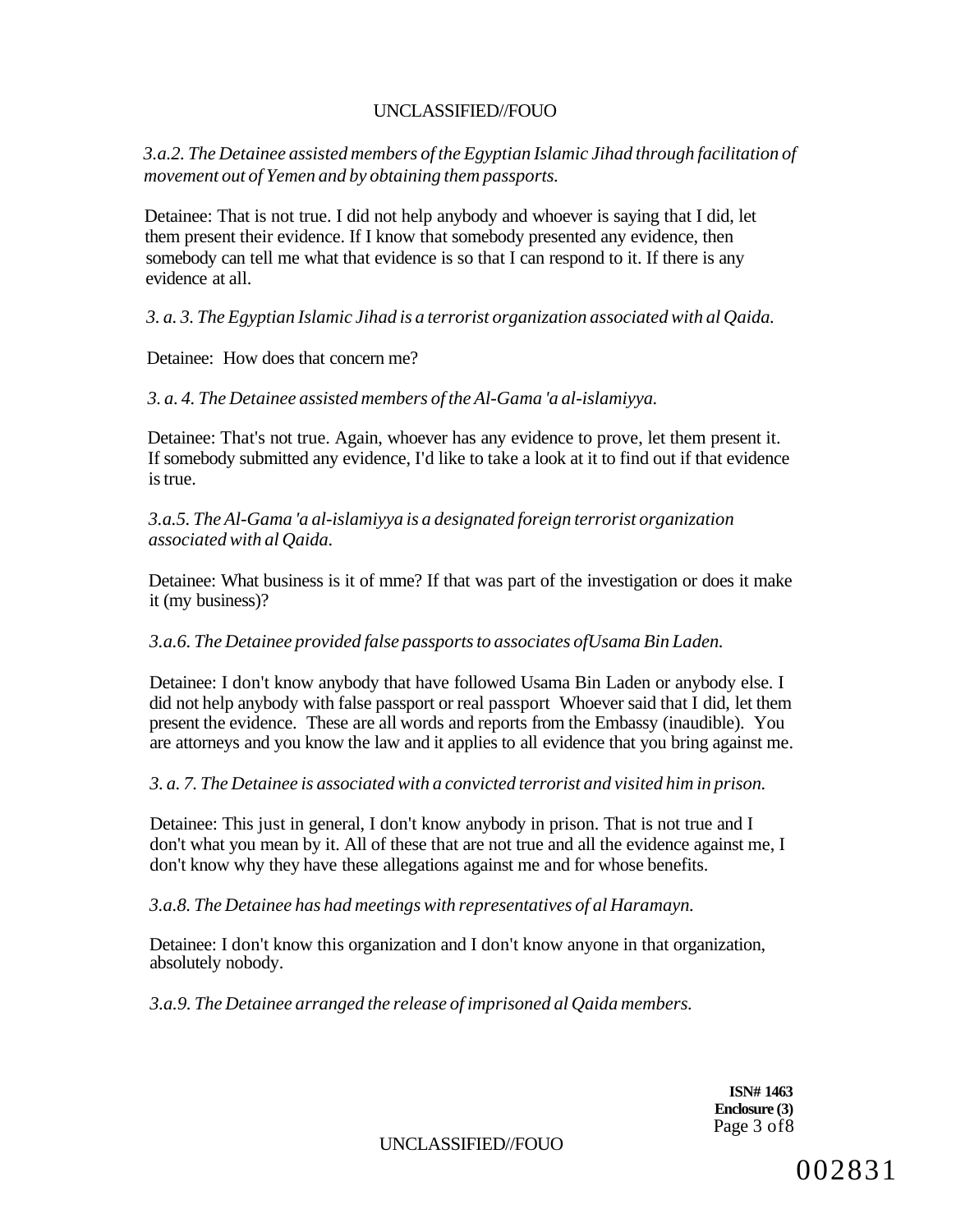Detainee: 1 don't know anyone who is a member of al Qaida and I am not a government to have the authority to release anybody from prison. How do I know it would be (inaudible)? That is not true.

# *3.b. The Detainee supported military operations against the United States and its coalition partners.*

Detainee: This is a large allegation. I don't know how to start with this accusation. All events are obvious to you and whoever committed these crimes is known and they are in prison. If there was anybody of them, who spoke against me at that point in time, you should accuse him. Other than that, you have no right to accuse me. All that has been said about me is untrue, you can go back to all of them and say untrue, untrue, untrue. The cuffs are on my hands and I don't have freedom to move my hands (Detainee dropped his paperwork). That's what you are saying that I should have cuffs on, so I guess I'm going to have to stay with the cuffs on.

## *3.b. 1. The Detainee's brother was extremely close to those who conducted the terrorist attack on the U.S.S. Cole.*

Detainee: I repeat again. If there is any live conscience, that allegation is proof that all these allegations against me, I don't know how you obtained them or who gave them to you (inaudible). I hope that you can take that into consideration. I want to tell you something that I'd like you to understand. Supposing that my brother was and that's not true. If he had any connection to these people, how does that concern me? Number two and must important If my brother knew these when he was a young person, he went to fight in Bosnia; without any of my family's approval when he was a very young man. Maybe he knew these guys in Bosnia. Then he came back to Yemen and stayed there for a while. Then went back to Bosnia to live there. That again was without our approval as well. We don't what happened until he got arrested and was jailed. He was in six years. He was in prison from 1997 up until the time I got jailed in the year 2002, my brother was still in jail. The meaning of that is that all connections between him and all the people was broken. How can he have any knowledge of all these acts, and the attacks took place in 2001? Don't you see that this allegation is unjust against me? You can measure this off the allegations as well, if you want to find out the truth. Unless the Tribunal was formed just to give a decision on keeping us here, I request that you look this evidence and my statement because you are looking for the truth. The future will determine.

## *3.b.2. The Detainee possessed detailed knowledge of a planned terrorist attack on a U.S. embassy.*

Detainee: I don't know what is meant by that. Again, I don't know what is meant by that Especially until the time I got imprisoned, I didn't know there was any attack on the U.S. Embassy. This allegation is in my favor and not against me.

*3. b.3. The Detainee possessed detailed knowledge of a terrorist attack against a western oil company.* 

> **ISN# 1463 Enclosure (3)**  Page 4 of8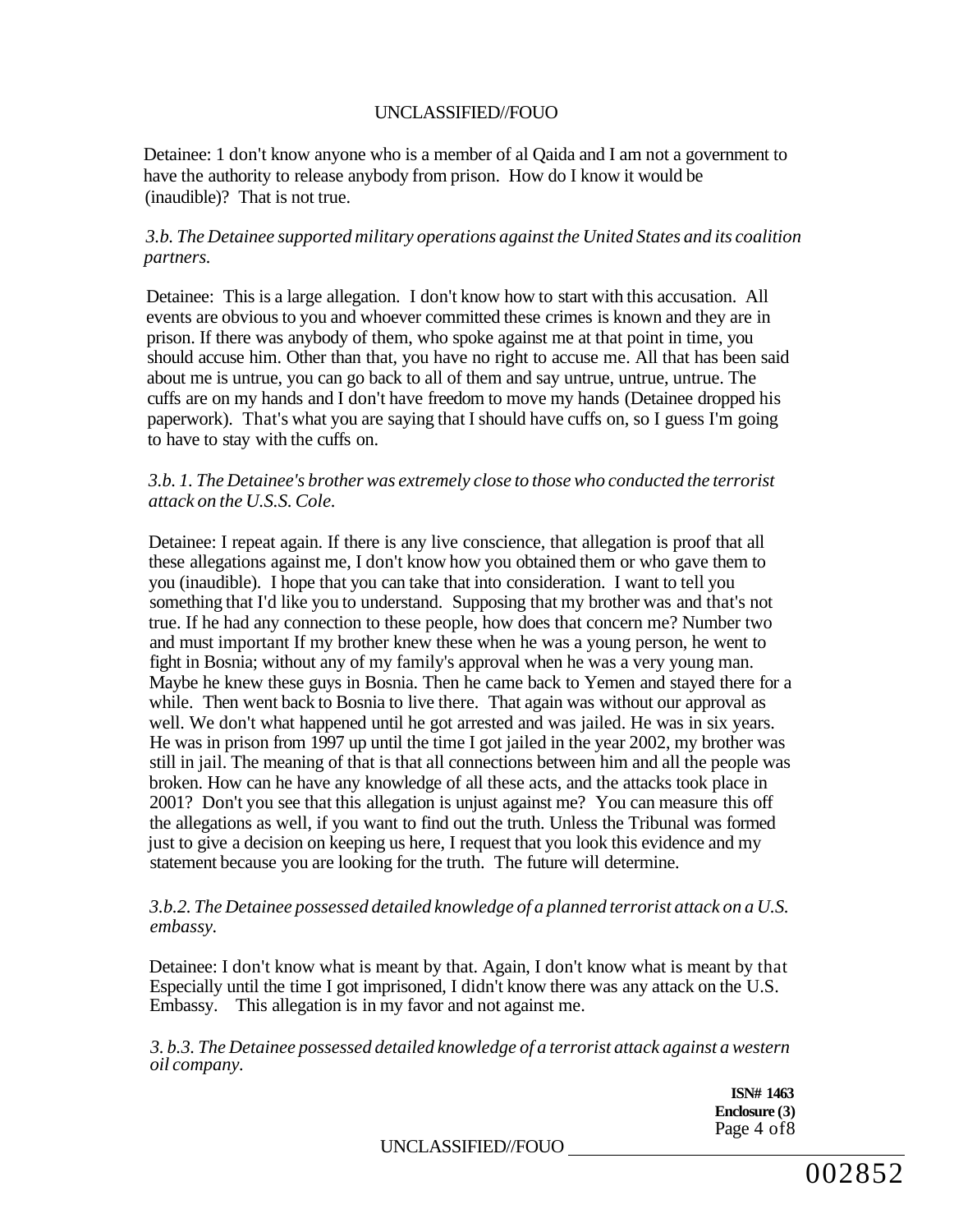#### UNCLASSIF1ED//F0U0

Detainee: Again, I say I don't know what they mean by that. Whoever made that accusation how did they know that? If they heard that from me, again it is considered as evidence in my favor. When I know information like that, I would contact the police or the security in Yemen so that the Yemeni government can take all necessary precautions. That should be considered as evidence for me and not against me. Will you allow me to speak more?

#### Tribunal President: Yes.

Detainee: Having read the definition of an Enemy Combatant in the letter that I received a few months ago, is anybody that helped al Qaida or is a supporter. I am a businessman. I have no connection to al Qaida or any terrorist organization. I have never joined in any task or operations and I was never an enemy to the United States or other countries. I did not fight America or anybody else. I will not be considered as an enemy to anybody. I will not fight anybody. I hate fighting from the bottom of my heart. This is not because I'm here today; this is a fact. My religion, which I respect, as you well know is the Muslim religion, they forbid such a thing. My country is against terrorist and terrorism. As I told you earlier, I hate tenorists and terrorism and I give you evidence that terrorism is against my personal beliefs as I am a businessman in Yemen. Eighty percent of my trade depends, as I'm an exclusive dealer for international companies. They come to Yemen to conduct business there. I help these companies to get all kinds of contracts and get business in Yemen. I receive some kind of commission from them. Which company do you think is going to come to Yemen if there was terrorist and terrorism in Yemen? All these international companies need stability so they can come there and conduct their business. Any of these terrorist or terrorist activities is against my trade. How can I be supporting terrorist or terrorism? I hope you consider that in your decision. I repeat, all of these attacks that shook the world, is bad. Whoever committed these crimes is known and they are here. Is there anyone of them, who accuses me that I had anything to do with all these events? At that point in time you people can go ahead and accuse him. Other than that, nobody has a right to accuse me of anything. Just because of the fact that I am a prisoner, (inaudible). And you know that the CIA depends on a lot of information and some of it is incorrect These people make mistakes and they depend on other agents and pay them so much money and only suffer because of it. They bring some information to the CIA, and it is usually is incorrect so they can take as much money as possible. So myself and other people like me, we are the victims and the CIA could also be a victim because they concentrate their effort on people that don't have anything to do with the events. These people, once they give the information to the CIA sometimes they give the wrong information and they know that they are feeding them. I hope you consider all this information. I want to let you know that I am a father. Even though I am not important in the American people's eyes because I am a prisoner, I am very important to myself. My kids and my wife think that I am important as do my mother and family. I hope that you consider that. I've already spent 28 months. I am in prison without any reason for being there. Don't be confused and mislead by all these allegations. I swear that the truth is totally different I have nothing to do with terrorist or terrorism. I have nothing to do with all the attacks, as I told you before. I want to let you know that I lost a lot of money in my

> **ISN# 1463 Enclosure (3)**  Page 5 of 8

#### UNCLASSIFIED//FOUO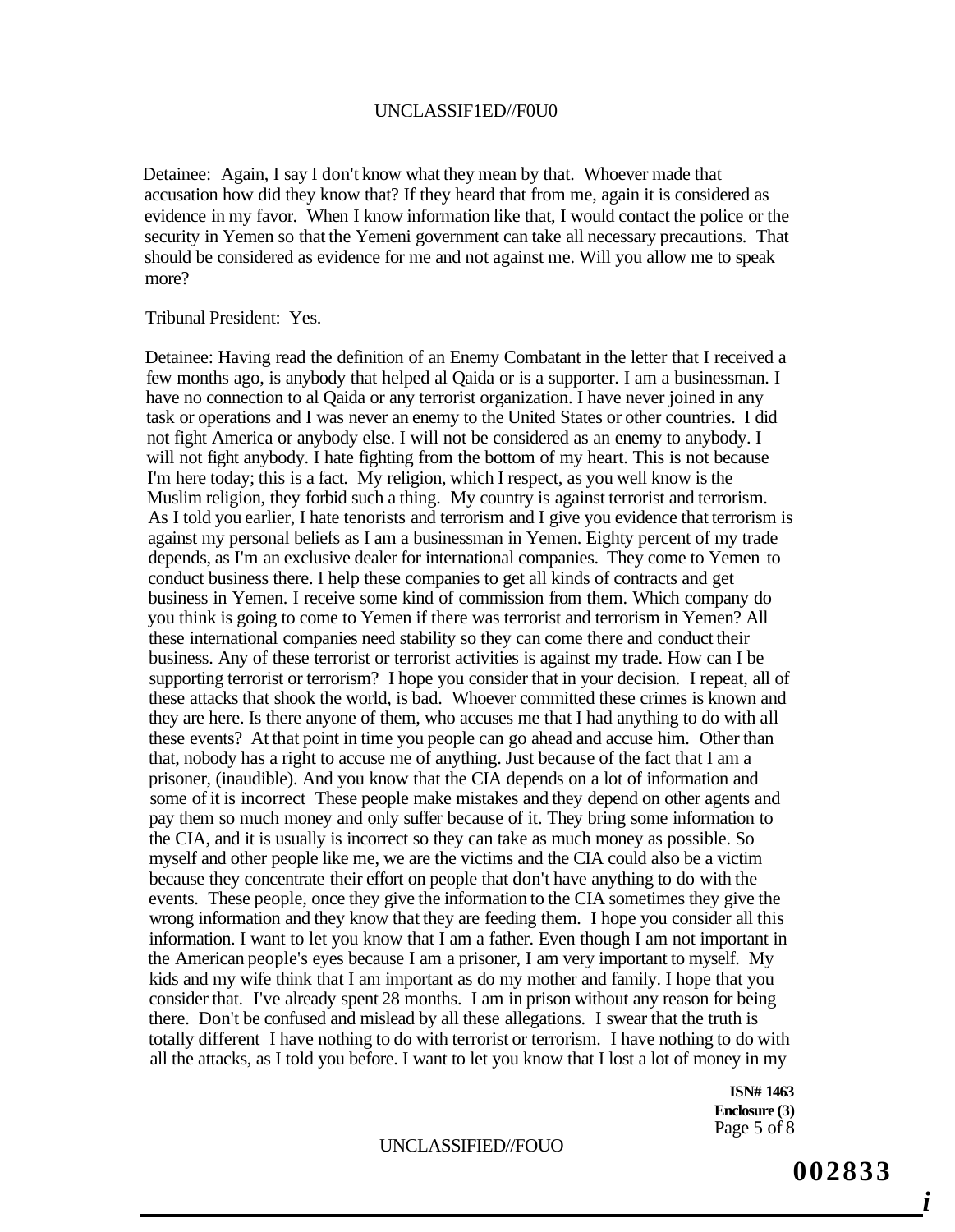trade. I lost my place in the congress because of prison here. Don't you think that the time I have spent over here and the amount of money that I have lost and I lost the congress, don't that is a high price to pay? Don't you think that is a high price to pay? Don't you think that is a high price to pay? I apologize for taking too much of your time. I hope that you will be the people that will put an end to this situation so 1 can go back to my family. So I can live my life as a normal person. Don't be the cause for my continued imprisonment and give the CIA reason to keep me here. I hope so. Thank you.

Tribunal President: Does that conclude you statement?

Detainee: Yes.

Tribunal President: I'd like to at this point indicate that the only that we have seen about you to this point, is the Unclassified Summary. Would you be willing to answer some questions that we may have for you?

Detainee: If you ask questions that I know the answer to, I will answer.

Tribunal President: Thank you. Personal Representative, do you have any questions for the Detainee?

Personal Representative: Yes ma'am I do. I would just like to remind you that you had made a statement earlier when discussing with me, that you were a facilitator for the Yemeni Government?

Detainee: My Personal Representative is supposed to be with me. Not against me. Now he is talking like he is an interrogator. How can he be an attorney? I said all of these allegations were fabricated and I told you I had nothing to do with them. It's up to the Recorder or Reporter to respond or provide the proof. I'm afraid to say anything that you might use against me. As you know, there is no attorney here today and I don't know anything about the law. I don't know which of these statements are going to be used for me or against me. Whoever is representing the government needs to provide evidence.

Tribunal President: The Personal Representative is here simply just to help you and I don't know how it worked out in the translation, but the statement he made was not a negative one.

Detainee: I cannot say anything that can be used against me. I am even afraid to say what my name is.

Personal Representative: I was just trying to help him cover all the aspects of the response that he provided in his defense.

Detainee: All of my statements were accurate. Whatever you wanted to know I've already talked to you about. Nobody can mistreat me or get me counting or do you want me to, I'll count for everyone. You can condemn on something that I did against the United States or

> **ISN# 1463 Enclosure (3)**  Page 6 of8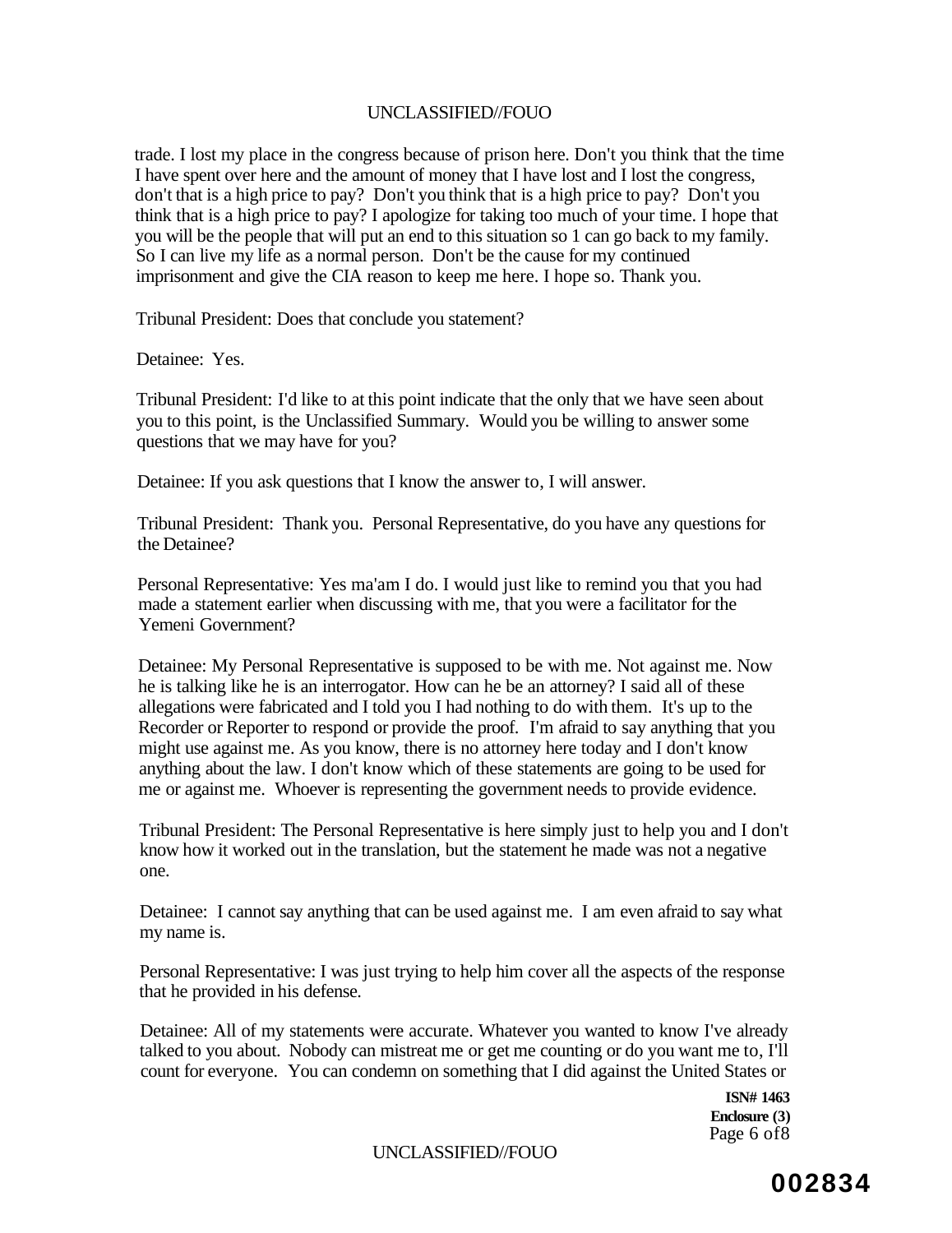anything or any mistakes 1 committed. But if you wanted to look at me from time of World War I and World War II, that is unreasonable. Any unclassified information that you have; you need to come up with the answer. Once you give me the unclassified accusation or allegation, I will respond to it.

Tribunal President: Is that all you have Personal Representative?

Personal Representative: I guess based on his response, I'm questioning rather or not he would want me to submit anything in writing or just stick with his oral statement

Detainee: I'm not going to keep repeating myself. What I just told you is just re-hashing the situation. Anything else I say, I am afraid is going to be used against me. I hope that you can forgive me.

Tribunal President: Do I take that to mean that you don't wish to answer anymore questions?

Detainee: Are you looking for the truth or you going to be interrogators?

Tribunal President: Like I said, this is the only information we have on you and occasionally we do have questions to clarify some things.

Detainee: The are allegations that I am accused of. There should be some material evidence. Not just words. Anything that was fabricated (inaudible). If you are aware of the laws, you know what I'm talking about when I say material facts. Give me all the evidence then I will answer these questions. Other than that, anything I say might me used against me.

Tribunal President: Do you have any other evidence you would like to present to this Tribunal?

Detainee: You give me the evidence against all these allegations and then I will answer questions.

Tribunal President: We have shown you all the unclassified evidence that we can show you.

Detainee: These are only accusations and I have already told you that there is no truth in them. Whoever is saying that these are accurate, then come up with the proof. If there is no evidence then it's considered implied. You know the law

Tribunal President: Okay. At this point your Personal Representative would submit your written statement to us, or would you prefer that he does not do that?

Detainee: I don't want him to give you the document. I wanted to speak to you myself. I don't think that the information that the Personal Representative wrote down is accurate. I

> **ISN# 1463 Enclosure (3)**  Page 7 of8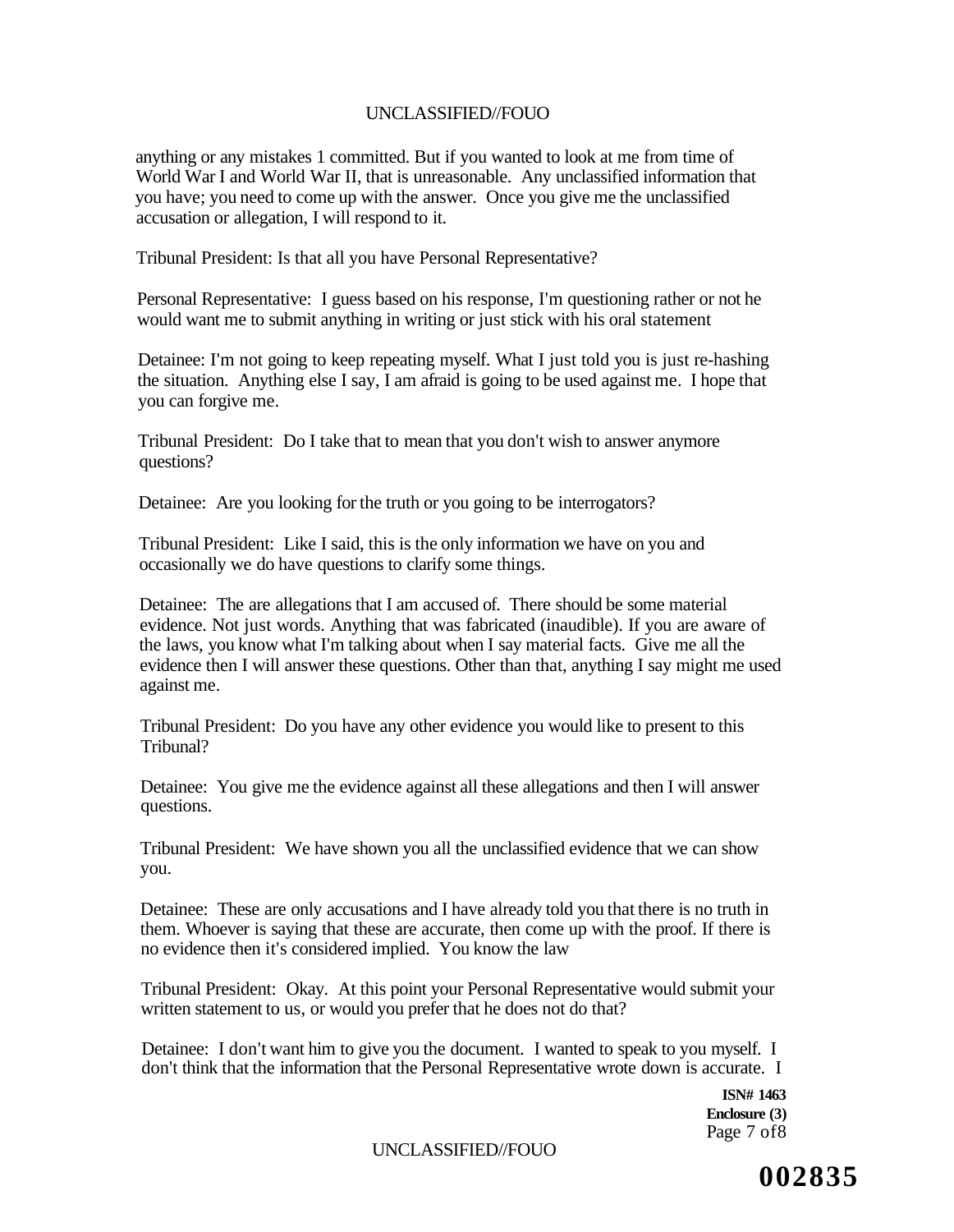will talk you directly if you like. If there is anything that you don't understand, everything is all recorded and you can go back to it.

Tribunal President: Okay. Thank you.

*The Tribunal President confirmed that the Personal Representative had no further evidence to present and that the Detainee had no previously approved witnesses to present to the Tribunal and closed the open session.* 

*The Tribunal President explained the remainder of ike Tribunal process to the Detainee and adjourned the open session.* 

# **AUTHENTICATION**

**I** certify the material contained in this transcript is a true and accurate summary of the testimony given during the proceedings.

Colonel, U.S. Army Tribunal President

> **ISN# 1463 Enclosure (3)**  Page 8 of 8

UNCLASSIFIED//FOUO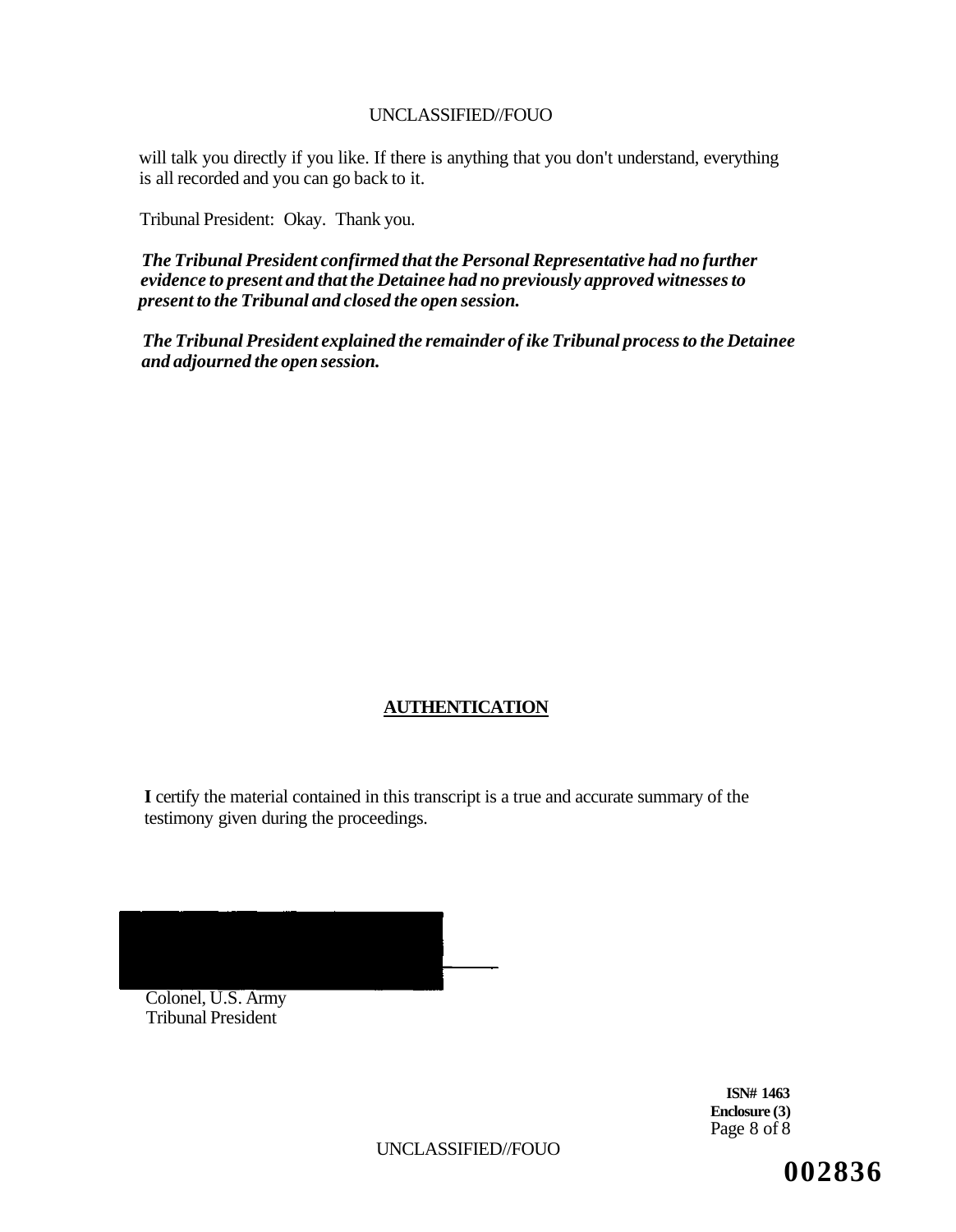## **Summarized Unsworn Detainee Statement**

*The Tribunal President read the hearing instructions to the detainee. The detainee confirmed that he understood the process and had no questions.* 

*The Recorder presented Exhibits R-l, R-2, andR-3 into evidence and gave a brief description of the contents of the Unclassified Summary of Evidence (Exhibit R-l).* 

*The Recorder confirmed that he had no further unclassified evidence or witnesses and requested a closed Tribunal session to present classified evidence.* 

*The Tribunal President stated that the Detainee wants to participate and has requested four witnesses. The Tribunal has determined that three of the four witnesses would testify basically to the same information. The Tribunal will allow one witness, Zabit Kabir, (ph) head of security forces for the province of ZaboL The Tribunal determined that this testimony is relevant to this hearing. The first witness request was sent to the Department of State on 29 November 2004, the second on UDecember 2004 and a third request was sent on 20 December 2004, all contacting the foreign embassy. As of this date, 22 December 2004, we have not received a response from the foreign embassy on the status of this witness. The witness has been deemed not reasonably available. The Tribunal President stated that if this witness statement comes in at a later time, this Tribunal would consider reopening your case.* 

*The Recorder administered the Muslim oath to the detainee.* 

*The Personal Representative read the accusations to the detainee so that he could respond to the allegations. The allegations appear in italics, below.* 

*3.a. The detainee is associated with forces allied with al Qaida and the Taliban.* 

*3. a. 1. Until the time of his detention, the detainee was serving as the security commander for the Shinkai district, Zabol Province, Afghanistan.* 

Detainee: Yes.

*3.a.2. The governor of the Zabol district appointed the detainee to the security commander position.* 

Detainee: I was not only appointed, the governor and the people of the province both appointed me.

*3.a. 3. The detainee and the governor fought together for years with the Mujahdeen against the Russians.* 

Detainee: We did not fight together. He was separate from me and we were in different areas. But we fought in the same province.

> **ISN#1019 Enclosure (3)**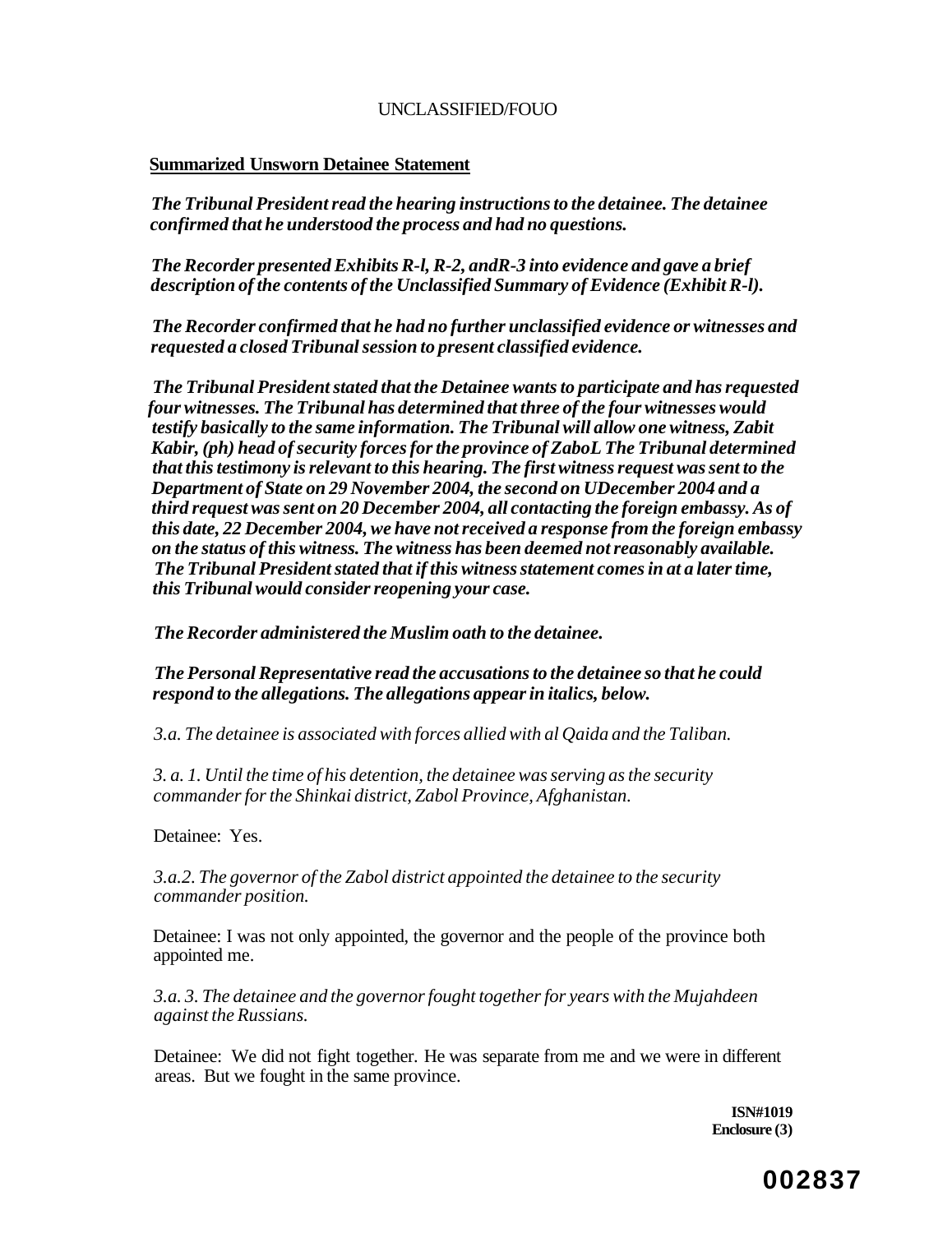# UNCLASSIFffiD/FOUO

#### *3.a.4. The governor is Taliban and has ties to Hezb-e-Islami Gulbuddin (HIG).*

Detainee: No he was not Taliban and he was nowhere near Taliban. He escaped from the Taliban; he went to Pakistan to escape the Taliban. He was a former member of HIG, but before Taliban showed up, he escaped and left everything behind.

## *3.a. 5. The HIG is a terrorist organization with ties to Usama Bin Laden.*

Detainee: Yes, he's a terrorist They do wrong things and we do not like them. I do not like them and the new government of Afghanistan, run by President Karzai, does not like them. I know he does wrong against the new government

## *3.a. 6. The detainee had under his control, a stockpile of weapons that included: assault weapons, RPG 's with ammunition, mortars, and landmines.*

Detainee: Yes, that's not mine, not my private place. They have one list, every weapon has a number, and there was one list, and that was with the Interior of Ministry. That list was with the government position. Everybody writes the weapon's serial number and everything. They put them in there and it was under my control, because it belonged to the government. From the Interior Ministry, they have all the lists, all the ammunition numbers, all serial numbers, everything. All the records were under my control but belonged to the new Government. This government appointed me to this position and I worked for the new government. I'm a person, employee of the new government.

# *3. a. 7. The detainee possesses detailed knowledge of Taliban and HIG plans and organization.*

Detainee: I have no knowledge, no information about anybody, no Taliban or HIG. Of course, the governor was my boss, I don't know what his position is, and I have to ask for permission, to talk to him, to have a meeting with him. That's a different story. But, if you found any evidence to this allegation, on this allegation on me, either with the Taliban, HIG, or any close ties, or any information, I will accept lifetime prisoner. If you found any proof or evidence on me, I will accept lifetime prisoner. One time, I took an oath in Bagram. I even put my hand on the holy book of Koran. That's just way hard, and I did that, and I told them, this is my holy book, I respect it dearly. I told them this is my religion, if ever you find any proof, or any evidence against me, which I was giving/getting information from Taliban or HIG or al Qaida, that I share with them, I will accept a lifetime sentence.

Tribunal President: Is there anything else you'd like to tell us?

Detainee: I will tell you the story of how I was arrested. Yes, when I accepted the job as district Chief of Police that made me a lifetime enemy with Taliban. Taliban, is I think, for life, my enemy of the future. They are sending me messages. They sent me all kinds of things, they are telling me, you work with the American, non-Muslims, and infidels.

|                                                                      | <b>TOTAL TALA</b><br>Enclosure(3) |
|----------------------------------------------------------------------|-----------------------------------|
| $\ldots$ - L_i.A>* <i>i</i> -t <i>i</i> - <i>i</i> ^ <i>l</i> - '< • | Page2of7                          |

**ISN#1019**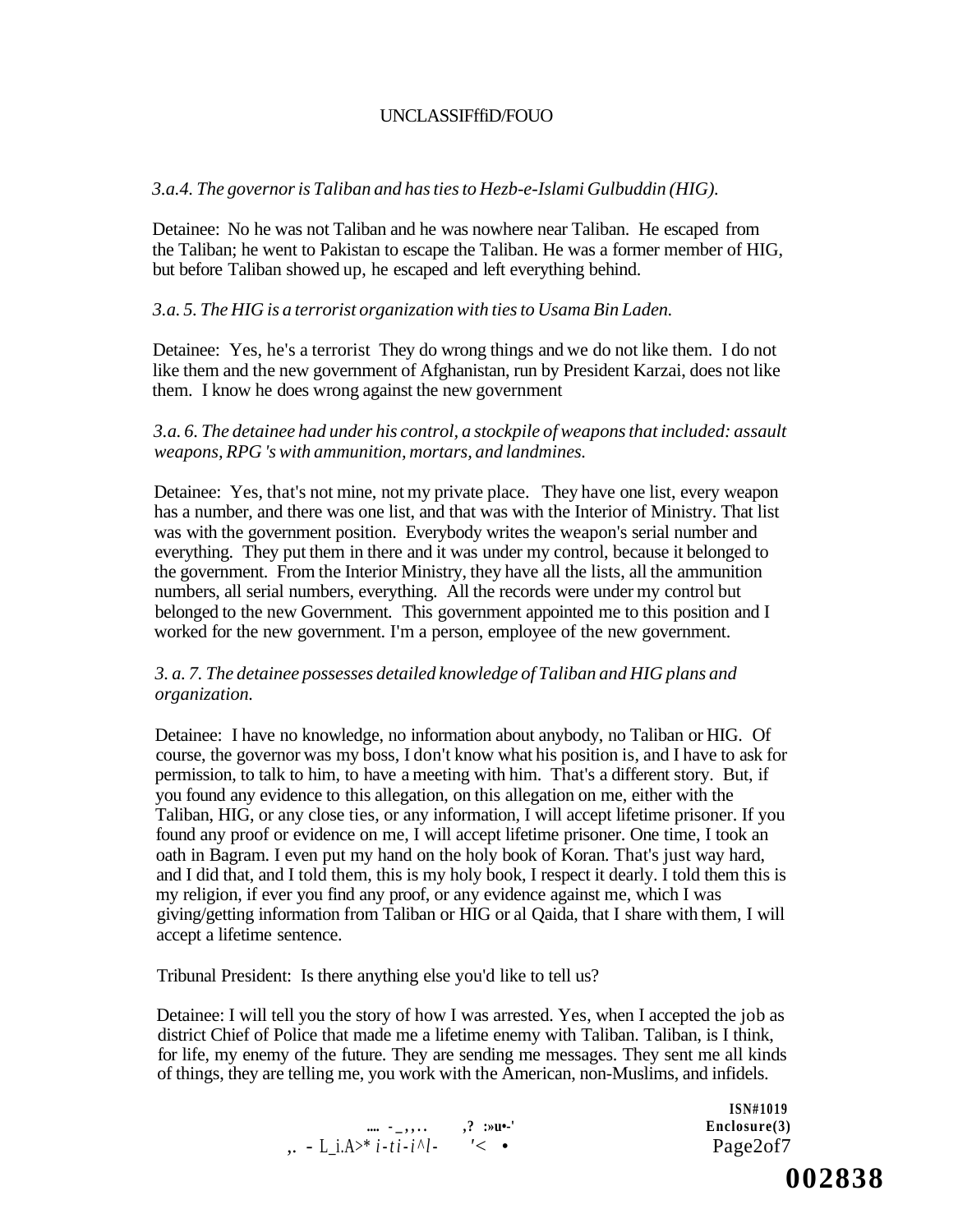They warned me and threatened to kill me. After this whole thing, the Americans arrested me. I'm not upset with Americans, and I'm not mad at Americans. I'm only upset with some people; they are just a personal enemy. I was, when they arrested me, I was taken to Bagram. I spent three or four months there, but I assured myself and I was comfortable because I knew Americans would find out the truth. They will ask about me, get the right information, and I hope that they will release me soon. But, I'm thinking that my enemy has more power, more things, and gave more allegations, wrong allegations. I expect from the Tribunal President please, I have the right to ask you, I have the law of the country, give me the right to ask you, please get as much of the right information about me as you can. Please, I ask you again, to find the true story about me. I would like to get the right information to release me, to get back home and to my family. If you found any allegations against me, if I was ever a member of the Taliban, or I worked with the Taliban, or I was in close ties with the Taliban, either the Taliban or HIG, I will accept anything, the hardest punishment. Again, I never, ever did anything with the Taliban or HIG. I'm innocent, completely innocent, God is watching me, and God knows I'm innocent and I don't have to say again. I swore on God, and, I never ever thought about anything or did against the Americans, they are not my enemy. I never thought of them as my enemy and I never did anything wrong against America in my lifetime, and I never will. I'm innocent, and I'm very hopeless. I accept you as my elder brother in Afghanistan, Americans are our eldest. We respect you because you guys help us, and you guys helped rescue us from the criminals, the al Qaida, and from the Taliban. That is a very important thing.

Tribunal President: At this time, we may have some questions for you. Will you be willing to answer some questions for us?

Detainee: Yes.

*The Personal Representative and the Recorder had no further questions.* 

#### Tribunal Members' questions

Q. You said you were going to tell us the story of how you were captured. Basically, all you said was that you had a personal enemy who was responsible. But I would like to see if you could give me more details. For example, were you arrested in your house or did they ever tell you why you were arrested?

A. When I got arrested I was in my office in the district, inside the government building. But I don't know who the person was. They did not let me know who the person was. Who gave out the wrong information against me? I don't know.

Q. I just want to get a little more background on you. Are you married? A. Yes, I'm married.

- 
- Q. Do you have children?
- A. I have seven children.

**1SN#1019 Enclosure (3)**  Page 3 of 7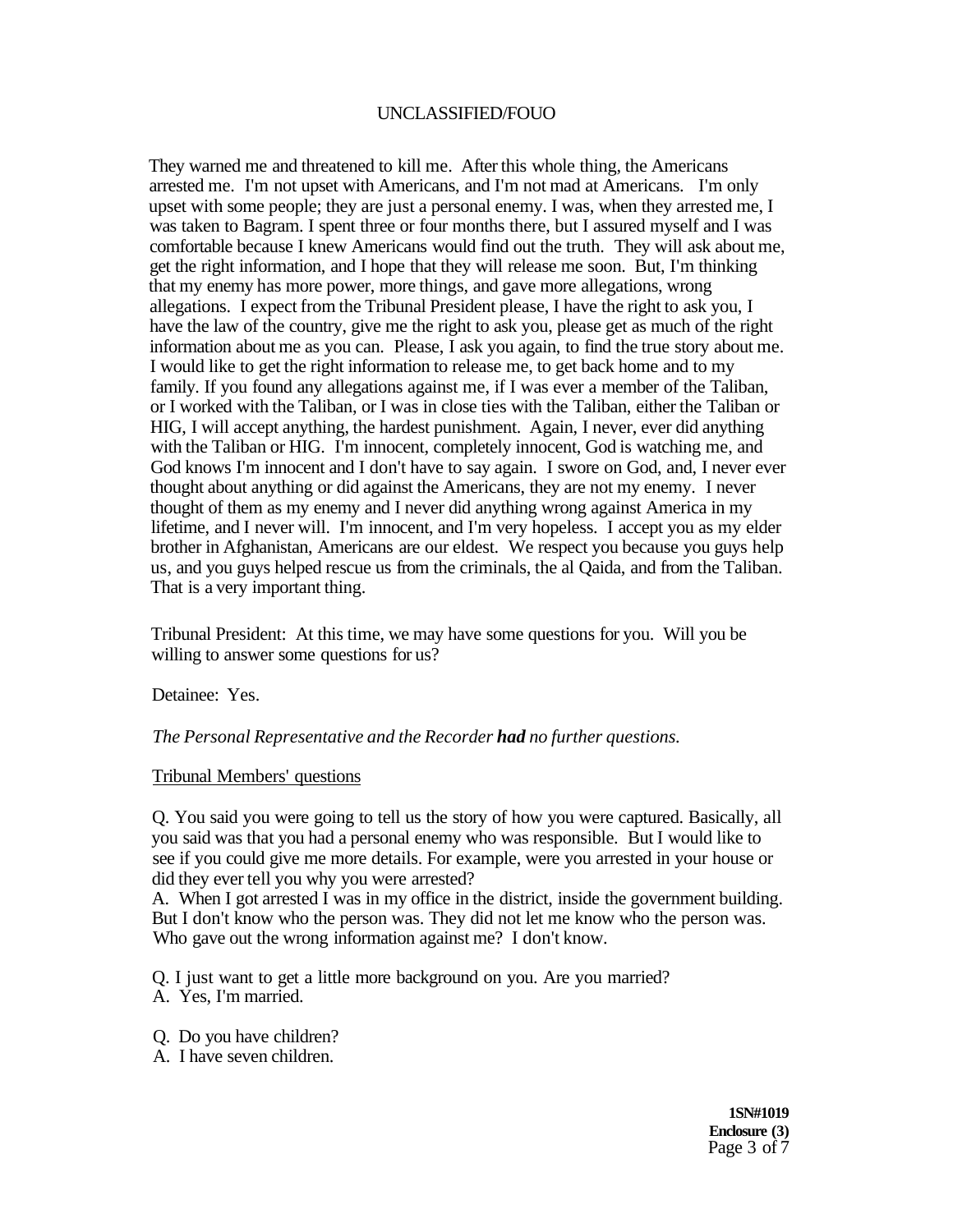- Q. What is your education background?
- A. No education.

Q. Is it your job to know who the members of the HIG are? Do you know very many members of the HIG?

A. I only know the people; they are close to our province. I spoke of all of them, and they are in my file. I already told the interrogators.

Q. The stockpile of weapons, were they kept in a private residence or in a government building?

A. No, they were in our district building, government building, which was inside the compound in the district.

- Q. How long have you been here?
- A. Almost twenty-one or twenty-two months. Since I was arrested.
- Q. Were there any terrorist activities or fighting around the time you were arrested?
- A. No, there was nothing going on in our district when I was there.

Q. I'm not sure where your district is. Does your district and province border Pakistan? A. Yes.

Q. Did you ever travel to Pakistan?

A. Yes, when Taliban came to power, I escaped to Pakistan. I was running away from the Taliban.

Q. Do you have a passport?

A. No need for a passport, I don't have a passport, because we were in and out (of Pakistan.)

Q. What did you do before you were the chief of security?

A. Before Taliban, I was fighting the Russians. When Taliban came to power, I escaped from the Taliban to Pakistan. Twelve or fourteen months, I escaped from the Taliban. I went to Pakistan.

Q. Did you work during that time frame?

A. Yes, I owned a small store that sold blankets.

Q. You said you fought the Russians; but did you have any formal training? A. No, no, no one gets training. Everyone knows how to shoot Kalashnikov. They know how to fire weapons.

Q. When you were Chief of Police, was the Taliban in power? A. No, the Taliban was gone. The new government threw out the Taliban. I then became chief under the Karzai government commander.

> **ISN#10I9 Enclosure (3)**  Page 4 of 7  $\frac{1}{2}$  **002840**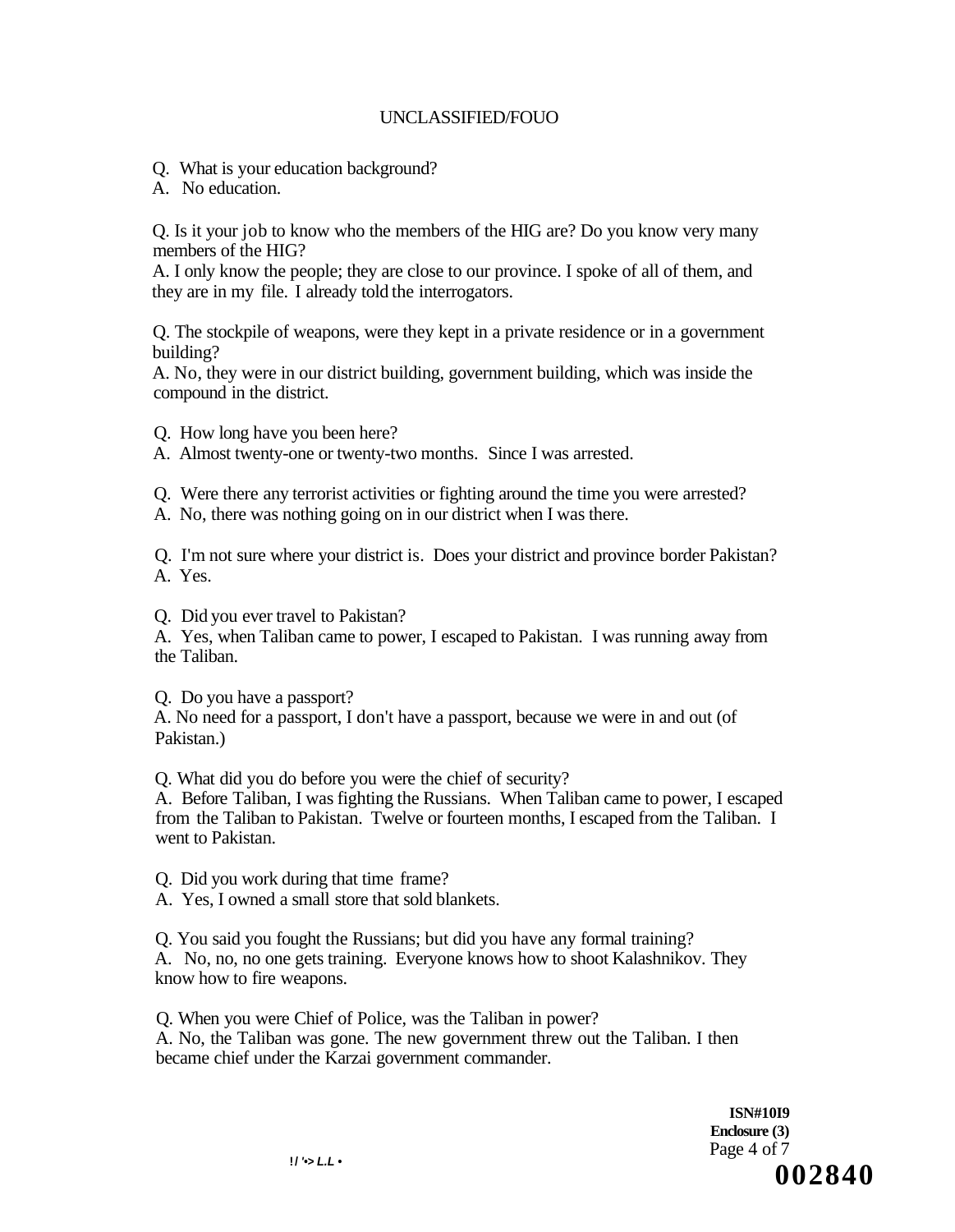Q. You said the governor and the people appointed you the chief of police. Was the governor a friend of yours, and if he was, how long did you know him? A. Yes, we knew each other at that time. We fought the Russians; all Mujadeens knew each other. When the Taliban came, he was in Pakistan because he had escaped from the Taliban. When the new government came to power, the Karzai government, he became the governor of the province. We had some problems in our own district. Between us, among them, all the elders, his friends, and everybody went to the province, and went to the governor's office. We talked to him in a meeting and talked to them, the whole people talked to the governor. They said this person, Mr. Darwaish, wants to be our district manager. The governor approved it.

- Q. Who was the governor?
- A. Hamedullah Tukhi
- Q. Is he still the governor now?
- A. I don't know now, but he was when I was arrested.

Q. Point four said that the governor belonged to HIG, and you said for a short period of time, do you know why he left HIG?

A. Yes, he was a member of a different group. He came from a different group. He joined HIG for two or three years, and when the Taliban came to this area and captured this area, he left HIG and escaped to Pakistan.

Tribunal President's Questions.

Q. Was the governor appointed by Karzai?

A. Yes, Karzai appointed him.

Q. What type of things did you do in your capacity as security chief? A. Not a big job. It's only a district. We are a small district. I was police chief there, and I handled the security of the people. I handled disputes, solved problems.

Q. Did you have people working for you?

A. Yes.

Q. How many?

A. Around thirty to thirty-five people. But they made the new program for the district. They appointed me sixty to sixty-five people; but we didn't have a budget at that time. It wasn't organized at that time, but I did keep the thirty to thirty-five people.

Q. Did you select the people?

A. No, before I was in a different area. When I transferred from this area to here, there were some previous people I kept there with me, and I put a few new people in.

*J^Lik^lFj.'.'II' j* /•• "\*-"' Page5of7

**ISN#1019**  Enclosure (3)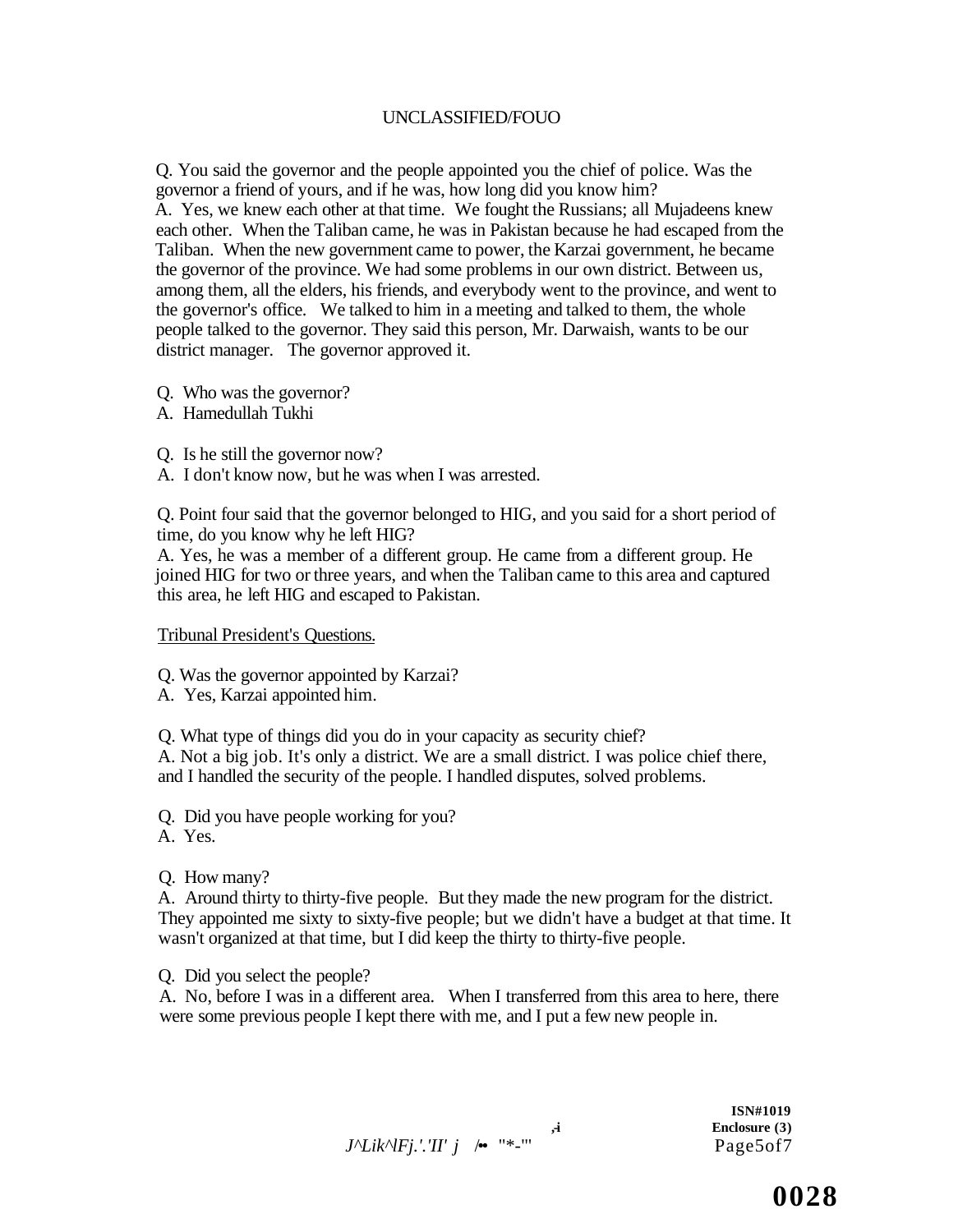Q. I'm assuming in your district there are a number of tribes. Is that correct, or is it mainly one tribe?

A. I think first of all, there are many different tribes. The men have two different tribes, on is called Hodak (ph), and also Tukhi (as in the last name of the governor). The Tukhi is now a separate tribe, in a totally different area, in a different district now. The only main tribe now is Hodak.

Q. Would you say that the security people you had working for you were a blend of the two tribes?

A, There were three tribes working for people out there, Hodak, Tuhki, and Alatuzi (ph). Those people, they belong to a different district, but that was before me and I still keep them.

Q. I want to ask you about the place where you stored the weapons. Were you the only one to have access to that area?

A. Yes, I was the only one there, but I appointed one other person. There was a security guard-to guard the place all the time. He was allowed to get in.

Q. Did you have established procedures for taking things out of that weapons cache? A. Before we went there, and that was from the former district officer, or district manager, there were things left from before the Taliban time. The mines, the ground mines. We didn't touch those things. Sometimes we moved (inaudible), only if we go somewhere and we take it with us for security reason. Those other things we don't touch.

Q. Regarding the person that you appointed to guard that facility. Did you have confidence that he was following the procedures so that weapons and stuff were not going out without your knowledge?

A. Yes, I had confidence. It was my person that I appointed.

Q. I assume that your own security forces had their own assigned weapons that they kept with them all the time?

A. Yes.

Q. As a rule, would you say that the rest of the population, citizens that didn't belong to your security force, didn't have weapons? Or, was it a normal thing for everyone to have weapons?

A. No, we were very close to the border of Pakistan. There were a lot of movement of the Taliban, and we are scared of them. We don't let anybody carry a weapon, or use a weapon or have the position of a weapon. If we found anybody with a weapon or knew anybody who had a weapon, we collected the weapon. We don't let anybody have a weapon.

Tribunal President: I want to thank you for participating in this tribunal today. Naibullah Darwaish, do you have any thing else you would like to tell us?

> **ISN#1019 Enclosure (3)**  Page 6 of7

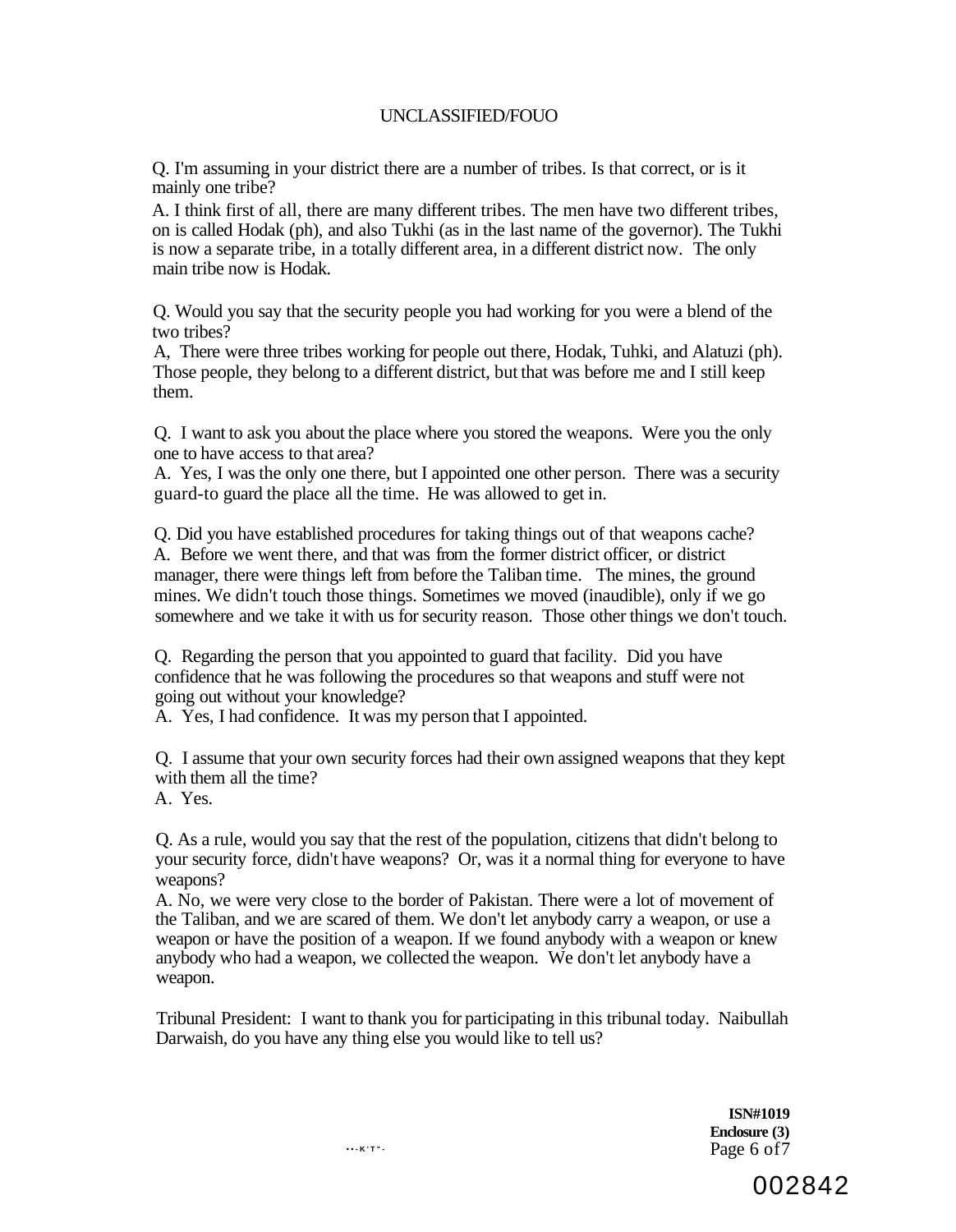Detainee: I don't have any questions, but, if you have questions for me, *Vm* ready to answer them.

*The Tribunal President conforms that the detainee had no further evidence or witnesses to present to the Tribunal The Tribunal President explains the remainder of the Tribunal process to the detainee and adjourns the Tribunal* 

# **AUTHENTICATION**

**I** certify the material contained in this transcript is a true and accurate summary of the testimony given during the proceedings.

Colonel, United States Army Tribunal President



ISN#1019 Enclosure (3) 002843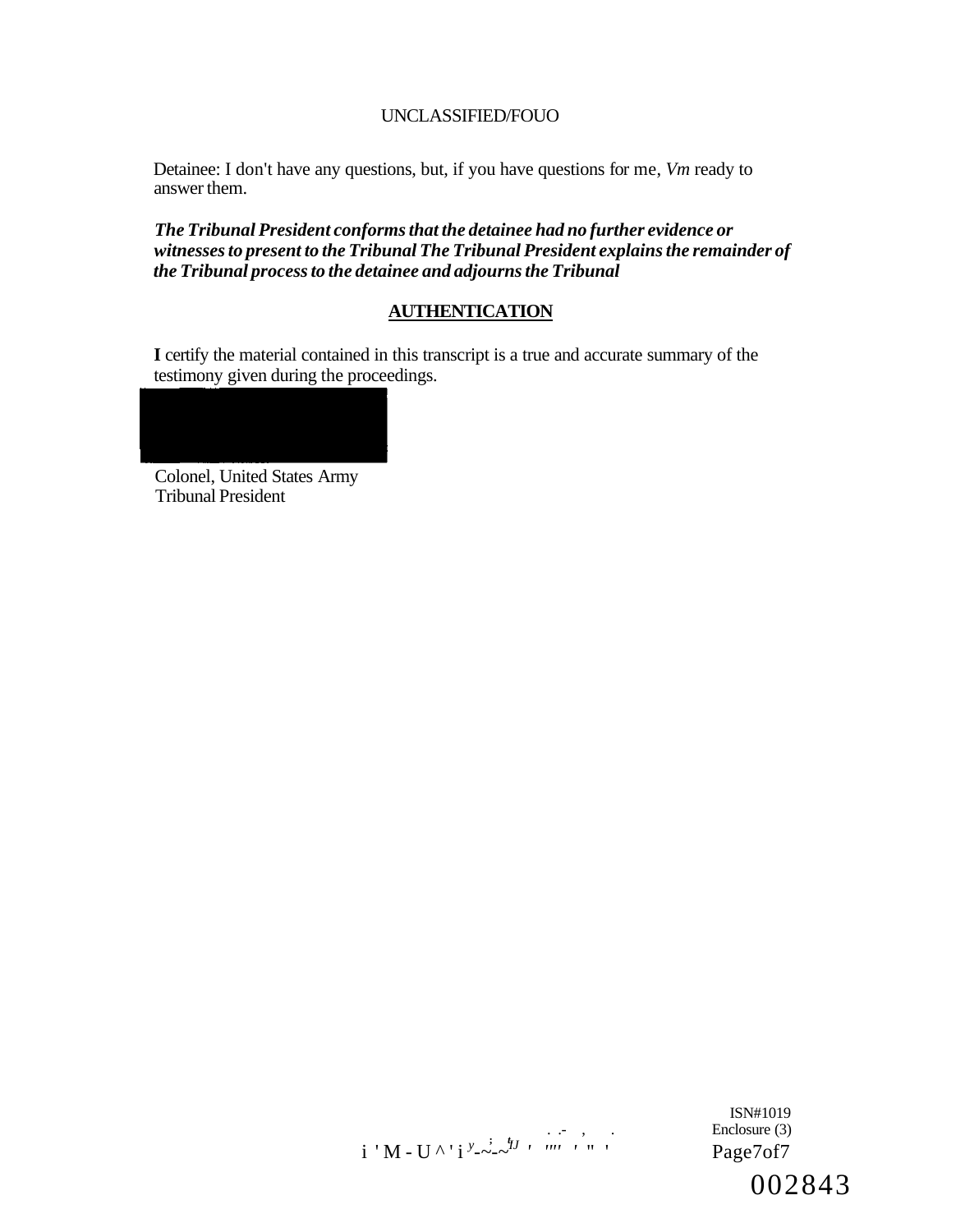#### **Summarized Unsworn Detainee Statement**

*The Tribunal President read the hearing instructions to the detainee. The detainee confirmed that he understood the process and had no questions.* 

*The Recorder presented Exhibits R-2 and R-3 into evidence and gave a brief description of the contents of the Unclassified Summary of Evidence (Exhibit R-l).* 

*The Recorder confirmed that he had no further unclassified evidence or witnesses and requested a closed Tribunal session to present classified evidence.* 

*The Personal Representative read the allegations to the detainee so that he could respond to the allegations. The allegations appear in italics, below.* 

#### *The Detainee did not want to take any oath.*

*a. The detainee is associated with the Taliban and supported hostilities against the United States and it coalition partners.* 

*a. 1. The detainee traveled to Afghanistan because he heard Uighur people could receive military training there.* 

Detainee: That is right I heard there were Uighur people there, that is why I went there. I went there for my own best interests; I didn't go there for the fight against the U.S. government

*a. 2. The detainee arrived in Afghanistan from China via Pakistan and Kyrgyzstan in June 2001.* 

Detainee: That is true.

*a. 3. The detainee stayed at a Uighur guesthouse in Pakistan.* 

Detainee: What do you mean stayed, I went there at night and left in the morning.

*a.4. The detainee attended a Uighur training camp in Afghanistan.* 

Detainee: I didn't attend the training camp. If they call that the training camp, I wasn't in the training camp. I stayed in the place where the Uighur people stayed.

*a. 5. The detainee received training in the use of the Kalashnikov rifle and a type of pistol.* 

Detainee: Are you saying training? Do you mean when you use the weapons or when you see the weapons?

> **ISN#28l Enclosure (3)**  Page 1 of 12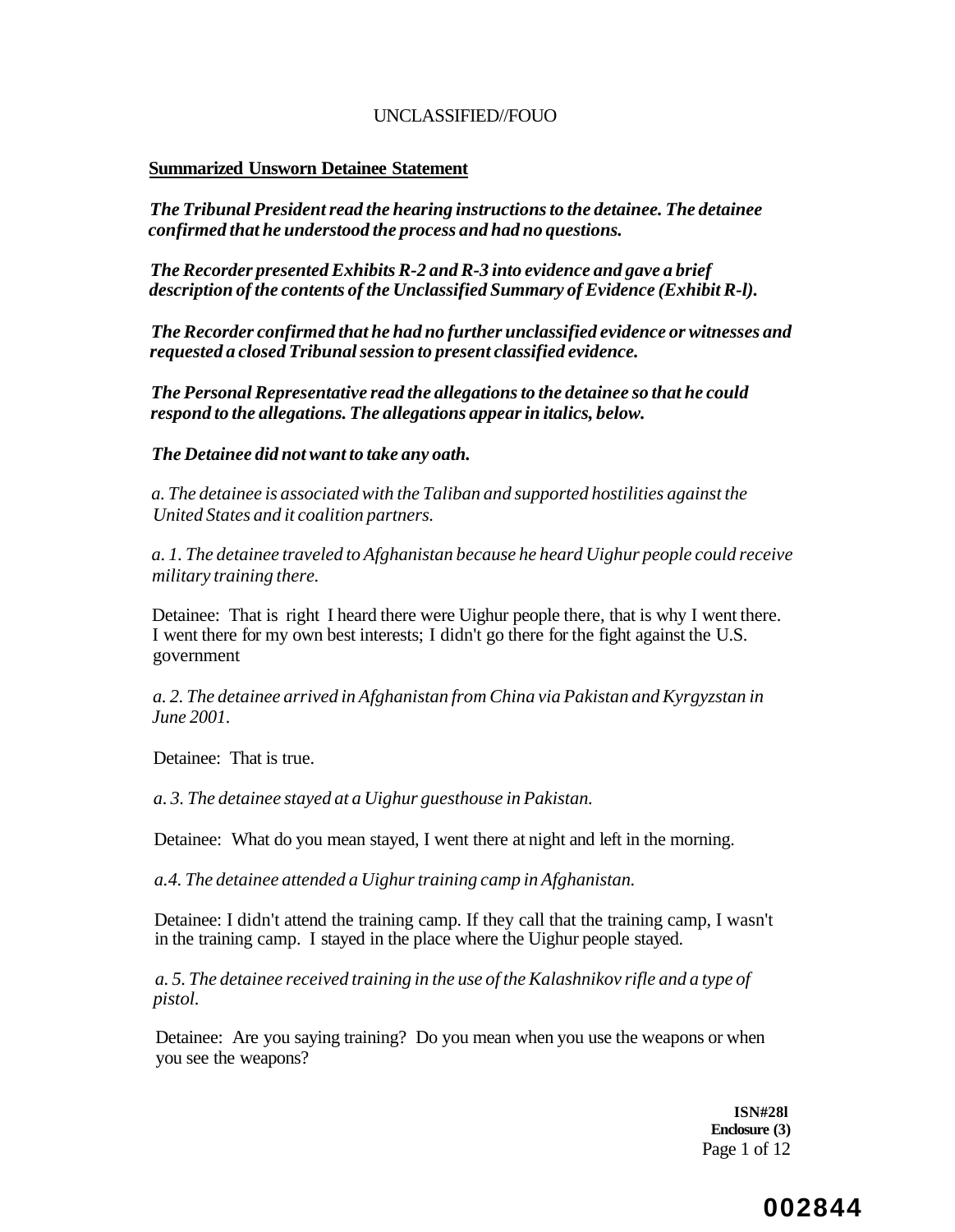Tribunal President: To further explain that, did you handle a Kalashnikov weapon? Did they show you how to use it? Did they show you how to disassemble it and put it back together?

Detainee: I was shown the weapon by the other people because I was interested. Since I wasn't in my country, I had just seen it in the movies and I didn't see it in real life. Then I was happy. That's the thing that dictates to us in our home country, so I looked at it and how to use it and how to hold it but I didn't really use the weapon.

Tribunal President: What about the pistol?

Detainee: Both of them the same.

I've been told many times in the interrogation that I was a new comer. What I heard is that if we decide to stay it was kind of a test for us: are we going to continue and go to the next level or not? If we chose to stay at this place then what I heard is they are going to take us to other places, but I don't know where they are located and what exactly they do.

## *a. 6. The detainee decided to travel to Afghanistan and join the Islamic Movement of Uzbekistan*

Detainee: That is true, I went to Afghanistan. The reason is because number one: I am scared of the torture from my home country. Second: if I go there I will get some training to fight back against the Chinese government. I don't know if there is an Uzbekistan organization. I don't know any of them; why would I join the Uzbekistan movement? I only know them since I got to this base, then I found out there were some Uzbek people. I didn't know them before I came to this camp.

#### *a. 7, Islamic Movement of Uzbekistan is a terrorist organization.*

Detainee: I know what is my goal because my country and my own people and my own family are being tortured under the Chinese government and there is too much pressure. Why would I join and drop my own problem on the side to help other person? That doesn't make any sense. I said this many times.

#### *a.8. The detainee was captured in Pakistan after crossing the border from Afghanistan.*

Detainee: It shows in here that I am a Detainee; a Detainee is someone who fought against another government or force. Then, if they are captured, they should be called a Detainee. I wasn't fighting against any government or other forces. We were in a mountain and we had no more food. We just stayed in a mountain because of the continuation of bombing going on. We didn't know the road and so we followed some other people into Pakistan. We crossed the border and there were lots of people. They took us into their homes and fed us. On the second day they took us to a mosque and

> ISN#281 Enclosure (3) Page 2 of 12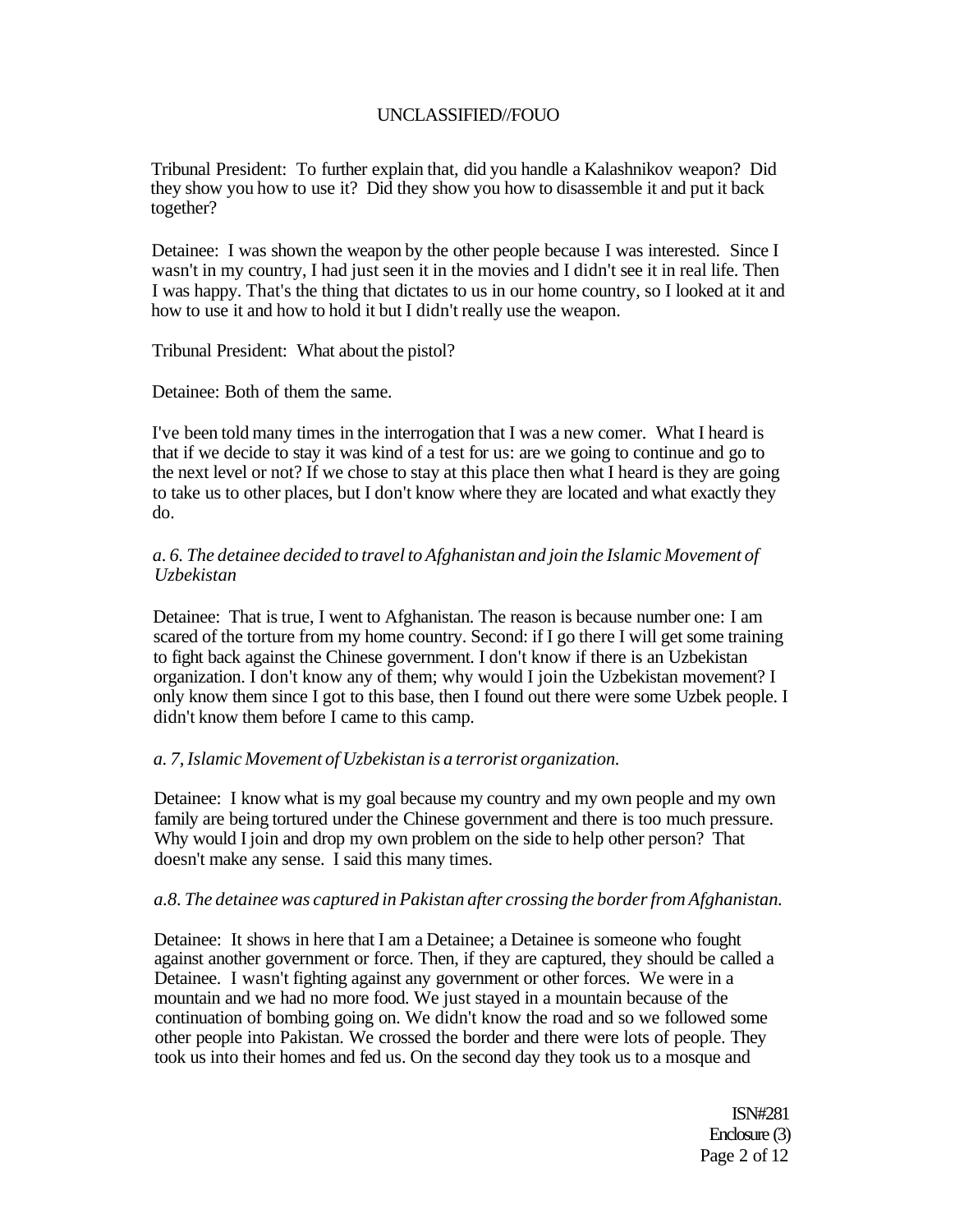there were a lot of people at the mosque. Then they called the Pakistan police. Then we found out, after a few days, that they sold us to the US government.

*b. L The detainee supported military operations against the coalition.* 

Detainee: I wasn't injured; if I was injured there should be marks on my body.

*b.2. The detainee worked construction and improvements of the Uighur camp while in Afghanistan.* 

Detainee: I helped build the toilet and fix the wall from the kitchen. I was helping bring stones and stuff, it was kind of construction work.

*b.3. The detainee was in the Tora Bora mountains during the U.S. air campaign.* 

Detainee: I heard the name of Tora Bora when I came here from my interrogator. Is that the place we stayed, or are all the mountains called Tora Bora?

Tribunal President: According to the unclassified summary, it says that you were in the Tora Bora Mountains during the US air campaign.

Detainee: The place we stayed was kind of like a village. After the bombing started, then one or two Uighurs were dead and one guy had a broken arm. The place was completely destroyed so we ran to the mountains to stay in a safer place.

Tribunal President: Does that conclude your statement?

Detainee: It mentioned earlier that I was supporting Taliban.

Tribunal President: That is the very first allegation, that the detainee is associated with the Taliban and supported hostilities against the United States and it coalition partners.

Detainee: The first day, I left Pakistan and came to Jalalabad. Then the people I met took me to the place where they lived. During that time, I didn't see any Taliban. If I didn't see any Taliban people, how can I associate with the Taliban? I have never seen American forces or coalition forces. If I don't see those people, how can I associate with the Taliban and fight against the US and the coalition people?

Tribunal President: Do you have anything else to add?

Tribunal President: Abdul we can ask you some question that can assist you in telling the rest of your story.

Detainee: Ok, you can ask.

**ISN#281 Enclosure (3)**  Page 3 of 12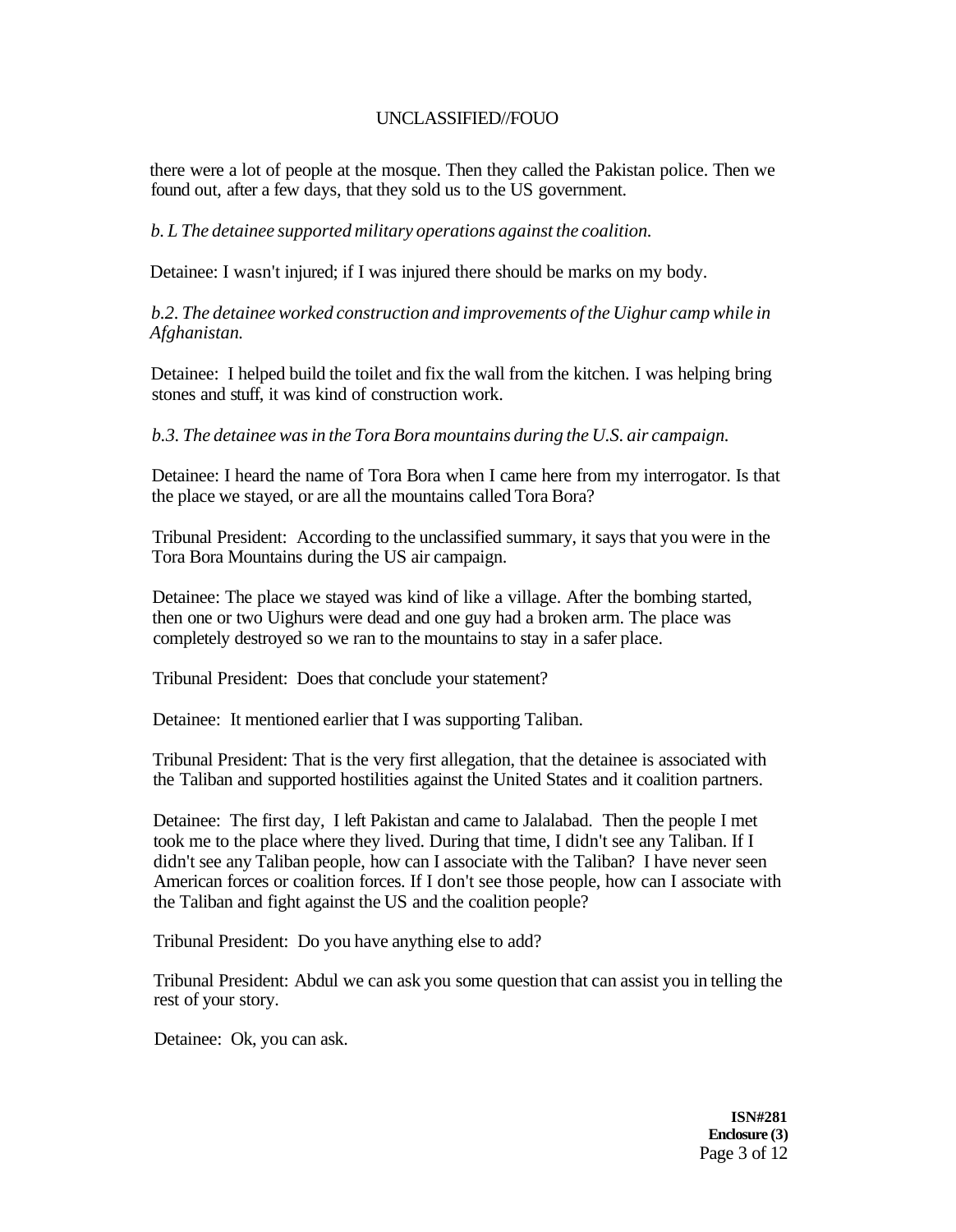Tribunal President: Personal Representative do you have any questions?

Personal Representative: I have just s few.

Personal Representative: Was it your intent when you were training to fight against the US or its allies?

Detainee: I have one point, a billion Chinese enemies, that is enough for me. Why would I get more enemies? I need help. If I need help, how can I drop my goal and decide and go help another person?

Personal Representative: That sums up my other question.

Tribunal President: What was the question?

Personal Representative: What was his intent on doing with the training.

Tribunal President: OK.

Tribunal Member: The Personal Representative asked: when you went to the training, did you intend to fight the US? And the answer was: Why would I want more enemies? In my opinion the question has not been answered yet

Tribunal President: Please translate.

Detainee: I know ray goal; I was never going to fight. I've never seen Americans; why would I fight against the US government?

# *The Personal Representative and the Recorder had no further questions.*

Tribunal Members' questions

Q. At the camp, were there any Afghanistan, Pakistan, Talibans or Al Qaida?

- A. No, Only Uighur people
- Q. Who was in charge of the camp? Was it Uighur?
- A. Yes, his name was Abdul Hakh (Haq).
- Q. Who paid foT your travel from home to the camp?
- A. I paid my own expenses.
- Q. What was your employment or job at home?
- A. It was doing business.

**ISN#281 Enclosure (3)**  Page 4 of 12 002847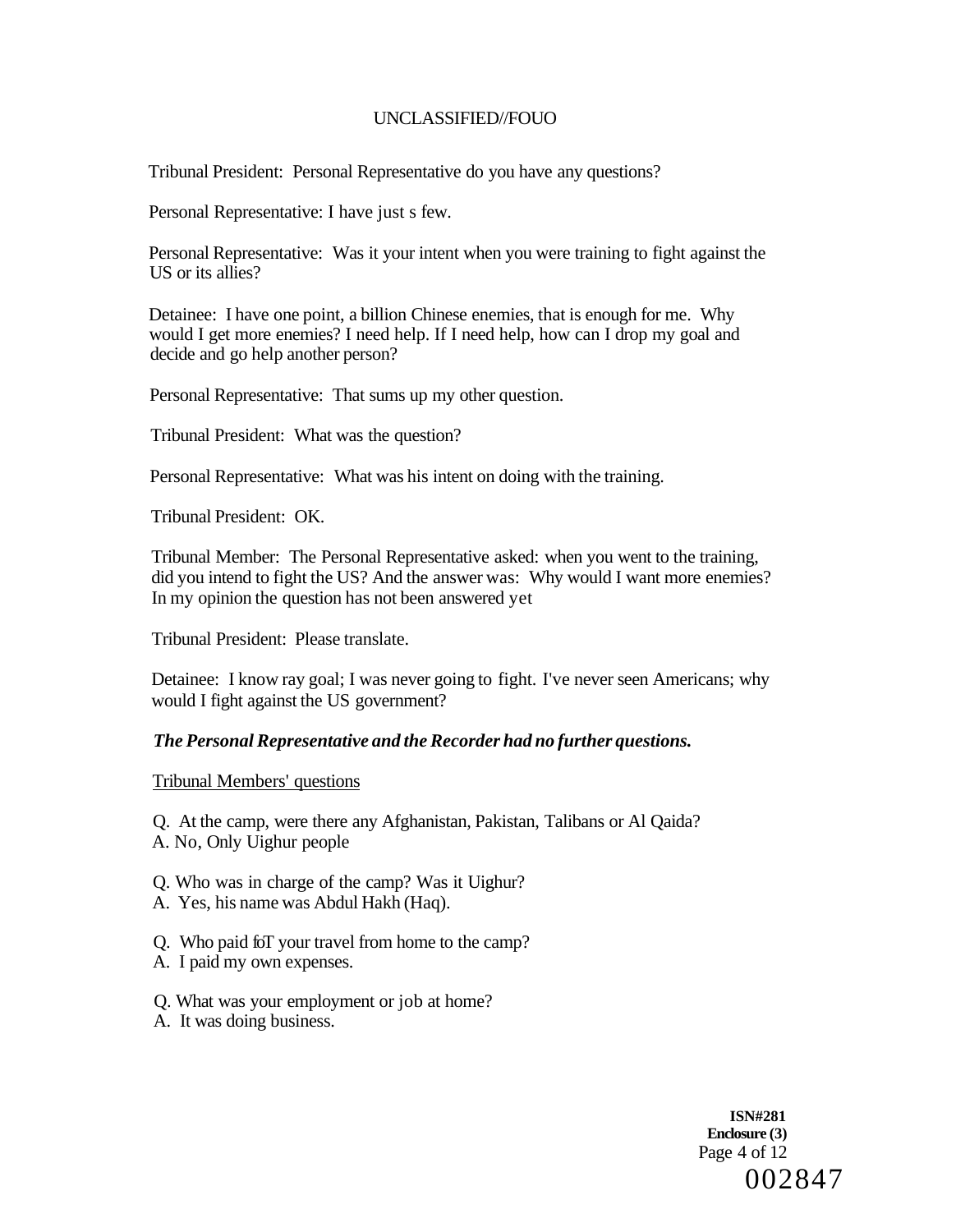Q. What personal effects or paper work did you have with you when you got captured? A. All my documents were destroyed during the bombing. When I was captured, I only had my clothing.

Q. Did you ever fire a weapon?

A. Yes, I shot 3 bullets from the Kalashnikov at the camp.

Q. For training or against an enemy?

A. There wasn't an enemy there; I shot just it to try it

Q. You went to Afghanistan for the purpose of receiving training on how to fight right? A. Yes, that was my goal.

Q. You did not receive any training according to your testimony. Why is that?

A. The place was new for all Uighurs. Many people that went there stayed for a while for the test. Our leader would look at the people because the place was in real bad shape and there is not enough food and the house is in really bad condition. If we can continue to stay during the harsh environment then their leader will decide whom they will pick to go for the next level of training camp. That is why we stayed and never got any real training.

Q. It is my understanding what you said earlier you stayed in the village until it got bombed. That is when we went to the mountains. I don't understand how you got from the camp to the village?

A. It's not a village; it's kind of a farm. There are just a few houses not enough houses for us to stay in. You could not really grow anything there.

Q. Those are the same place?

A. Yes.

Tribunal President's questions.

Q. What country were you coming from or leaving when you went to Pakistan?

A. I went to Pakistan through Kyrgyzstan.

Q. What country are you from?

A. Turkistan.

Q. How did you travel from Turkistan into Kyrgyzstan then into Pakistan then into . Afghanistan? Did you use a car, plane, train?

A. From Turkistan to a city called Rimchi (ph.). Then I traveled by airplane to Kyrgyzstan. Then I also traveled by airplane from Kyrgyzstan to Pakistan. Then from Pakistan to Afghanistan by car.

> **ISN#281 Enclosure (3)**  Page 5 of 12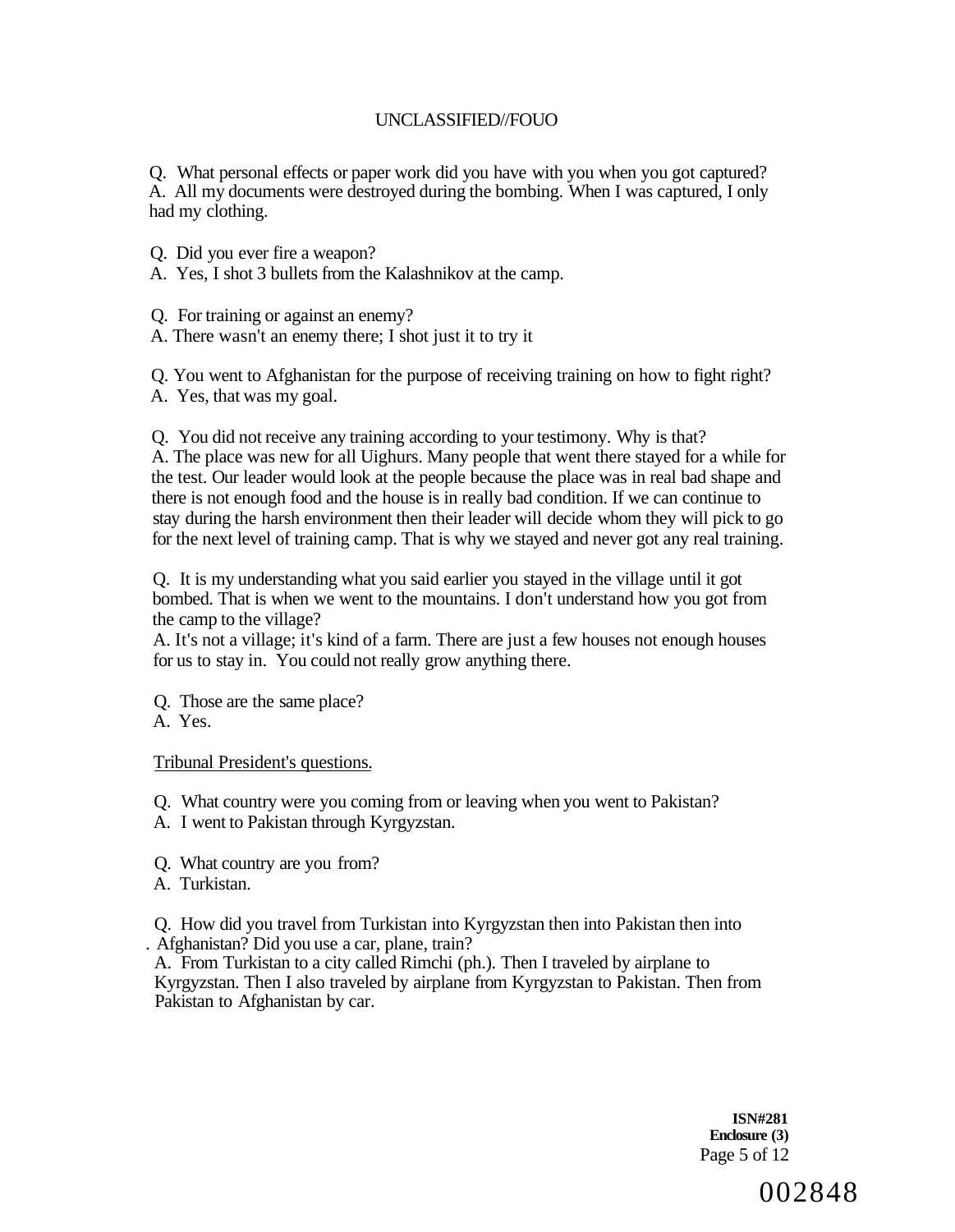Q. Did someone assist you with your travel, as in which way to go?

A. I left from China to Turkistan to Kyrgyzstan, I understood some of the Kyrgyz's language because it is a little closer to my native language. Then I found some Uighur people in Kyrgyzstan, but I didn't know those people. I told those people that I wanted to go to Afghanistan. Then they helped me to get a plane ticket and they gave me an address to a guesthouse in Pakistan. When I got to Pakistan, the people there sent me to Afghanistan.

Q. Did you know anyone in Afghanistan before going there?

A. No. I only knew the Uighur people were there.

Tribunal President: I need to clarify a statement you made earlier when you were responding to allegations on the unclassified summary.

Q. Did you join the Islamic Movement of Uzbekistan?

A. I saw Uzbekistan people at this camp in Cuba. I've never seen Uzbekistan people in Afghanistan, but in our country Uzbekistan people speak Uighur language. I never saw any Uzbekistan people in Afghanistan.

Q. My question is, did you join the Islamic group of Uzbekistan? A. No, I didn't join.

Q. You said you had a business in your country before you left What kind of business was it?

A. A shoe business.

Q. Was Afghanistan the only country you could have gone to, to receive the training you needed?

A. In our country people are being punished and tortured, a lot of Uighur are dying every single year by the torture. Now every one, not only me, are trying to escape the country and go somewhere else. They are all trying to do that. Because I found the easy way of getting out of the country and going to Afghanistan, it was less expensive to travel. Also Turkistan, Kyrgyzstan and Pakistan border on us and they will turn us back into China. So, I didn't want to stay in those countries.

Q. After you received the training you participated in, in Afghanistan, what were you going to do with that training?

A. After, I would want to go back to my country.

Q. You gave me the impression that you were escaping your country? Then you wanted to go back. I don't understand.

A. I won't go back to my country until I get the power I need to fight my government.

Q. Do you know how long you were in Afghanistan?

A. Since June 2001.

ISN#281 Enclosure (3) Page 6 of 12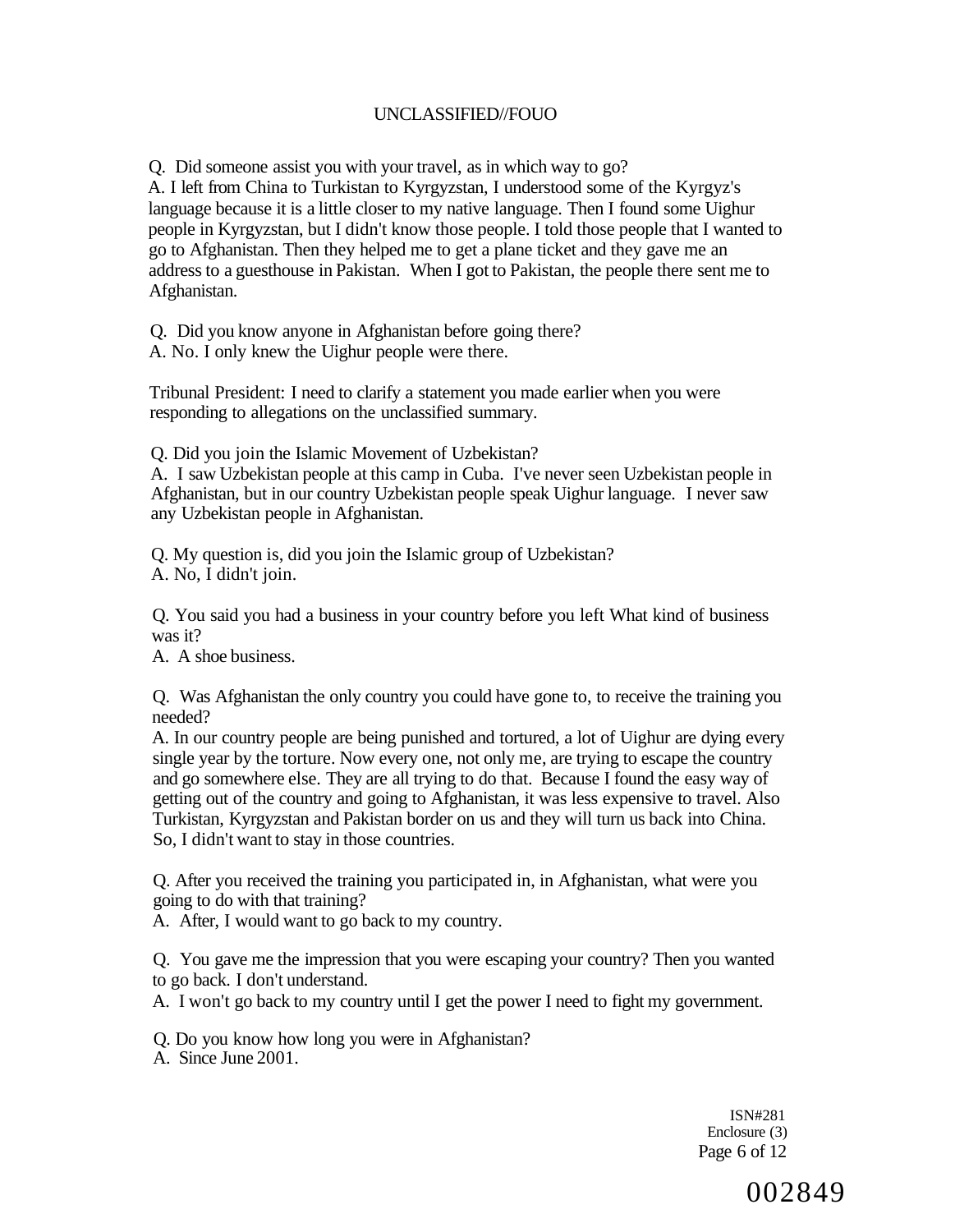# *The Personal Representative called the witness, Abdul Hehim, AdeU ISN 293*

Tribunal President: you are Adel Abdul Hehim.

Witness: Mohammad.

Tribunal President: Give me your full name.

Witness: When I got to Afghanistan I changed my name to Mohammad.

Tribunal President: You are here to act as a witness for Abdul Gappher (Detainee). I want to make sure that you understand this is not your tribunal.

Witness: I understand.

Tribunal President: This panel will ask you questions as well as the Abdul Gappher (Detainee) may ask you some questions.

# *The witness took the Muslim Oath.*

# *The Personal Representative and the Recorder had no questions.*

Tribunal Members' questions

- Q. Mohammad (Witness) when did you met Abdul Gappher (Detainee)?
- A. 1 met him in 2000 at a place where we stayed in Afghanistan.
- Q. Do you remember what month in 2000?
- A. Probably July.
- Q. Were you together when the bombing started?
- A. Yes, we were together.
- Q. What did you see Abdul (Detainee) doing at the camp?
- A. I saw him fixing houses that were destroyed.
- Q. Ever any military training?
- A. Some time in the early morning we would run together but I didn't see anyone else.

Q. Were there any other people other than Uighur at the camp? Afghanis, Pakistanis; anyone else?

- A. I only saw Uighur people, no one else.
- Q. Who long were you in the camp?
- A. I arrived at the end of June, until the start of bombing.

**ISN# 281 Enclosure (3)**  Page 7 of 12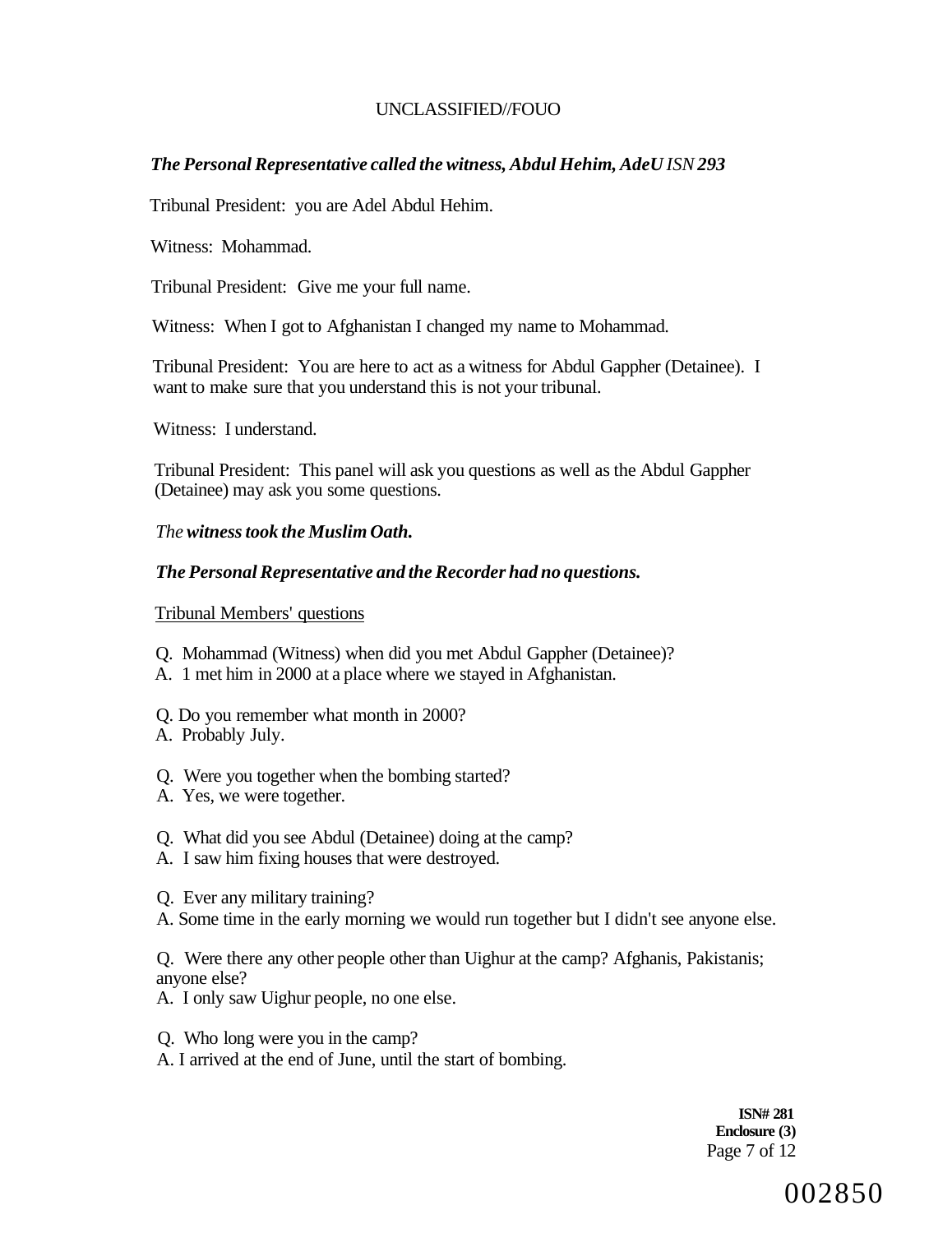# UNCLASS1FIED//F0U0

Q. I find it strange in a number of months you didn't do anything you thought you would do. Why is that?

A. The place was a really an old place, it was not big enough, so we fixed the bathroom and we fixed the houses and the roads. In Turkistan we don't have the freedom to learn Koran. We don't have religious freedoms and we learned to read the Koran.

Q. When you fled into the mountains, were you armed?

A. No, no weapons.

### Tribunal President's questions.

Q. Do you know if Abdul Ghapper (Detainee) was a member of the Islamic Movement of Uzbekistan?

A. No, I don't think he would join another organization because there were only Uighur people in that place. How can he drop that organization to join another organization?

Q. Did you see Abdul Ghapper (Detainee) receive any kind of military or weapon training?

A. There was a guy named Abdul Mahsen, he was the one that trained me on the Kalashnikov. I don't know who gave Abdul Ghapper (detainee) the weapons training. I never seen him have weapons or military training.

Q. You were at the camp from July to about October, November?

A. It is possible, when the first bomb dropped at our camp we left.

Q. Where were you going when you left the camp?

A. We didn't know the road so we ran into the mountains. We stayed there for a while. We were waiting for someone to help us. We stayed in the mountains until we saw some people going to Pakistan, so we followed them to Pakistan.

Q. Did Abdul Ghapper (Detainee) go with you?

A. Yes, there were 18 people with us.

Q. How long were you in Pakistan before you were turned over to American forces? A. We arrived in Pakistan. The people of the tribe came to us they welcomed us. They fed us. We stayed there for two days. Then they promised that they would take care of us; it was a nice place and not to worry about it They took us to a mosque. Then they turned us over to the Pakistan police. We stayed in prison for 12 or 13 days. Then the U.S. interrogated us.

Q. Do you consider the place you were staying in Afghanistan a training camp? A. 1 didn't look at the place as a training camp, but I was expecting the place to be a big training camp. When I got there it was little it was located by a mountain. You can barely run to exercise.

> ISN# 281 Enclosure (3) Page 8 of 12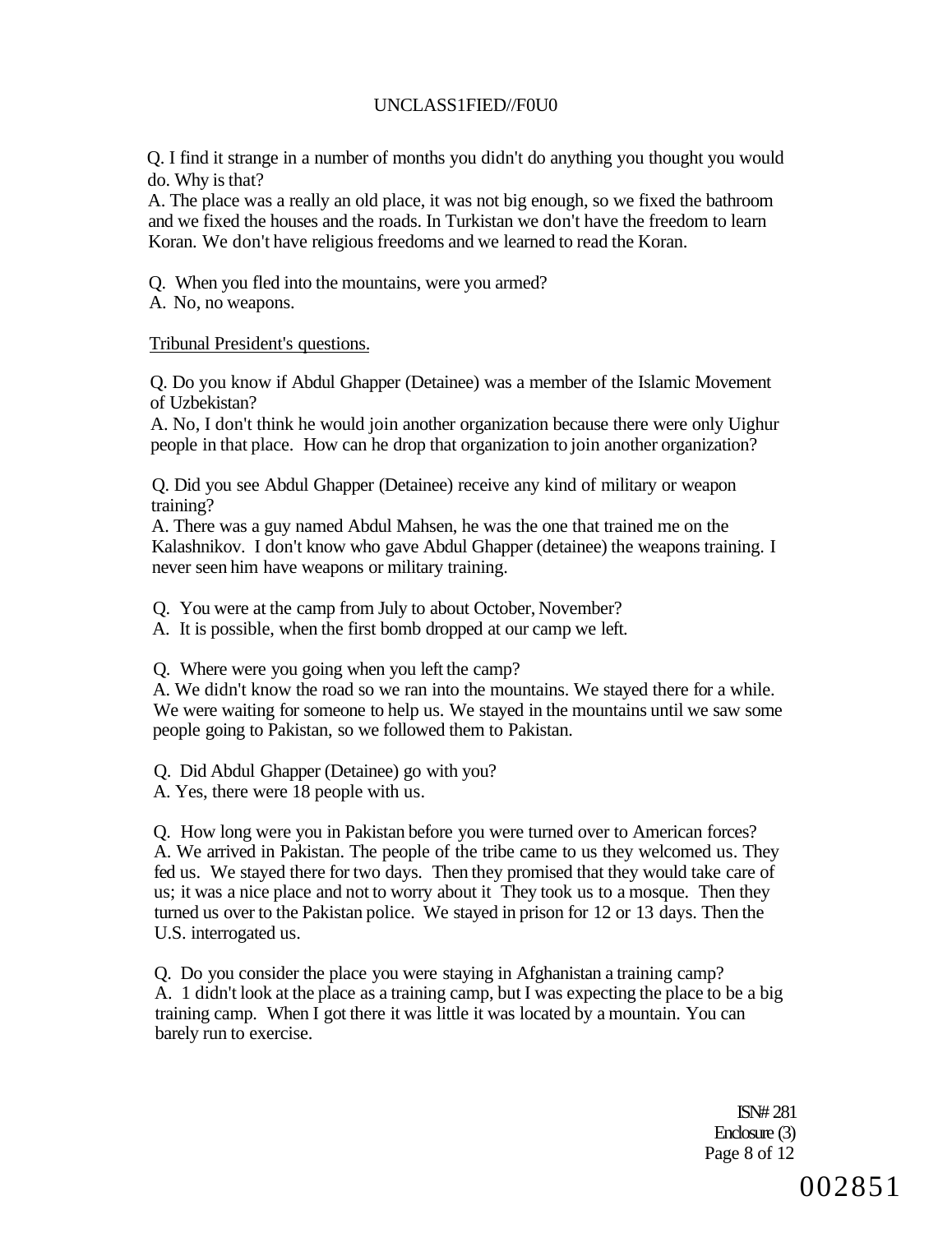Q. Did you have to protect yourself from the Northern Alliances?

A. No, I didn't do anything to protect my life from the Northern alliance or the U.S. forces. Then, when the bombing started, we decided this fight had nothing to do with us. We had our enemies and so we ran into Pakistan.

Q. Do you know who supported the camp you stayed in?

A. I don't know who supported the camp.

Q. How many months were you at the camp?

A. Approximately 3 months. I used to know the numbers. It has been 3 years; I forgot the numbers.

Tribunal President: Abdul you have the right to ask the witness any questions.

Detainee: What I had to ask was talked about already.

Tribunal President: Mohammad do you have anything else you would like to add?

Witness: I want to clear one thing. A lot of Uighur went to that place because we have no chance to use weapons or learn how to read Koran in our own country. We would like to take advantage of the chance that was given to us to train so that, in the future, if something happened, we would go fight against the Chinese government. We have nothing to do with the Taliban or Arabs. We have nothing to do with the U.S. government or coalition forces. We never thought about fighting with the Americans. I want you to understand what our goal is: just to fight against the Chinese government. If there is nothing happening in the future, we would like to stay where ever, abroad, to do our business.

Tribunal President: Ok.

*The Personal Representative called the witness, Abdulahat, Emam, ISN* 

Tribunal President: is your name Eman?

Witness: Yes

Tribunal President: You are here to act as a witness for Abdul Gappher (Detainee). I want to make sure that you understand this is not your tribunal.

*The Witness did not want to take the Muslim oath.* 

*The Personal Representative and the Recorder had no questions.* 

**ISN#28t Enclosure (3)**  Page 9 of 12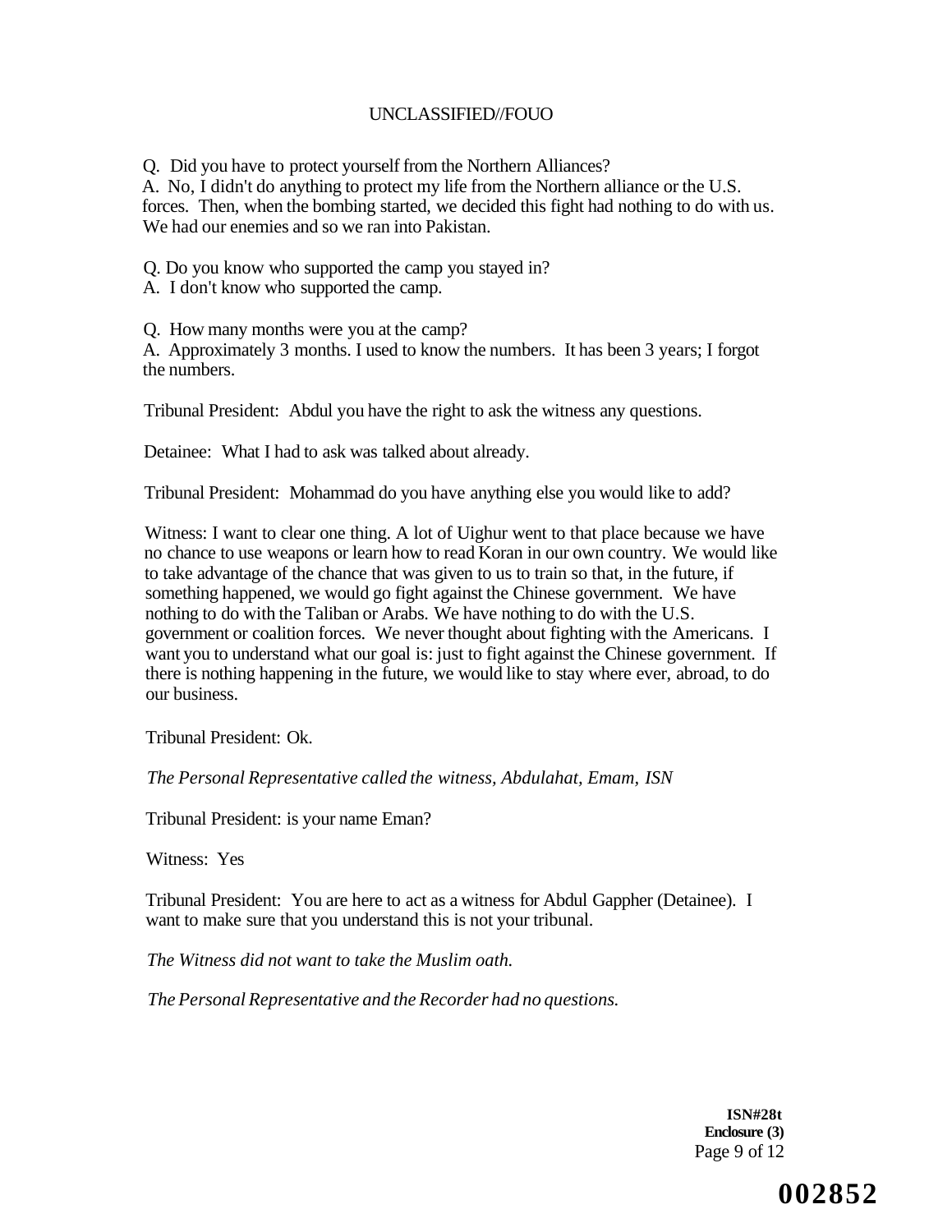### Tribunal Members' questions

- Q. Eman when did you meet Abdul Gapphef?
- A. When I arrived to Afghanistan.
- Q. Do you remember when? What month? What year?
- A. When I arrived at that place in August 2001. When I arrived there he was there.

Q. When you say that place you mean the training area?

A. Yes.

- Q. What did you see Abdul Gappher do at the camp? What was his responsibility?
- A. I didn't see him individually, but we all did jobs together.
- Q. What kind of jobs?
- A. We brought stones from the mountains. We took them to camp to build the kitchens.
- Q. Who else was at the camp other than Uighurs?
- A. No one, only Uighurs.

Q. Ever any military training with weapons or guns?

- A. No.
- Q. To follow up on that, you said there was no military training at that camp?
- A. Are you saying just individual or all the people?

Q. All the people?

A. No.

Q. Do you know what the Islamic Movement of Uzbekistan is?

- A. I do not.
- Q. Were there any members of that camp there?
- A. No. There was only one nationally at the camp.

Q. Did you come across any members of this group when you moved into Pakistan? A. No.

Q. Did you meet any of the members of this organization before you got to Afghanistan? A. No.

Tribunal President's questions.

Q. Where was the camp located?

A. The camp was just outside Jalalabad, it was located in the foothills of the mountains, by some housing area.

> **ISN#281 Enclosure (3)**  Page 10 of 12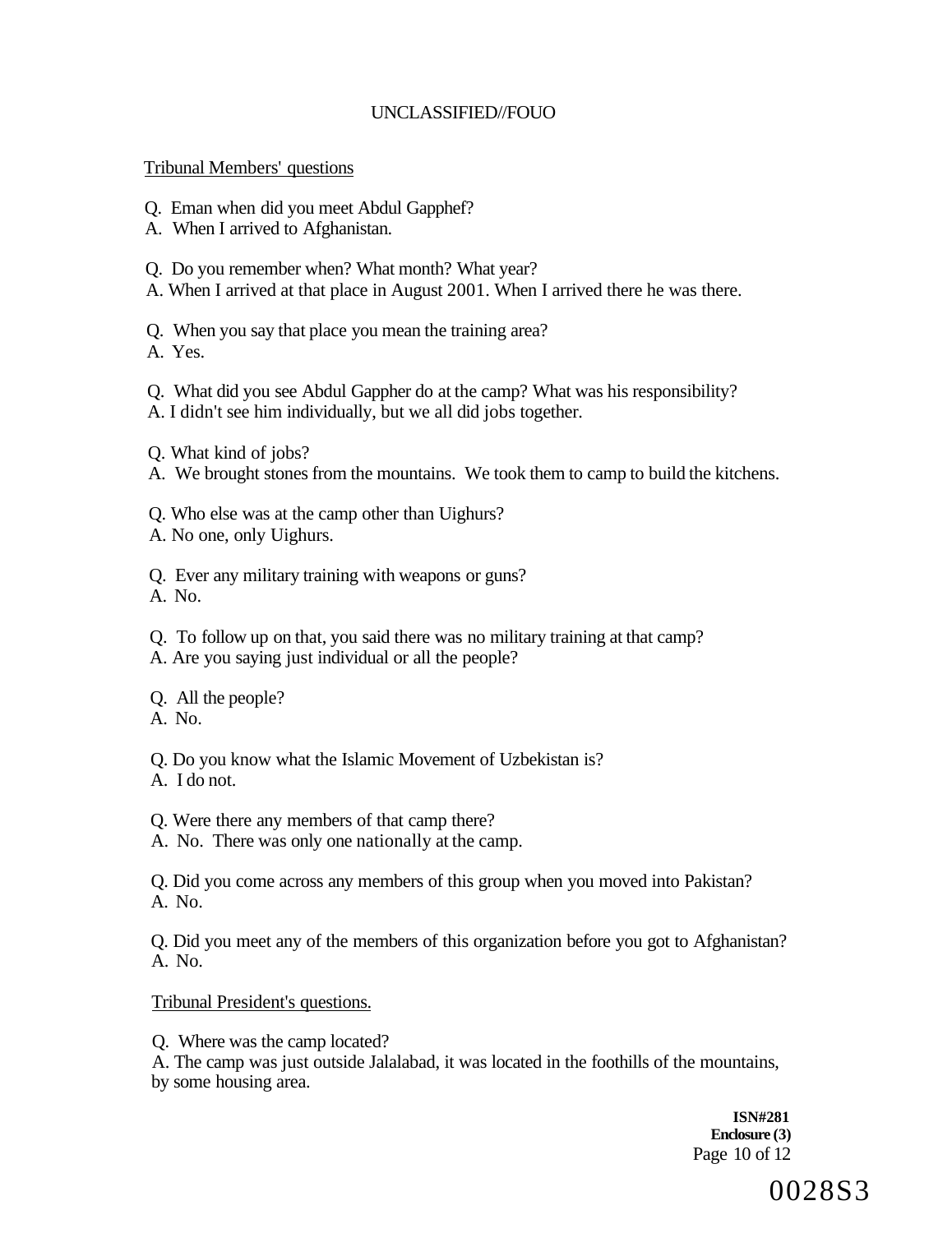- Q. Do you know who managed the camp?
- A. Abdul Hakh.
- Q. Do you know who supported the camp?
- A. I'm not sure. What do you mean by "supporting"?

Q. Who paid for the training? All the food? The housing you were building?

A. I don't know who did that.

Q. Did you have to pay to attend the training?

A. No.

Q. Did you travel with Abdul when you were ready to leave the camp?

A. Yes.

Q. Why did you leave the camp?

A. We didn't have any food and we were forced to leave that place.

Q. When did you leave the camp?

A. I don't remember exactly. I do remember it was the end of Ramadan.

Q. Did you see Abdul receive any injuries while you were leaving the camp?

- A. I never saw that he had been injured.
- Q. Where did you go after you left the camp?
- A. Pakistan.

Q. Did you have to go through any mountains like the Tora Bora Mountains?

A. I don't know what mountains they were. We passed through the mountains. I don't know what Tora Bora is.

Q. One you reached Pakistan what happened?

A. When we passed into Pakistan, the local people turned us into the Pakistan Police.

Q. Did any of the people traveling with you have weapons?

A. I didn't see any.

Q. Did you see or hear any bombing in the region you were in?

A. Yes, we heard some bombing. We didn't see it

Q. Did you have to protect yourself while you were at the camp or leaving the camp into Pakistan?

A. Yes, we were hiding inside the mountams because we were afraid of the bombing.

**ISN#281 Enclosure (3)**  Page II of 12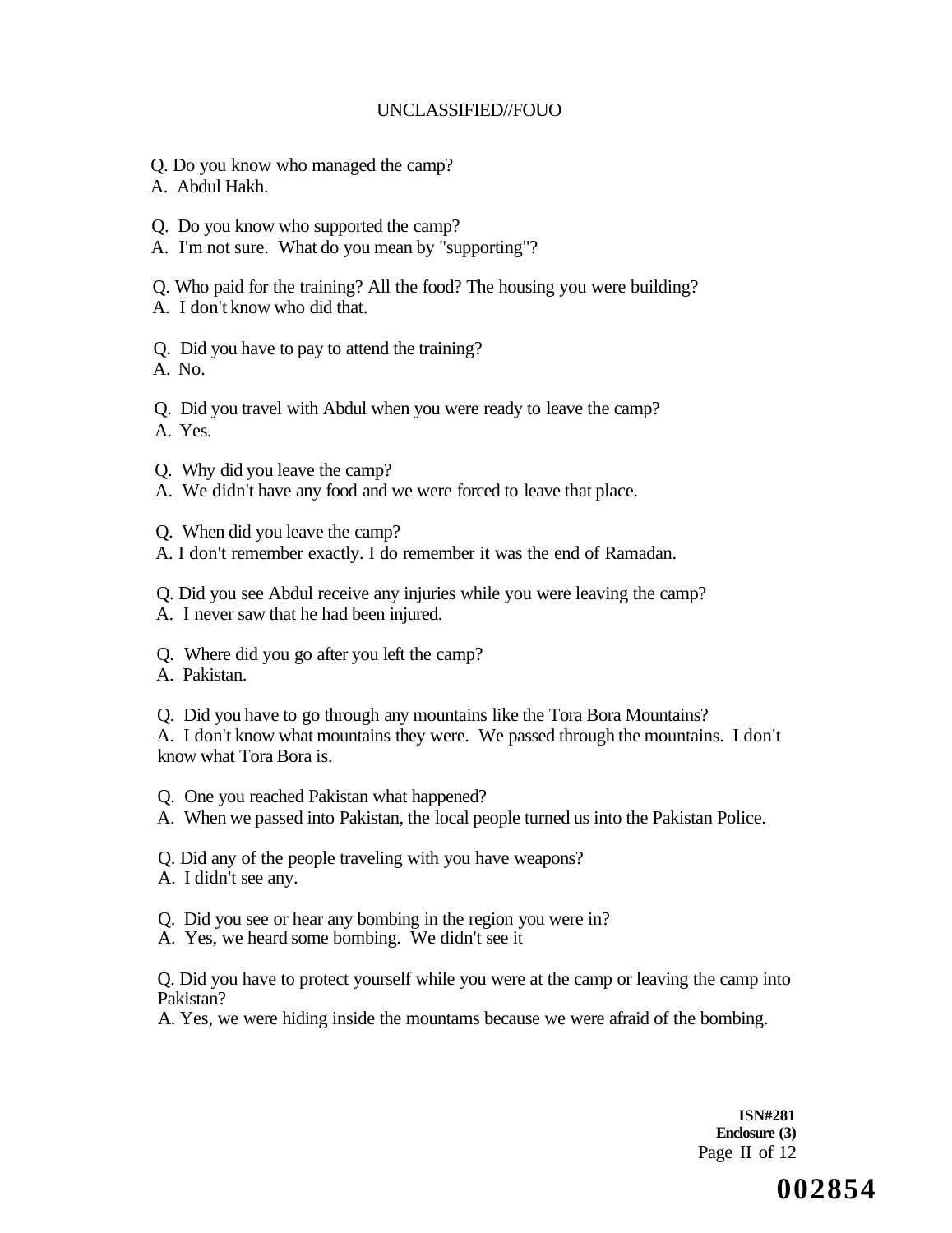Q. Did you have to have any weapons while you were there in the mountains? A. No.

Witness made a comment to the Detainee.

Tribunal President: The witness is not authorized to talk directly to the detainee.

Translator: (Witness) They brought rae here as a witness, but they are asking me a lot of questions.

Tribunal President: We needed to clarify to make sure we were hearing the same story.

Tribunal President: Abdul, would you like to ask the witness any questions?

Detainee: I wanted to clarify one thing; the witness didn't say one thing clear. Because we left our camp when the bomb started. Then we ran into the mountains.

Q. Eman(witness), is that true, do you agree with that?

A. That is true.

Personal Representative: Eman was talking about training with weapons, did you see individuals training with them?

Witness: No

*No further questions were asked of the witness.* 

*The Tribunal President confirms that the detainee had no further evidence or witnesses to present to the Tribunal The Tribunal President explains the remainder of the Tribunal process to the detainee and adjourns the Tribunal* 

# **AUTHENTICATION**

I certify the material contained in this transcript is a true and accurate summary of the testimony given during the proceedings.

Colonel, United States Army Tribunal President

> **ISN#281 Enclosure (3)**  Page 12 of 12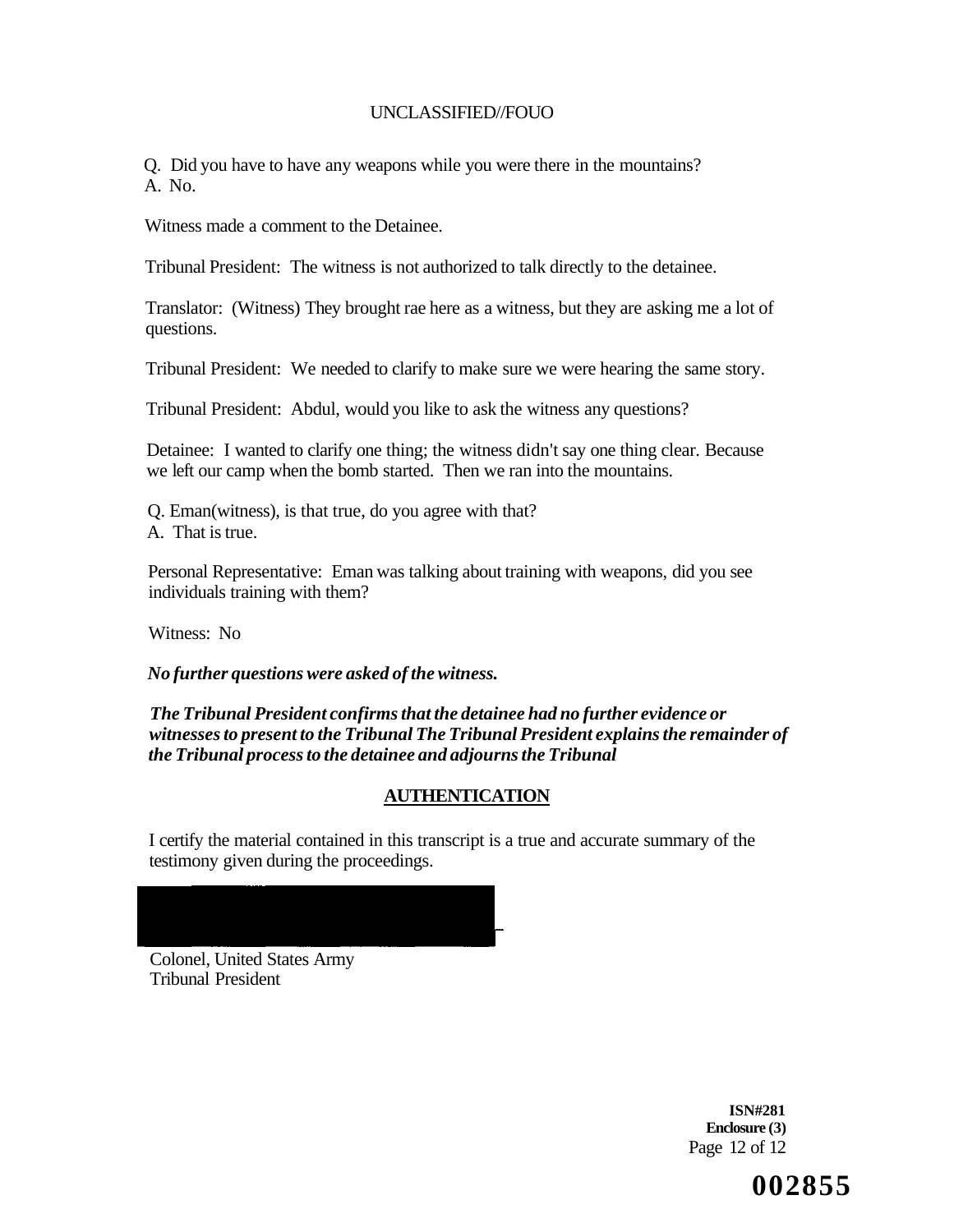### Detainee's Sworn Statement - ISN 111

To the President of the Tribunal, I am thankful to the American government for allowing me the time to discuss my situation before this Tribunal. I am asking you to consider my situation and help me as much as you can, and along with that, I offer my thanks.

I want to thank the American government and the American people and the military for helping the Iraqi people get rid of the cruel regime of Saddam Hussein. This would not have been accomplished without the American government. We thank you for getting rid of Saddam Hussein.

I have never been an enemy of America. I'd like to be a United States person. I'd like to be an American person. This is a very important point in my life and the situation. This is a good chance for me, talking directly in the court. This is my goal in life.

Before, when I was living with my family, times were bad; I was homeless. The bad times and the homelessness and bad luck are behind me, because I'm poor.

All my time in jail, I never was a bad person. A lot of people are in jail because they have [bad] luck, especially Iraqi people. I was in the service of the United States and was trying to help the Americans the best way I knew how.

Mr. Judge, I've never been an enemy of America. I think America did a great job for my people and my home there. My full name is Ali Abdul Motalib Hassan Al Tayeea. My parents are both Iraqi. We are a poor family from the Shiite Muslim community. My family was tired of Saddam Hussein's regime and the injustice to my family and my home. You know that Saddam is a Sunni. Not all Sunni are bad, but Saddam was mad at the Shiite people because they don't need [didn't want] to fight in Iran and they don't want Saddam to stay in Iraq. This is a unique problem that is bigger than me; I'm just a person.

I was young when Saddam took control. My birthday is 2 October 1974 and I graduated high school in Baghdad in 1994. I went to high school at night because I was working during the day to help my father. My job was with machines.

My family and I had a hard life. I request that the Judge give me the chance. One time in my life, I want to feel human. This doesn't mean I'm not human; I'm human, but I never had any chance at life. I want to help my family and I want to help myself. I want to save enough to not have a homeless life. I sleep in the city streets and in jail and from my life, it has taken a lot. It has taken a lot of time from my life.

My problem isn't just because I'm poor or that Saddam's government killed my second uncle. My problem, I'm sorry to say in front of the two ladies, but I want the Judge to know everything about me.

> **ISN#111 Enclosure (3)**  Page I of 24

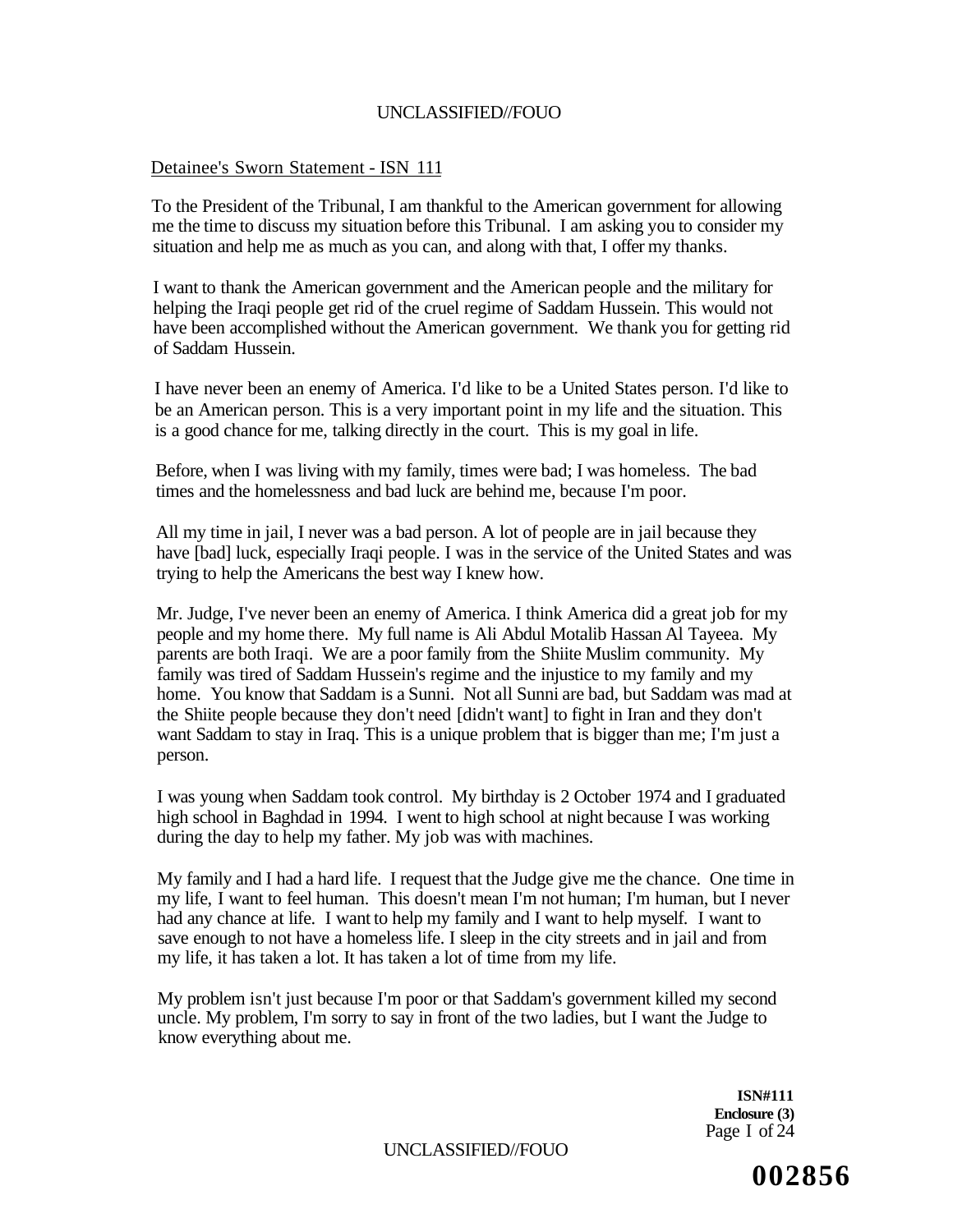I was never a "homo" or gay, but I have a problem. I can't get married because my penis is small sized. I went to the doctor and they said there is no help. They said I couldn't have an operation or surgery of any kind because I'm poor. I want to get the operation or drugs in America or Europe. Who can help me? I can't talk to my family about this problem, because it is too shameful. This is not my fault and I still feel like a man. This is bullshit and it's a big problem for me.

When I was first in Iraq I knew I needed America to help myself because I don't want to stay alone in life. I don't want to be homeless. I want to be a clean man and have a good job. I want to be a good person and a father of a small family with a wife and kids. I don't like jail and I don't like to fight

This problem has taken all of my life and my thinking. For example, when I was in school, a lot of my friends were married. I look at my friends and say they have a good life. I can't stay in my house, because my father and mother are waiting very anxiously for me to get married. She says she has a nice girl for me to marry, because she says this is my goal in life. I run away from these questions from my mom. I told her that I want to go to college and be a good person. My family said it was a bullshit reason and that I'm Arabic and I can marry and complete my life. I can't stand the sight of my mom, because she says, "my son, I want to see your kids." I just kiss my mom and I say "maybe someday."

In America this is only a little problem, but in my home and in my life, it's very difficult when the day gets dark because I hate running from my people. I feel someday I'll go back to my home and I'm sure that all of my friends are married now. This is not just me in my family; it's also my younger brother. He was born in 1980. He's big and is a nice guy, but he has the same problem. I know about my brother, but my family doesn't.

Someday, I hope to go to America and get a good job and be a good person and help my brother because this is my goal in life.

I know that the other Detainees were living the high life and have rich families and they come to fucking Afghanistan. I'm sorry; I'm picking up the American dialect because of the MP's.

I knew there was this little fucker, Usama Bin Laden, and the fucking Taliban. If I saw Usama Bin Laden, I'd kill him.

I never left my homeland for Afghanistan like a lot of others. That's bullshit. Fucking Afghanistan and my fucking bad luck. It's just my fucking bad luck. The homeless and everybody in Pakistan.. .you can't find food. I would sleep in the cemetery. I would find a small amount of food on the ground.

Please, Mr. Judge, I want you and the gentlemen of this court to know...

**ISN#111 Enclosure (3)**  Page 2 of 24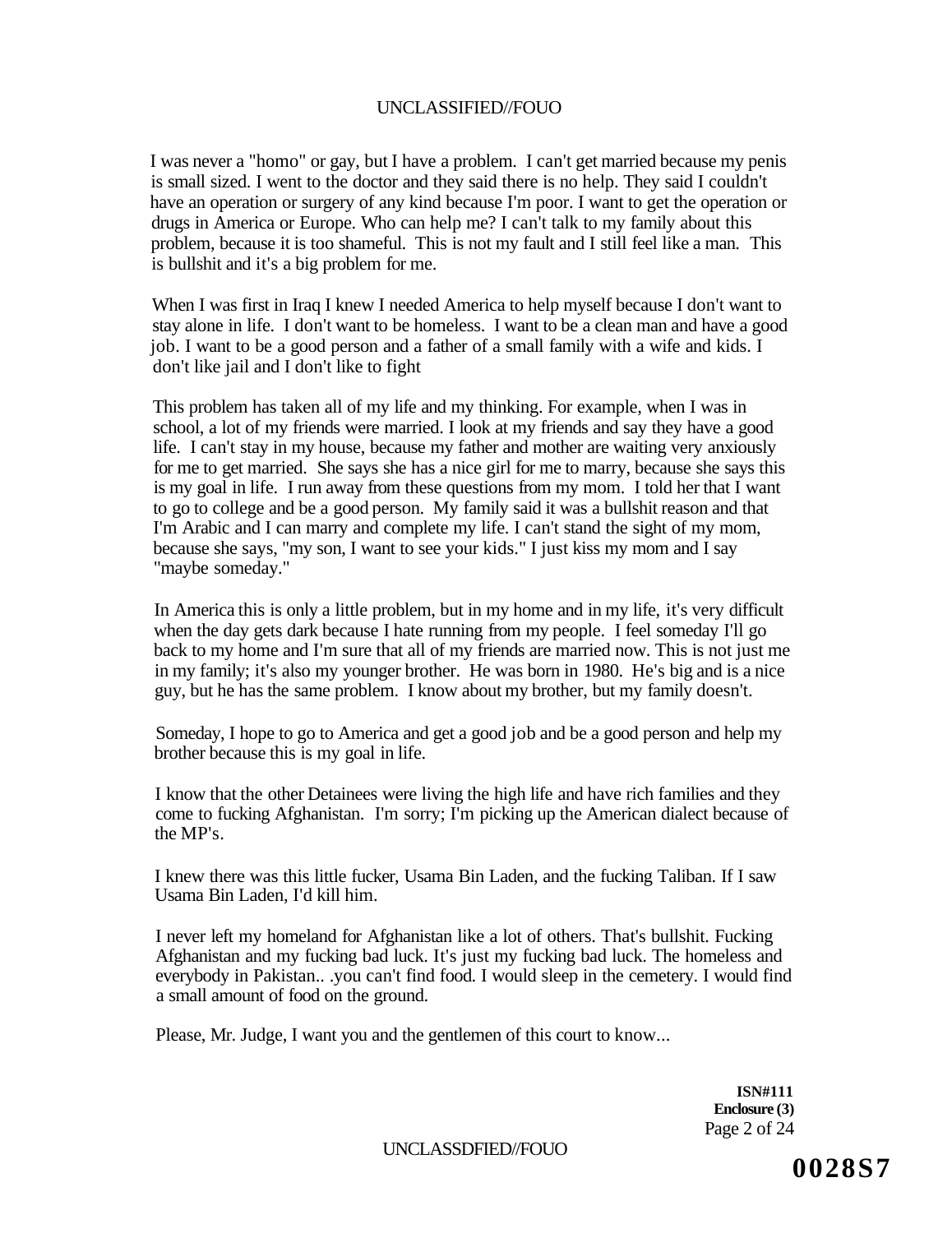Tribunal President: If I could just stop you for a moment To clarify, I am not a judge and this is not a court. This is a non-judicial hearing.

Detainee: I understand what you say. I call everybody judge, even the interrogators.

Tribunal President: Just so you are clear and understand this is not a court of law.

Detainee: Thank you gentlemen for giving me this chance to talk. My English is not good, but I'm trying.

#### *The Detainee would switch between English and Arabic throughout his statement.*

Tribunal President: We certainly want to provide you the opportunity to tell us whatever you feel we should know because we don't know anything about you. We've come here with an open mind and our job is to determine if you've been properly classified as an enemy combatant or not. Weil take everything into account.

Detainee: The Iraqi government condemned us. On November 21, they killed my second uncle, Mohammed Ali Awayd Hassan Al Tayeea for some political situation. My uncle was in Baghdad and the decision came from the security department.

I spent so much time in prison under the Saddam regime. The government was very bad to my family. They were watching my house and we couldn't even have a wake for my uncle. My father buried my uncle in one of the Shiite graveyards. After that, the government made my aunts leave their jobs because they didn't want them to work for the government and my uncle had to leave his job at the airport My father was working as a driver in the Iraqi oil refinery. He used to drive everything and he didn't get anything from the Iraqi government.

Three years later, after the death of my uncle, my youngest uncle, Abdul Bassat (phonetic), went to Europe, taking the northern route in Iraq during the hard time of fighting between Iran and Iraq, in 1984.

The purpose of this war was to kill Iraqi people for no reason.. .by Saddam and bis government After the death of my second uncle, it was considered a big problem as far as Iraqi laws and government The government officials came to the house tens to hundreds of times and asking the family all sorts of meaningless questions.

When I was in Iraq, during my schooling and service, the person in charge was a guy from the Al Garath (phonetic) organization. He was from the security unit and he was asking a lot of silly questions about both of my uncles. Those two uncles were my direct uncles. Most of the questions were, "where is your younger uncle?" "Where did he go?" "Why did he flee the country?" "Who were his friends inside Iraq and which one helped him flee Iraq?"

> **ISN#111 Enclosure (3)**  Page 3 of 24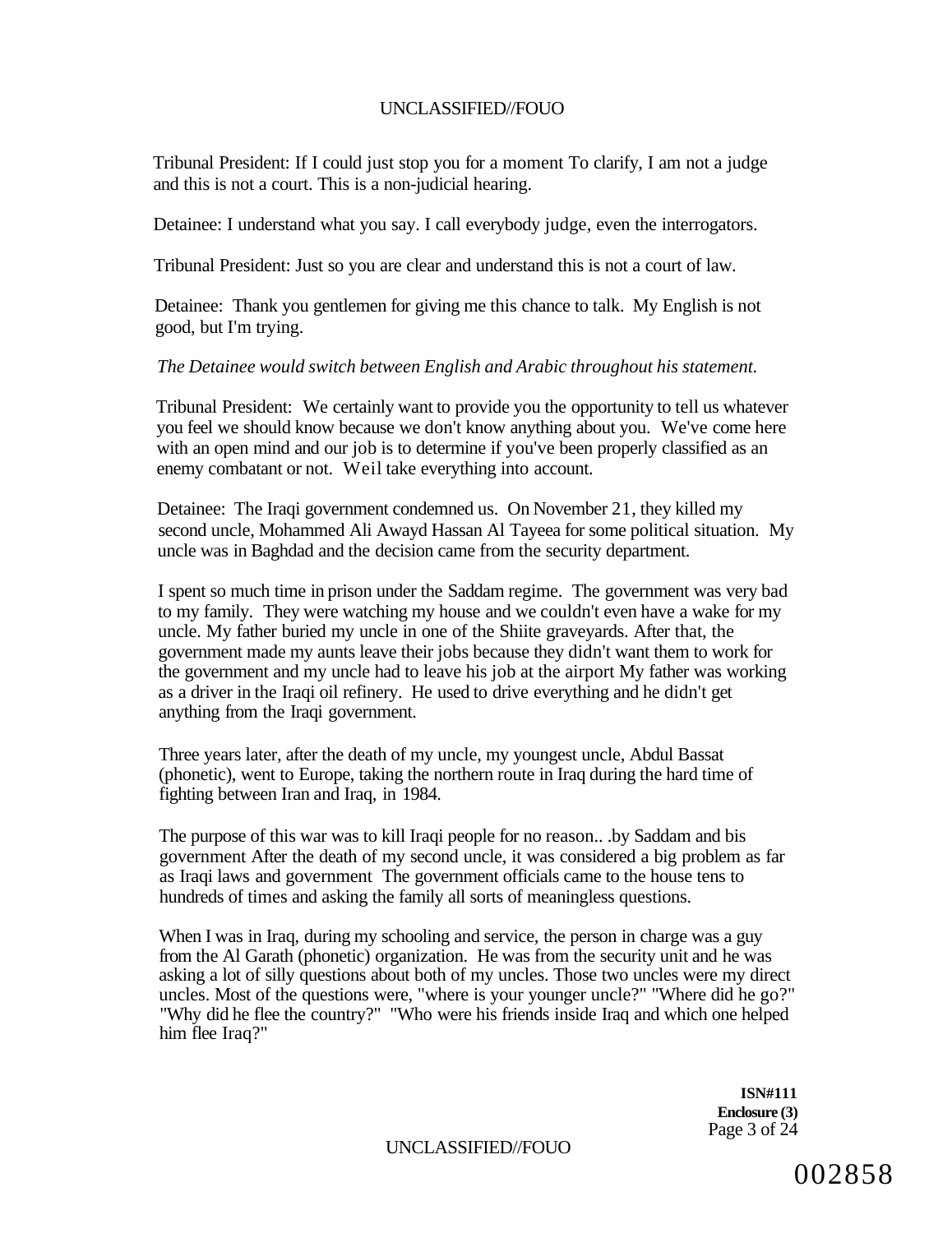These were bad questions for a young person because they scared us. This is when I was in school and was in the Army. I don't want to talk to them, the security office, about this. I just told them "I don't know, they're dead."

#### *The Detainee had to compose himself for a moment*

I'm sorry; they've broken my life and my family's lives.

They were asking so many silly questions, like "Did your father know anything about your two uncles?" My answer was "He knew nothing about that and doesn't know anything about it."

Even during elementary school there was discrimination. How cruel Saddam's regime was toward my family. They were separating people that had a member of their family condemned by Saddam Hussein, who left the country to go to Europe or somewhere else, or was imprisoned by the Saddam regime. Every day was worse than the other. I will provide you with my uncle's address, who presently lives in Holland and holds a Holland citizenship: 26353106IS, in Amsterdam, Holland.

My youngest aunt is presently in Denmark. They went to Denmark through the United Nations as refugees and they never helped me and I place the responsibility on them. They should have provided for me; they are my family.

In 1994,1 finished school with a very acceptable grade point average, **but** my financial condition was so bad. Due to the situation I was in, I wanted to get some medication for myself and it's only available in the United States. This is very simple medication, as far as you're concerned, but to me it was very expensive because I don't have any money. I hid all of this from my friends and my family because my situation is considered shameful in my country. They did not consider (inaudible) a human. That's not my problem and I could be treated. I wanted to treat my condition because I'd like to be a husband and a father.

I was respected in my country. I was working in the mornings as a mechanic, helping my father and I was carrying the family responsibility. I was also studying in the evening to escape from the military training in the country, which is compulsory and everyone has to doit

My trade as a mechanic is good. My search for medication and treatment for my situation occupied most of my thinking. I was thinking about it all the time, especially because I'm a man, but I feel that bad because of the shortness of my private part.

I've practiced sex with some Iraqi females, but I paid money for that and they laughed at me because of the size of my private part.

> **ISN#111 Enclosure (3)**  Page 4 of 24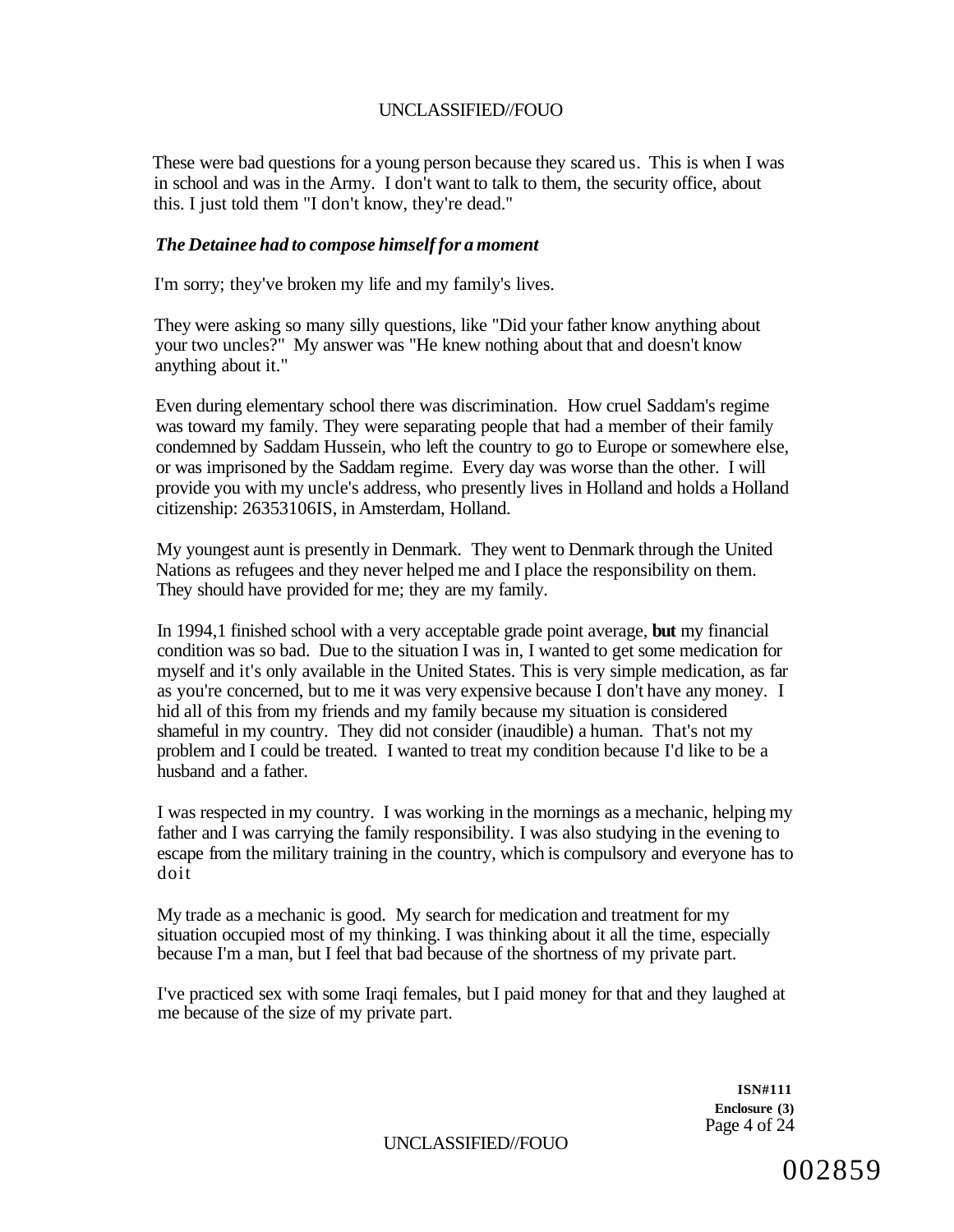January 7,19951 went to the compulsory service and became a soldier in Baghdad. I was at the Kharh (phonetic) training camp for basic training. Three weeks later we went to the Republican Guard.

We moved to another camp because the Republican Guard was at a different camp, but it was the same shirt, same Army and was the same bullshit, especially if you were just a soldier and you were poor. If you had money or had family working in the government you could have a good time in the Army. They would stay in their house and they do their service in their house and they'd come and harass you, because there is nobody looking. They are the government for Saddam.

The people were scared. They are mad at Saddam, but they are scared. For example, I can't say I don't want to be in the Army. Bullshit, they'd put me in jail.

That's true, because I did run away from the Army. They took me back to the Republican Guard at Al Taji to train me how to salute, follow rules, obey orders and how to use a Kalashnikov. That's an obvious thing in Iraq because the Russian Kalashnikov was available anywhere in Iraq. In school, they force the students to learn how to assemble and disassemble a Kalashnikov. Everyone is supposed to do that because it's an order that came from the government that's ruled by Saddam. At that camp, I was mistreated. I didn't have any food. That camp was nasty.

After that, I was transferred to a training institute of the Republic in southern Iraq in the Al Soura municipality, Unit 167764. Because I graduated from a trade school, I worked as a layperson. I did this work until I became a driver for the Commander, Suhail Muhawish Jashim Al Jawi. I did this to escape the wrath of the Major of the training camp, Colonel Mazar el Tikriti. He's from Saddam's family.

#### *The Detainee had to compose himself.*

I'm sorry for this long situation, but they were unjust to me. They beat me many times, and I'll never forget it.

Tribunal President: That's okay. We're here and will listen as long as you want to talk to us.

Detainee: Thank you. Mazel Abdul Karirn Abedi was an assistant to the second person in charge of the factory. He was very cruel and he imprisoned me so many times because I hid the truth about the death of my uncle, Mohammad Ali and the escape of my youngest brother, and my escape from the Army in February 1996.

I escaped to northern Iraq with my friend, Ali Hassan Sarayseh, who was also escaping from the Army. Too bad we got arrested before we got to the northern border, because the man who was responsible for taking us out of there [the Army], was working for Saddam's government. His name was Dale Shat (phonetic) and he's a Kurdish citizen.

> **ISN# 111 Enclosure (3)**  Page 5 of 24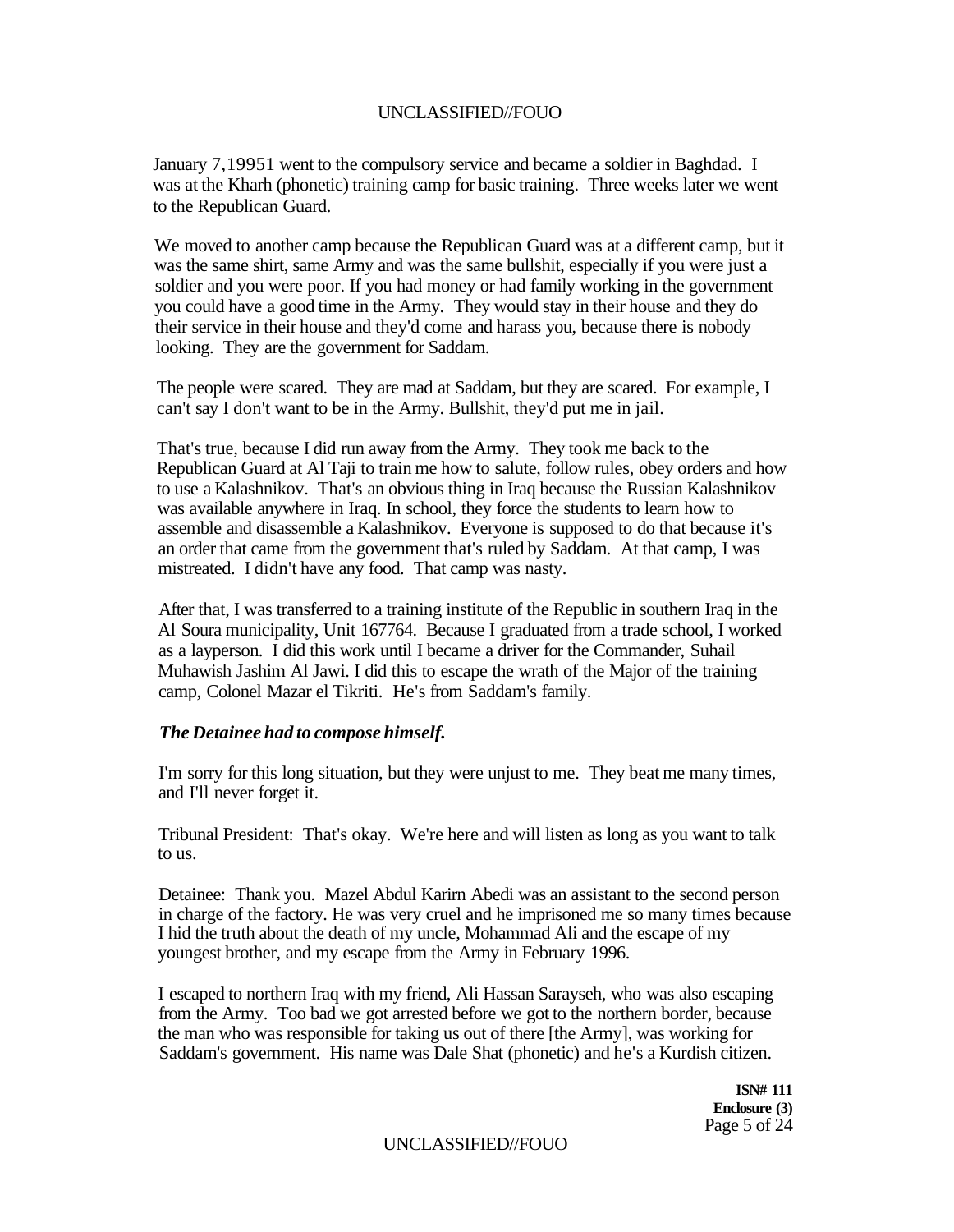This guy turned me over to the security at the border to the Sunni people. He turned me over to someone named Daoud who was a very cruel man. He hit me with a stick and I will not forget that for the rest of my life. They treated me as an animal.

Northern Iraq used to be considered an enemy to the government. After they searched my clothes, they found a red piece of paper that was given to me from the security office in Baghdad, which showed about the death of my second uncle; the one they executed.

I was hit so many times because of that piece of paper. The same day, April 1,1996, they turned me over to security. They were hitting me, spitting on me and slapping my face. They had me blindfolded and they tied my hands behind my back with telephone wire. I could feel it restricting my blood circulation. They were hitting me with cables and sticks. This is normal. Ifthey catch anyone, they beat them. This didn't just happen to me; it happened to a lot of Iraqi people. For what? For nothing. Because they don't like Saddam's government. It's bullshit, and it wasn't just the males. In the night, you can hear the guards punish the females and you listen to that and think, my God.

I was 22 years old then. Two weeks later we were turned over to the interrogators in an area called Al Zingeh (phonetic) because we were escaping. After hitting us and interrogating us, 10 days later, they sent us to Baghdad. Our travel was terrible because the Commander was so lousy. They loaded us into a small pickup truck and we were in the cabin. We were on the ground and he'd put his feet in my face, my head and my pants. The plastic and glass were in my eye and the wires made me cry because there was no blood in my hands. It was so far away; it was 450 kilometers. They would beat us and they talked bad shit about our family and sisters.

We arrived with our hands tied and our eyes blindfolded until we got to the interrogation offices in Baghdad in a place called Al Khademeh (phonetic), between the bridge and a city called Al Adameh (phonetic). After we arrived, we understood and we cannot forget. They changed our clothes with very bad clothes and they took us someplace, hitting us along the way.

They'd make your finger touch ground, your face is in the ground and you walk fast and someone behind you, pees on you from behind. If you stop or slip on the ground, it's a big problem.. .big problem.

They put me in cell #17 with four other people that I don't know. Two days later, they took me for interrogations. I came back and they were carrying me with a cover because of the way they beat me.

All of the questions were about my uncle that was executed and the piece of paper that they found on me. They asked why I wanted to go to the area that was against the government. My only answer was that I needed to work in northern Iraq because of the

> **ISN#111 Enclosure (3)**  Page 6 of 24

UNCLASSIFIED//FOUO

**002861**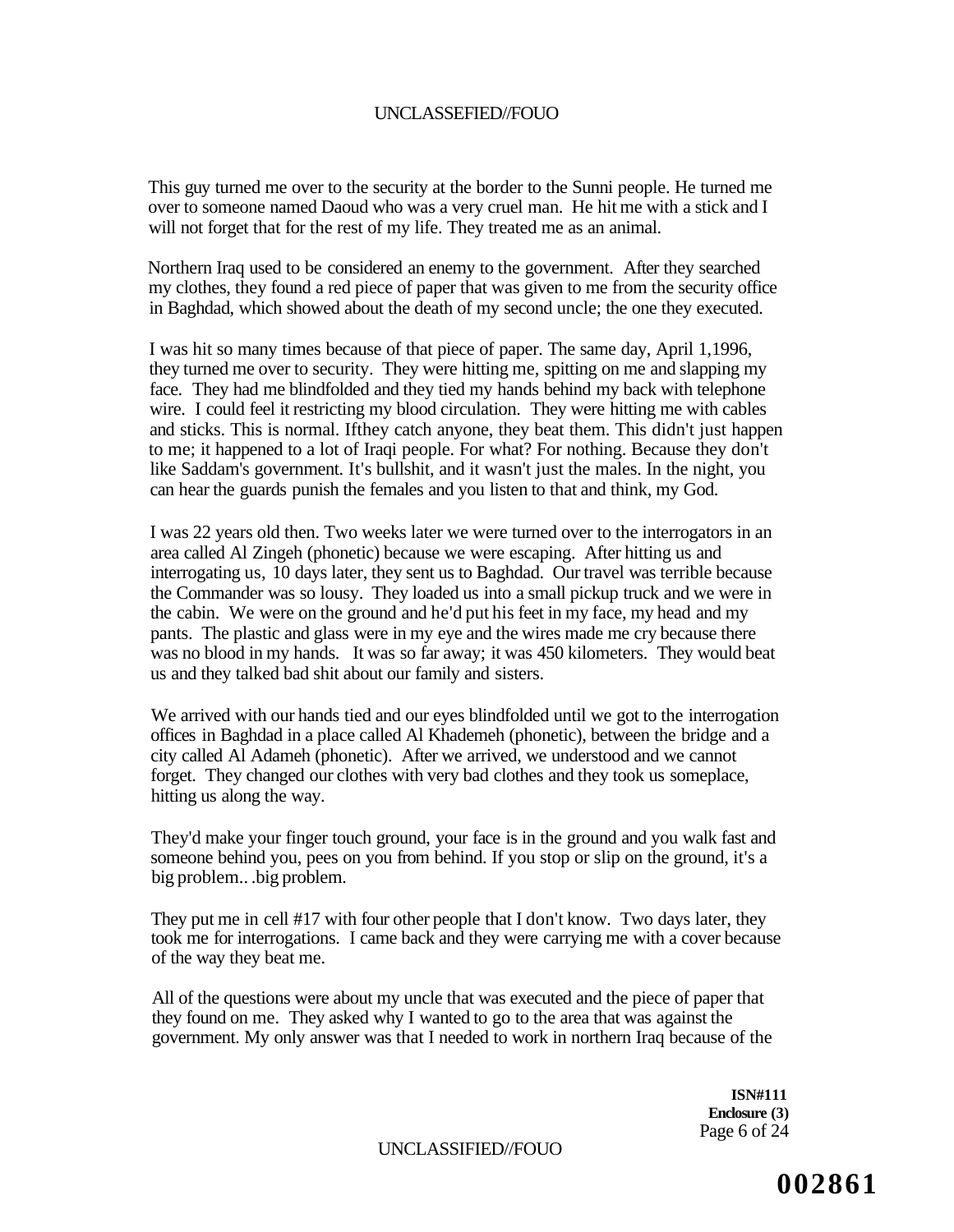difference in money. If you don't know, Saddam money is different from northern Iraq. Northern Iraq was using the old money and it's more expensive than Saddam's money.

Regarding the piece of paper that with me, I told them it was so the Kurdish people wouldn't interfere. I told them I was a good person and I wasn't against the system.

Two days later, they brought me back a second time. This time was a little better, because I was very sick. This time, they were just happy to slap my face. They were torturing me by using the telephone and passing the electricity into my fingers at night. Then, they brought me back to my cell and my answer was always the same.

Two weeks later, they sent me to the Republican Guard security office. The reception was so bad that I wished I were dead because of how bad they were. I was in the worst physical condition.

After a week or so, they sent me to another military office, to the Police Army. That place was so bad. Having spent a little time there, I went to that training camp on June 20,1996. I met the Colonel. He was very afraid. He was afraid that I gave information about him or anything about the thievery and the stealing he always ordered me to do.

July 1,1996, they took me to a second military court in Baghdad in a municipality called Al Wileel Helah (phonetic). The name of the judge was Colonel SalahNasar Al Dulemi (phonetic) He sentenced me to be executed. They were going to shoot me because I was escaping to an area against Saddam. On the same day, the same judge changed the sentence to one year in prison because of the United Nations decision in 1995 about the oil for food program, before Saddam Hussein and his government changed the decision from a military decision to a civil decision. Going against Saddam Hussein and his government was cause for execution.

I thank the United States government for halting these activities. I will not forget that for the rest of my life. They helped me in Iraq and I hope they help me.

After I finished my sentence and they took me from the factory area, I was taken to do work of a normal soldier. For example, you'd be assigned a post for four hours and then at night, you'd have the same thing.

*The Tribunal took a short recess.* 

Tribunal President: I am sorry for the delay.

Detainee: No problem, gentlemen. Thank you gentlemen and ladies for listening. I'm sorry my story is so long, but I need to tell you and I want you to understand me and know my reasons and why I left my home. I love my home.

> **ISN#U1 Enclosure (3)**  Page 7 of 24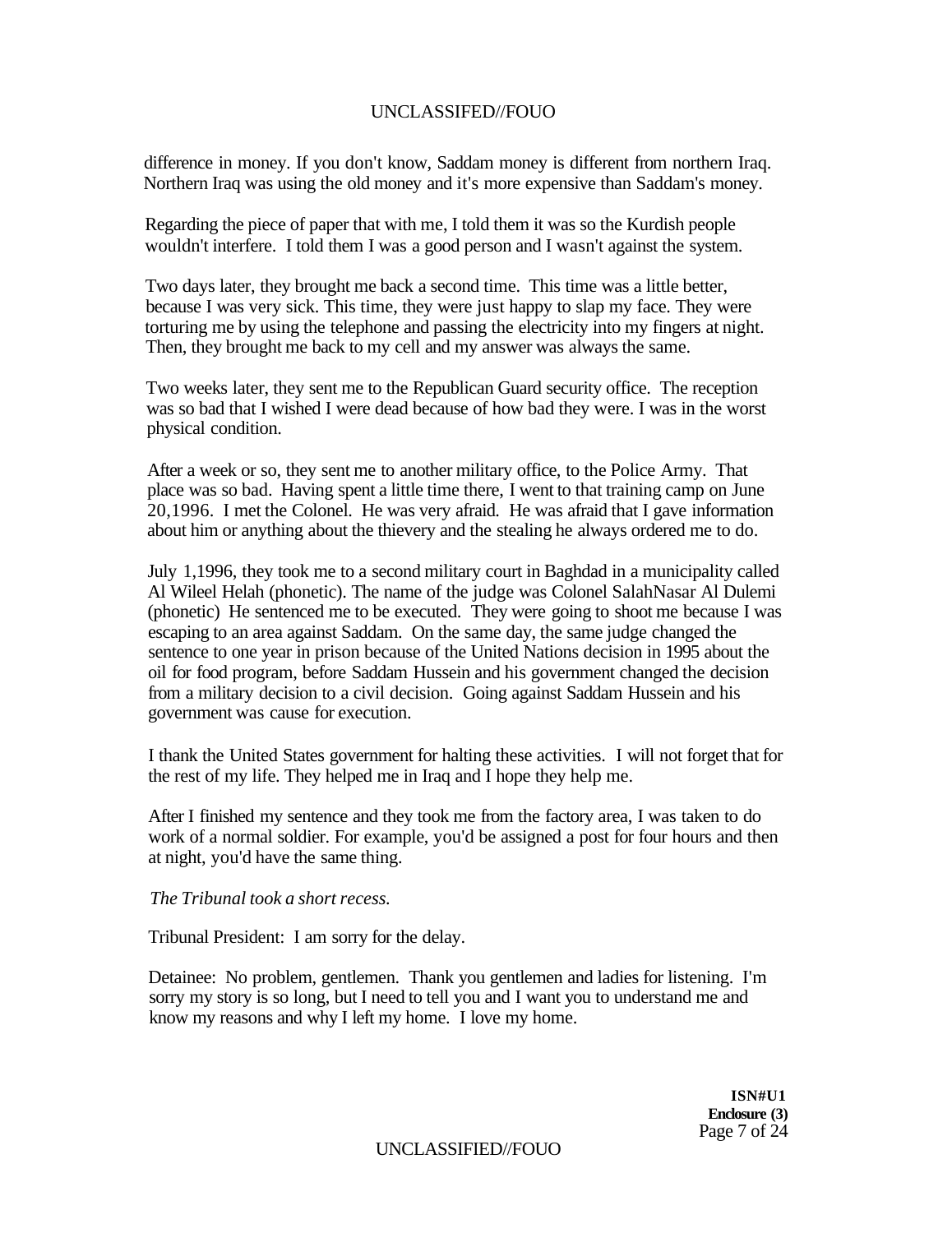### UNCLASSIF1ED//F0U0

Tribunal President: We understand. You went through the trouble to prepare this statement, and we will hear it.

Detainee: Thank you, gentlemen. After spending the day in prison, I went from the factory to the other camp. Two months later I had a military vacation and Colonel Al Jawi sent me a warning. He said I had to leave the house because they changed one of the military officers. Major Sa'ab Al Tikriti was an officer to the Republican Guard. He was asking me to come in for interrogations about the thievery and robbery in Iraq. He told everybody there to capture me as soon as I got back and turn me over to security.

The same day, my friend came back to my house and told my mother, while I was outside the house. I escaped to Nasiriyah because my oldest aunt was living there. I stayed there for a while and then came back to Baghdad. I went to the Colonel to pick up a piece of paper that would allow me to move locally, inside or outside of Baghdad. He gave all of the forged documents. He sent me to a Sergeant Allah Nassir Al Awan to get additional documentation to protect me from the military police.

He ordered me not to go to the house. I went from there to the municipality of Al Khaldeh, where my aunt lives. I spent a few days there and then I went back to Nasiriyah. From there, with a sum of money, I left the military unofficially and escaped the institute. Even though I stayed there for 6 months, and couldn't leave the area. My sister helped me with that sum of money.

I was escaping from the military service because that happens a great deal in Iraq. You can go from one unit to another unit by bribing people. You can check my military record. I was with the Guard and I was taken to a different place.

The money I had was equivalent to almost \$150. To you, this is nothing, but to us; it's a lot of money. I could not go to the house because the guards came to the house so many times. You can check that with the Mayor of that area. They would search our house so many times.

They came to inspect under the supervision of Major Abdullah, who is a murderer and a bad person. He was in the same unit I was in and he knows me directly. He used to hate my guts because I was a prisoner and moving back in forth. He was in the government and he's young, like [born in] 1972. He was barely 25 or 26 years old. He is cold and has no heart.

He once called me "Kiki"; it means "homo." If you are someone's "homo", you are called "Kiki." It means nice boy. I'm sorry, but he's a motherfucker. If I was there, I'd fucking kill him. He would search mother and my sister. He was mad at me because he was at the same unit with me. He would ask me who helped me and I'd never give an answer.

> **ISN#111 Enclosure (3)**  Page 8 of 24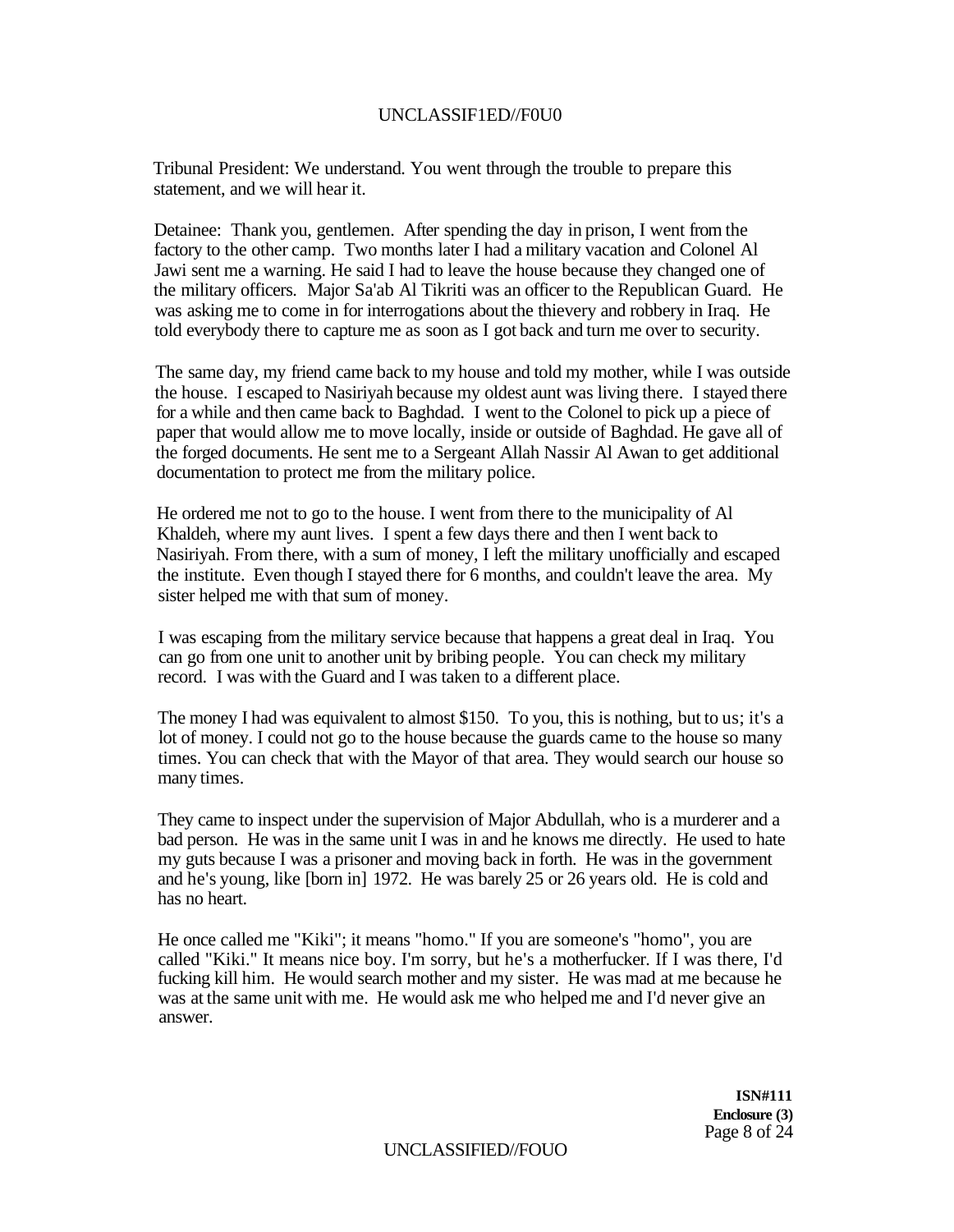On December 16,1998,1 left Iraq, on my way to Jordan, using my Iraqi passport. I don't know anyone there. I had a few bucks that could last me three days. I stayed in the worst hotel; worse than the streets.

He said I could stay for one night for one Jordanian Dinar. When I spent all of my money, I called my uncle in Holland. I charged it to the hotel's phone, because I didn't have any money to go outside to make the call. My uncle never even sent me one Jordanian Dinar. He's an asshole and a motherfucker, but he's my uncle and I miss him.

He just lied to me. I called my sister and she talked to the employees of the hotel and told them that she would send the money because the owner of the hotel was going to turn me over to Iraq for not having any money. I didn't have any money because I kept my passport.

Then, my sister sent me \$100 and I went to Libya. After I stayed there for two or more months, I obtained a visa from the Tunisian government in Libya. I then went to my sister's house. Once at my sister's house, I stayed for 3 *<sup>l</sup>A* to 4 months, trying to get a visa to any European country. I was unable to do that because every embassy I went to refused me because they don't respect the Iraqi passport. They said that if they gave me a visa, once I got there I would ask for asylum.

When the Iraqis go over there, they go to the police, and go to the United Nations office and get asylum. That's if he has good luck; if he has bad luck, he's like me and homeless.

After I left Tunisia and went back to Jordan, I went to the United Nations and asked for asylum. I explained my situation and it was all in vain. I presented them with the letter issued by the government to execute me. That piece of paper is available with the United Nations. My file number 702 in the year 1999 [is] to Jordan.

My residency expired in Jordan because they did not give Iraqi people more than six months to stay in Jordan and we could not work there. If they caught you working, they would deport you back to Iraq. Whether you were working or not working really made no difference. They had certain times they could go out to the streets and catch the Iraqis and return them. The name of the police was the Al Wafadin.

The reason for this was that Saddam's regime was providing all the oil to Jordan for free. For that reason, King Abdullah's executive order said that if an Iraqi is found to be working or in Jordan for more than 6 months, they would be caught and sent back. They sent a lot of people back, and the people had all kinds of documentation from the United Nations, but the government did not respect that visa. That situation applied only to the Iraqis.

For the poor people like me, we had to find work in Jordan because it was so expensive and we didn't have any money. I was working in a company that deals with mechanics.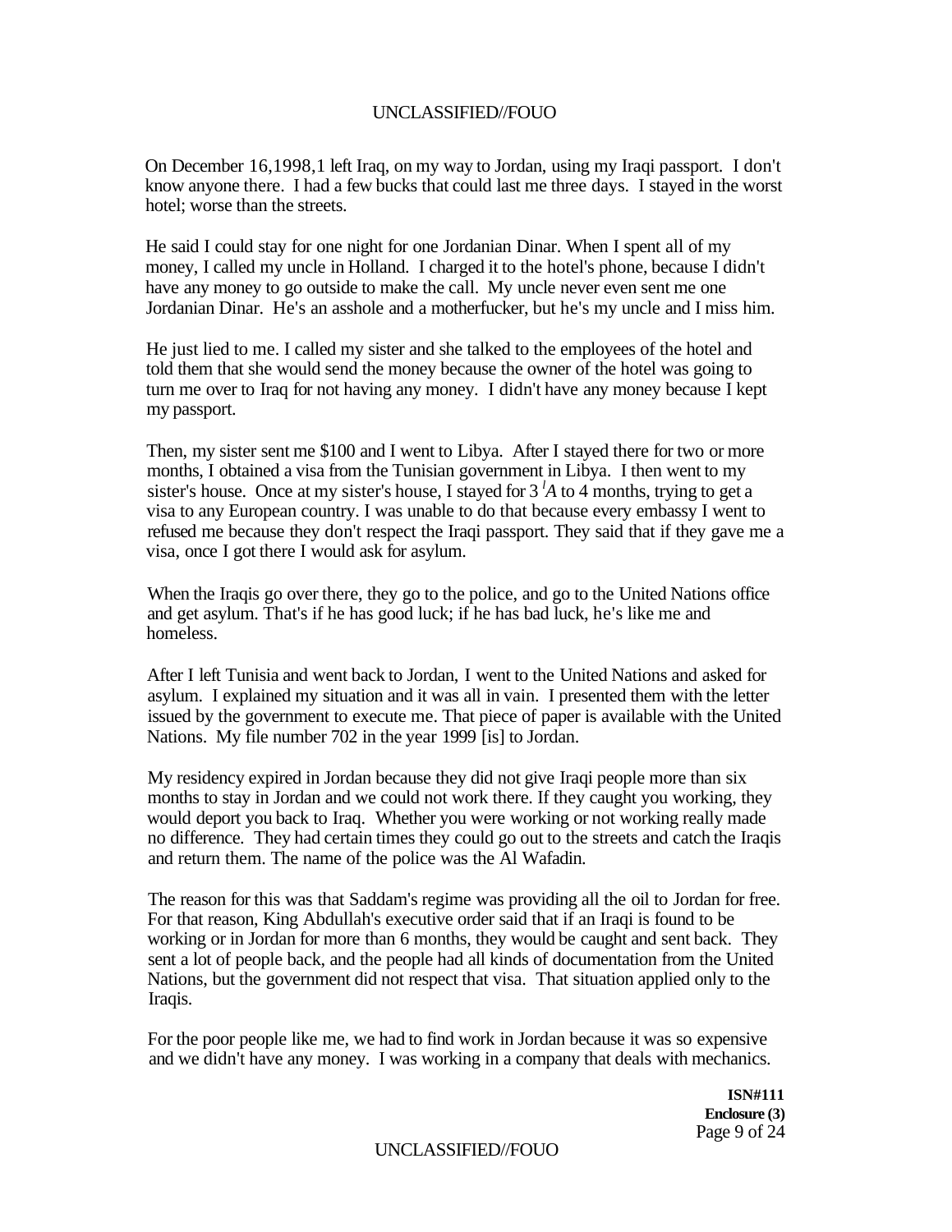It was a Jerusalem company in an area called Abu Alanda. They paid me so little. It was just enough to eat for the week. An Iraqi must work. Any other nationality was allowed to find work, but not the Iraqis.

Then, my sister came with her husband from Tunisia. They passed through Jordan and I took \$300 from them. They were on their way to visit my family. She would visit them every 4 or 5 years.

I bought a visa with that \$300 so I could go to Syria. This visa can be obtained in any travel agency for like \$200 or \$250. The name of that company translates to Golden Travel Agency.

After that, I went to Syria in January 2001. After 7 months in Syria, because it's a very poor country, I couldn't find the work or the money to help myself or help my family. After I saved some money, I was compelled to sell my Iraqi passport in a place called Al Sayedeh, which is a place for Shiite people. I sold it for \$100 because Iraqi passports are not respected worldwide. I bought, from the same person, a Moroccan passport. My name in that passport was Mubarak.

The purpose of that passport was to go to Turkey because I can go to Turkey on a Moroccan passport without a visa. I didn't have the money to buy a European passport, but if you have money, you can buy any passport In Iraq, people carry briefcases with 100 passports in them. They can change a passport for you immediately, but cannot change any document from Syria,

They Syrian government would overlook that and say it's not a problem, but nobody changes Syrian documentation.

From there, I went to Istanbul. I was there for 3 days and on September 1,20011 bought a ticket on Holland Airlines to go through Amsterdam to Casablanca, because I had a Moroccan passport.

Unfortunately, they caught me in the Istanbul airport because I do not speak French. They examined my passport many times and everything was fine, except it was the wrong picture. That's not bad for a homeless Iraqi that wanted to go to a different country. That was my only purpose.

I wanted to get off in Amsterdam, but they captured me before the plane took off, and then I was beaten. They put me in jail for a month. They took me to court and they ordered my departure back to Iraq.

In northern Iraq, there is an area called Zakho. After the imprisonment and the routine interrogations, because I was not Kurdish, they turned me over to (inaudible) and there were other Iraqis with me.

> **ISN#111 Enclosure (3)**  Page 10 of 24

UNCLASSJPIED//FOUO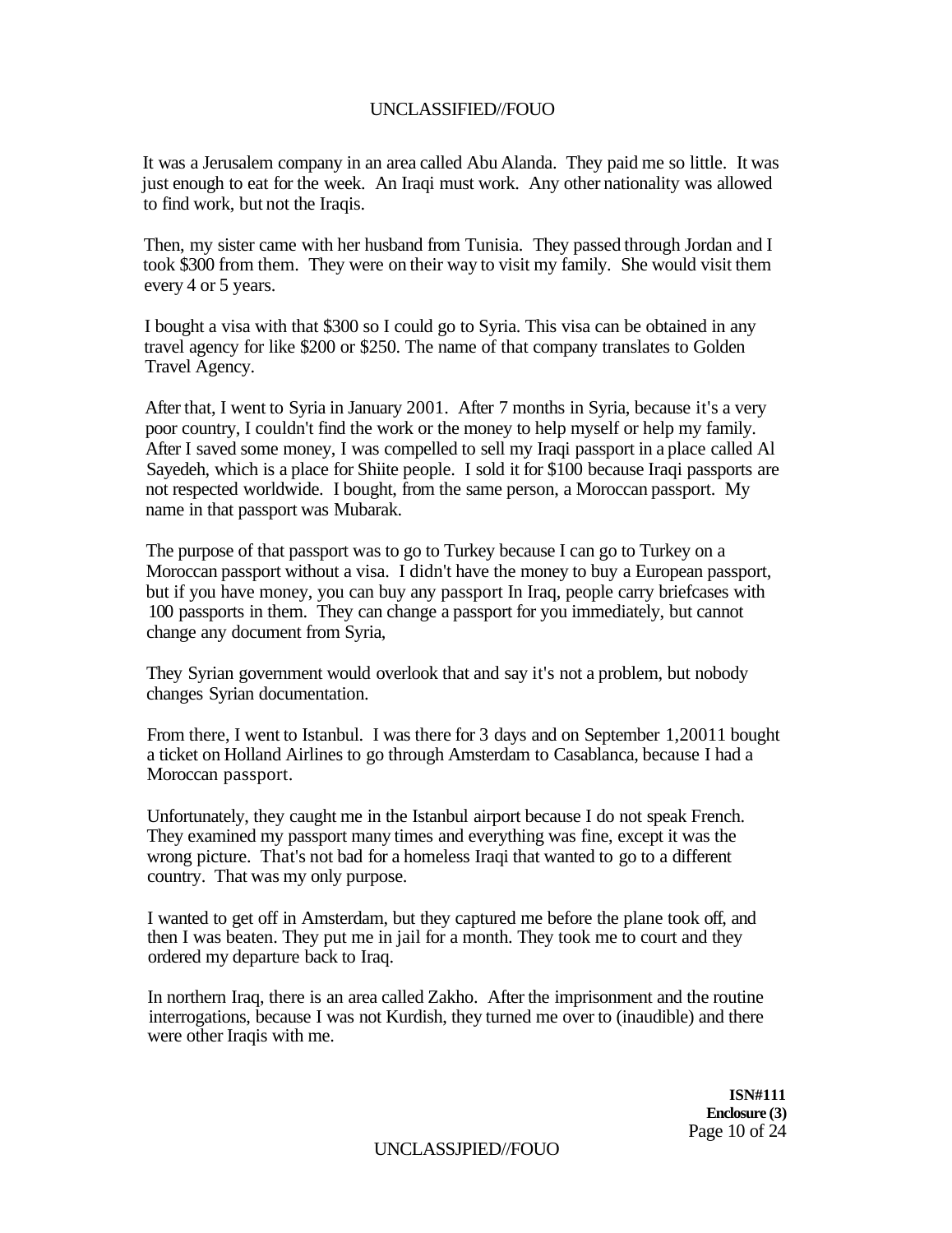I told them I was escaping from the Army and I wanted to go to As Sulaymaniyah. The other Iraqi people with me said not to go inside Iraq and if they asked where I wanted to go I should say As Sulaymaniyah.

Tribunal President: Where is that?

Detainee: It is in the northern Kurdish government [limited autonomous area of Northern Iraq for Iraqi Kurds who lived there]. It's another town with different conditions. They were working with Saddam because they would transport oil from Iraq to the Turkish border. We went there because it was a safe place for us. After they asked me and I said As Sulaymaniyah, they asked if I had family there, and I said yes.

They put me on a bus, because no one was walking anywhere. At the As Sulaymaniyah border, they asked me where I wanted to go. I said my name was (inaudible). I gave them another name because I know it's bullshit.

At the first border, they asked who I was (inaudible). The Turkish police caught me in the airport and bagged me again in northern Iraq. I told them I don't want to stay because I have a bad situation and problem. They asked me if I had anyone, and I said, honestly, no.

So, they put me in jail for 2 days. The conditions were very good; there was food and smokes. I had \$100 saved from my money. They didn't take my money because I put the money inside my shoe. I had to carry it in my shoe because the Arabs, they are motherfucking people [they would have stolen it].

Those mother rucking police. They said to go directly to the security office and they'd take information from me about my name and they'd give me a small piece of paper to go to any hotel. I'd have to go every night to the security office to get this piece of paper.

The hotel was very cheap. Many Iraqi people were going somewhere else because it was cheaper. I could stay for either 25 Dinars or 10 Dinars. They said it was good.

On the second day, me and my friends went to the ICRC office and talked to them about our situation, about how the Turkish police had bagged me. They made me a case, but I don't remember the case number. There was a female that worked there from Belgium. They helped me for 150 Iraqi Dinars because there was no food or work for the Arabic people. It was too hard.

After this, I couldn't stay at the hotel. It was bullshit and I found a job. I crossed the border back to Turkey and found a job in a little factory as a mechanic.

After a month, my friends and I went to the security office and said we wanted to go to Iran. We were given a small piece of paper and they said we could leave. I couldn't leave from the Kurdish border because they would catch me repeatedly. There were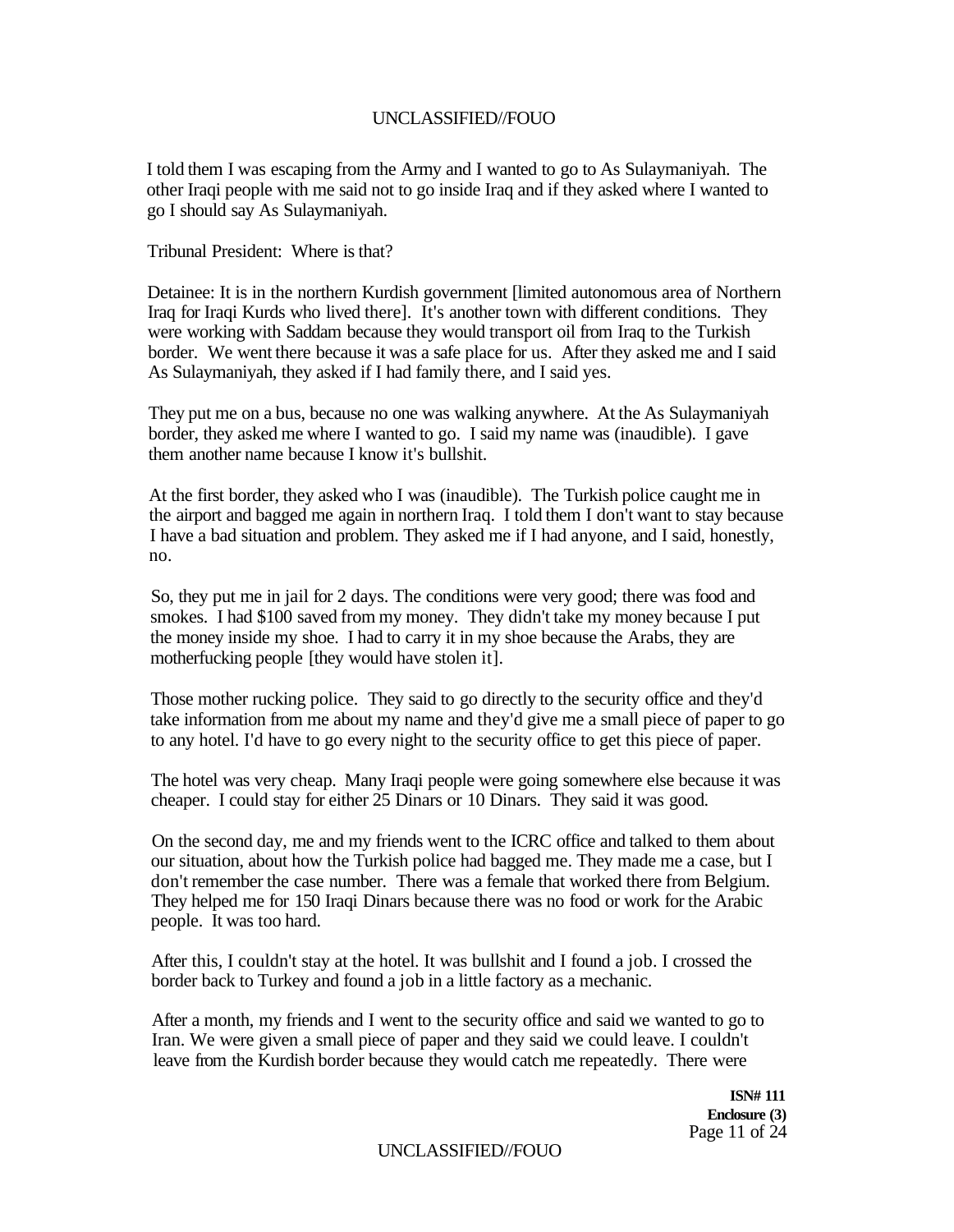people with me and they would only help us to the Kurdish border. They said at the Iranian border, we would have to take care of ourselves.

They took our money and they moved us. We then stayed with this young person named Naji. He's normal, we found him at a coffee shop on the border and he asked us where we wanted to go.

We went across the Turkish mountains and walked through the mountains for 8 days, on October 10,2000.

After we arrived inside the Turkish [border] there was a little town and I was separated from my friends for 2 or 3 days. I don't speak Turkish and the Turkish people don't speak English, except a little bit. I asked many people where to find the United Nations and no one answered me. After two days, I found the United Nations office. I went inside and requested asylum.

They asked my name and I gave them my cousin's name, Mohammed (inaudible). I couldn't give the same name I had given the United Nations in Jordan. These people, the officials, don't know what is happening outside. The people would help you for money, for \$3000. The rich people who had money could go to America or Canada. But poor [people] sleep in the cold because the Turkish (inaudible) didn't work. I found work at night. My job is very good, because I can always find a job.

After 3 months I went back to Istanbul and the police captured me and bagged me. They peed on me again. They told me to go to the same place. I went to the ICRC office in February 2001. It was very cold and I had no money. I found a job just to take food and a warm place.

They told me to go to a camp and stay and they'd give me food and then after 3 months, they'd give me money. This is all I had. The Kurdish people said (inaudible) office. I was in opposition of Saddam.

This camp was bullshit. They have nothing except 3 officers. They give you free food, but it's very bad and it's cold. I just wanted to be warm. I left to go back to Iran.

I was contacted by my. brother in Canada. He sent me \$100 to go back to Iran. But, he sent me \$100 Canadian Dollars and I didn't know it was different from the American Dollar. I exchanged it in the northern office for \$50.

Me and two friends from the same unit didn't want to stay. We went back to the security office and asked again for the piece of paper. They said no problem because they knew I was a good person and I was three months and there was nothing bad about me, because I was watched.

> **ISN# 111**  Enclosure (3) Page 12 of 24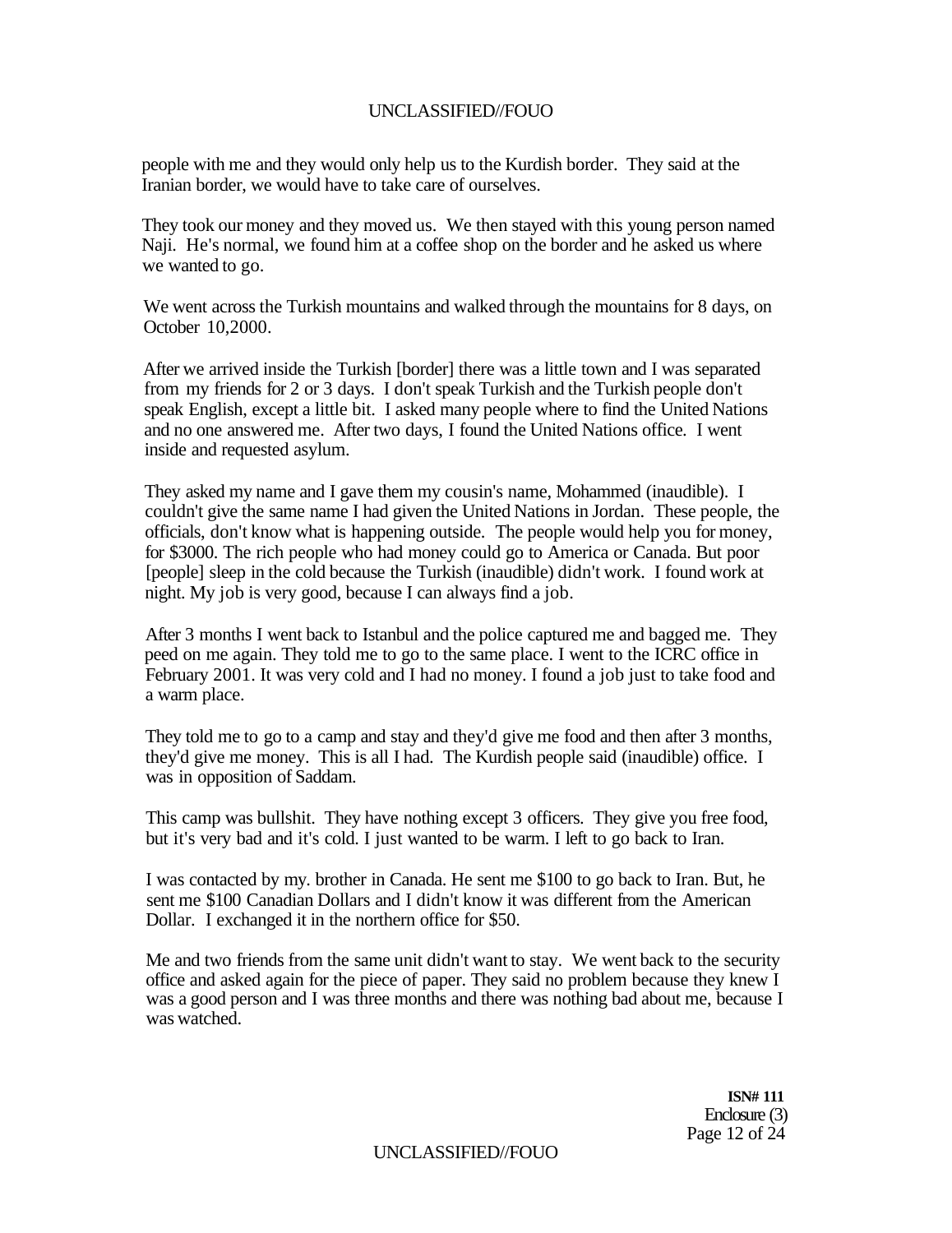After I went with my friends to Iran, they said we could find a job. Iran is not my goal. My friend had a little room because he could speak good Farsi. He's from my big family.

After I stayed 90 days, he said we should stay there because Iran was good for us. I said I wanted to leave because there's no United Nations office in Iran. I said I wanted to go to Turkey and he said I'd need \$300 or \$400 bucks, so I said I'd go to Pakistan.

He said he'd help me go to the bus, but I couldn't talk to anyone because I don't speak Farsi. He got a ticket from me. He told me to go to Mashaad (Iran) to a Shiite Mosque. He said if I see the police are watching me; don't go because sometimes the police are bullshit.

I went from Iran to the United Nations in Quetta, Pakistan. I gave them a different name, the name of my friend. After two days in Quetta, which is a small town, I met some Iraqis that said I should go to Islamabad, and if the police asked me for money I should tell them I have none.

Then, after two days, I went to the United Nations and asked for asylum and gave them my cousin's name. After 3 months of hard times in Pakistan, I had asked Iraqis for help. I followed a Pakistani person who sent me to the Islamic Office because they would treat me good. He sent a letter with me and helped me with a taxi. I had to tell him that my name was Ahmed, because Ali is a Shiite name.

I said that I wanted to go, I needed a job and I was hungry. They then sent me to Afghanistan to get a job. By God, before I didn't know about me fucking Taliban. I learned about the Taliban when I was in Afghanistan, because in Pakistan they called it the Islamic Office.

This was about 20 days before 11 September, and I didn't know the Taliban was an enemy of America. They are not my people. I was hungry. It was a good time for me because I found food.

The people in Afghanistan (inaudible). I never prayed before. I was drinking every night. It's fucked up for me, because I'm hungry. So, they moved me from Pakistan to Kabul.

I'm done now, so you can ask me the questions. I'm sorry and thank you for listening.

### The **Personal Representative then assisted the Detainee with answering the points on the Unclassified Summary of Evidence (Exhibit R-l):**

**• 3(a) The Detainee is a member of the Taliban.** 

I joined the Taliban when I was in Pakistan about 20 days before September 11,2001. I didn't know the Taliban was an enemy of the

> **ISN#111 Enclosure (3)**  Page 13 of 24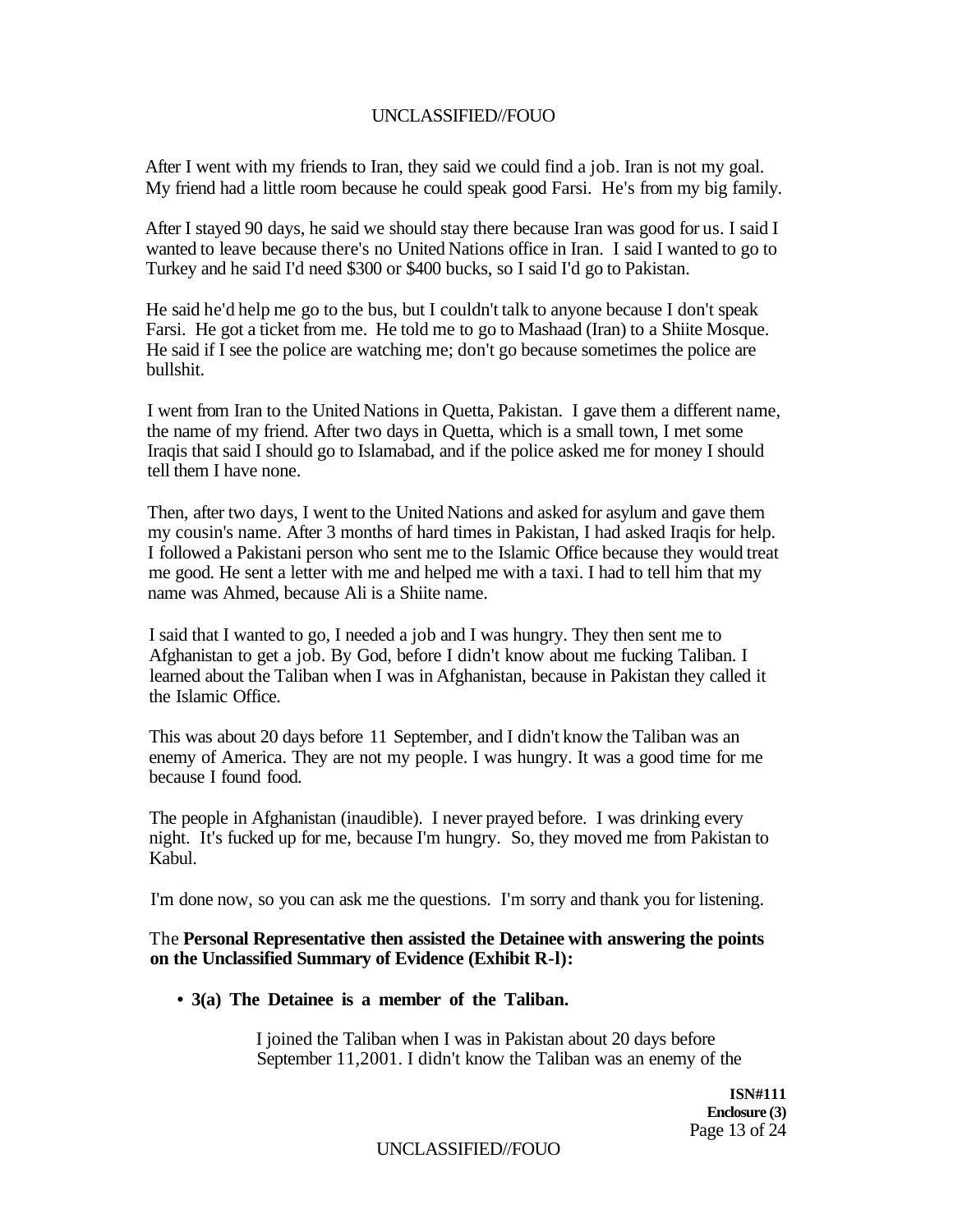United States. I used to think the Taliban was an opportunity for me to work, to avoid being with no money and to eat.

#### • **3(a)l The Detainee traveled from Iran to Pakistan in July 2001.**

I went to Iran through northern Iraq, and the Kurdish government was aware of my entrance. It's normal if someone obtains an exit visa from the security department in the Kurdish government.

I was with 4 or 5 Iraqi guys, who were very respectful people. We crossed the borders illegally, close to the cities of Salandig and Aromia. From there we went to Kum. I went there to see a friend of mine named Abass Maalo (phonetic). He is a respected man and he was with me at that al Ahra camp. He is against the government of Saddam and he helped me get to Pakistan, because he knows his way around.

I was in Iran for 90 days and Abass got me a bus ticket to go to Mashaad and he asked me not to speak on our way and not to talk to females, even if she was very beautiful. Once in Mashaad I was to go to a place called Zahaden and mere was an area called Faka Naraque, where they would take people to the Pakistan border.

I arrived there by myself and entered Pakistan and went to Quetta by bus, with the help of a Farsi guide. In Pakistan they speak a little English, which helped me. There were close to 100 people on the bus, in addition to the animals and other people sitting on top of us.

### • **3(a)2 The Detainee stayed at a military training camp (al Ahrar) for three months.**

Yes, in the beginning of February 2001. After the Kurdish police took me back from Turkey the  $2<sup>nd</sup>$  time by accusing me of passing through the border illegally.

There was snow in the streets and there was no place for me to go because I didn't have any money in my pockets. There were people who were a force against Saddam. Massim Jalad (phonetic) was the (inaudible) President. He's big business.

#### • 3(a)3 **The Detainee was trained on basic soldiering skills at the camp.**

That camp is considered a center for all the people escaping. This was in exchange for three meals and some clothes to keep you warm and blankets. There was just training on basic things because the majority of

> ISN#1U Enclosure (3) Page 14 of 24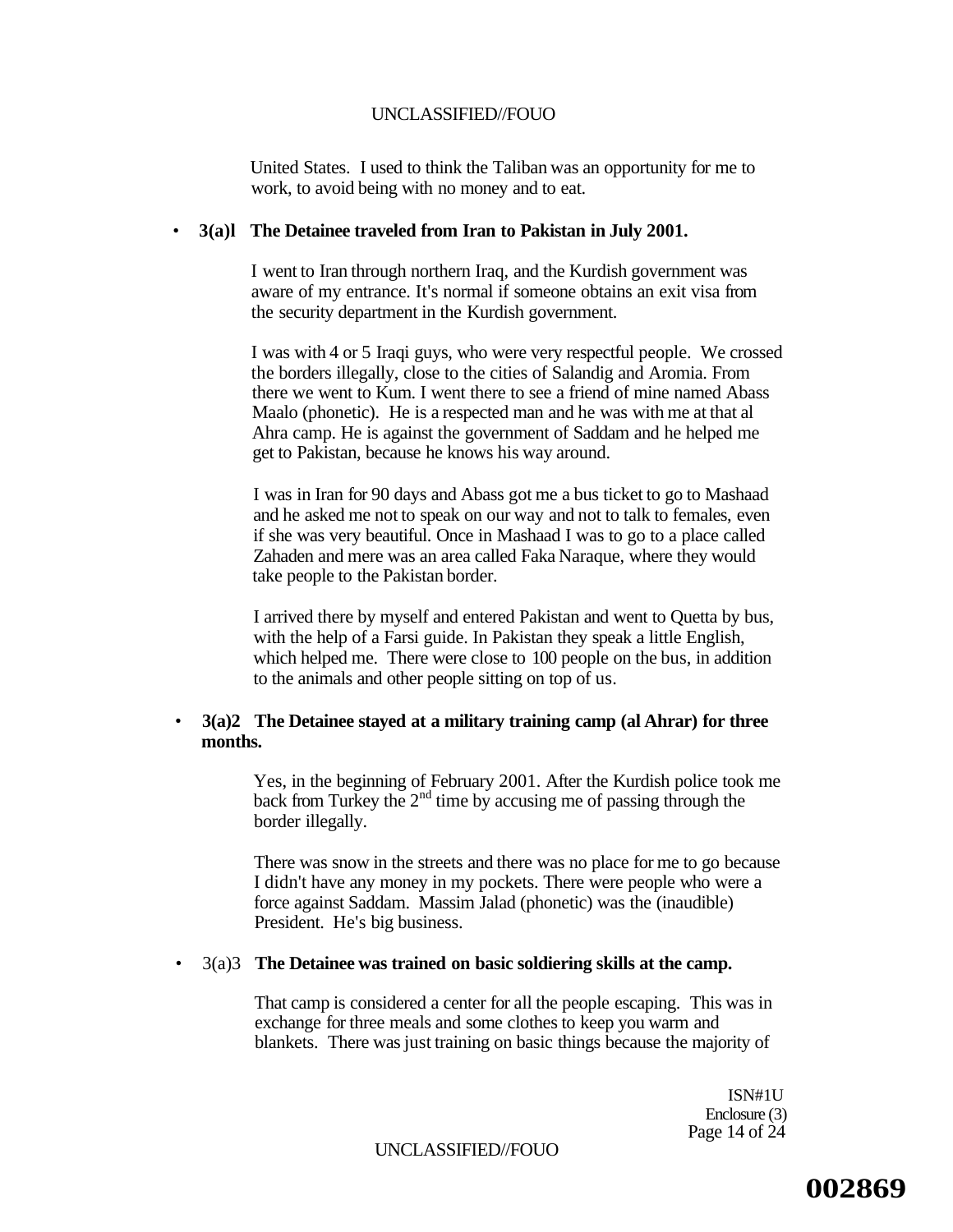the people there had escaped from the military forces in Iraq and they already had decent training.

#### **3(a)4 The Detainee stood guard duty at the camp with a rifle.**

Yes.

#### **3(a)5 The Detainee stayed at a Taliban house in Kabul, Afghanistan.**

Yes. This was when I was entering Afghanistan on August 20,2001 and I didn't know any other place to go to, especially since I was with the Pakistanis.

### **3(a)6 Men arriving from the al Faroaq training camp stayed at the Taliban house.**

That's true. That's not my problem. I was different from them. I wanted to go to Kabul and I was never in the al Farouq camp.

#### 3(a)7 **The Detainee was a truck driver for the Republican Guard.**

Yes. In the Army, I was a driver and a mechanic at different times.

#### **3(a)8 The Detainee was a driver for the Taliban.**

Yes, that's true, because I didn't want to carry the weapons on the front lines. Being a driver is my job. I don't believe in the Taliban, but being hungry and homeless, I worked there for 2 Vi months and traveled in an old Russian car called a Gas 66. There are many of these in Iraq; it's a bullshit car. Everyday there was a broken engine, so I requested the money to fix it. I put a little of the money in my pocket and I'd go fix it. I didn't want to go every day. The fucking Taliban is fucking my life.

I was forced to go to the front lines because I was asked by Abdullah Hamas, who was the person in charge.

They put me in a building with the Pakistani people and Tajikistan people. There was no one Arabic in the building. After 6 or 7 days he asked me many bullshit questions. He said he knew I was Sm'ite. They put Shiite people injail and kill them because they are bad. I knew how to answer. I said no, my name is Ahmed and I asked him if I could go back to Pakistan and I was told no, because we were there.

He talked to all the Pakistanis and the guards and told them not to let me leave the building except to pray. I can't not go, because they'd know.

> **ISN# 111 Enclosure (3)**  Page 15 of 24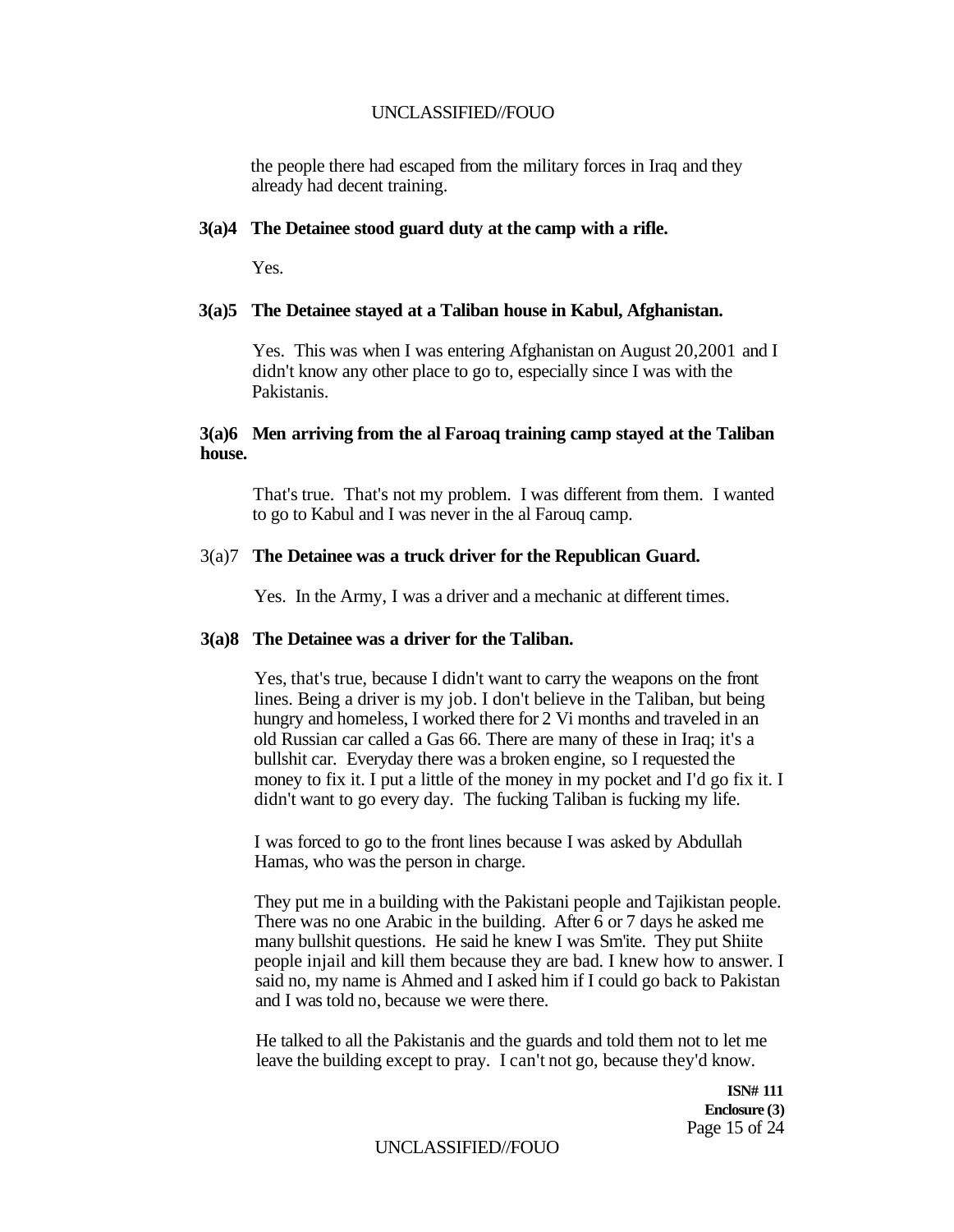So, they taught me the Sunni prayer. After 8 days like this, the Arab came at night directly to the  $2<sup>nd</sup>$  floor, where I was sleeping with the Pakistanis.

The Pakistan people said the Arabs were coming if I wanted to talk to the Arabs. I was desperate to talk to anyone Arabic because I don't speak Pakistani.

It was bullshit for me. I asked this person, and he didn't answer me because I have no beard. Before I never had a beard.

In my religion, Shiite, only old men have beards. My brother and father have no beard either. The beards are bullshit. They have bullshit rules.

After a few days talking to some Arabic people, they asked me where I was from and I said from the Army, but I didn't give out my name. I said I was from Baghdad.

One person who was with these people was John Walker. When I saw him, he had a different face because he's too white and his hair is blonde. He spoke very good Arabic; he speaks better than me. His grammar was too hard for me.

After 5 days like this, I saw John Walker inside the building. I asked him if he was Arabic and he said no, he was from Greece in the north by the Turkish. I speak Turkish a little bit, so I said good morning or good night in the Turkish language to him and he didn't answer me, but he was a good guy, I promise.

These people, they lie about John Walker. He was a jackass and he's young and doesn't know anything about the Islamic religion. They just broke his mind and taught him Islamic. Islamic doesn't mean to kill people, like they do.

After a few days they moved us from Kabul to Konduz by plane. I'm not a jackass. I know they're watching me. I was in an Iraqi jail and I know.

The person who was watching me is here now. There are times I was eating breakfast and all they talk about is how the Shiite is bad and they kill me when they talk like that, but I can't answer.

They moved me to Konduz and after one night, we were moved in a big truck to northern Afghanistan, near the Tajikistan border. Those 15 days were very hard for me.

> **ISN# 111 Enclosure (3)**  Page 16 of 24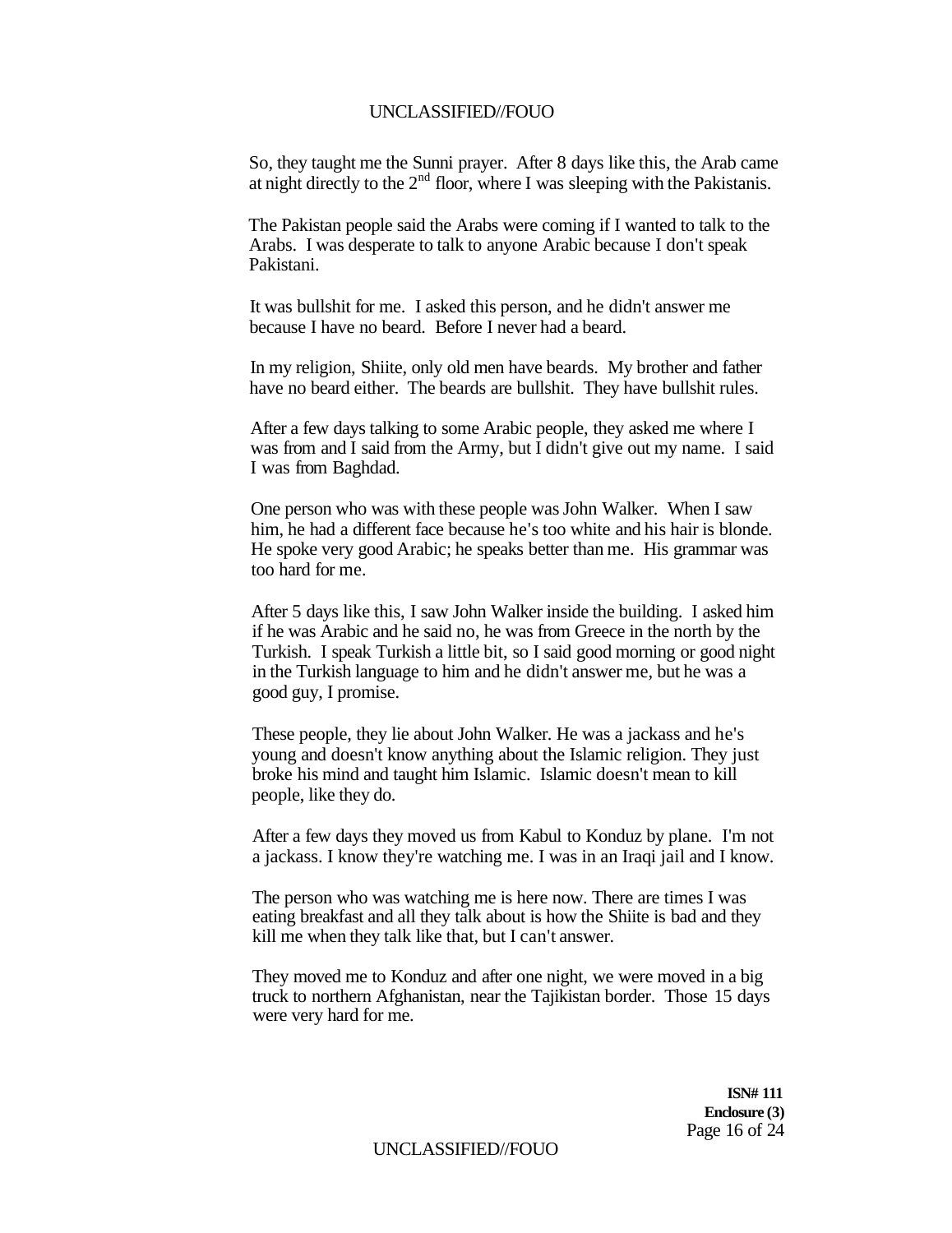I thank you because I'm here now and it's good luck. The Taliban is fucked up, I'm serious. Before I was here, they watched. I cannot be like them and I was laughing at something because I wanted to change. They pray like 20 times a day. That's too hard for me. What the fuck? I've got to say this 20 times? That's fucked up.

They say Usama Bin Laden is a prophet or something like that. That's bullshit. After 11 September and after they shot Massoud, I don't know. In the night they shot guns in the sky. I asked what happened and they said the Taliban killed Massoud. I didn't know who he was. They said he was the first enemy of our religion.

After 2 days the people were quite and scared. Some people said they were happy because of the two towers. After 2 days they said Usama Bin Laden did it.

I couldn't run away.. .it was fucked up. A lot of people were scared and many ran away. A person like me can't run away. I can't go to the Afghanistan people. If I said I was Taliban they would kill me.

The bombs started and many people died. Do you know what I was doing when the people died? I was searching pockets and taking the money. Hey, if they died, it's not my problem.

After a few days we went back to Konduz. It was 27 kilometers or 55 miles to walk.

### • **3(b) The Detainee supported forces engaged in hostilities against the United States and its coalition partners.**

**I** didn't know the Taliban was an enemy of the United States. I was in Afghanistan before 11 September. I couldn't run away. By God, I promise you, I was never an enemy of America. I was just like a little scared mouse. If I had known the Taliban was against America, I wouldn't have gone. I am homeless.. .I'm homeless.

### • **3(b)l The Detainee was on the front lines with the Taliban, who were fighting against the Northern Alliance.**

Yes, I was in the north, but I didn't know. I was just a driver; it's not my problem. After I was in the north, I couldn't get back. Put yourself in my place. If I had \$100 in Pakistan, I wouldn't have gone to fucking Afghanistan, I would have gone back to Iran, but I didn't have money.

#### • **3(b)2 The Detainee was on the front lines for two and a half months.**

**ISNtflll Enclosure (3)**  Page 17 of 24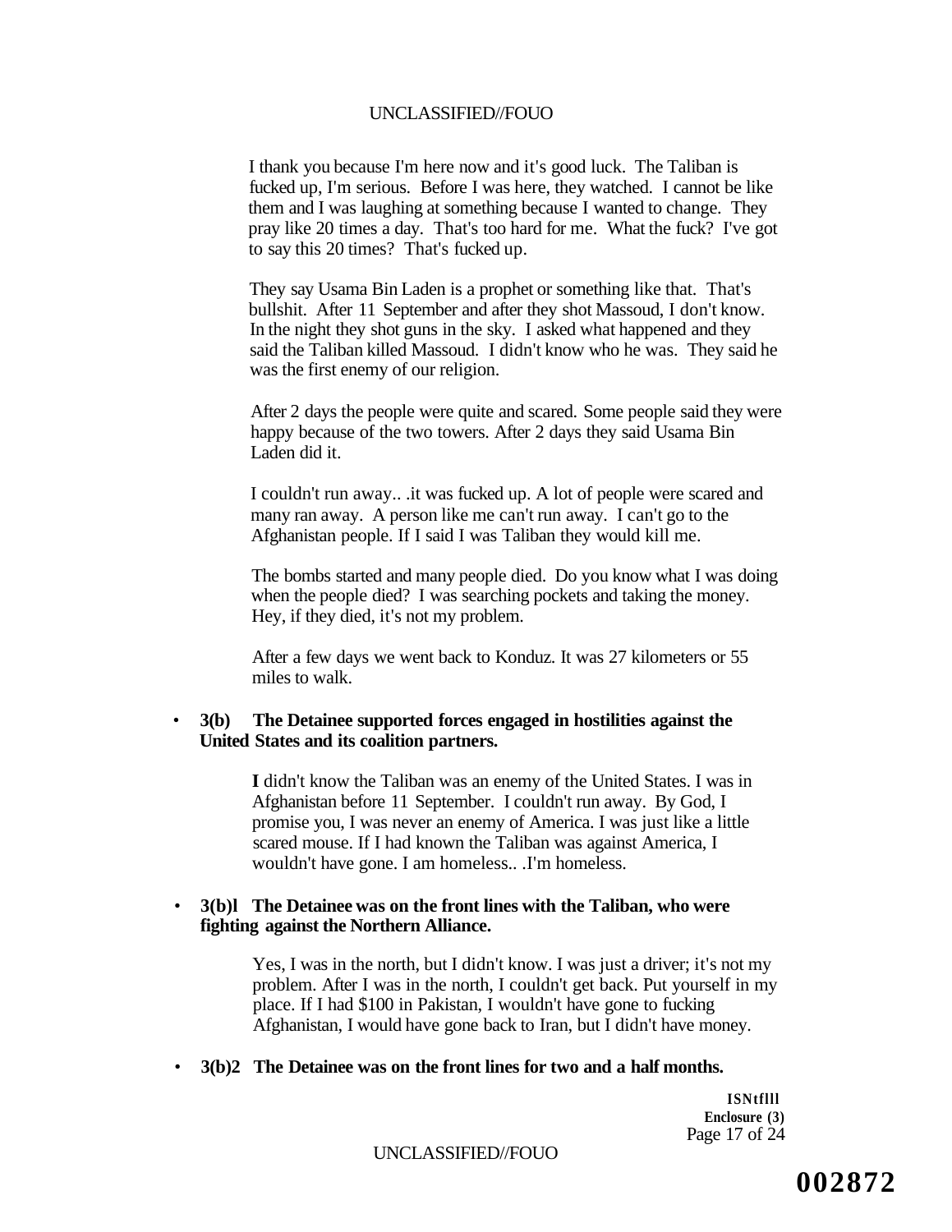Yes. The 214 months includes the whole time.

### • **3(b)3 The Detainee surrendered at Mazar-e-Sharif.**

Exactly, but I have to say something important about this point. After the lines were broken, the Taliban was back to Konduz. After we stayed in Konduz for about 15 days, they said we'd go to Pakistan and have a testament with Dostum's Army at Mazar-e-Sharif and they'd transfer us back to Pakistan. I was very happy about this, because it's done. I had \$5001 stole. I was a member of "The Good, the bad and the ugly" movie. I'm serious. It's my favorite movie.

They let me drive the 16-ton pickup to Konduz. There were 6 trucks. We drove through the night from Konduz to Mazar-e-Sharif.

With Dostum's Army, there was no more Taliban. I was the first truck to go inside Mazar-e-Sharif, and I'm a very good driver. But, about 8 miles before Mazar-e-Sharif, they met with us and removed us from the trucks and they took all of the weapons.

I was very happy because I was thinking they'd give us to the American government. This is good for me.

After they took the guns, I was the first truck, I was happy and they could see it in my face and everyone told me not to be like that. I was very happy.

They put us in Qalai Janghi (prison) and they checked us again. One of the people had a grenade and he killed himself because he didn't want to stay. They put us inside shelter. There were maybe 650 people in a place like a kitchen. On the second day, I was beside the door. The Pakistan people are very stinky. They use oil and they are very stinky.

Then I was taken outside and they tied my hands behind me for two hours, took my shoes and put me in line.

There was an American with a camera and was asking who we were in Arabic. They kept saying they were Pakistan. He asked me and I said I was Arabic. After that, he sent a guard to remove me because he wanted to talk to me. They moved me with a gun to my head.

I said, please gentlemen; I want to give you information. He asked who I was and I said my name is Ali and I'm from Iraq and I want to tell you the people here are Arabic. They said thank you.

> **ISN# 111 Enclosure (3)**  Page 18 of 24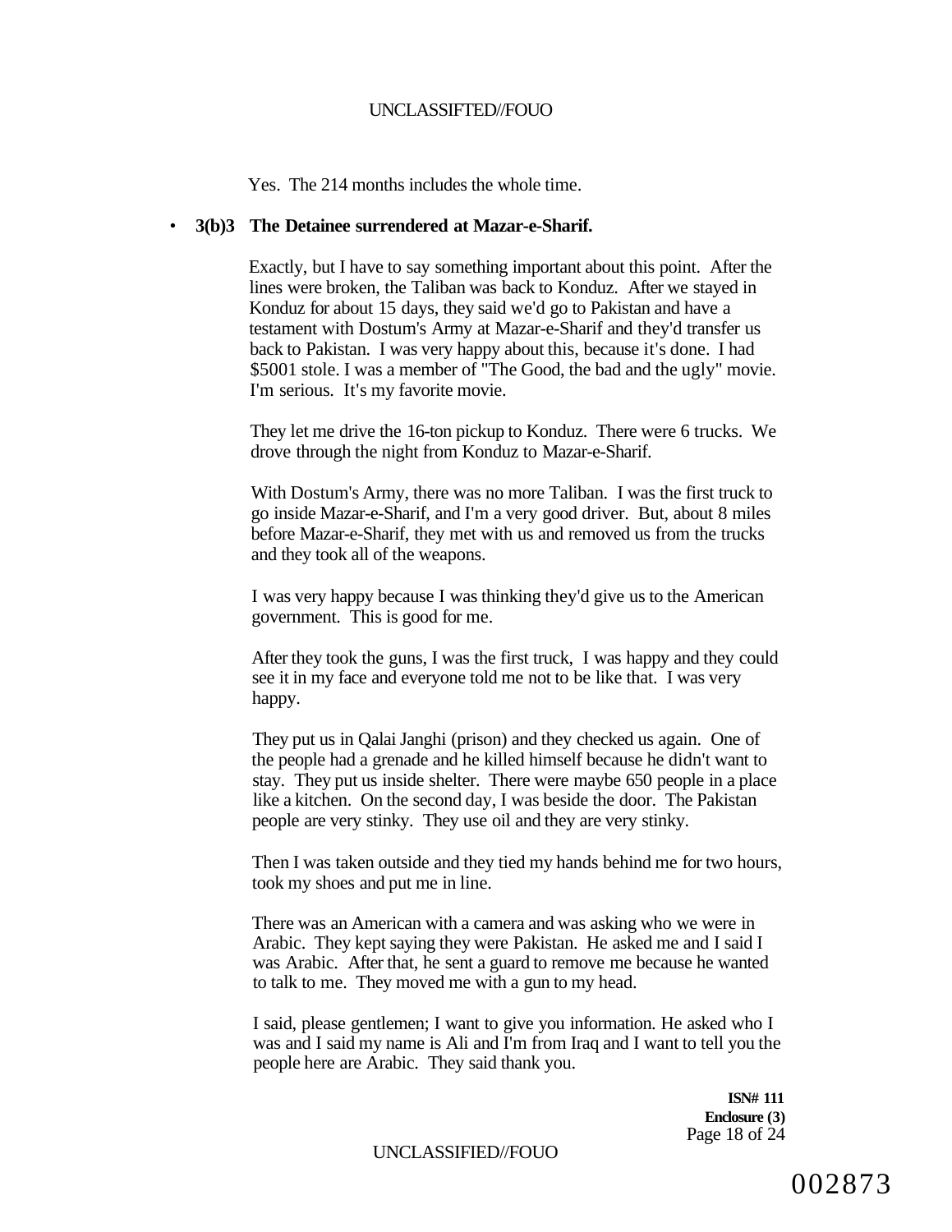He told me his name was  $\wedge$  from the CIA. He had on a blue coat and he took the information from me. He then said he'd see me again in the camp. When they move you to the American camp, I'll talk to you.

They asked me if there were any Americans here. I said I don't know but there was a blonde guy, John Walker. I didn't know he was American because he said his name was Abdul Hamid and the second time he said he was from Ireland.

When he told me he was from Ireland, I asked him what was going on with his government between the Catholics and Protestants.

There was another blonde guy they asked me about who said he was from Russia. He HH thanked me. You can check the cameras.

Now, all the people were outside and we hear the bomb and someone from Dostum's Army had a machine gun on his shoulder. He opened fire on people. People were yelling "please don't shoot" and he opened fire. The people beside me were (inaudible). This is a reflex. There is nothing you can do. Some people stood up and some people stayed down.

There were RPGs and Kalashnikovs. There was nothing we could do. We were in the center and fire came from everywhere. A lot of people died. I laid down because my hands were tied.

I asked someone to just open my hands a little bit I begged for someone to just open my hands because they had been tied for a long time with wire and they were blue and cold. They opened my hands and I went inside the shelter.

There was bombing and fire for the first three days. It was dark and you couldn't see who your neighbor was. Like 70 people died and it smelled bad. After 3 days, Dostum's Army., .they thought we had guns. There were some people outside fighting because of the reflex.

We were inside the shelter. I didn't fire because I'm not a jackass. I stayed inside. After 3 days, they opened the window and put fire inside the shelter and there was nothing we could do about it. Many people died in the fire and it smelled like steak.

I looked and I was beside John. Walker. After this they put water in through the window. John Walker was tall and he's beside my shoulder. Some of the Detainees that were short were under water. It was like this for 8 days.

> **ISN#111 Enclosure (3)**  Page 19 of 24

UNCLASSMED//FOUO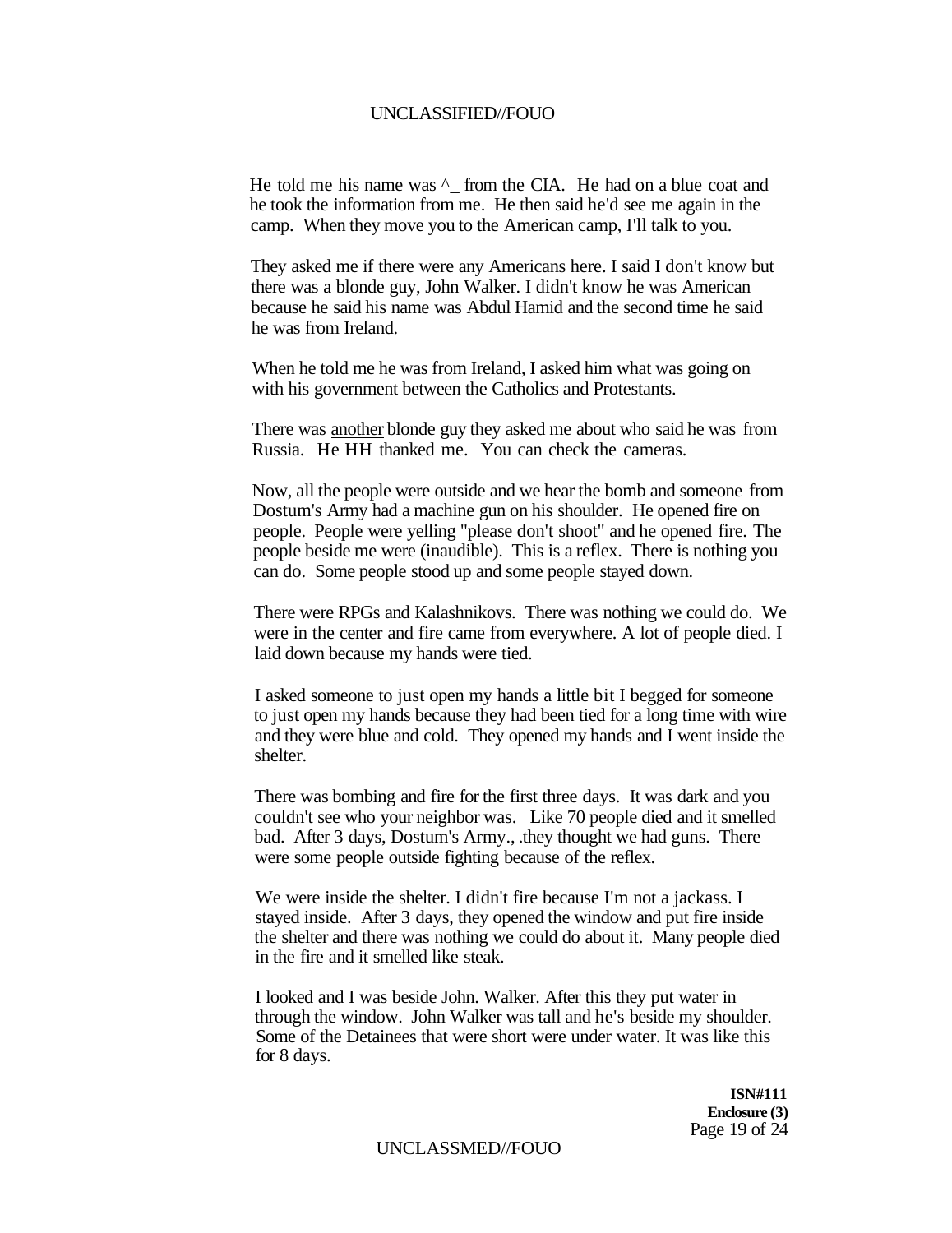The water went down after 3 or 4 days and Dostum's Army sent someone who spoke a little English who said they'd give 2 or 3 hours and if no one came out they would kill all of us with fire.

Everybody was scared. I said fuck it, I'm going outside. I told the person I was an American person. I don't know who I said it to. He said the ICRC was outside and they promised not to hurt anyone. I said I was an American person and I wanted ICRC and I had no gun.

They said they wouldn't shoot me. I was the first person to go outside, but I couldn't walk after being in water for three days. They dragged me and put me on the ground.

When I got out they asked if I was American and I said, "no gentlemen, I'm Iraqi." I had to help myself. I told them people were scared. Sol told everyone that ICRC was here and not to be scared, so everyone came up.. .John Walker included.

The first question I asked them was about smoking and they gave me 4 cigars.

After a month they took me because I was English and said they wanted to thank me for getting the people out and giving the information. They asked me for more information. After a few days they took us to the Kandahar camp. There were 600-700 Iraqis and Pakistanis, the jail was real tight.

They took 6 or 7 of us and moved us to the Kandahar camp. The American people speak very fast and I couldn't understand them. They said I thought you spoke English, I said yes but they talked too fast and I didn't understand what they were saying.

At the camp, I gave good information because they said if I did, they'd give me asylum.

The other Detainees want to kill me and they know my address. They want to kill me because I'd talk to the American interrogators and I'd be gone for 2 hours. They'd notice that when I got back and the Kuwaitis and the other rich people said they were going to kill me and my family, even if it wasn't now or next year, then in 10 years. The money was nothing for them and they'd lose all their money to kill me.

Do you know why they put me in this camp? It's because it's a safe place. I've never had trouble with the MPs either. The Detainees have spit and

> ISN# 111 Enclosure (3) Page 20 of 24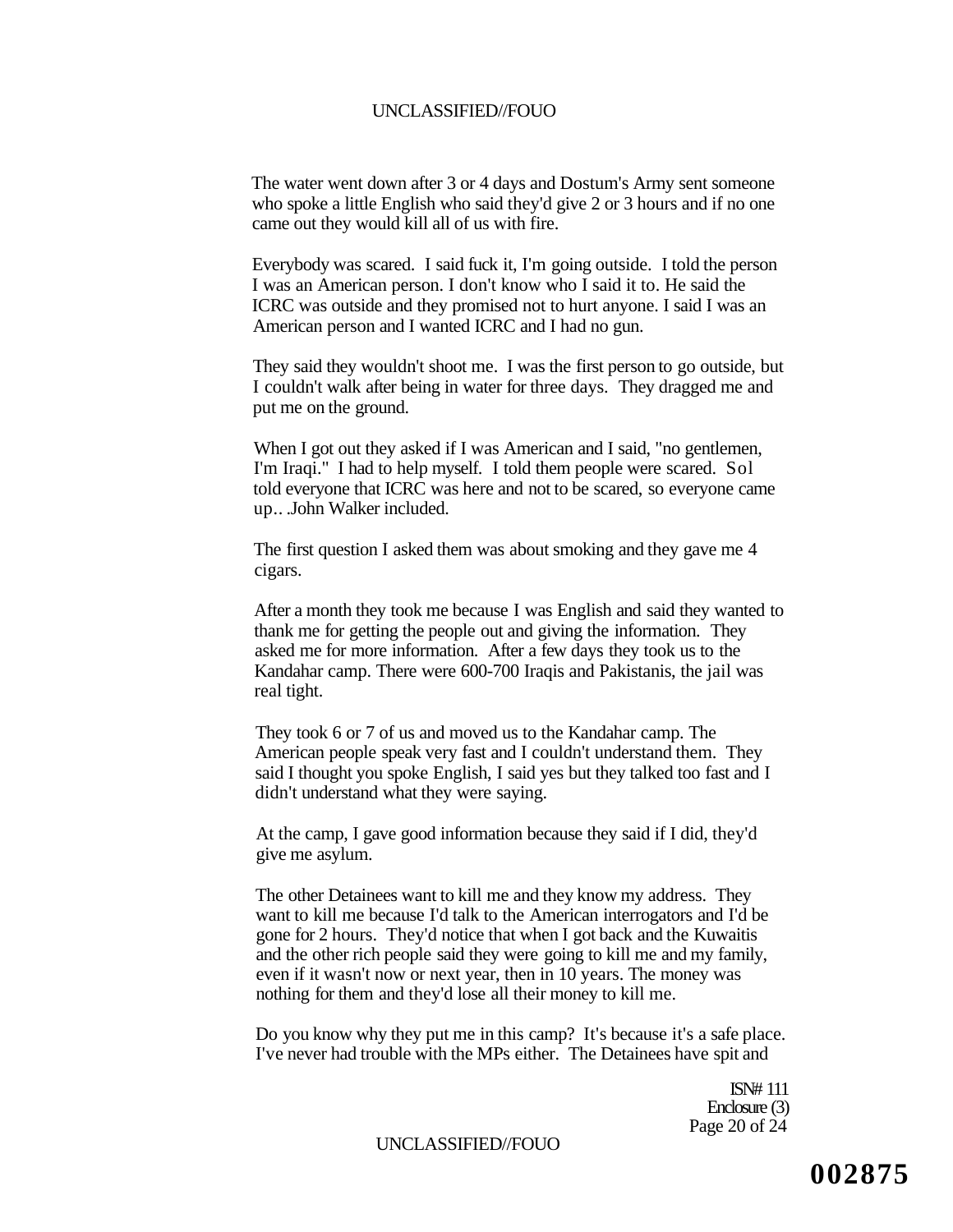thrown pee many times in my face and talked bad shit because I gave information.

The Detainees asked me why I give information to the Americans and I say "fuck you, you're fucking wrong. You're my enemy."

For this, I have asked the American government to help me with asylum because my life is in danger. These people...you can check with the interrogators. It's not just me, but there's another Detainee who is my buddy and he's giving information.

You can ask him how many times I've asked. Please, they know ray address. I ask you please about asylum. I help myself and I can't be with my family because I'm scared for them. Maybe they've killed them already, but I'm scared for my family.

The other Arabic people say that if they kill a Shiite person there's no punishment. They are wrong. They are very fucking wrong. I know Islam and they are not Islamic. They are bullshit.

I'm happy now. There's no problem with you shackling my hands, but if they put me in jail it's not safe. They'll kill me because they are bad people.

They call me motherfucker all the time and I say, "fuck Usama Bin Laden and fuck the Taliban." I'm very happy and I tell them I'll stay here forever and give information about them. I tell them fuck you if you believe Usama Bin Laden.

There's a big difference between the homeless and rich people that come to Afghanistan. The homeless people need work and they go to Afghanistan. A lot of the Detainees are poor and I just want one chance.

I wish America would just give me one chance in my life. I will be a good person. I'd like to be an American citizen and a good soldier. I want to help my life and I want to help myself. I want someone to put his hands on my shoulder and say, "Don't worry." I'm sure this can happen in America.

I'm a good person and you can ask the guards here. They call me "Pimp Daddy." I don't have a problem with the MPs because it's their job and I thank them for giving us food,

This is my last point about the proof. I know I've talked a long time, but I want to talk about the proof.

> **ISN#1U Enclosure (3)**  Page 21 of 24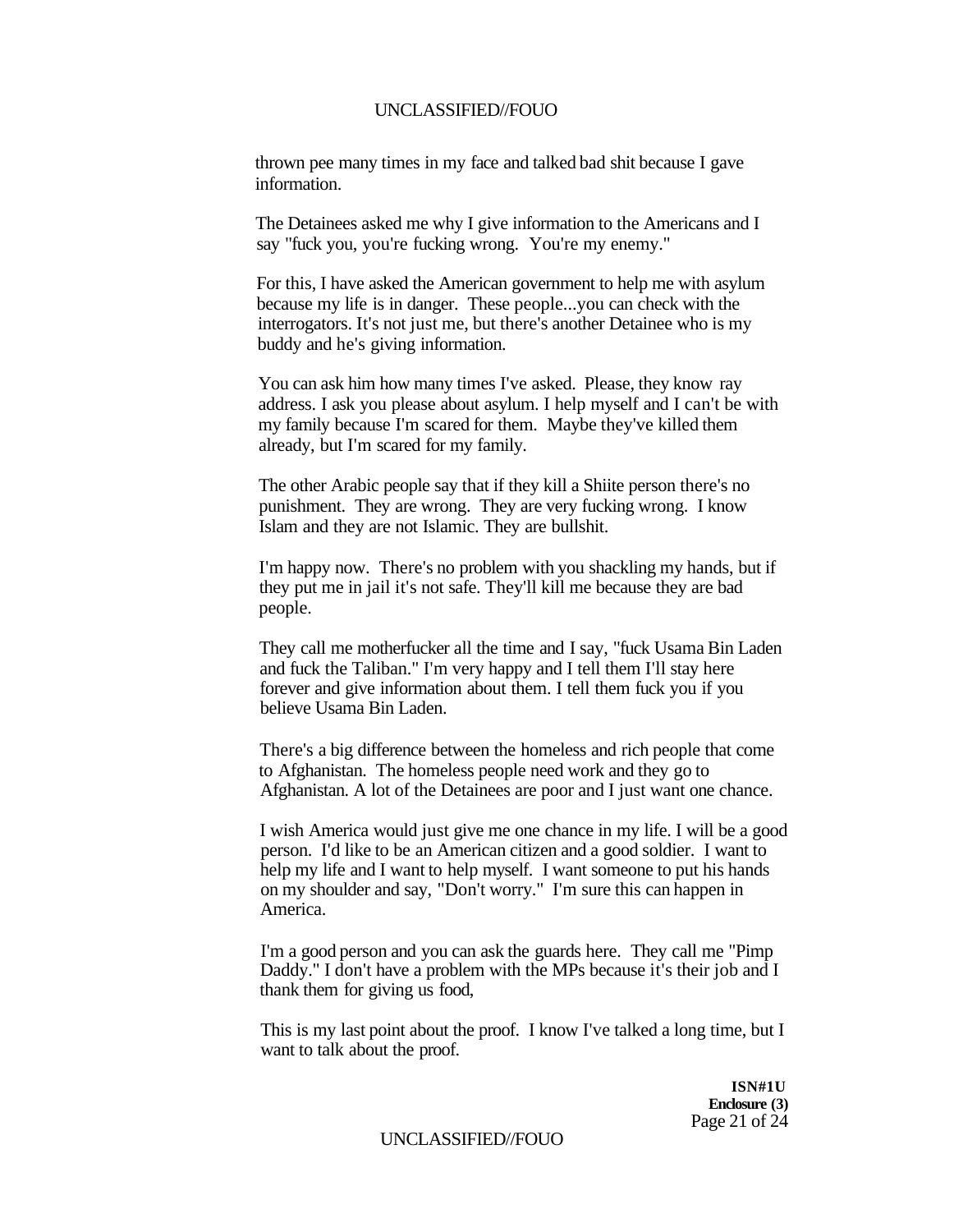First, I'd like to inform you that the evidence is not truthful, but it is a fact that I'm homeless.

Point number one, because I am homeless, I did not join any forces whatsoever. I did not do anything or work any place to get proper documentation. I don't have any documentation to present to you. I don't even have a passport, because I sold it in Syria.

The second point, is I did not know the Taliban was an enemy of the United States. Had I known that, I wouldn't have worked with them, but I was hungry and homeless and it was prior to the attack. The Taliban office in Pakistan was giving three meals and clothes. This was an opportunity for a homeless person like me.

I was a driver. I would like to inform you that I was a victim of a war that was caused by Saddam Hussein and his government. I didn't leave Iraq and go to Afghanistan, but I tried my luck in other very poor Arabic countries, but again, I was unlucky and the result was that I was still homeless, poor and hungry.

The third point, I'm a Shiite and the Shiite is the Taliban's first enemy. The reason I denied the truth about being a Shiite is because I was hungry. If I could have found work in Pakistan, I would not have gone to the Taliban. I didn't hear anything about the Taliban prior to going to Afghanistan because in Pakistan they called it the Islamic Offices. Pakistan and Afghanistan are not my purpose in life. I would like to go to educated place with people with open minds, like the United States and Europe.

Finally, my life is threatened and my worst fear is that the rest of the prisoners have already sworn to kill me, even if it costs them everything. The reason for that is because I'm Shiite and I'm really their enemy because they call me a spy, especially the Kuwaitis, Saudis and Algerians. Their main purpose is to kill Shiites.

They want to kill me and my family and some people have even ordered a fatwa to do that. I'm not the only one, [there's also] my friend from Yemen. He's my buddy. He's threatened just like I am.

The ICRC and the interrogators are aware of that Therefore, I ask you to allow me asylum in the United States and I will be a respected American citizen. I will be honored to serve the United States government. For the safety of my family, I don't want to be close to them so they will not be threatened.

> **1SN# 111 Enclosure (3)**  Page 22 of 24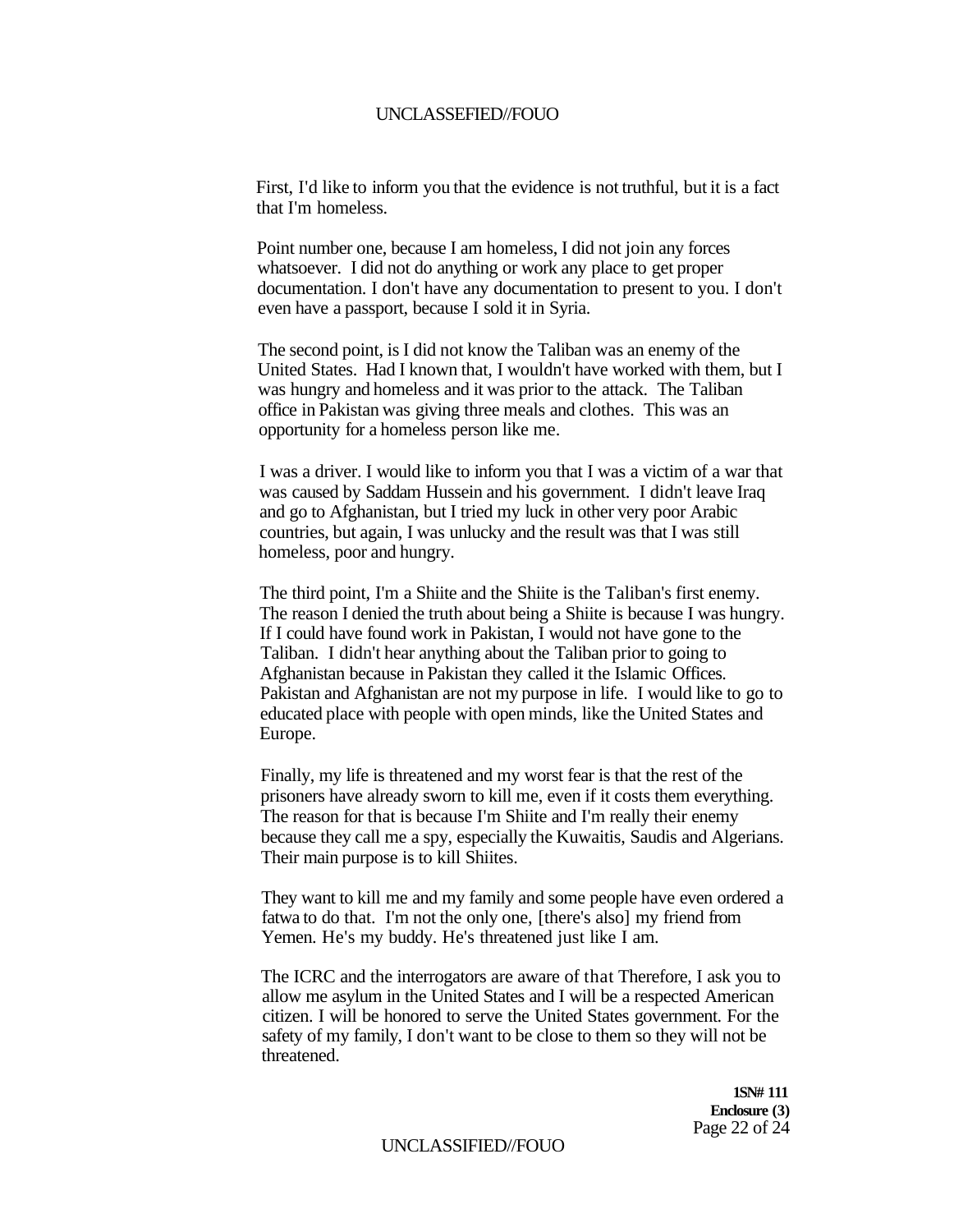I request human treatment and I hope you provide safety to me, because I trust the United States will provide this for me.

Tribunal President: Just so you are aware, we have no jurisdiction over your request for political asylum.

Detainee: I just gave you my story and am requesting it.

Tribunal President: We will make it part of our report that we send up to the Convening Authority.

Detainee: I am not an enemy of the United States and I never will be, I swear to that.

Tribunal President: We will take everything you've told us into serious consideration as we make our determination. Is there any other information you would like to make known to this Tribunal today?

Detainee: I just want freedom. I miss freedom and I miss ray family, but I can't go back to my family. The first reason I can't is because of my problem. If I got married it would help. I like my home, my mother and my father. I'd like to help my father; maybe in 20 years I could buy a house for my father. My parents have nothing.

Perhaps the United States or Europe will give me asylum. The second reason is about my life. By God, the Detainees are serious about killing me. You don't even know what's happening in the Delta Camp and even in Camp 4. I never had any problems with any MPs. All the MPs joke and laugh with me.

The other Detainees are mad at me and they make up bullshit information about me. By God, if they have information about me, I'm not scared. I give information because if I keep it, it's bad for me.

I looked for^^ | from the CIA. Nobody asked about him in the *^^-* Kandahar Camp and I asked about him. I told them I was talking to H H from the CIA and that I had been giving him information. They told me

So I talked to the other person from the CIA and they said they knew everything and that I wasn't a liar. I give the truth. They had cameras. Look at all the information about the Detainees in Afghanistan. The FBI knows that I'm the one that told.

> **ISN# 111 Enclosure (3)**  Page 23 of 24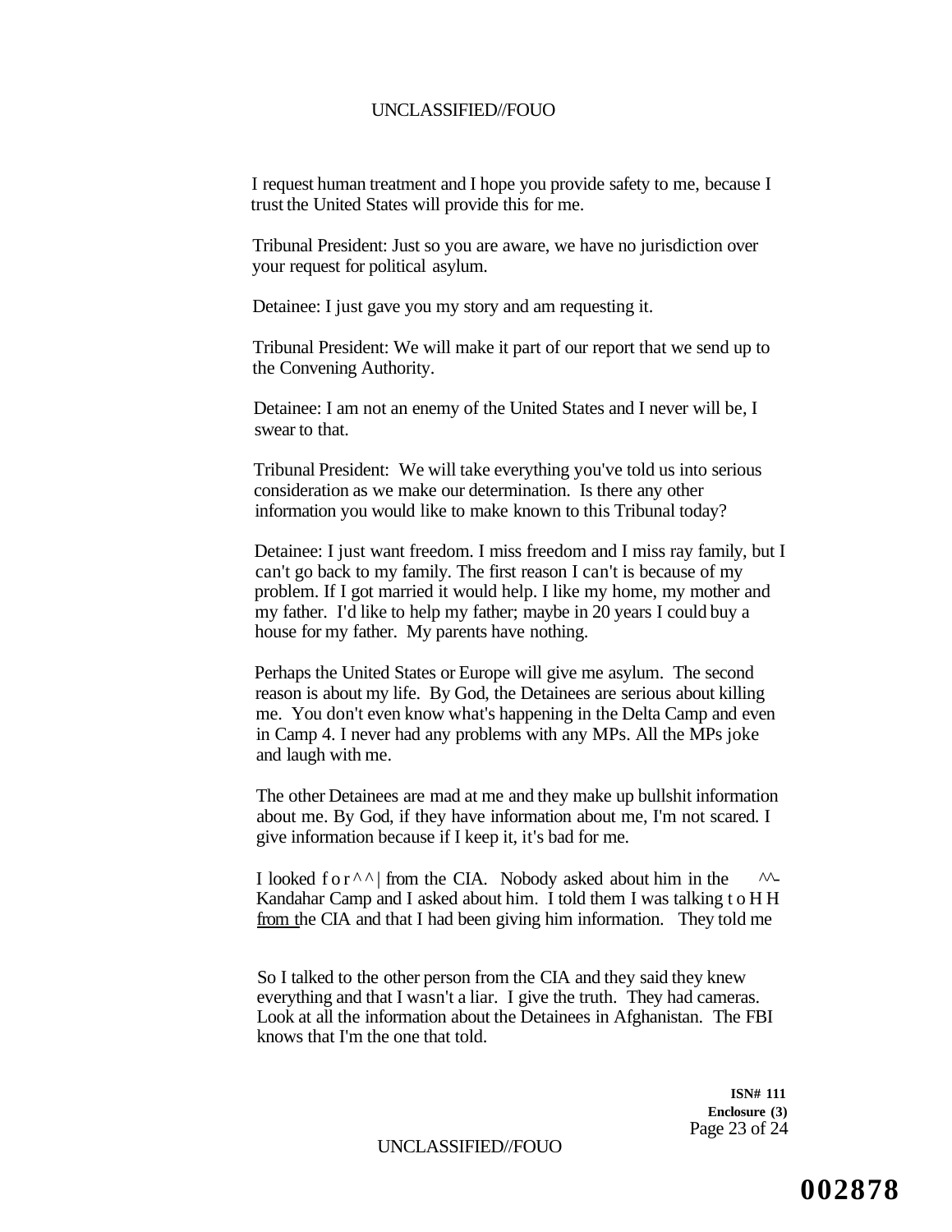By God, Usama Bin Laden and those guys are my enemy. Thank you, sir and thank you gentlemen. This is my most important point. I have never been an enemy of America and I will never, never be an enemy. America helped my family and they were helping Iraq. If I have a chance to be an American soldier, I would. It would be a good job for me. If I go to America, it will be my home. This is my life.

Thank you, sir.

### AUTHENTICATION

I certify the material contained in this transcript is a true and accurate summary of the testimony given during the proceeding"

Colonel, U.S. Marine Corps Tribunal President

**ISN#111 Enclosure (3)**  Page 24 of 24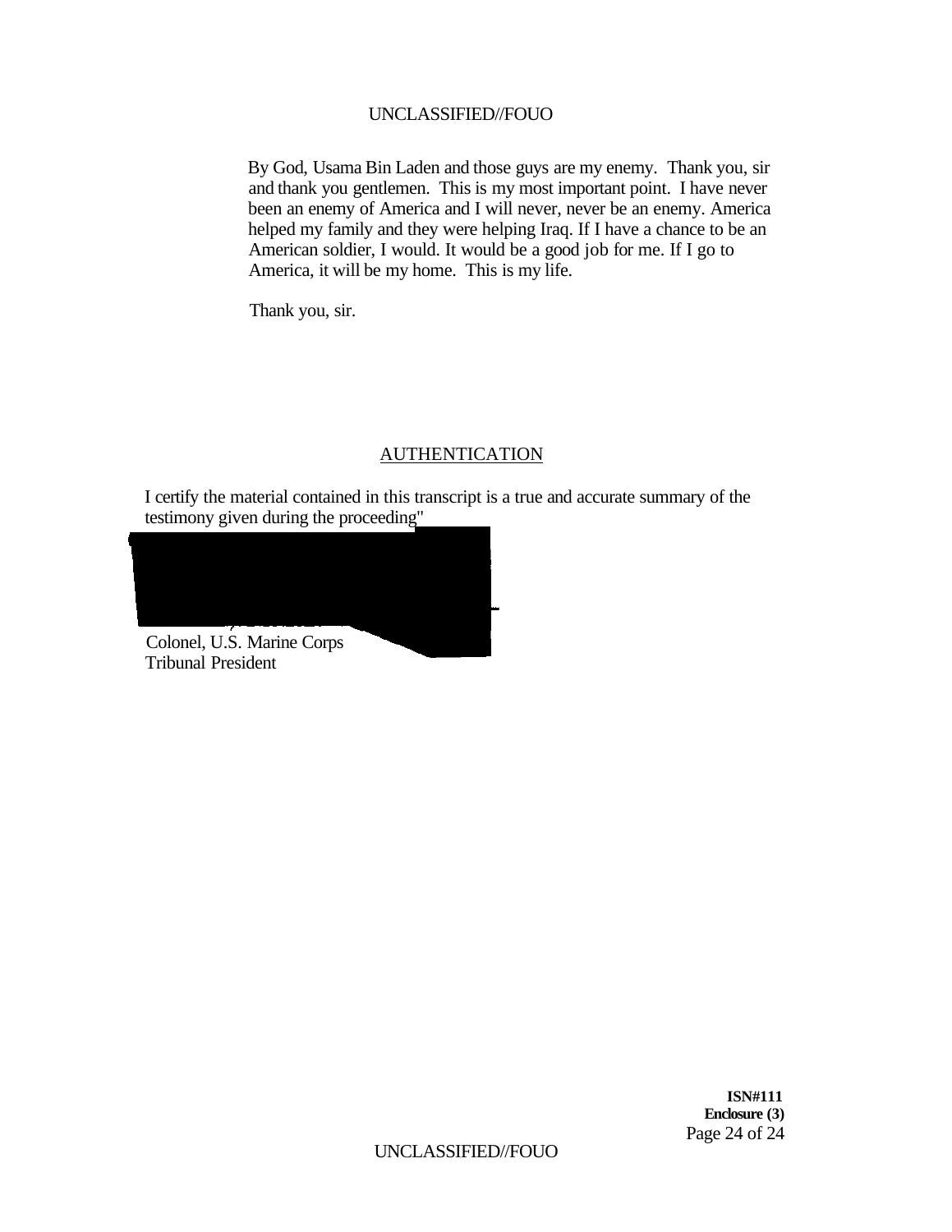### **Summarized Detainee Sworn Statement**

# *As the Tribunal opened, the Tribunal President made the following statement:*

Tribunal President: Please tell the Detainee he doesn't need to stand when we do.

Detainee: If everybody is standing up, I don't have a problem standing up to.

Tribunal President: Okay, I just didn't know how uncomfortable that might be.

Detainee: No problem.

# *The Tribunal President read the Hearing Instructions to the Detainee and confirmed that the Detainee understood and commented:*

Detainee: I don't have any questions now, whenever the Tribunal wants me to speak then they can tell me to start answering questions, 1 will do it.

Tribunal President: We will do that, thank you.

### *The Personal Representative presented the Detainee Election Form (Exhibit D-A) to the Tribunal*

*The Recorder presented the Unclassified Summary of Evidence (Exhibit R-l) to the Tribunal* 

*The Recorder presented Exhibit R-2 into evidence and gave a brief description of the contents of the Unclassified Summary of Evidence (Exhibit R-l).* 

*The Recorder confirmed that he had no further unclassified evidence or witnesses and requested a closed Tribunal session to present classified evidence.* 

### *The Tribunal President, referring to the Detainee Election Form, made the following statement:*

Tribunal President: I see by the Detainee Election Form that you have elected to participate today as evidenced by your being here. I also see that you requested initially to have one witness and that witness supposedly did not have firsthand knowledge concerning the enemy combatant issue but would testify to your employment with the Karzai government. In light of the cooperative testimony and looking at the unclassified summary we determined that the testimony has no relevance and therefore the witness request was denied. Naserullah you may now present any evidence you have to the Tribunal and you have the assistance of your Personal Representative in doing so. Do you wish to present information to the Tribunal and would you like to make your statement under oath?

> **ISN# 967 Enclosure (3) Page i of10**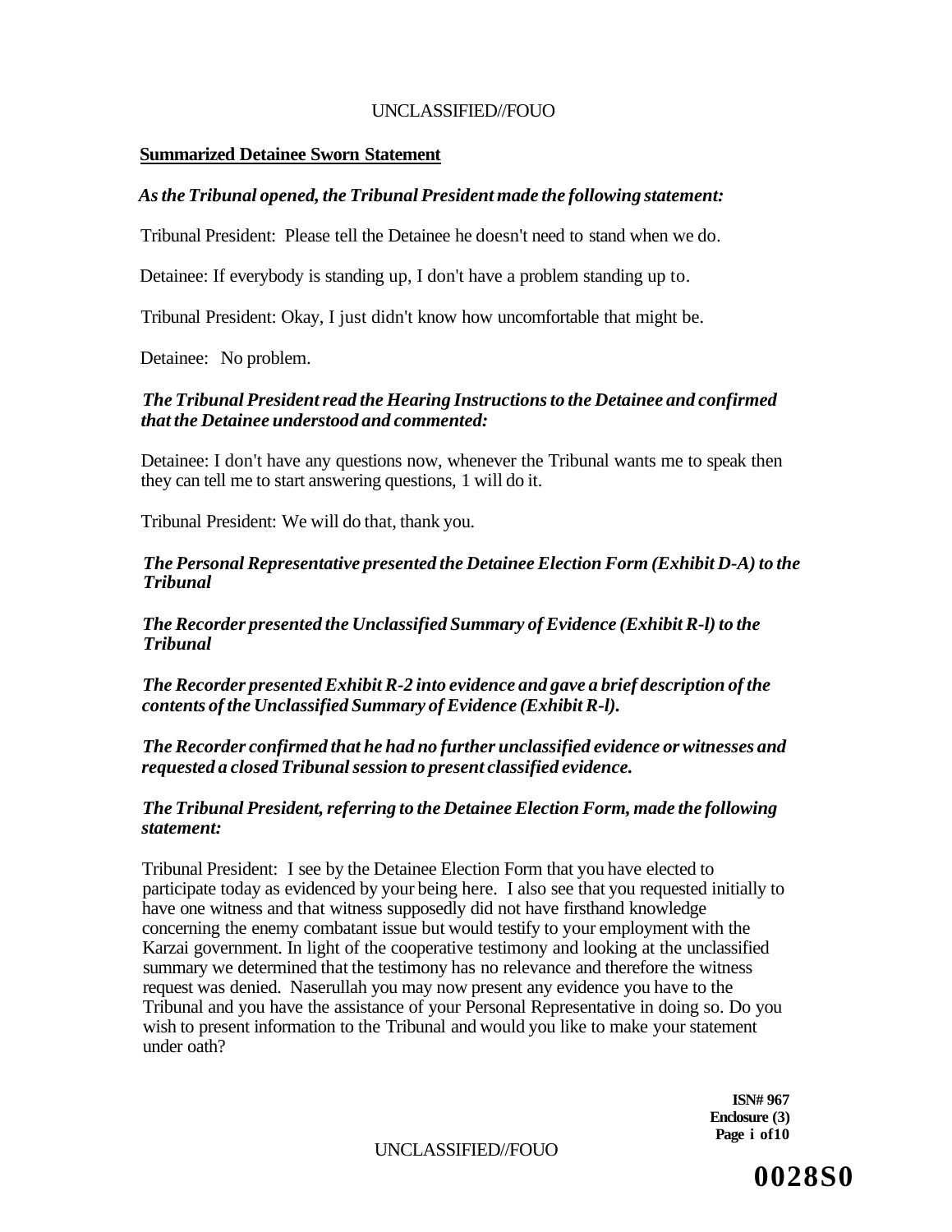# UNCLASSIFffiD/ZFOUO

Detainee: I can speak now?

Tribunal President: Yes, the first thing I do need to know though is if you would like to make your testimony under oath.

Detainee: I have no problem taking the oath if the Tribunal wants me to take the oath I can do it either way because I'm not scared, I know that I was never part of the Taliban and I never did anything wrong so I will tell the truth, so I don't have any problems taking the oath.

Tribunal President: And that choice is strictly up to you, we will accept your statement either way.

Detainee: I was asking if you wanted me to take it, if not then I said it before I will take it, I am ready to take the oath.

Tribunal President: Reporter will you please administer the oath.

Detainee: Should I start (inaudible)?

# *The Recorder administered the Muslim oath to the Detainee.*

### *The Tribunal President opened the Tribunal to the Detainee to make his statement*

Personal Representative: Yes Ma'am, Naserullah and I had met approximately three weeks ago on the 20\* of November. Our meeting lasted about an hour and fifteen minutes. I would like to begin with some general comments regarding that meeting, and then together we will respond to each piece of evidence as previously read here in the Tribunal. Do you (to Detainee) still wish to proceed in that manner?

Detainee: Yes.

### *3.a. The detainee was carrying messages for Taliban commanders when apprehended*

Personal Representative: A couple of general statements Ma'am. These are just general notes based upon our meeting and in there you stated that when you were captured you had absolutely no weapons whatsoever on you. That you served with the Karzai government, not against it. That you served with them for approximately a 2-month period and that you stated that you are also pro-American and helped the Americans. That you never fired any weapons and that you were a farmer. That you spent all your time working to support your family as your father had passed away. That you did not have time to support either the Taliban or the al Qaida. That the work you did for the Americans was when they were bringing in relief supplies: such as blankets, flour and other items. That you helped provide safety for those supplies when they were delivered. Regarding each piece of evidence as previously read about his association with the Taliban, you told me it was not

> **ISN# 967 Enclosure (3) Page 2 of 10**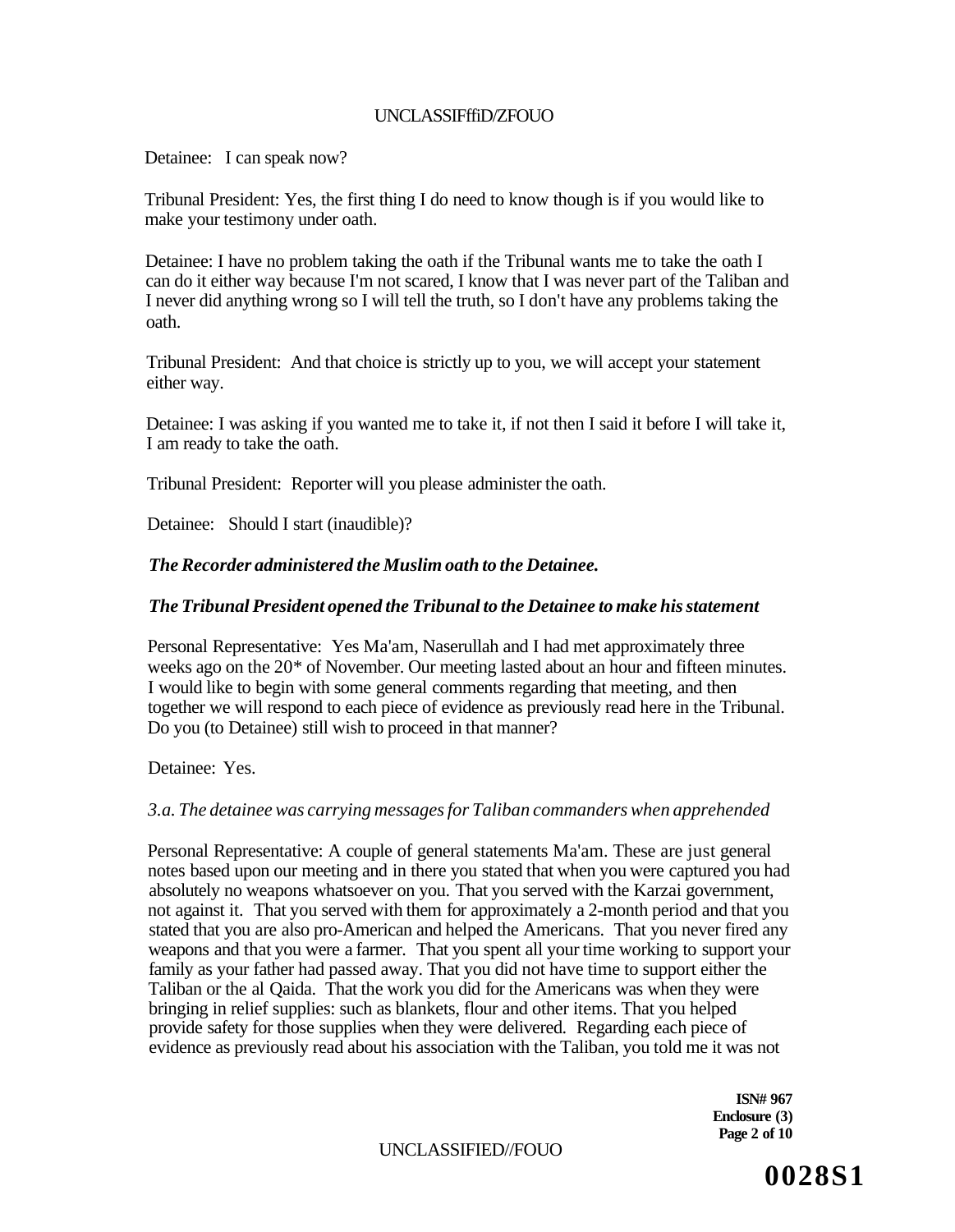true that you were not carrying messages for Taliban commanders when apprehended. Would you like to tell the Tribunal anything about this piece of evidence?

Detainee: When you ask me a question I can answer them, other than that, it is pretty much clear what you are saying and I will answer any question that you or anybody else in the room would like to ask.

Personal Representative: That's fine, you will have the opportunity to answer individual questions.

*3. b. The detainee participated in military operations against the United States and its coalition partners.* 

*3.b.l. The detainee suffered hearing loss when captured, which was caused by firing weapons.* 

*3.b.2. The detainee took part in attacks against U.S. forces.* 

**r** 

*3. b. 3. The detainee had knowledge of an early warning system used to alert of approaching U.S. or coalition forces.* 

Personal Representative: Regarding participation in military operations and suffering hearing loss when captured, you told me you do not have hearing loss, your hearing is fine nor did you suffer any hearing loss. When captured, you were going to the bazaar to get groceries for your family, you were in a bus, a small taxi, with approximately six other people. That you got this bus in your own town, it was daylight when you went to the bazaar, the time was approximately 12 o'clock or high noon. You also denied taking part in attacks against U.S, forces; nor did you have any knowledge of an early warning system used to alert of approaching U.S. or coalition forces. That's what had happened, you got on this bus in your own town to go the bazaar, and you came up against a checkpoint and the bus was stopped at this checkpoint. Those were the circumstances, they took you off the bus and they captured you. You told me that all of the items of evidence that I had read to you were not true, and Ma'am that's the essence of the meeting that we conducted on the  $20<sup>th</sup>$  of November. Would you (Detainee) like to respond to questions or do you have anything else that you would like to add about our meeting?

Detainee: I would like to answer anybody's question, if they ask me; The only thing is I said in the beginning to my interrogator and to everybody that I am innocent and a farmer, I never did anything wrong. I was protecting and providing support to my family because when my father died, my brothers and sisters I supported them. I never did anything wrong, the only thing I did do is support the new Karzai government. I did that; I worked with him and guess that's what I got to support, the new government, that's why I am here today.

Tribunal President: Personal Representative, do you have any questions for the Detainee?

ISN#967 Enclosure (3) Page 3 of 10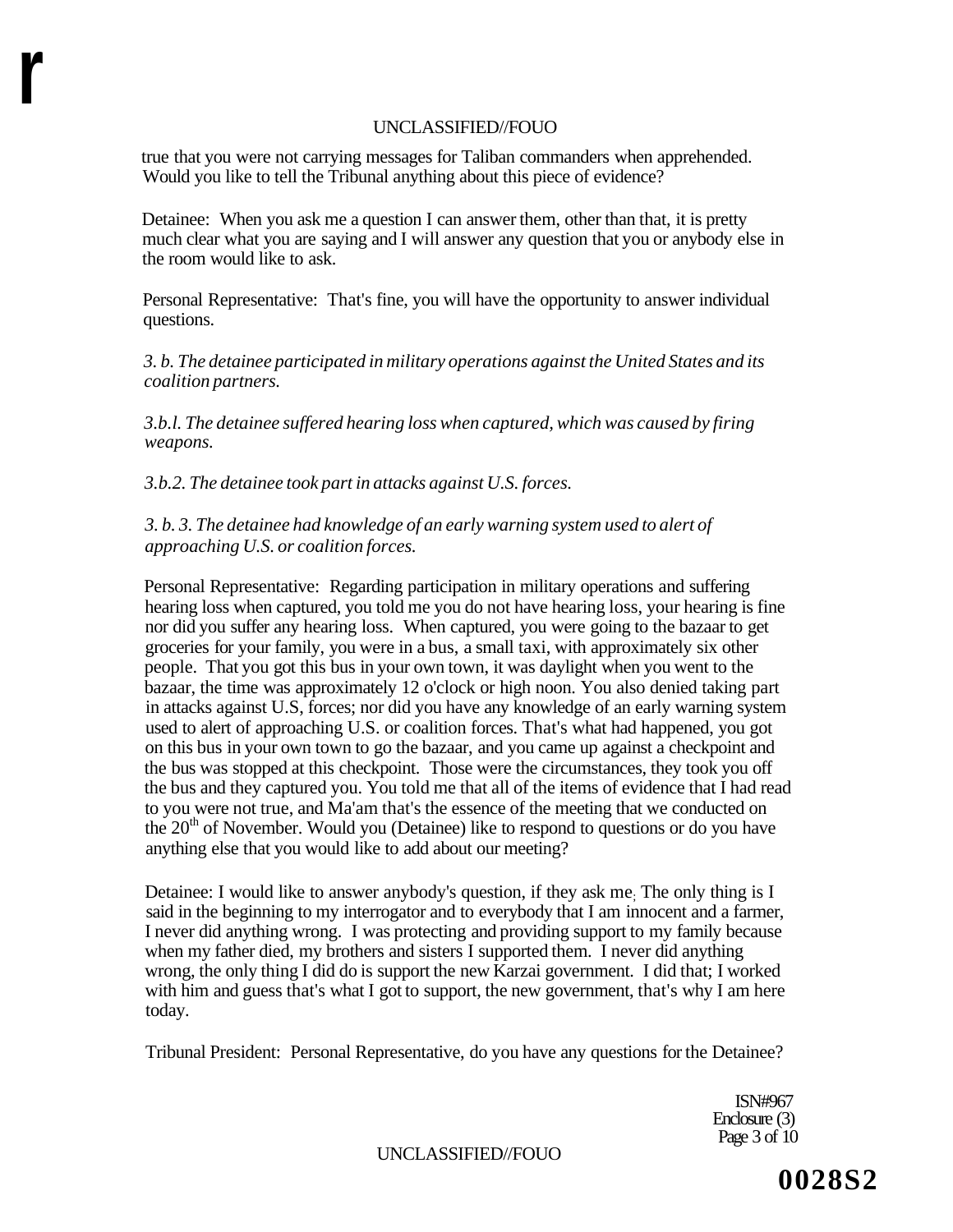Personal Representative: Yes Ma'am, just a couple of questions.

### Personal Representative's questions

Q. You said you did not know anyone on the taxi or the bus, how many people were on that bus when you got on it?

A. It is a taxi and the total was six people in that car. So, I was the last person to sit in the taxi, there was five people already in the taxi and the only person I spoke with was the driver, I asked him how much fare I had to pay him from here to the bazaar. So, that was the only time I talked to anyone in that vehicle, other than that, I didn't know anyone, I never talked to any person in that vehicle, and we were going and when we got to the checkpoint, they stopped us and then they told us to get out of the vehicle.

Q. Did this taxi go from your town, to the village, to the bazaar?

A. There is a main road from the village where we stay; we were walking the distance to the road from the village. When we got to the main road we heard a taxi going from there to the bazaar all of the time. I got there and saw the taxi was stopping and I got in the taxi. It's the main road to the bazaar and people usually come to the main road and stop and wait.

Q. Is this the way you usually go to get to that bazaar, this route?

A. Yes

Q. How many times during a month or a year do you go to the bazaar on that taxi?

A. I don't go to the bazaar everyday because you have to pay fare from there to the bazaar and I am a poor man, I cannot afford to go everyday. But anytime they need groceries in the house, like rice or bread or wheat, then yes then I go to the bazaar to get it. So, it's not like how many times I go in a week or a month, it just depends on how much stuff we need at the house and we usually put it together because I don't want to go just for one thing to the bazaar to get it, usually we make a list of what we needed and then go and get everything together because it costs money to go from there to the bazaar. I'm a farmer and I'm not making that much money.

Personal Representative: Ma'am, those questions were just in order for me to clarify the contents of our meeting and to clarify for the Tribunal the bus taxi he took was a taxi that originated from the town in which he lived. Those are all the questions I have at this time.

Tribunal President: Recorder, do you have any questions for the Detainee?

Recorder: No Ma'am.

**ISN#967 Enclosure (3) Page 4 of 10**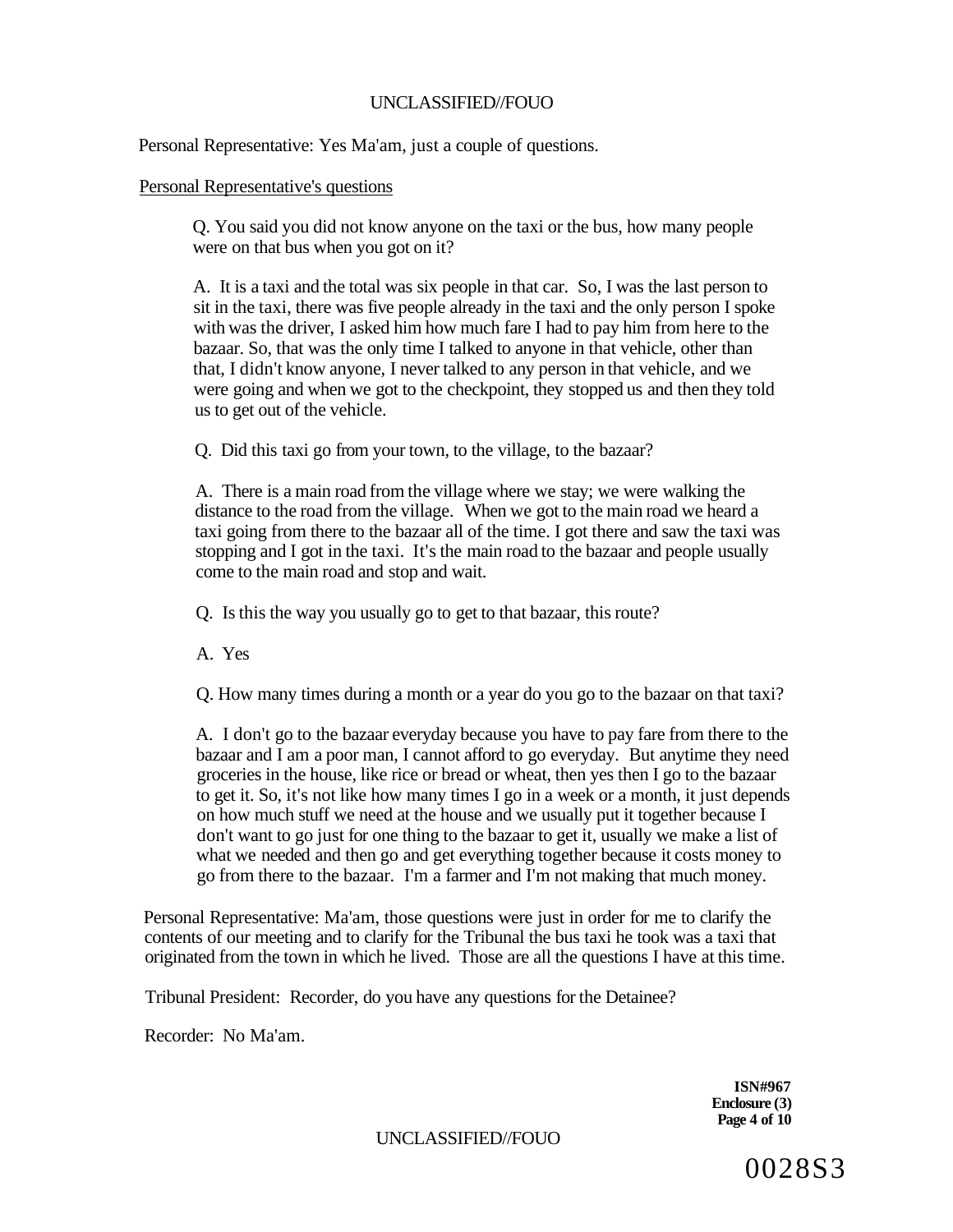Tribunal President: Do any Tribunal members have any questions for the Detainee?

Tribunal Member: Yes Ma'am.

# Tribunal Member's questions

Q. How old are you Sir?

A. In Afghanistan we do not track a year or month and nobody cares because most people are uneducated so they don't know. The only thing that I can say is when I got captured I was 22 years old so all this time that I've been here you can add that to it. Because over there no one writes it down so if somebody needs to know how old they are or the month they are born, they do not track these things in Afghanistan.

Q. Are you a native of Afghanistan?

A. Yes, I was born and raised in my country and my father and grandfather live in the same area and we never went anywhere else.

Q. Okay, just to confirm you never actually traveled outside of Afghanistan in your whole life?

A. No, just in my country and in my area but I don't know any other places, this is the first time I have ever been outside.. .in Cuba.

Q. What is the highest grade level you've achieved?

A. There is no school in our area. The only thing that we learn when we are kids our parents send us to the mosque and at the mosque the mullah actually teaches you how to read and learn the Koran. How to read it and how to say it, it is the only thing we do when we are kids, other than that, I don't have any other education and I have never been to school.

Q. Can you read and write?

A. Yes, right now I write a little bit and read also.

Q. You said right now, how about when you were in Afghanistan right around the time you were captured, could you read and write at that time?

A. First of all, writing and reading I had a knowledge a little bit before but I'm still not familiar with that knowledge.

Q. Besides farming, have you ever done any other kind of work?

**ISN# 967 Enclosure (3) Page 5 of10**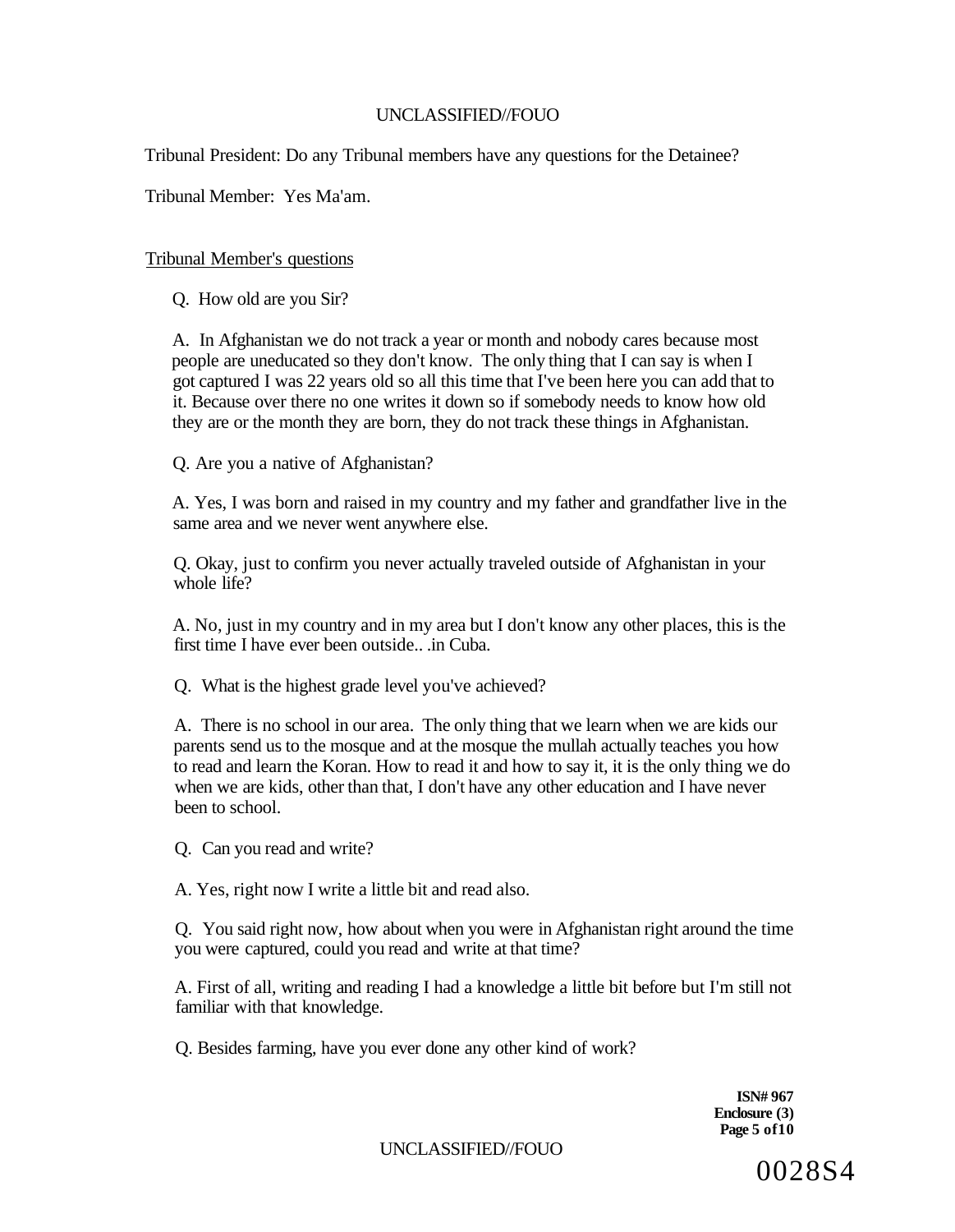A. No, the only thing I did was the farming because my father died; when I was captured, it was eight years since he died so I had my brothers, sisters and mother to take care of; that was all I did, just farming. The only thing I did was to support the new government of Karzai and 1 worked with them for two months. That is the only thing other than farming I did.

Q. What was it again that you did with the government of Karzai?

A. Well first of all I was at the airport, in an area of the airport. I protected the area of the airport that the American planes landed on the airport and brought blankets and food products to the people to support the people in the area, to give it to the poor and to the needy people. When they landed, we made sure that nobody came close to the airport and when they left, we protected the stuff that they dropped in. Because later on, the people from the government office would come and pick all those things up and take it to the capital, to the government place where they actually give it to the poor people. That is our job, to protect the area before the Americans land the plane and when they leave, we just protect the stuff where they dropped it at the airport and make sure the government people take it and not anybody else.

Q. Did you use a weapon at that time to protect the airport?

A. No, they did not issue weapons to us, they said that they would send us to training, which is a year or two years training. Then after that training they would issue you a weapon, but I was only there for two months, and before I got to that stage to send me to that training. I got captured so I didn't have a chance to go. They did not issue any weapon to us. We were waiting for the time they could send us to the training. The only thing that we were doing was protecting and watching for the people and protect when they drop the food and everything to protect it and monitor to make sure nobody comes and gets those things.

Q. What kind of crops did you farm?

**r** 

A. In our area there is not that much water, but we grow wheat, corn and vegetables and watermelons and melons. That's all we do, we grow because we don't have enough water.

Q. The watermelons, what season do you plant those in?

A. When we cut the wheat, we grow the wheat and we cut it After that we get the soil ready to grow the watermelon and melon. Since there is not enough water, the size does not get very big because there is not enough water. But usually we do that after we cut the wheat season, when the wheat season is over then we grow that

Q. Is that fall, winter, spring, summer?

A. When it is not that cold, so we can grow it anytime because the weather is nice and

**ISN# 967 Enclosure (3) Page 6 of 10**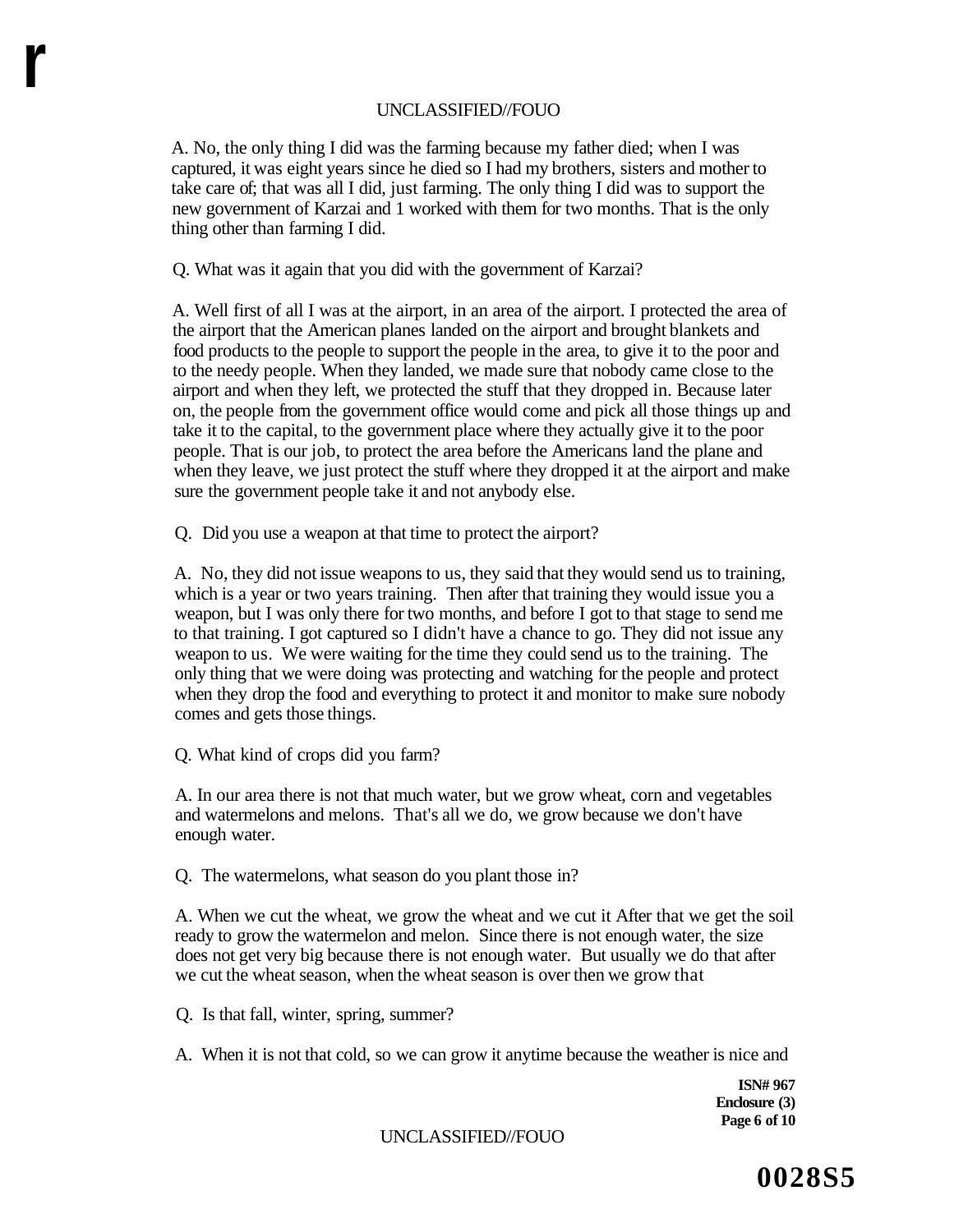# UNCLASS1FBED//F0U0

if you have a warm winter, men yes they will grow. So usually it's the end of summertime when we grow that fruit, melon or watermelon. But if you have water you can grow it at anytime because it doesn't get that cold.

Q. What area specifically did you live in?

A. The Province is Hilmon (ph.) and the district is Bahrain and it's in Afghanistan and the name is Taryak. The village name is Taryak. I spent the whole time I never left my village more than one night.

Q. When you were captured, did you have any paperwork on you at all?

A. Yes

Q. What paperwork did you have on you?

A. Those were Americans that I worked with. I worked for the Mayor of the area. With the government approval they were shipping cards from our state to a different state, so they do have a record of what is going and what is coming in. It was by order of the government and I work with the Mayor because I know how to read and write. I did have those letters since I worked with him and the Americans saw the letters when they captured me and they were opening those letters.

Q. You said you worked for the Mayor there. Did you get paid for doing that?

A. I did not get paid from the government on a regular basis. The only thing we were getting money for 10 people arranging a way from state to state. Out of 10 people we only get one percent. Nine people, the pay would go to the owner of the vehicle and the one percent would go to them, which was the money that you were allowed to take. It wasn't any regular salary from the government, they were paying us on a monthly basis.

Q. These letters, which you said you could read and write, you actually had a chance to read these letters, you know what they said?

A. Yes, I saw it and if you show them now I can tell you if they are the letters. They captured with me and those letters were from either the commander or from the Mayor to do their things. Actually when we get to collect the money we take it to them and they give us the pay for it so they can see how much money and the rest to that person who had the vehicle. It was like that if they wanted to do something like mail simple paperwork or do their things, which was a government job. Those people are still working for the government, supporting the government, and it wasn't anything personal, it was to help the new government.

Q. Other than these letters, did you have any other paperwork on you at the time of your capture?

> **ISN# 967 Enclosure (3) Page 7 of 10**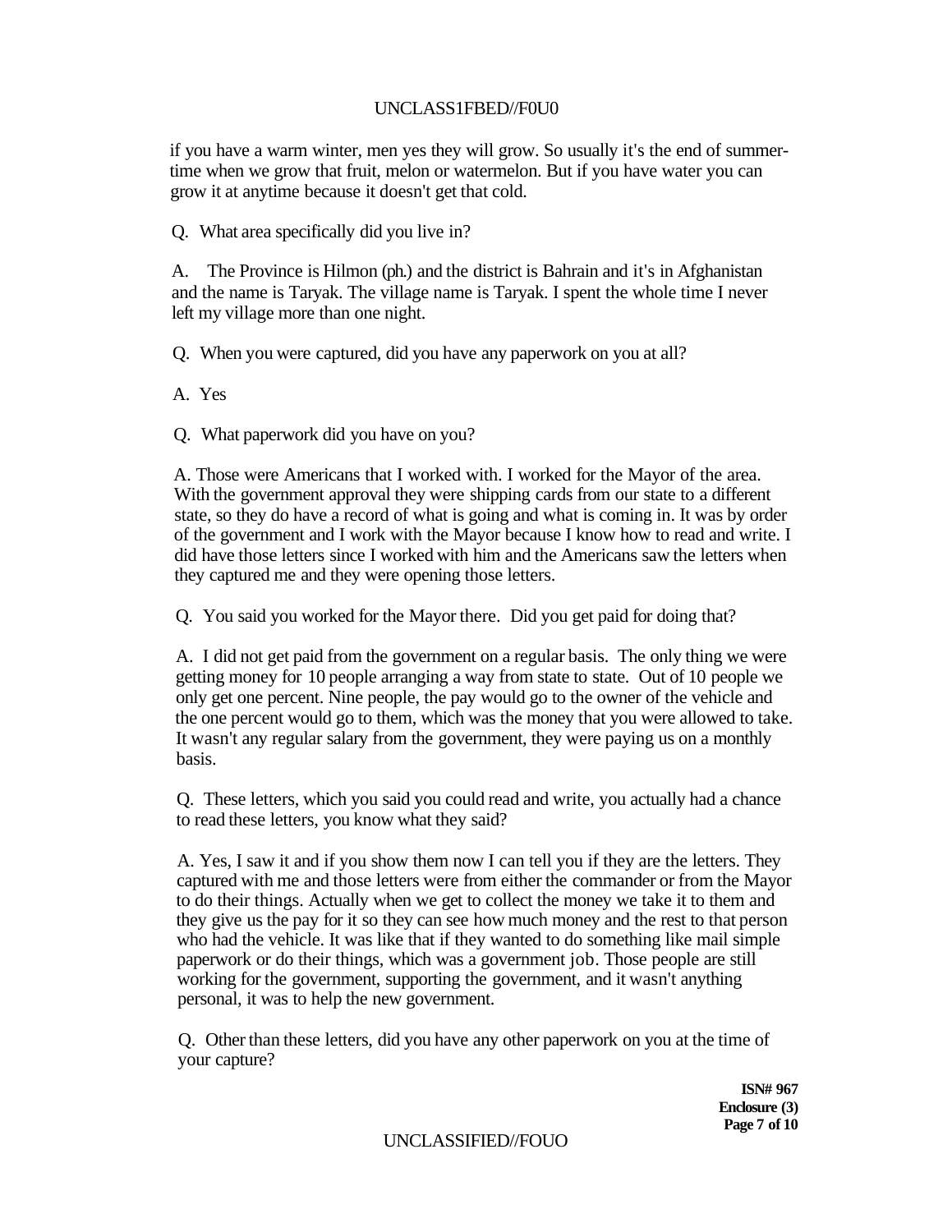A. Yes I did have some other papers with me, like I bought motor pump and I don't have receipt for it, I bought that in the bazaar. I don't think, we usually send away from different places and we know which way they go, so if they are official, like the Governor or commander, they want to send a letter from different area people then they will give it to us because we know who is leaving in a car, leaving to that area and we give it to the people so they can transfer it to the people in that district and province. Maybe I did have a letter like that from the government only to send it to a different area, I carry it to the village to the people with a car to leave our province to their province.

Q. How many other people were arrested with you?

A. I was the last person to enter the taxi so it was six people in the taxi and there was six people and they captured everyone from the checkpoint, there was a lot of people sitting right there and they were actually capturing a lot of people, so I don't know anyone in the group that was there but mere were six of them all together sitting in one place.

Q. Have you seen any of them here in Cuba?

A. I was living with the Arabs, I did not see anyone from that area, from my area, from the people who got captured but in the beginning I saw one person. His name is Kismila (ph) and he is from my area and I saw him in the beginning. So I don't know now if he is still here or he's gone, but he is the only person that I saw. Other than that, the whole time I've been living with the Arabs and they are from another area, they were not from my culture. I don't know if those people live out there or if they let them go home.

Detainee: Can I say something?

Tribunal President: Certainly.

Detainee: The person, if he is still in Cuba, you can ask him if he knows. I'm sure he knows me from the same area and he probably knows me from childhood, when I grew up, and he knows my father died and that I was taking care of my family. You can ask him if he is there and he can testify about all those people. I don't know how much he knows me and what I did, but I'm sure he knew my family and me in that area and if he is still here, I'm sure if you ask him, he will tell you what he knows about me.

### Tribunal President's questions

Q. When you were arrested, what did they tell you?

A. They did not tell us anything when they stopped us. Theyjustsaidgetoutofthe vehicle and sit on the side. They didn't say anything. They didn't say anything about

> **ISN#967 Enclosure (3) Page 8 of 10**

UNCLASSIFIED//FOUO

*2-601*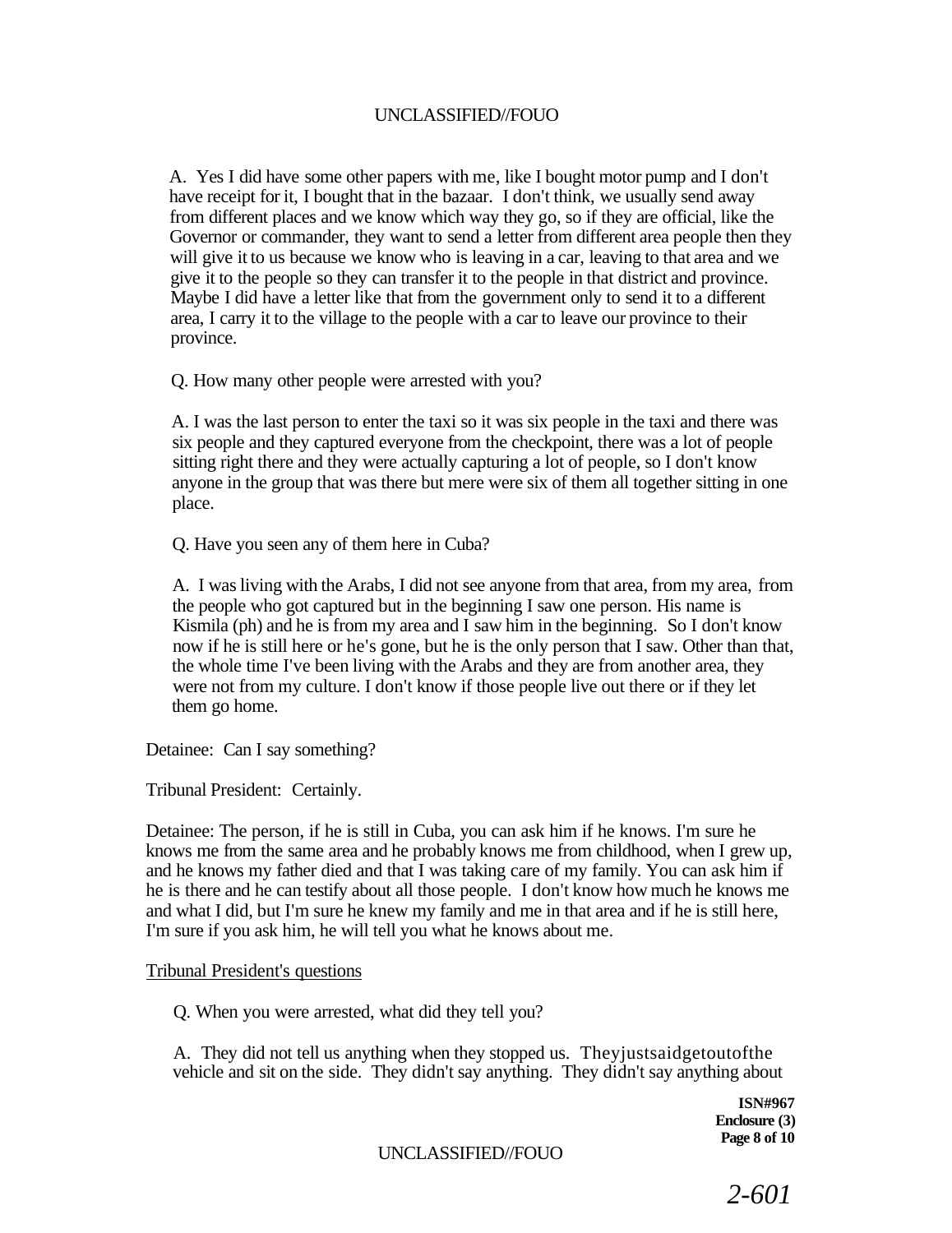weapons or fighting. We told them we were working for the new government and we also work for American safety when they come to the area to make sure they go safe and go to the safe homes. They did not use anything, they did not ask us any questions for two days. They kept us for two days in that area and they brought us to Bagram and from Bagram they brought me here. So they never said anything why we got captured, what was the reason because there was no fight at that time in that region and that's what I'm looking for.

Q. Who was running the checkpoint?

A. It was the American soldiers, and no one else was there and since we can't speak with them, we don't know the language, so why were they there and what were they looking for, the Americans who captured us?

Tribunal President: I want to thank you for participating in this Tribunal today.

Detainee: Thanks for giving me the opportunity to come here and tell what happened to me about my story. I have no problem to even come in the future if they need any information from me and they can go and ask anyone in the area about me and my family, what kind of person I was, and support the new government and I support the Americans in the area. At the time I got captured I had a full stack of wheat in which the Americans brought to give to the poor people. So I was the one getting stuff from there also, how would I go and fight against them? I supported them before and I will support them in the future and I have no problems with Americans and what happened to me. It may be the wrong information but if they do want to check on me, they can ask anyone in my area, in my village and those people will testify about me.

Tribunal President: Is there anything else that you would like to tell this Tribunal at this time?

Detainee: No, if anyone else has a question, then yes, I would like to answer them, other than that, if you have knowledge of that person is in the camp and you think you need more to check on me, then you could ask him, the person, and I'm sure he will testify, he will give you the truth and he will tell you the same story that I told you because if you know my family. If you don't know me well because he will know about because we were in the same area. I don't have anything else to say what happened to me, it was just somebody that gave maybe wrong information to the Americans maybe that was written from the guard but that is supposed to be happening to me. I was captured there and then had to come all the way to Cuba to stay here. So I have no regret in there, but the only thing is that I'm innocent and there is nothing that I do is wrong. There isn't anything that I did, and the Tribunal can decide on that, that's fine, that would be great. If they need some more then they can go ask this person and they can go ask anyone in the area in my village.

> ISN# 967 Enclosure (3) Page 9 of 10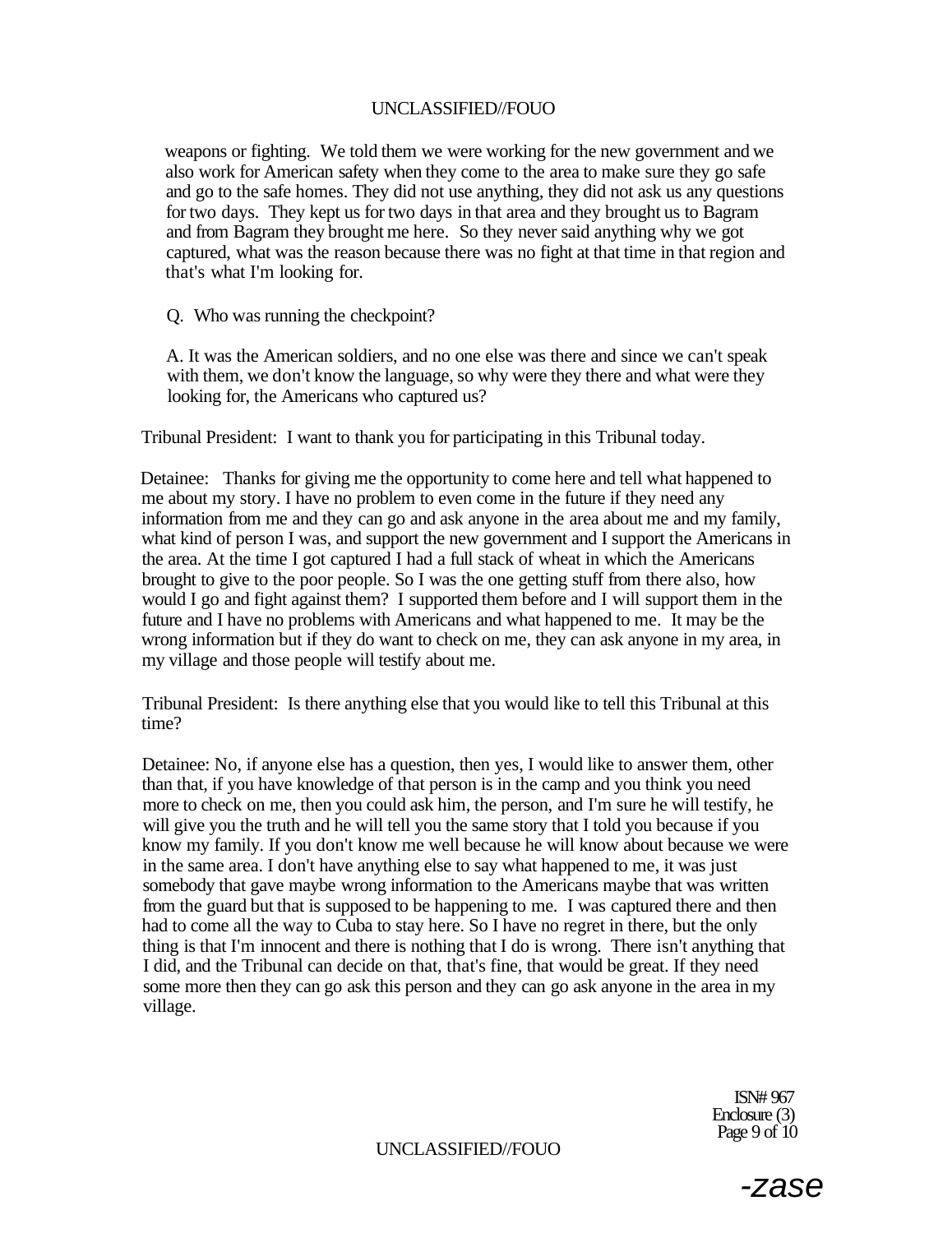*The Tribunal President confirmed with the Personal Representative that he had no further evidence and that the Detainee had no previously approved witnesses to present to the Tribunal* 

*The Tribunal President explained the remainder of the Tribunal process to the Detainee and adjourned the open session.* 

# **AUTHENTICATION**

**I** certify the material contained in this transcript is a true and accurate summary of the testimony given during the proceedings.

Colonel, U.S. Army Tribunal President

**r** 

**1SN# 967 Enclosure (3) Page 10 of 10** 

2--ee<sup> $\wedge$ </sup>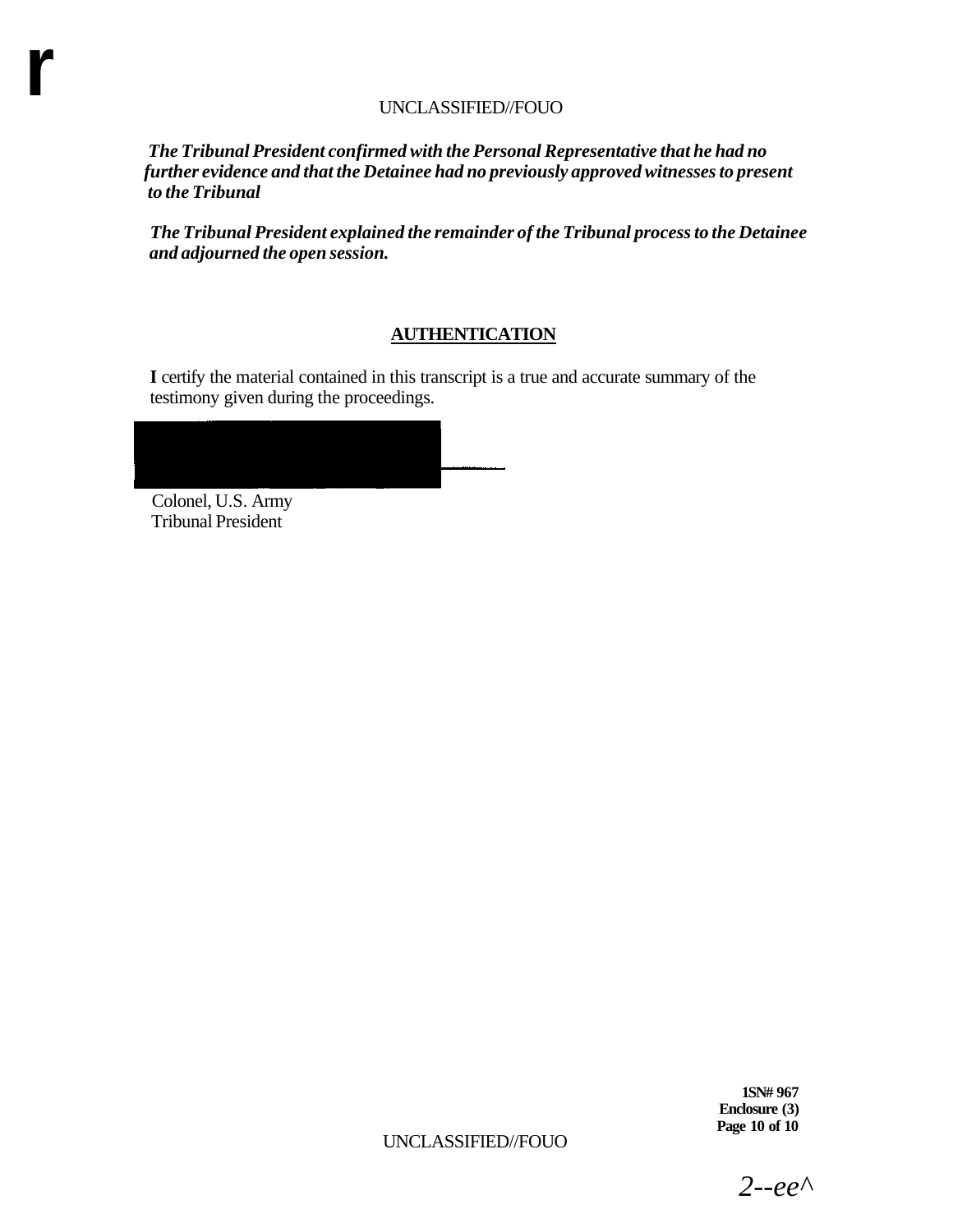#### **UNCLASSIFIED//FOW-**

#### **Summarized Sworn Detainee Statement**

*When asked by the Tribunal President if the Detainee understood the Tribunal process, the Detainee stated, "yes".* 

*As the Rtcorder summarized the Unclassified Summary of evidence paragraph 3(a)(3), the Detainee made me following comment;* 

**Detainee: Who has killed?** 

Tribu<u>nal President The st</u>atement reads, **theJDgBjinfégjfjmit**ted executing three Afghanis **a s the ^•H H for the Taliban u** 

**Detainee: Do you want me to answer now, or do you want me to answer later?** 

**Tribunal President: You will have an opportunity to respond to each one of these in just a few minutes.** 

*The Tribunal President addressed the Detainee Election Form (Exhibit D-A) and made the following comment regarding the Detainee's witness request:* 

**Tribunal President: I see by the Detainee election form you have elected to participate as evidence of you being here today. Additionally, I understand that you requested two witnesses and the reason why you wanted these witnesses was they could testify that you joined the Taliban as a result of some force. This Tribunal has determined that this testimony, even if true, is not relevant to these proceedings. This Tribunal looks at the enemy combatant status of the Detainee. These witnesses appear to have information about your actions before you joined the Taliban. As such, the nature of the evidence is more addressing character which is not relevant for this panel to consider. Additionally, the issue of force or conscription to serve the Taliban is not relevant to one's status as a possible enemy combatant. Accordingly, the Detainee's request for witnesses is denied. Having said that, I do want to tell you that the only thing we have seen about you to this point is the information on the Unclassified Summary. In making our determination we consider two things. We consider the evidence as provided to us by the Recorder, and the second thing is we consider the things you have to say to us in your oral statement** 

*After taking the Muslim Oath, the detainee made the following sworn statement:* 

*3.a. I The Detainee was the Taliban* **H^^B H** *oj* 

**Detainee: The whole world knows that Taliban was a brutal regime. Anytime that they capture a place or surrender a place, especially if they were Farsi or Uzbek speaking, they will bum the houses down; they will put people in jail and they will kill people. Farsi and Uzbek speaking, because of fear for their families, that's why they will join Taliban. I never liked Taliban, but with force, they made me join. Everybody knows and the** 

> **iSttfflB** *IdOJ*  **Enclosure (3) Page 1 of 11**

## **UNCLASSIFIED/\*<sup>3</sup> ^^**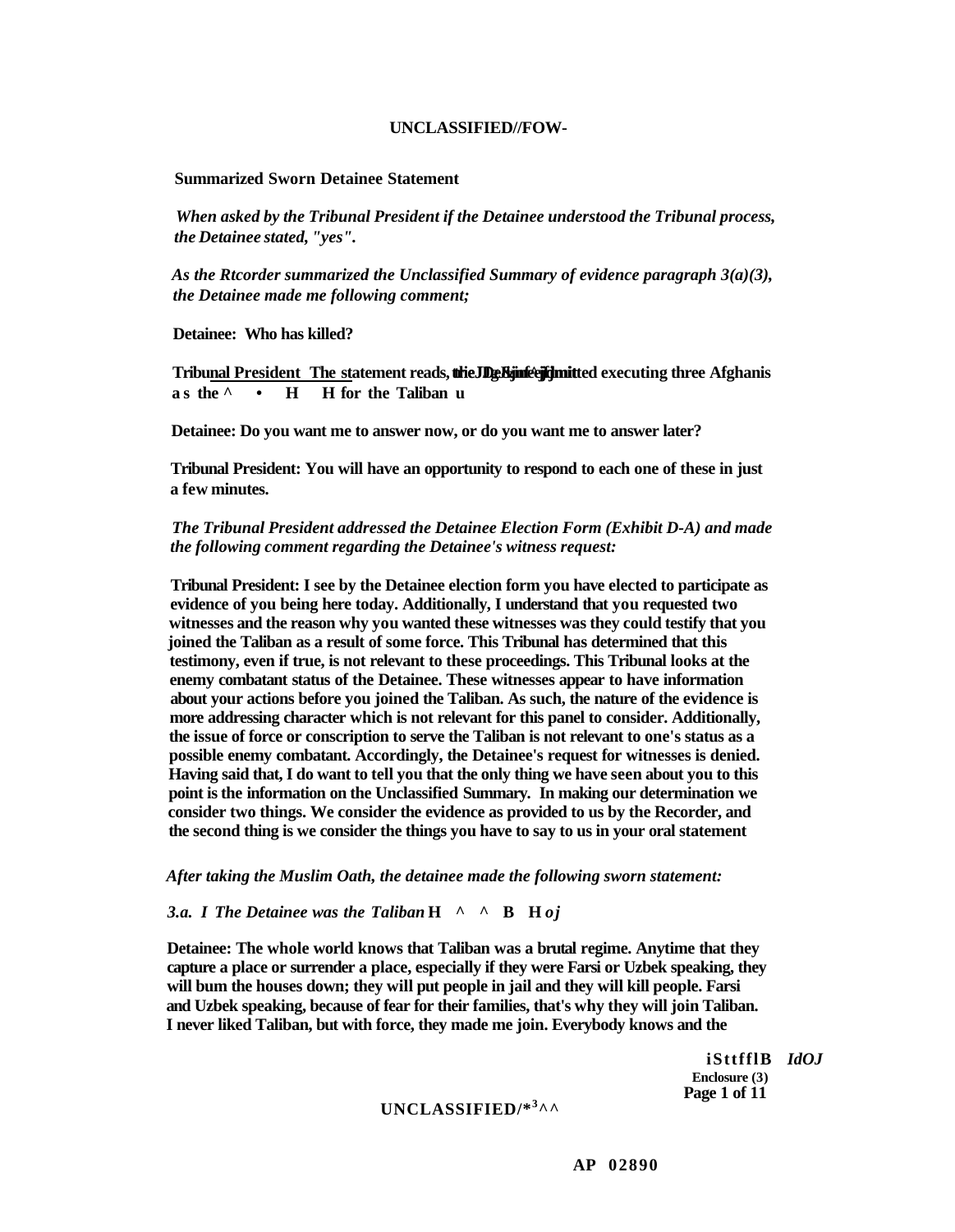#### **UNCLASSIHED/ffeTJO**

**whole world knows that my people opposed Taliban and up to the last minute opposed to Taliban. Anybody else knows there's been 30 years of war in Afghanistan and everybody, door-to-door, they haveanjmositvaBainst each other. Lots of animosity between tribes and neighbors, and IHHI^^^^Hh**<sup>& a</sup> **' traded me and sold me for money. When I was detained in Mazar-E-Sharif, the interrogators came and asked me questions. At that time, Americans decided that they were bad people, but not me at that time. For 18 months I was detained in Afghanistan without knowing what was going to happen to me. And because I didn't have any money myself to give him, be made up these accusations so he could sell me to Americans. The whole world, many of you do not believe what I say, but the whole world knows that in the regions of Northern part of Afghanistan, Taliban burns houses and put people in prison. It is proven that I never liked or supported Taliban, but they forced me. The people of Afghanis tin, every day new people come, and they have to obey the laws of the government.** 

#### *3.a,2. The Detainee admitted supporting the Taliban.*

**Detainee: I never admitted to this. When I was with Taliban, it was to protect myself my family and my region. It was not because I was supportive of it. Taliban killed a lot of people of my tribe and put a lot of them in prison. I never supported that.** 

#### *S.a.3. The Detainee admitted executing three Afghanis as the*  $B^{\wedge}$   $\wedge$   $\wedge$   $\wedge$   $\wedge$   $\wedge$   $\wedge$   $\wedge$   $\wedge$   $\wedge$   $\wedge$   $\wedge$   $\wedge$   $\wedge$   $\wedge$   $\wedge$   $\wedge$   $\wedge$   $\wedge$   $\wedge$   $\wedge$   $\wedge$   $\wedge$   $\wedge$   $\wedge$   $\wedge$ *Taliban in[*

**Detainee: That does not have anything to do with me. During Taliban, anybody who stole anything or committed adultery...when somebody steals or kills someone or commits adultery, laws and the court and judges of Afghanistan decide on punishment of these people and that has nothing to do with me. That depends on the court and the government and the President of Afghanistan, it's not up to me. But I have not decided on anything on this, I did not know any of these people. Mullah Omar was the leader of Taliban and he has decided on that, and the court has decided on that. And the interrogators said if I told the truth it would help me. At that time, I was the**  $\lt$  **i**  $\land$  **B i f e 4|^BBpand this is a fact and I told them. This is not anything up to me, it's not up to me. That was the work of the court and the work of the leader of Afghanistan.** 

#### *3.b. 1. The Detainee stated he commanded 40 men armed with AK-47 rifles.*

**Detainee: I have said it before and I will say now, that there were 40 people with me, They work for the security of town. I wasn't involved with any war or anything else, I was just involved with the security of town.** 

#### *3.b.2. The Detainee surrendered himself to neutral elders ofAndkhoy City, Afghanistan.*

**Detainee: You tell me that I have fought against American and Coalition forces, but before the war I had surrendered myself to the people ofAndkhoy. And people know,** 

> **Enclosure (3) Page2ofll**

#### **UNCLASSIFIED/ffeUO-**

**AF 02891**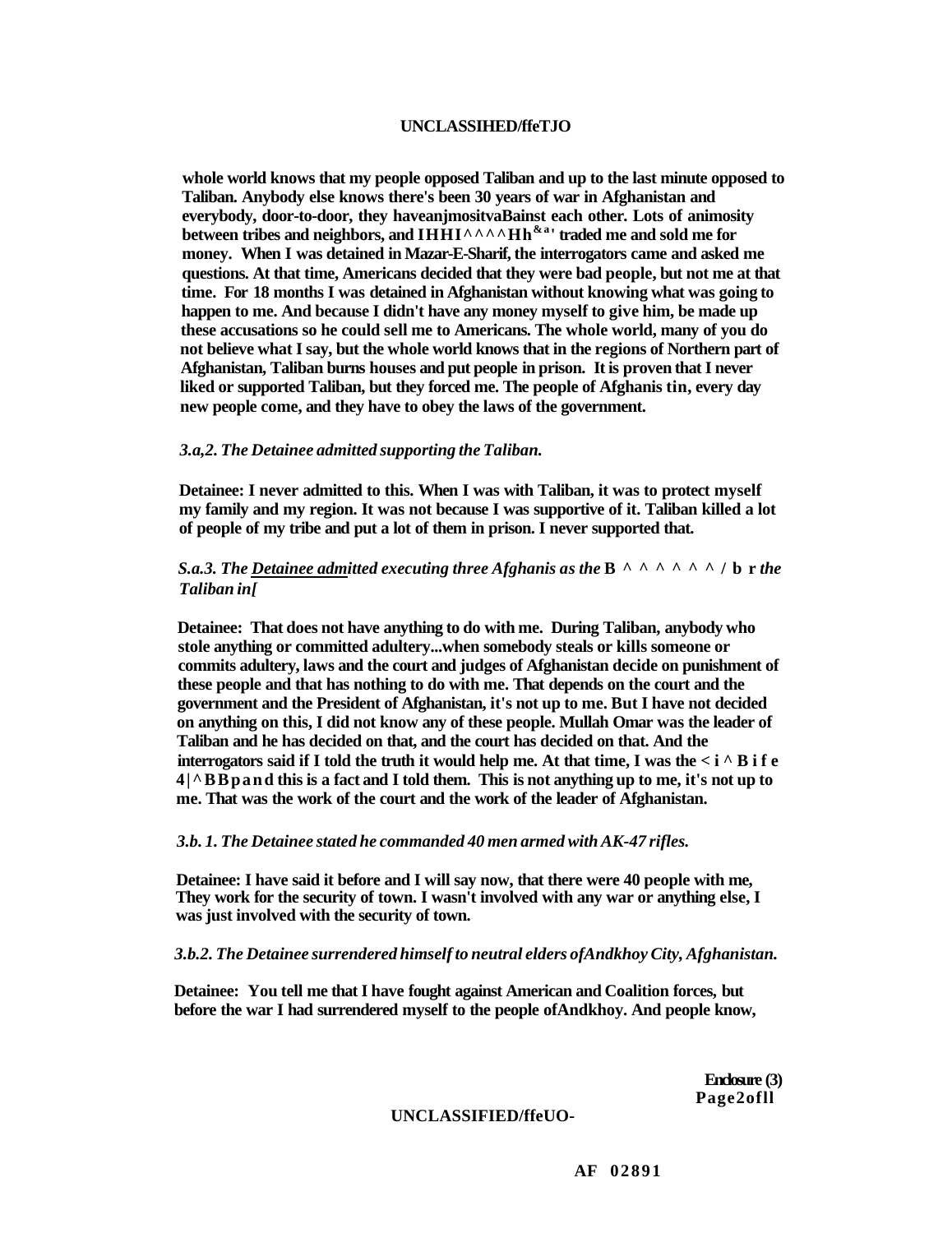#### **UNCLASSIFIED/ffetJe-**

**and it is known in the Andkhoy area there has never been war. A lot of the people will witness that 1 surrendered myself to the Andkhoy elders.** 

**Tribunal President: Would you like to add anything else at this time?** 

**Detainee: I want to tell you that only because of money, I was sold. And the American interrogators questioned me and I was told to lie to American officials. They (the Americans) told me they didn't dunk it was necessary to bring me here at that time. In Afghanistan, they are poor people. They knew I didn't have any money myself and for that reason, they sold me. And I admit that I was Taliban, but I was forced to support and protect my people, family and myself. I have been detained as an innocent man for three years, and have not committed any crime. If I'm accused of being with Taliban for one year, thousands of people in Afghanistan are with Taliban, why aren't they detained?** 

**Tribunal President: Does that conclude your statement?** 

**Detainee: Thank you very much for alio wing me, and I appreciate it. I know what's going to happen to me after this.** 

**Tribunal President: Would you mind answering some questions we may have?** 

**Detainee: Yes, I would.** 

**Tribunal President: Personal Representative, do you have any questions for the Detainee?** 

**Personal Representative: No, ma'am, I do not.** 

**Tribunal President: Recorder, do you have any questions for the Detainee?** 

**Recorder. No, ma'am.** 

**Tribunal President: Do any tribunal members have questions for the Detainee?** 

*Summarized Questions to Detainee by Tribunal Members* 

**Tribunal Member: Yes, ma'am. Fd like to ask you (the Detainee) some background questions right now. Would you tell the tribunal about your education; how far you advanced in your studies?** 

**Detainee; I studied until fourth grade and finished. Fifth grade I enrolled and did not get my books. The communist regime came, and they attacked the region and destroyed the school.** 

**Tribunal Member: Have you had any military or weapons training?** 



#### **UNCLASSIFIED/ffeya**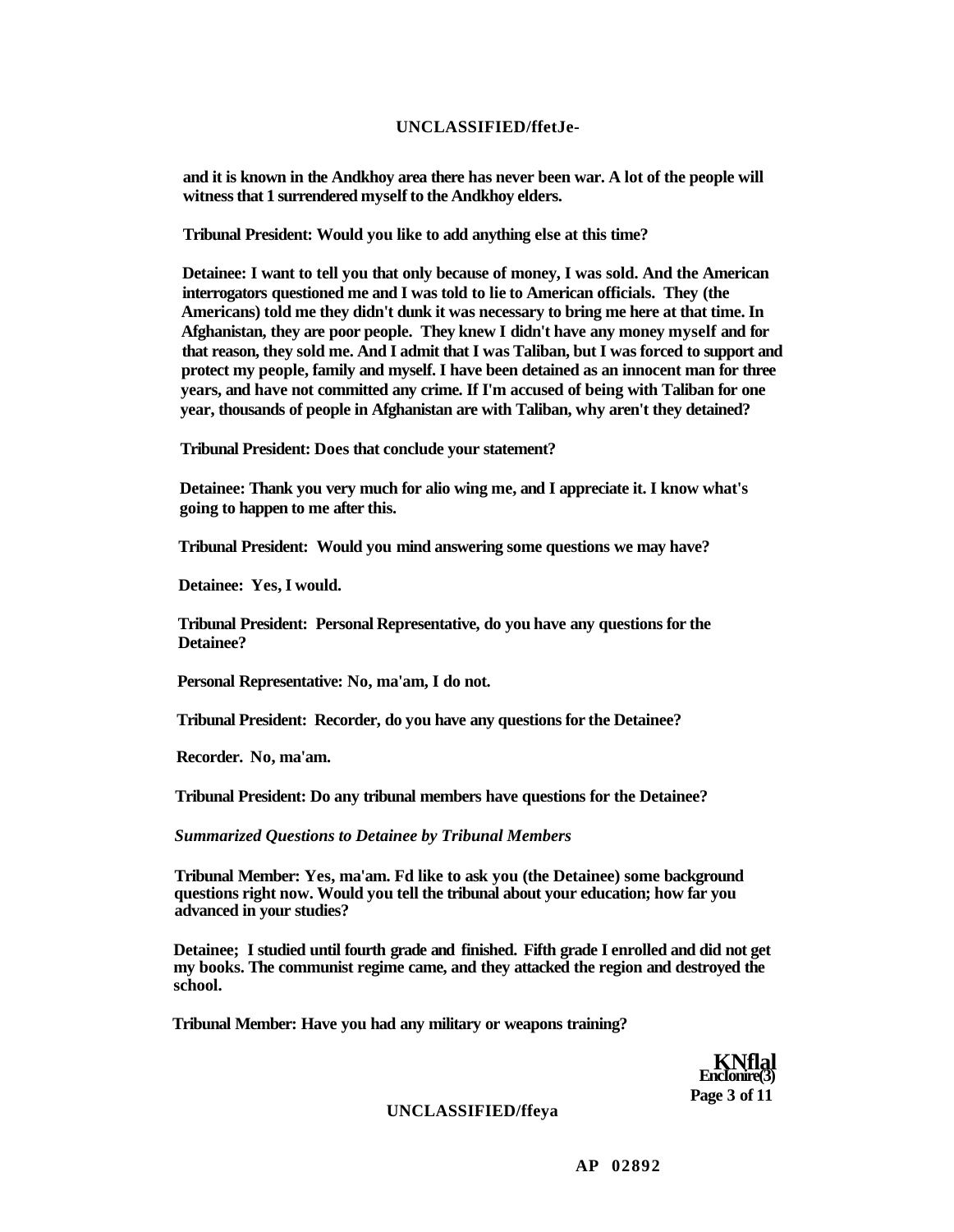#### **UNCLASSIFIED/flPW^**

**Detainee: No, no, no. We are poor people, alt day long, we are thinking about how we are going to find food to feed our family, With all this military stuff, I never dealt with it and I don't understand it** 

**Tribunal Member: You were not taught how to use a weapon as part of a police force?** 

**Detainee: In Afghanistan, some of the people even with no education have high jobs. They are all uneducated.** 

**Tribunal Member: I understand that, but I am asking you did you learn how to use a -weapon when you joined the police force?** 

**Detainee: The police in Afghanistan is not the same as police here. We were just common, regular people.** 

**Tribunal Member: So you did not command 40 men with AK-47 rifles?** 

**Detainee: Those 40 people were only security of the town, that's all.** 

**Tribunal Member: And they had AK-47's?** 

**Detainee: Not all had Kalishnikovs.** 

**Tribunal Member: And did you have one?** 

**Detainee: No, I did not** 

**Tribunal Member Now you told us something aboutH^L^HL^L^I forces selling you,** 

**Detainee: Yes.** 

**Tribunal Member: How do you know this? Did you speak with him or did someone tell you that you were sold?** 

**Detainee: When I was inMazar detained, allthe people there told me that I was here because of money. They told me that if I had money I would be released. Everyday they told me mat I was mere detained because of money.** 

**Tribunal Member And this is while you were in Mazar-E-Sharif?** 

**Detainee: They tell me all you have to do is give us money and you will be free.** 

**Tribunal Member: Did they tell you what the price was?** 

**Enclosure (3) Pagc4ofll** 

#### **UNCLASSHTED/ZFeUOL^**

**AP 02893**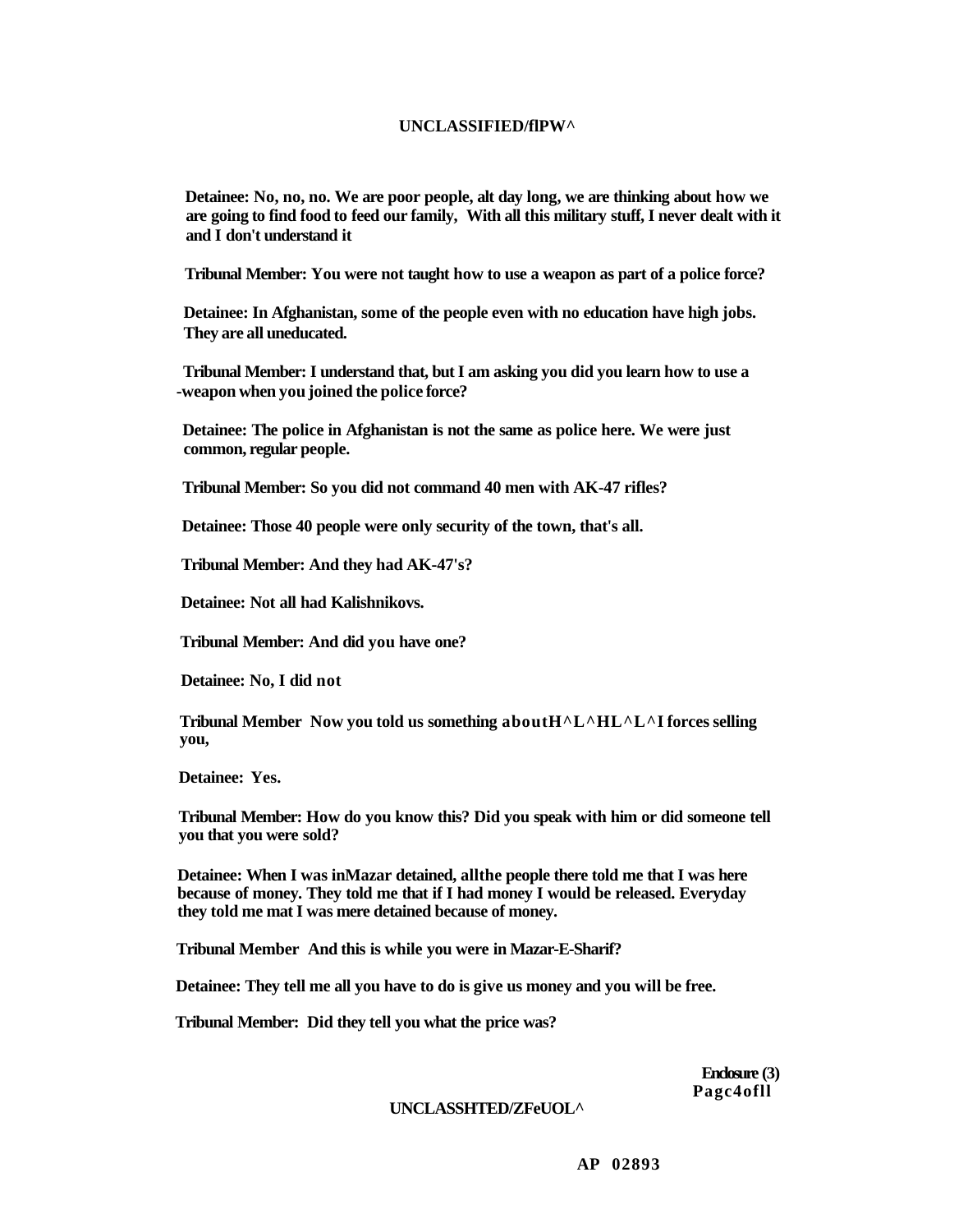#### **UNCLASSIFIED/yFeye—**

**Detainee: Because I didn't have any money, I did not discuss how much. Ididn\*task how much. If I had money, I would've asked how much I would need to be released.** 

**Tribunal Member: Now I'd like to ask you a tittle about your time as a Police Commandant** 

**Detainee: I have one thing to add about the money situation. After the American interrogators said it wasn't necessary to detain me here. Every day we talked about money.** 

**Jribunal Member: Thank you. When did you first become the** 

**Detainee: I don't remember the date, but I know it was one year 1 was with Taliban. That was the first duty I had, and I didn't know what type of people Taliban was and what they did.** 

**Tribunal Member: Did you join the Taliban before the attacks of September 11th or after?** 

**Detainee: When were the attacks on the United States?** 

**Tribunal Member: September 11,2001.** 

**Detainee: It was before that** 

**Tribunal Member: OK.** 

**Detainee: Before the war with the United States, I had surrendered myself to the people of Andkhoy.** 

**Tribunal Member: We'll get to that in a moment. Were you paid as the I** 

**Detainee: I was getting 5 to 6 dollars salary per month. Approximately I would say between 5 to 6 dollars.** 

**Tribunal Member: Who was your supervisor or superior?** 

**Detainee: The governor oi** 

**Tribunal Member. Now you told us that the executions that were carried out were not your decision.** 

> **lSNflsl** *\Ooy*  **Enclosure (3) Page 5 of 11**

**UNCLASSIFEEDATOtfe-"** 

**AP 02894**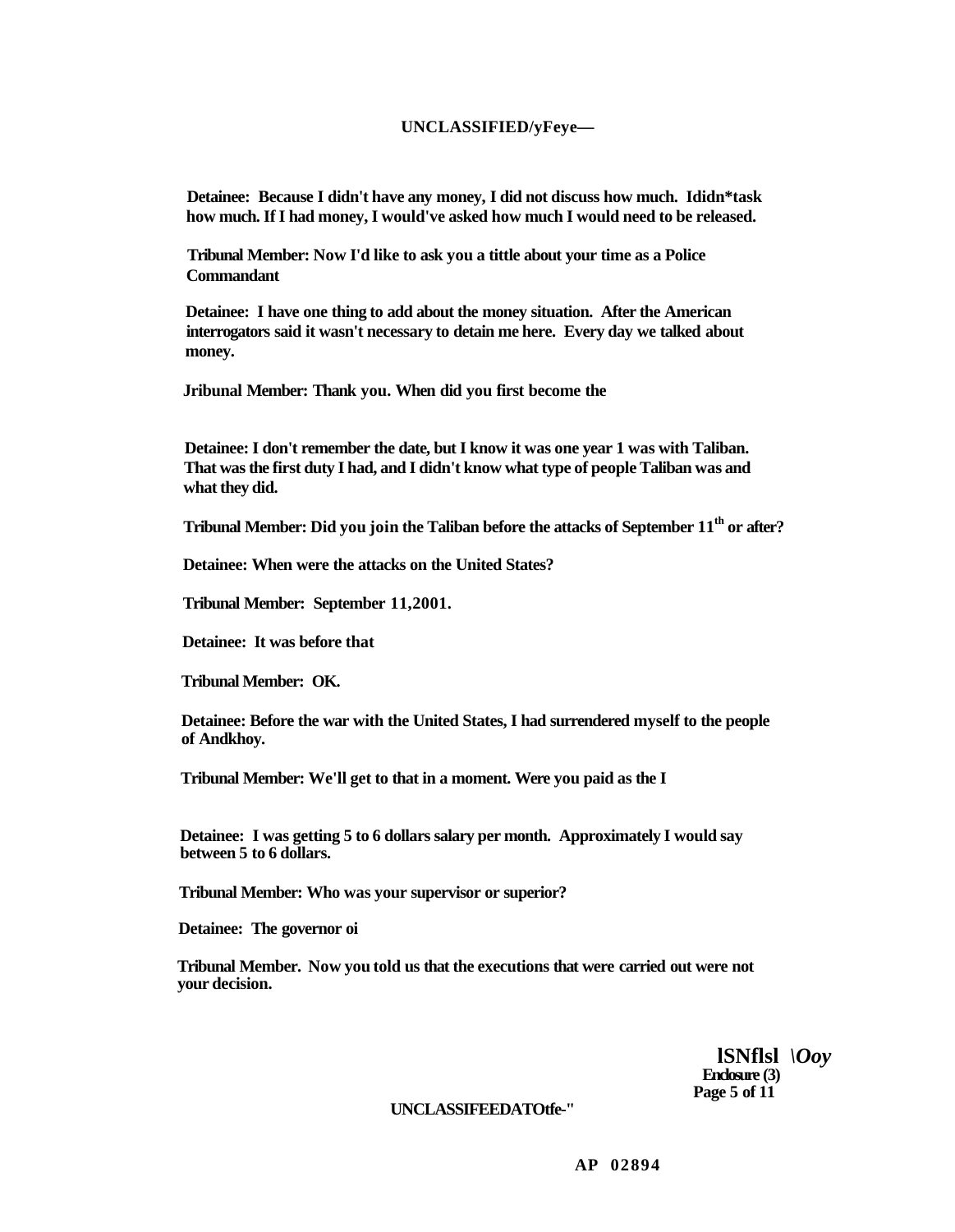#### **UNCLASSIFIED//FQU©^**

**Detainee: This is not true. These were done by the government of Afghanistan and the leader of Afghanistan and the whole system, they decide.** 

**Tribunal Member: I understand that Did you cany out the executions yourself?** 

**Detainee: No, no, no.** 

**Tribunal Member: Did men who worked for you carry out the executions?** 

**Detainee: No. They were stoned to death by people, and people have to stone them to death.** 

**Tribunal Member: People in the town?** 

**Detainee: All the people everywhere they take a rock and hit the person.** 

**Tribunal Member: What was the crime?** 

**Detainee: Crime was adultery. I don't have anything to do with it I have been 18 months detained in Afghanistan, no one has brought any charges against me.** 

**Tribunal Member: I'd like to now ask you about the time around your surrender. Now you said that was the time before the war with the United States; can you be more precise of the date and time?** 

**Detainee: At that time, America was not in Afghanistan** 

**Tribunal Member: Had the bombing begun?** 

**Detainee: Yes, they had started bombing.** 

**Tribunal Member: When you surrendered yourself, did you have a weapon?** 

**Detainee: All the weapons we had, we surrendered** 

**Tribunal Member: Did you fight against General Dostum's forces and the Northern Alliance?** 

**Detainee: No, no, no. If you don't believe what I say, you could ask the neutral people in Andkhoy City.** 

**Tribunal Member Thank you. That's all the questions I have.** 

**Tribunal Member: I have a question Ma'am. What was your occupation before you were thei** 

> *w(jmB I003*  **Enclosure (3) Page 6 of11**

#### **UNCLASSIFIED ffSUO**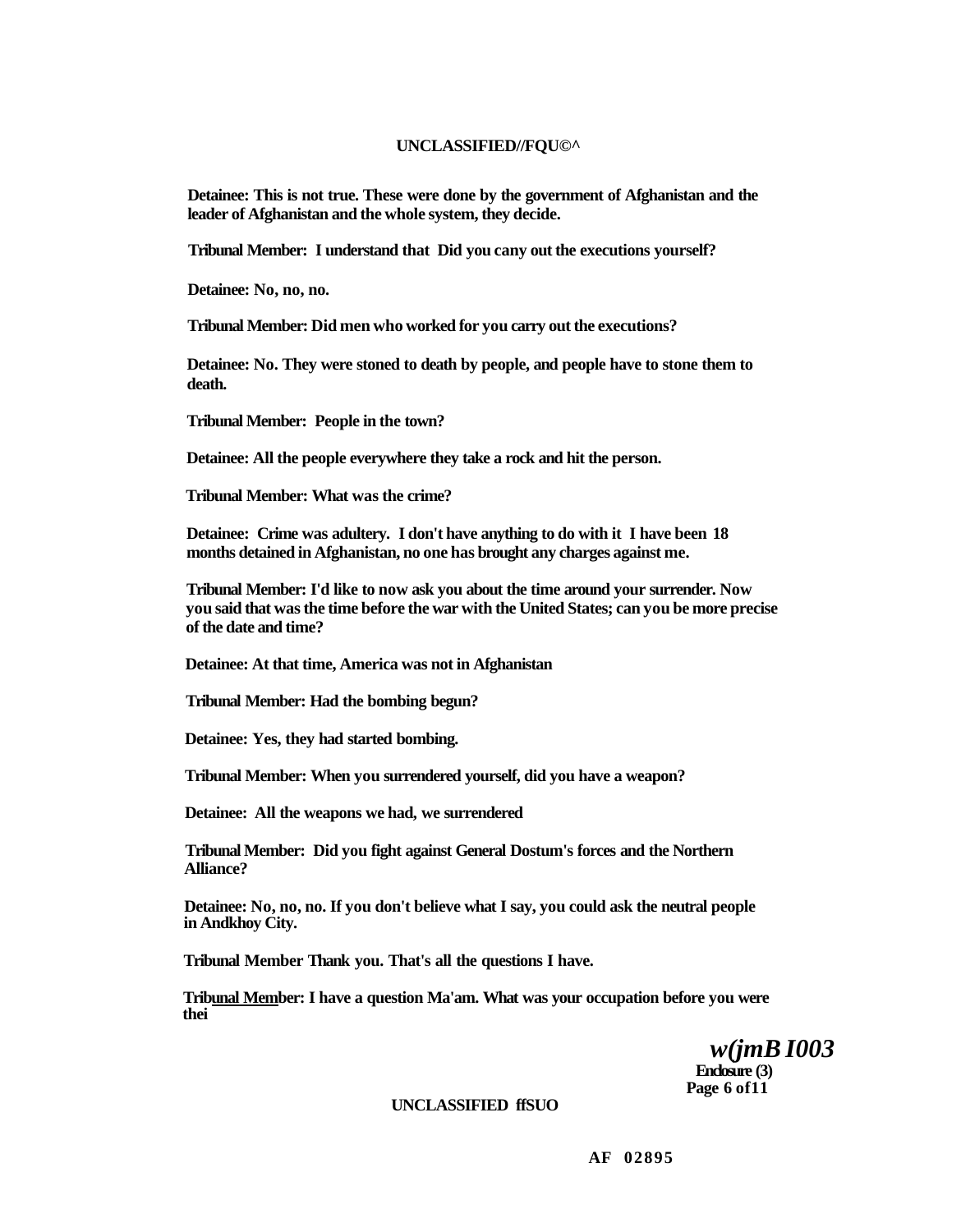#### **UNCLASSlFIED/ffeee-**

**Detainee: My job was a farmer. Wheat and rye and to make food for my family.** 

**Tribunal Member: Who hired you to be the ^I^IH P** 

**Detainee: One of the persons that was with Taliban I had known since we were small, young kids. I went to see him and he forced me to join and I said I am a poor farmer and I don't want to do it After he gave me the job, many times I told him I was a farmer and that I didn't understand this job and I don't want it He would tell me, you have to be with Taliban because if you don't they will go into your region and be cruel to your people. And so you are forced. You have to stay.** 

**Tribunal Member: You say this was your friend?** 

**Detainee: Yes, I know him and we grew up in the same region.** 

**Tribunal Member: Did you see him often?** 

**Detainee: Where?** 

**Tribunal Member: In the region?** 

**Detainee: Yes. We are in the same district He also was not happy with Taliban. They forced him, too. He was in Afghanistan for a better job, but they don't have a good economy. My friend had a house or home there. If they burn the house down, then what is he going to do?** 

**Tribunal Member: Was mere a police department prior to you being** 

**Detainee: I'm not sure. Maybe.** 

**Tribunal Member: Who handled security for the region, prior to you being|** 

**Detainee: jbeard of his name, but I have not seen him. Everybody knew him as** 

**Tribunal Member: Why did the Taliban not use him for the** 

**Detainee: Don't know why.** 

**Tribunal Member: How did you support the Taliban?** 

**Detainee: I never supported Taliban. I only supported to protect my region and myself. My friend was himself forced to go. He told me I had to go and was forced to go, and I was never a supporter of Taliban.** 



**UNCLASSIFIED//?eee-**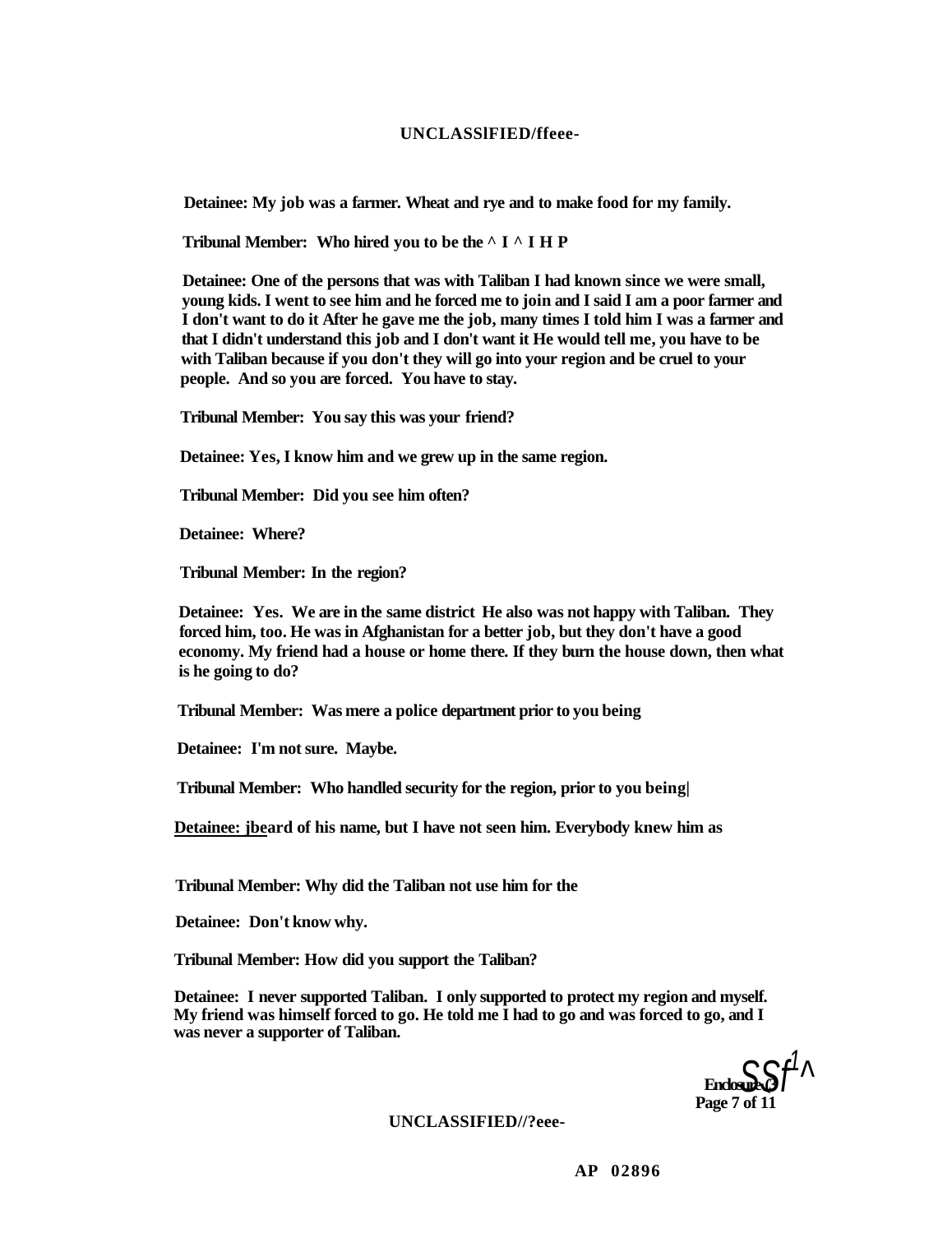#### **UNCLASSIFIED/ffOtfe-**

**Tribunal Member; I don't understand. You joined the Taliban, but you did not support them; therefore, what did they require from you?** 

**Detainee; I told them I was not happy to stay there with them, they made me, and I was not happy with them.** 

**Tribunal Member: So you were only following orders?** 

**Detainee: By force, yes.** 

**Tribunal Member: What did they ask from you? What did they ask you to do?** 

**Detainee: Our job was to make sure nobody beat anybody, that nobody would steal anything and provide security for the town. The person who supports Taliban has family that is Taliban, and my family is not Taliban. My tribe or people are not Taliban and oppose Taliban. My region's people are not Taliban and have been killed by the Taliban. Everybody knows mat Taliban comes into our region and burns our houses down, and made us join them. Taliban at that time was regime in Afghanistan. A lot of people were with them but not supporters.** 

**Tribunal Member: Do you remember the year that you joined the Taliban?** 

**Detainee: I don't understand about the dates.** 

**Tribunal Member. The year 1422,1423, do you recall?** 

**Detainee: 1 don\*t know the dates, but I know it was about 12-13 months I was with them.** 

**Tribunal Member: Twdvetothjrteenmonths. Ok. If you did not like the Taliban, why did you not work withm|Hf o identify those Taliban causing problems?** 

**Detainee: We couldn't do it. It's known all the people in the north was close to Taliban. Taliban did not trust us, and always watched what we were doing. The day I surrendered to the elders I did not have the opportunity.** 

**Tribunal Member Do you remember in relation to Rhamadan when you surrendered?** 

**Detainee: Seven days before Rhamadan. That night, ^^^| s forces had captured part of the city, and gave me the opportunity to surrender myself. This is not a hidden story, whole world know what happened.** 

**Tribunal Member There were many refugees during that time, why did you and your • family and your tribe decide not to go to Iran or Pakistan with the other refugees?** 

> **ISNi Encl0K&e(3 Page 8 of II**

**UNCLASSMED/^etJe-**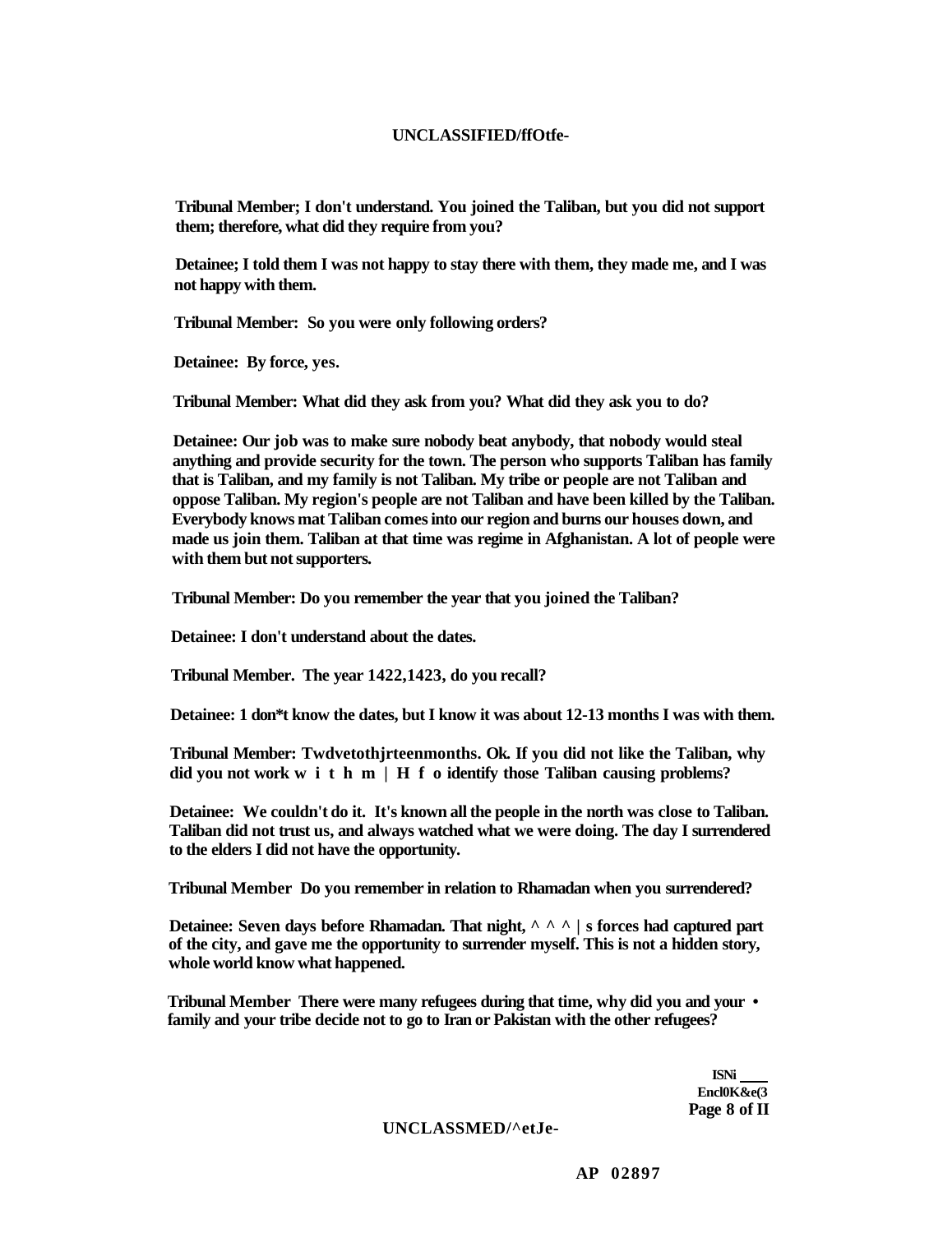#### **UNCLASSIFIED//FWd-**

**Detainee: Z don't know there was a lot of refugees.** 

**Tribunal Member: There were thousands of refugees fleeing.** 

**Detainee: Who had money in Afghanistan could be a refugee and go. Some people in Afghanistan are so poor, when they eat at night, they do not know if they will eat in morning again. How are they going to find money?** 

**Tribunal Member: Are you a fanner?** 

**Detainee: Yes.** 

**Tribunal Member What did you grow?** 

**Detainee: In my region, we grow wheat, rye, crops of that sort. •** 

**Tribunal Member: With wheat and rye, you did not have food to eat?** 

**Detainee: We had only enough to eat for the day.** 

**Tribunal Member: Last question. Do you believe in Jihad?** 

**Detainee: 1 am a foreigner. I don't understand these things.** 

**Tribunal Member: Ok, thank you. No more questions, ma'am.** 

**Tribunal President: Can you tell us where home is for you?** 

**Detainee:** The street  $o^{\wedge}$  m  $\wedge$  **i** n the village oi

**Tribunal President: Where is home in relation toj** 

**Detainee: A long drive. There are five or six provinces between us. More than one day by car.** 

**Tribunal President: Is{^^^^^^ ^ a large town?** 

**Detainee: No, it is not a large city.** 

**Tribunal President: When the bombing started, were you hoping that the Taliban regime would mil?** 

**Detainee: We were all hoping for that day when the brutal regime of the Taliban would come to an end, because they killed people and burned their houses down.** 

> **Enclosure (3) Page9ofll**

**UNCLASSIFIED/ffetfG.**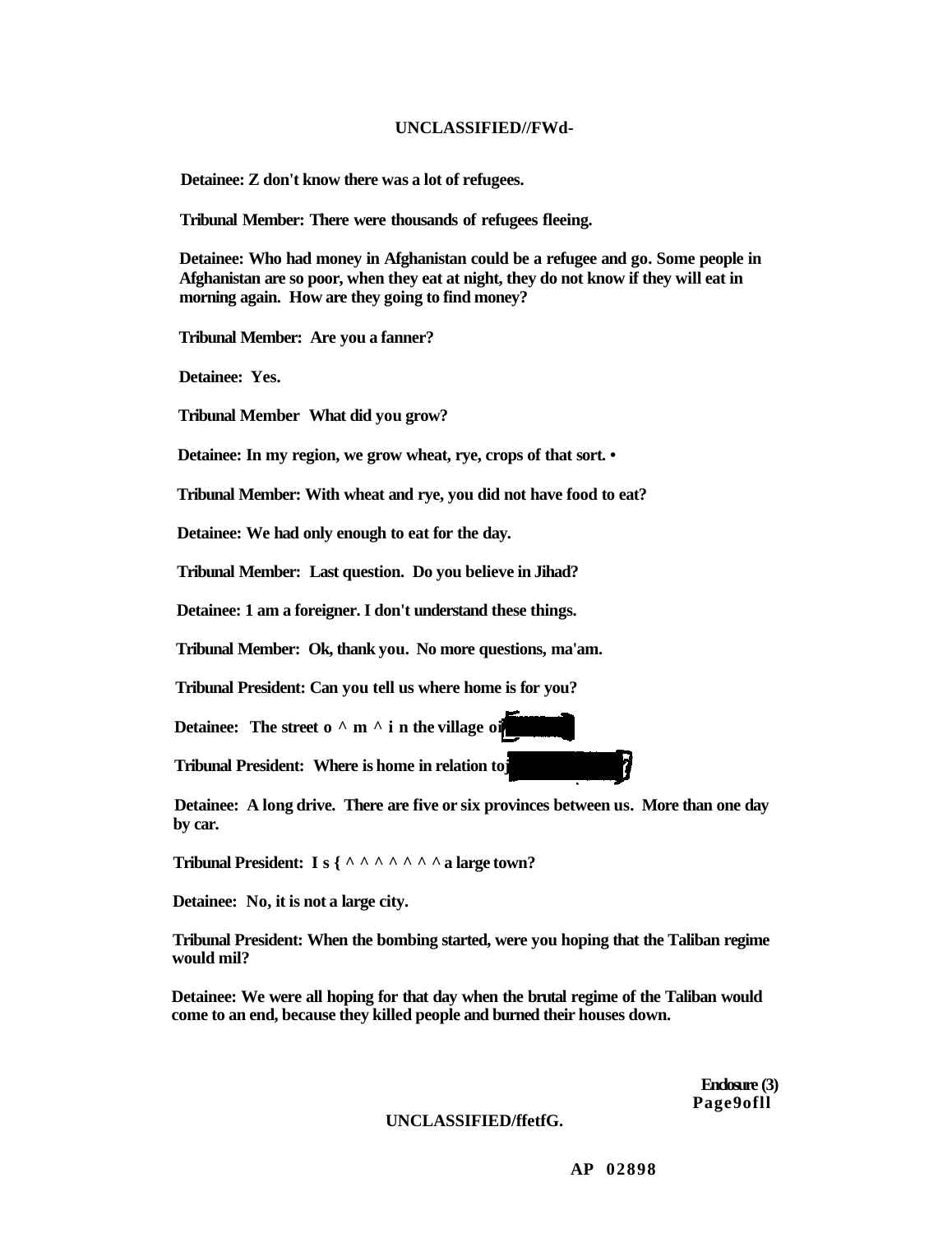#### **UNCLASSIFIEMFW©-**

**Tribunal President: Instead of surrendering, why didn't you try to go home?** 

**Detainee: They wouldn't let me go. At that time, the Taliban, in some provinces they were still the rulers, so I could not go. It is common sense that all these provinces were still at Taliban's hands, how could I go home?** 

**Tribunal President: I have no further questions. I want to thank you for participating in this tribunal today.** 

**Detainee: I also thank you.** 

**Tribunal President: H M v o u ^avc W otne <sup>r</sup> evidence to present to this tribunal?** 

**Detainee: All I wanted to say, I already did, and I told them about the two witnesses I wanted to bring. If they are around me, I will do that.** 

**Tribunal President: I think we've adequately covered the witness request and it's not relevant at this time.** 

**Detainee: What other evidence? What other things do you want from me?** 

**Tribunal President: Anything else that you would like to tell us.** 

**Detainee: The evidence that I have preseated to you the whole world knows about. This is the truth, and it's not that I am hiding anything from you.** 

**Tribunal President (to the Personal Representative): Do you have any other evidence or does the detainee have any previously approved witnesses to present to this tribunal?** 

**Personal Representative: No, ma'am. I do not** 

**Tribunal President: All unclassj^^jdcn^iaving been provided to the tribunal, this**  concludes the tribunal session.<sup> $\wedge$   $\wedge$ </sup>  $\wedge$   $\wedge$   $\wedge$   $\wedge$   $\wedge$   $\wedge$  **u** shall be notified of the tribunal **decision upon completion of me review of mese proceedings by the convening authority in Washington, D.C.** 

**Detainee: How long will thai be, ma'am?** 

**Tribunal President: Unfortunately, I don't know the answer to that If the tribunal determines you should not be classified as an EC, you will be released to your home country as soon as arrangements can be made.** 

**Detainee: I've not seen war, I never supported war, and I don't want my country to be ruined by war. It's up to you to decide my fate, I have told you what I needed.** 

> **Encloww (3) Page 10 of 11**

#### **UNCLASSIFED/ZFeWO-**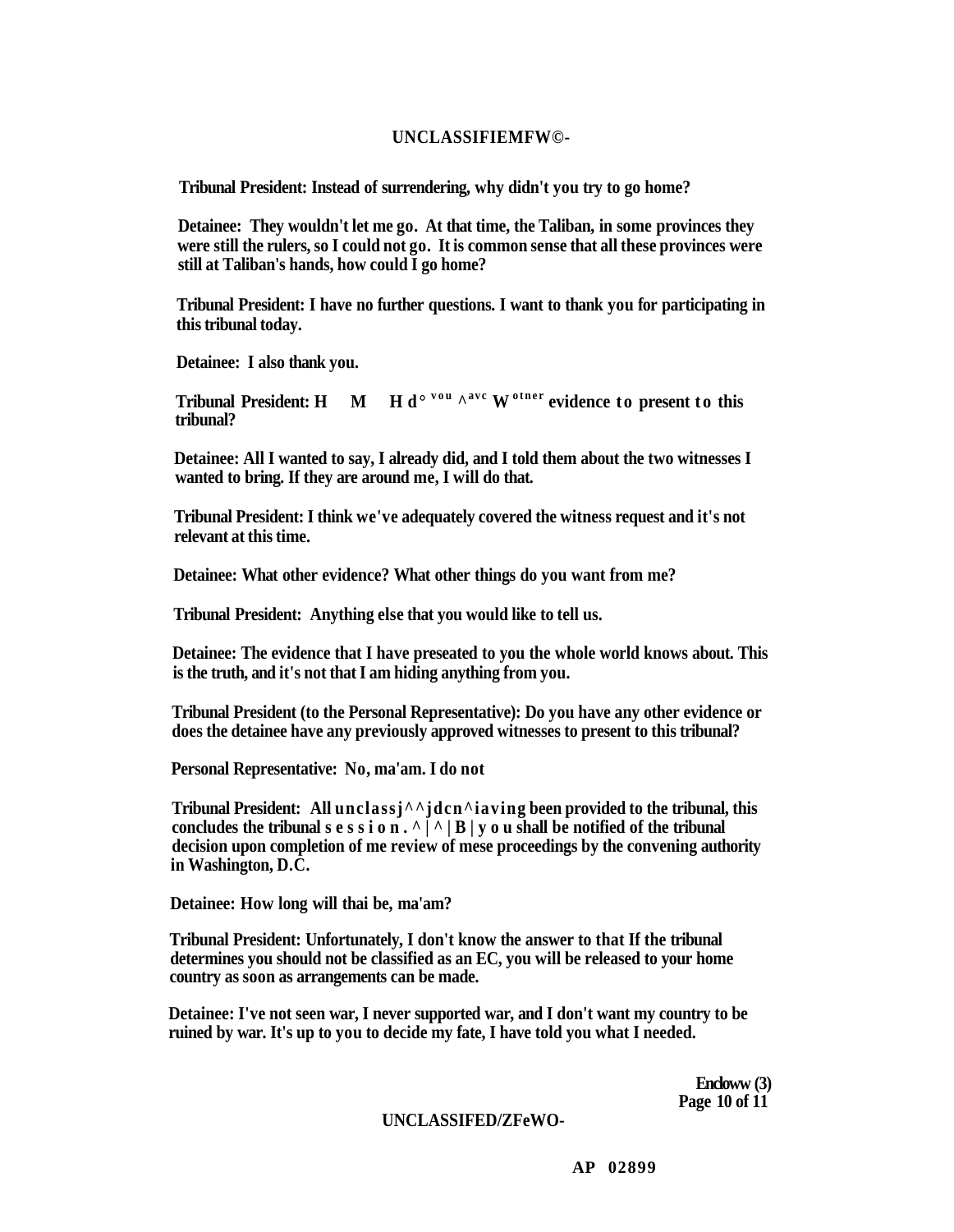# **UNCLASSIFIED/y¥eTO\***

*The Tribunal President explained the remainder of the Tribunal process to the Detainee and adjourned the open session.* 

#### **AUTHENTICATION**

**I certify the material contained in this transcript is a true and accurate summary of the testimony given during the proceedings.** 

**Colonel, United States Army Tribunal President** 

**ISNii Enclosure (3)**  *looy* 

**Page 11 of 11** 

**UNCLASSIFIED#=eW-**

**AP 02900**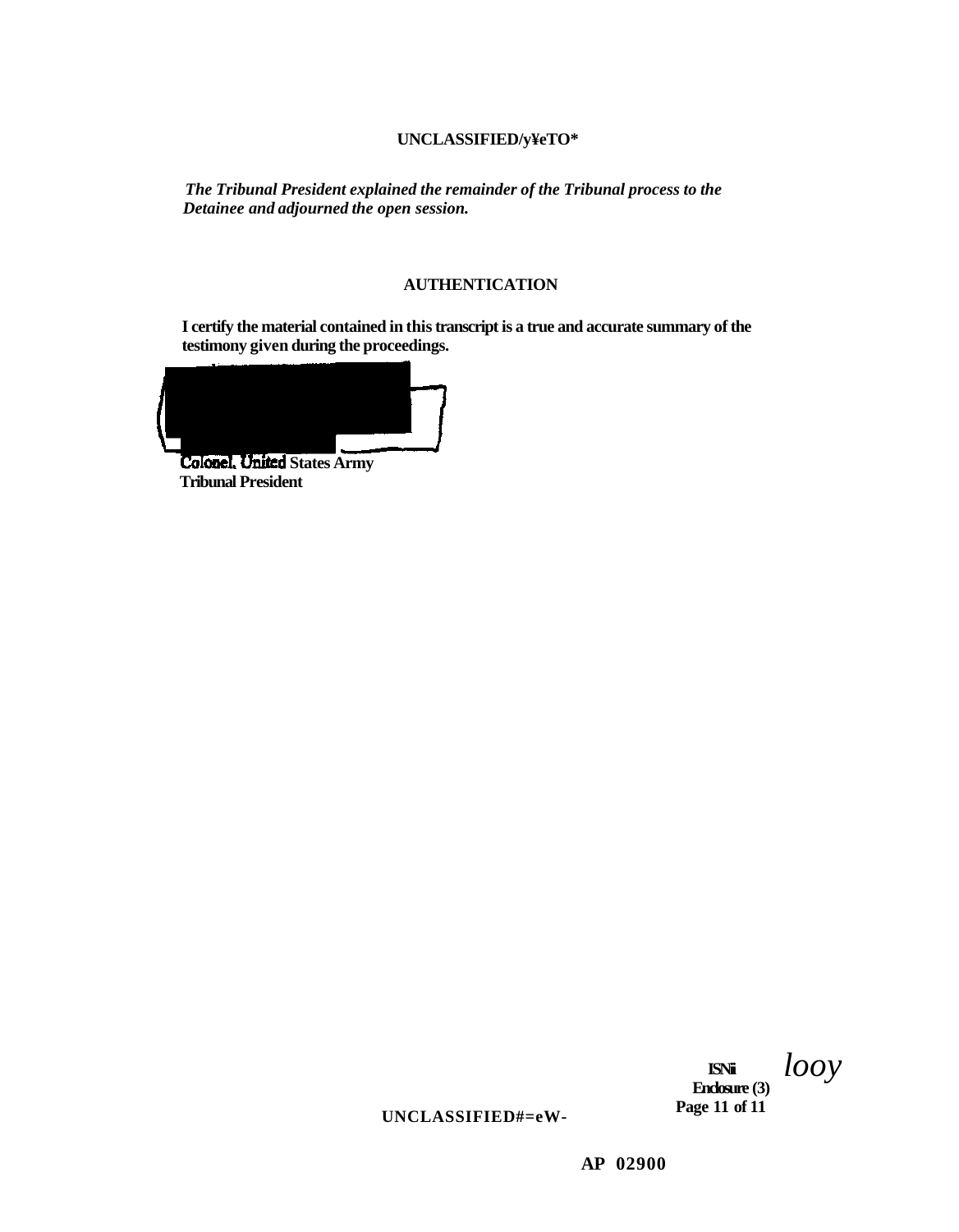# **Summarized Sworn Detainee Statement**

*The Tribunal President read the hearing instructions to the detainee. The detainee confirmed that he understood the process and had no questions.* 

# *The Recorder presented Exhibits R-l andR-2 into evidence and gave a brief description of the contents of the Unclassified Summary of Evidence (Exhibit R-l).*

# *The Recorder confirmed that he had no further unclassified evidence or witnesses and requested a closed Tribunal session to present classified evidence.*

Tribunal President: According to the D-a election form, you asked for three witnesses and some information from a police station. The Tribunal deemed that they could be relevant to your case. We contacted our Department of State on 9 November 2004 and also had follow-ups on the  $22<sup>nd</sup>$  and the  $30<sup>th</sup>$  of November to get the information. As of today there was no response to these witness from the government in Afghanistan. Therefore with the lack of response, these witness **are** not reasonably unavailable. If this information does come across at a later date, the Tribunal will consider whether to reopen your tribunal case.

You had also requested a piece of paper referencing U.N. protection that you have, and that you indicated that you seen a picture of this piece of paper when you were being interrogated here at Gitmo.

Detainee: I don't remember what paper it was.

Personal Representative: He said, it was a piece of paper that was given to him in 1998. I did not find the document

Detainee: Yes, I did see it during interrogation. It is there I saw it myself.

Tribunal President: The Personal Representative did look for it and didn't find it anywhere on the island. We will take your statement that the paper exists. The last witness that you asked for yesterday, he has declined to testify on your behalf.

Detainee: I spoke with him and he said he would come to the tribunal, and tell you what he heard and seen. That then shows you the relationship between the Shiite and Sunni's. I am a Shiite and he is a Sunni and there is hatred, if I had known he was a Sunni I would not have invited him to my house. He deceived me and told me he was a Shiite that is why we don't have a relationship.

# *The Detainee took the Muslim oath.*

*The Personal Representative read the accusations to the detainee so that he could respond to the allegations. The allegations appear in italics, below.* 

> ISN#433 Enclosure (3) Page 1 of8 **002901**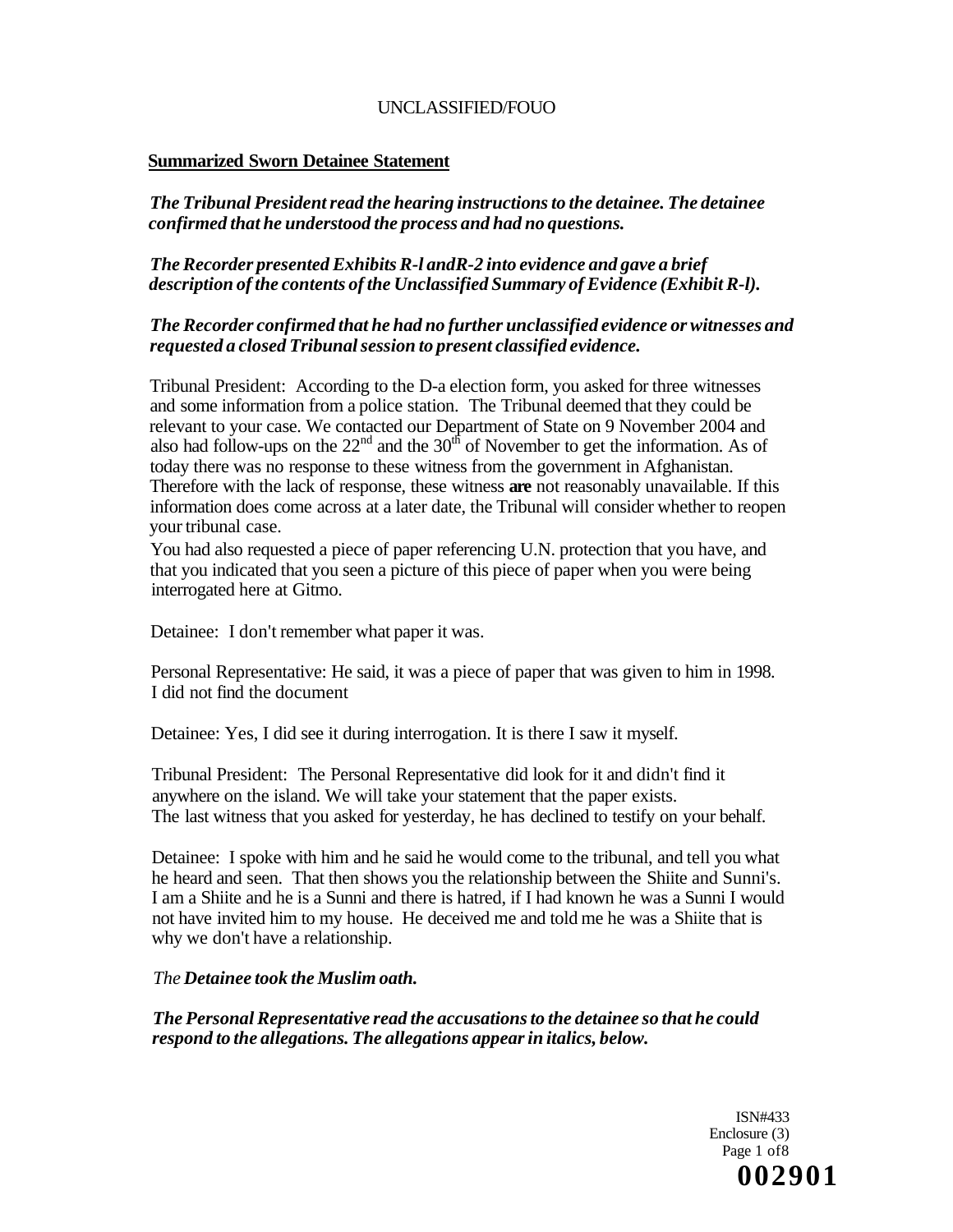#### *3.1. The detainee was a Taliban Group Commander.*

Detainee: I was not a leader or a group commander for the Taliban. Iamataxicab driver. All the witnesses that gave you this evidence were Sunni's. In the beginning they didn't say all these accusations. After we had a problem they were cursing each other and were causing problems here. They also sued me. They complained that I was a commander of the Taliban. I cannot be with the Taliban for more than one hour if I was with them. I don't know their religion; if I stayed with them I didn't know their prayers. If they found out I was a Shiite, they would take my wife and kids and imprison me. If they put me in prison they will execute me. When I speak it is with an accent and they will know I am a Shiite. They know all the people that are coming from Iraq are from the south and are all Shiite's. The Taliban used to give me my food. I asked the interrogators to ask the neighbors about my situation on how I used to get my food. The guy I asked to be my witness here today, he was going with me too, but nobody here at this camp wants to see me get out. They curse me when they pray, they say to God "Kill him don't send him to his family." How could I be a commander of a group of people if I don't have food for myself? Taliban gave even my food to me; they were helping because I was an immigrant there. I was helping the women and children by giving them rides from one village to another village. Not just women and children but anyone willing to pay me money since I had a taxi. I was also transporting wheat, chopped wood. How could I be a commander? When they first caught me (and) five brothers and the commander who caught me was an Afghani. I am an Iraqi immigrant and I had my wife and kids with me. They came to my house and took me from the house. The American interrogator told me it was nothing more than procedures that they have to follow. They were going to interrogate me and ask me some questions; then let me go back to the village. From that point they took me to Qandahar, and they interrogated me further, the same interrogator said they asked about me in Mazar-e-Sharif and they were sure about all the information, and these are the steps and I have to follow and I have to go to Cuba. That interrogation was done about a year ago. The answer came from Washington that I was to be released. During that time there was problems with other Iraqi people and the Yemeni kind. The stopped talking to me in the cells about me, after that they signed a document stating that anything they said about me was a lie. The individual who squealed on me was a drug addict; he came to my house in Mazar-e-Sharif and said he was my brother, that he is an immigrant just like me. He said help me I am very hungry, I didn't have any food and so I borrowed money to give it to him. He came back a second time and I helped him out again. I heard he was a drug addict and had a bad reputation. I told him and kicked him out, he held a grudge against me. We both had the same interrogator, they asked him about me and he said he didn't have any information about me.

#### *3.2. The detainee recruited soldiers for the Taliban.*

Detainee: As far as the Taliban is concerned, they thought it was nothing more that a Jihad. All the people of Afghanistan, they were using guns. How is it possible that I don't know the language, the people, and I had no money; how can I recruit the people? Did I advertise on the radio? That point doesn't make any sense at all.

> **ISN#433 Enclosure (3) Page 2 of8 002902**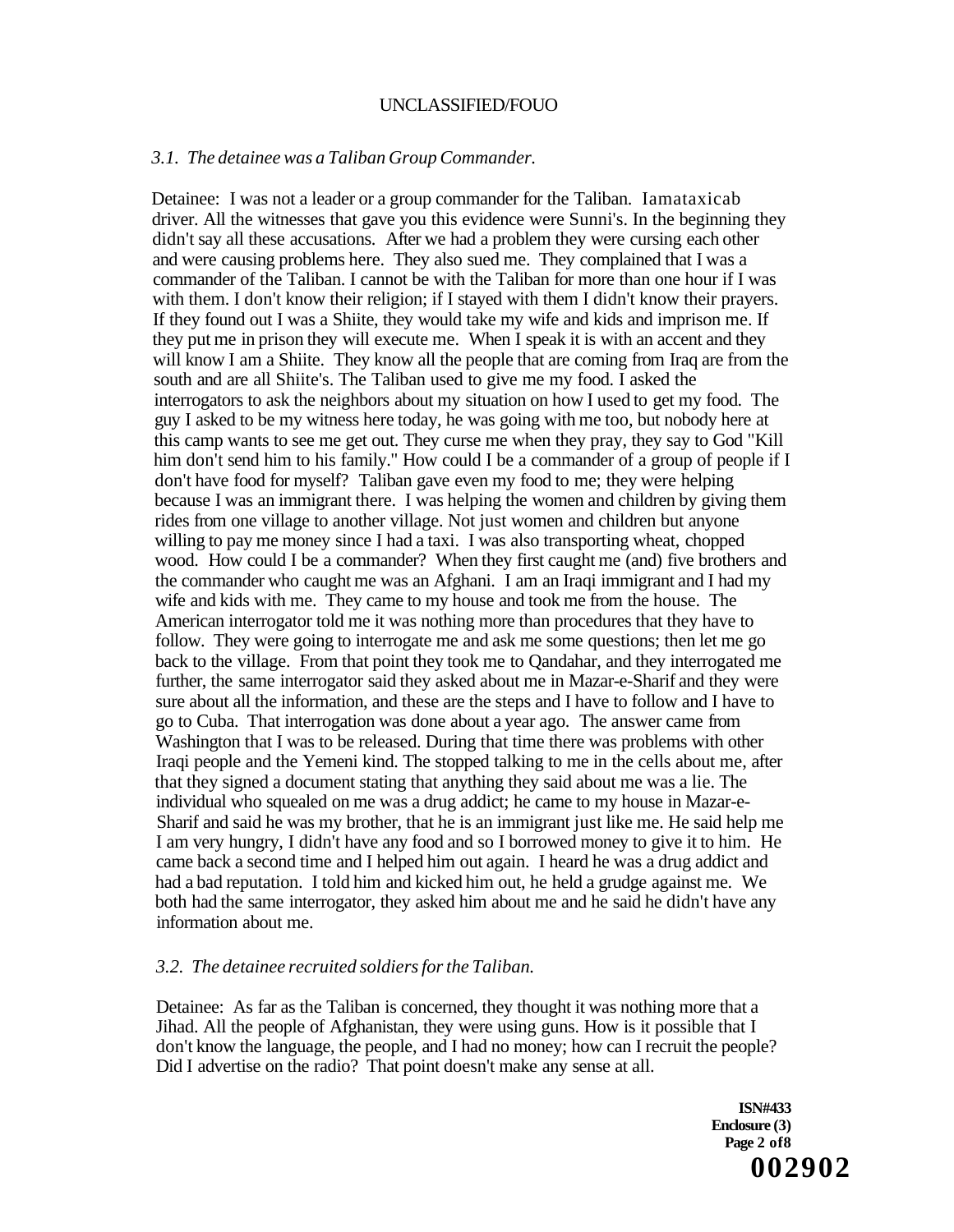That drug addict made up all these allegations. I am talking about the witness I requested for today. He was living with me and when I had money, I would bring my food home and share with him. If I wanted to recruit anybody, I would have recruited him to the Taliban. I am afraid of the Taliban.

### *3.3. The detainee conscripted fighters.*

Detainee: Which fighters are you talking about? This guy you are talking about is a drug addict or if it was a different individual and if was an Arab, they were saying killing me is a blessing. The Arabs went to Afghanistan so they can kill the Shiite's. How is it I am being accused of being with Taliban or al Qaida? I have no connection with these people, and I myself am afraid of the Arabs. The Afghani's may not know that I am Shiite but the Arabs do.

# *3.4. The detainee was the Director of Intelligence for the Taliban at Mazar-eSnarif Afghanistan.*

Detainee: I have no answer to that, the director of intelligence you have him here. How can I be the director of intelligence, if I speak, they don't understand me and if they speak, I don't understand them. I don't know how to read or write in their language. If I were in charge or the director of intelligence, why would I ask the interrogator to testify and be a witness? These accusations are impossible and are made up. The Afghani people or the Pashtu cannot reach that high position as director of intelligence. Why would they give that to me?

# *3.5. The detainee was the chief of the Taliban's Interrogation Office at Mazar, Afghanistan.*

Detainee: The director of intelligence was imprisoned, he gave some kind of kickback to Mullah Abdul Salam and he paid off Dustom when he got out of prison and some of his guards were still in prison. He was fully aware of Koran, and he is Pashtu and speaks Pashtu, Farsi, and Arabic better than me. These people use the Sharia against me, who am I to use the Sharia against them. I didn't even pray when they picked me up and put me among the Arabs in Qandahar. If the chief of the police went to do a job, the head of the interrogation department becomes the chief of police. Why would they give me this high position? They had some other prisoners right now in Sherbergan, and they were asking me if the chief interrogator was in prison with me or not. If I had something to do with him, I am asking the director of intelligence to be my witness. It was be pretty stupid of me to ask somebody to be my witness if I had been the director of intelligence. When the chief interrogator comes to my house and he was with Mullah Abdul Raouf and he speaks Pashtu, Farsi and Arabic; he also knows the Koran and the Sharia. There are Koran laws and it is very hard to put someone in this position that doesn't know the laws of the country and rules of the Koran. If there are some Afghani's here, you can ask them if there is an Arabic guy in Afghanistan that held a very high position. If the answer was yes, they placed Arab or an Iraqi in a high position, then he will ask you to keep him here in the prison for the rest of his life.

> **ISN#433 Enclosure (3) Page 3 of8 002903**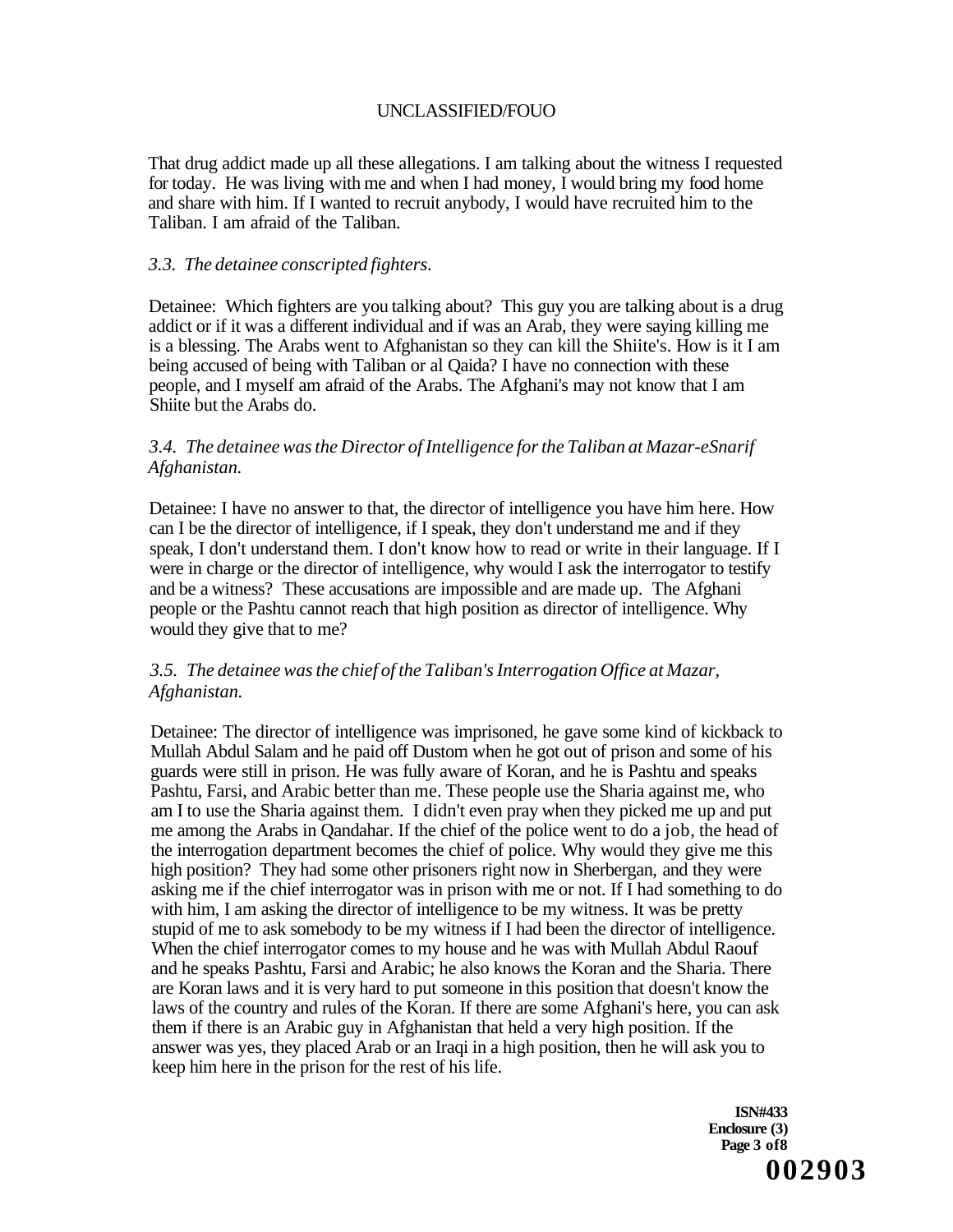Nobody will get that position unless he is well connected. You have the director of intelligence here. I told that to the interrogator n a m  $\overline{e \, d \wedge^{\wedge} 1}$  here. She laughed and said, "Yes." So why are you accusing me? The Afghani people from the Mazar-e-Sharif and from the village came to interrogate me. The United States came for the Arabs and they went to the investigation to ask about me. I went to Qandahar. They sent me letters and said they wanted to visit me to see if they can get vacation for me. They were afraid I only received eight letters. My wife and kids stayed in Mazar-e-Sharif and the people were giving them bread. My wife wrote to me and told me not to worry about them. They got a card from the Red Cross. They are giving us bread and the people were helping us. I was living by myself over there and helping the Northern Alliance. When Mazar-e-Sharif fell, I was with the Northern Alliance. The New Government gave me a paper (letter) that did not interfere with my life. I sat with Mouan Dostum, he asked me for money and I told him I didn't have any. So there was a problem between Massoud and Dostum. The Massoud people were saying that we know he is an immigrant and didn't have any money. The people of the village said "If you need money we would take a collection." If he doesn't pay me the money, I will turn him over, and he didn't say, "I will turn him over to the Americans, I will sell him to the Americans." The same Kamel Mouan Dostum, he is the administrative person for Dostum. He advertised on the radio, anybody that finds an Arabic or informs about an Arab will get 3000 dollars. I was among the people living there for two months with out any problems. This is the money that brought me here and I left my family back there. The neighbors were giving me the bread. The interrogators were asking in Qandahar and I didn't have any problem there. I gave the telephone numbers to the American people on 3 January 2002. I had the telephone of the company that has the car, there were two cars and the price of the two cars was eight hundred dollars. You can check on that, I repaired the cars. I fixed it and turned around and sold it and bought another car. Before that I used to own a shop for the outside connection or calls because I couldn't speak their language. I had to hire an Afghani man and he was there working for three months and he was stealing. Three months later I sold that shop. I became a partner with an older man; we were selling Benzene. Before that when I was in Pakistan, you had a telephone number for one of my people. He is in the United States in New York, he is in a mission organization for the Shiite and he is the head of that organization. For three days my wife and daughter didn't eat the food. I asked an Iraqi guy, he is a Imam or Mullah, I asked him if I could contact my relatives. After I requested (hat, I was kind of shy to call my relative and my wife called and when she talked to him, she cried and told him that we are hungry; he sent us 350 to 400 dollars. I fled Iraq, I didn't go for Jihad. I was living in Iran for over a year. I was selling vegetables in the street and there I couldn't communicate with the people, Even though the market was for Iraqi's, when an Iranian came to buy from me I cannot sell him anything because 1 can't understand him. I had a very hard time, the people that was supposed to take me to Iran and they left me there. I gave their name and address to the interrogators. I sent a letter to my father so they can write their statement and send it over here. I am an immigrant, a Shiite and I had a hard time. I contacted my father and asked him to send me my documentation (selective service paper), and also get the testimony of other witness to how I was living. I haven't heard anything; the interrogators are delaying those things.

> ISN#433 Enclosure (3) Page4of<sub>8</sub>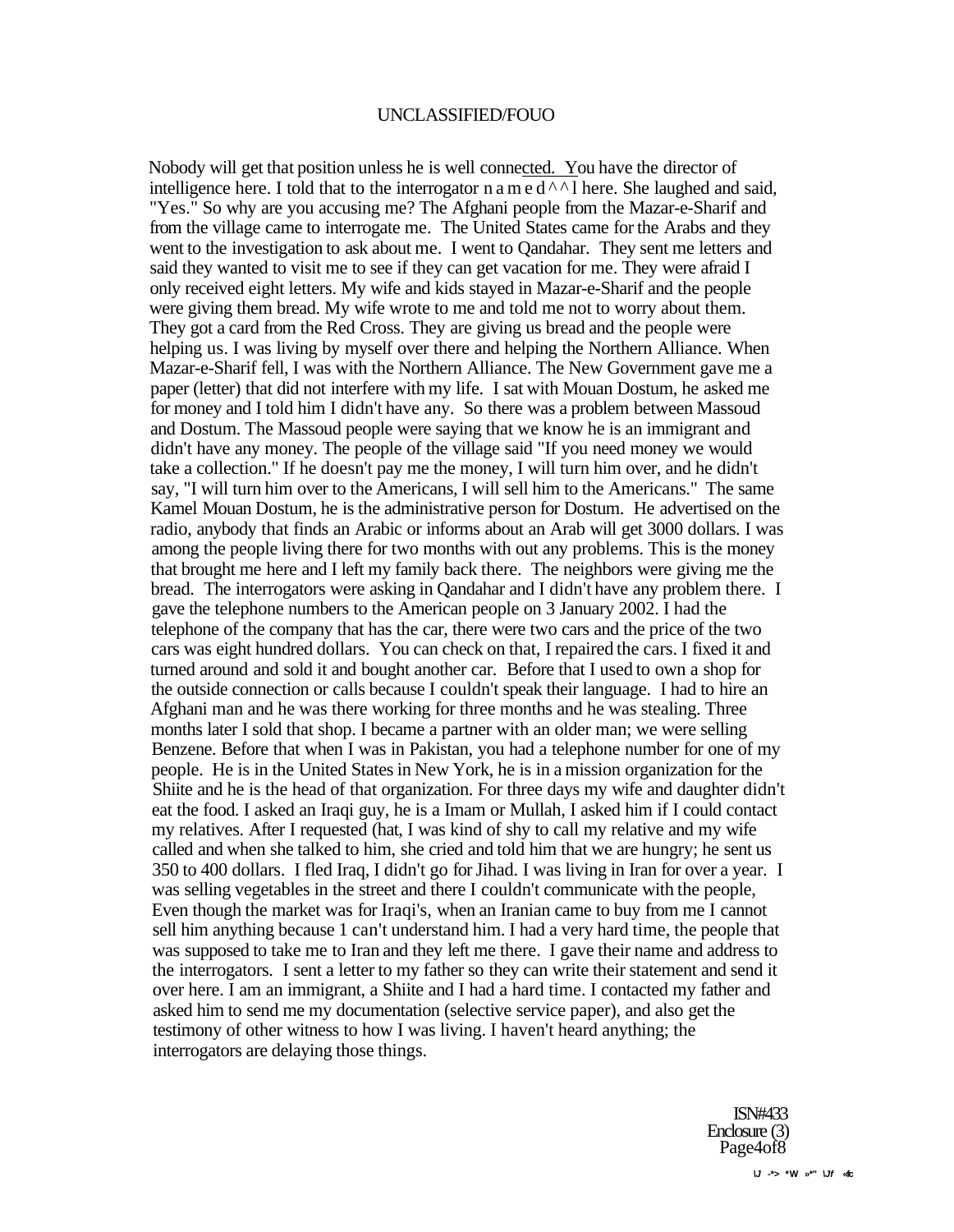### UNCLASSIFffiD/FOUO

Tribunal President: Does that conclude your statement.

Detainee: If you have any questions I am ready for you now.

Tribunal President: Personal Representative do you have any questions for the detainee?

Personal Representative: Yes Ma'am, do you speak any languages such as Farsi, Persian orDari?

Detainee: I don't speak any other language; What ever I learned of the Farsi I learned it in Afghanistan. I have been here for three years and you can look in my file that I can't live with these people. I lived with the Afghan and I speak Farsi. Three years in prison and four years in Afghanistan, a total of seven years, I cannot make up one full statement. As far as reading and writing that is impossible.

Personal Representative: How did you get customers for your taxi?

Detainee: There is a place for the taxis and people went there were the taxis were. I don't work inside the cit. There is a special parking spot for the all taxis just for the village. Everyone knows where that parking is. It was like a pickup, I could carry wheat, wood and other items. I would take the people from one location in the morning and bring them back in the afternoon. I worked many jobs, but the interrogators picked on one or two jobs. They didn't tell you I opened up a small shop selling watermelons and I lost a lot of money. How could I be the director of intelligence and selling watermelon in the street? Why is it that the interrogator didn't tell you the director of intelligence is here in the prison? What business of it is mine? The people and the Taliban were wearing a long robe and turban on their head, so I wore the turban. I even grew a long beard, if I didn't have a long beard I couldn't walk down the streets. The beard is just like a visa. When I was in Mazar-e-Sharif there was a British family living there. Why didn't they bring that British family here? They were living off the Taliban, him and his wife. He was also an immigrant in Afghanistan. You didn't bring him here, and he still may be there. You brought me here despite the fact all the people testified in my favor; even the American that was there, heard the testimony of the other people. Don't worry about anything you will get back. They tried to get me out and for some reason or another I haven't gotten out yet. The interrogator told me, we have a lot of names of Afghani's, and that they interrogated them. Anybody that goes to the director of intelligence would have to sign a register, if you go mere as a person who is being accused, they will write down your accusations. If you get one Afghani or Arabic witness, all they have to say is this guy interrogated me. If you can get one witness against me, you can put me at camp five for the rest of my life. The Taliban fell but the people are still there.

Tribunal President: Does the Recorder have any questions for the detainee?

Recorder: Yes Ma'am, A few moments ago you said you asked your rather for documents for selective service in your country. The question is what country?

> **1SN#433 Enclosure (3) Page 5 of 8**

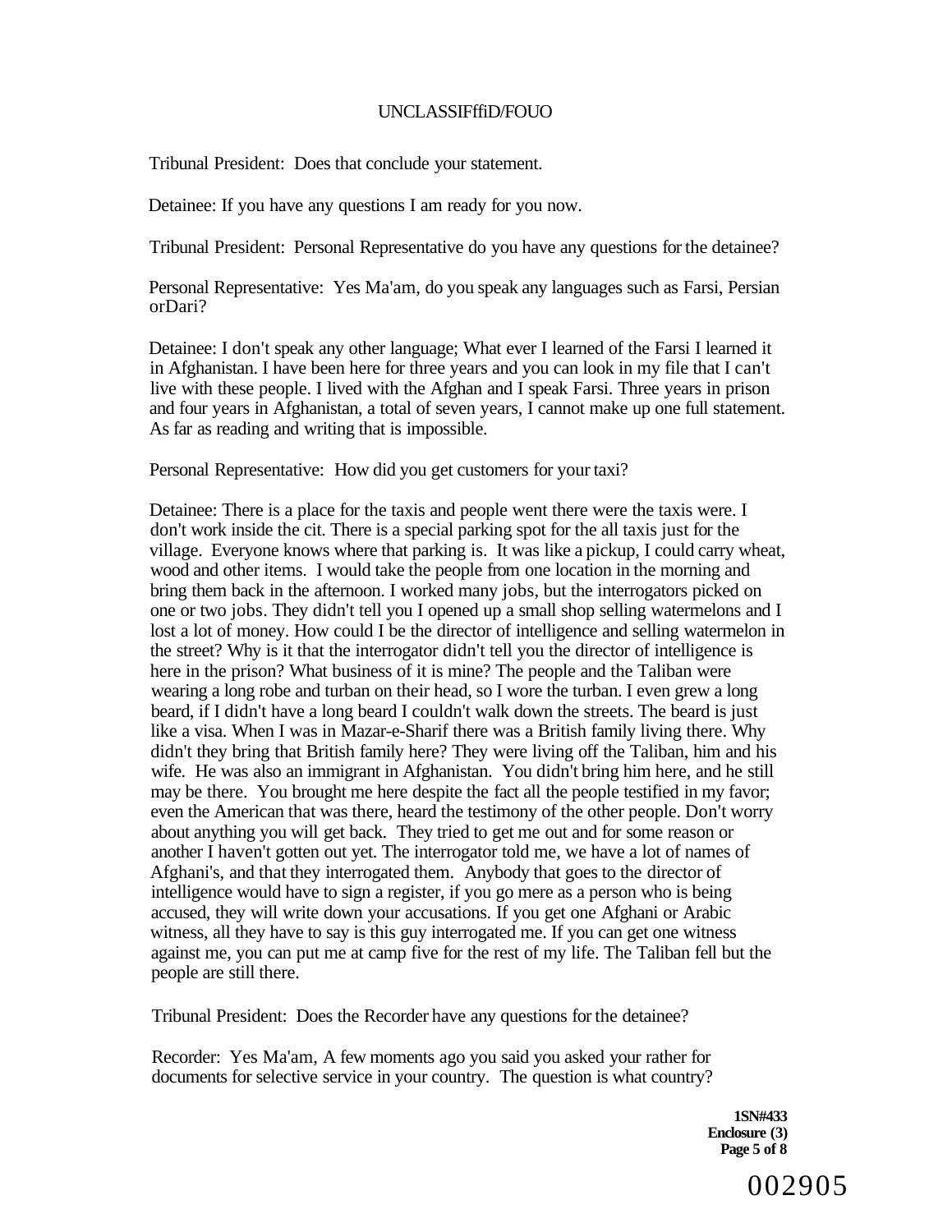Detainee: al Basara Aumqusar (ph)

Recorder: Did you receive any military training? Did you carry a weapon in Afghanistan?

Detainee: No, it was in Iraq.

# *The Personal Representative and the Recorder had no further questions.*

Tribunal President: Do any of the Tribunal Members if they had any questions for the Detainee.

### *Tribunal Members' questions.*

Tribunal Members: Yes Ma'am, Sir I have some very specific questions and I would appreciate if you give a concise answer.

- Q. You are a native of Iraq?
- A. Yes, Sir.
- Q. When did you go to Afghanistan?
- A. In 1998.

Q. You were arrested approximately how long after that? A. In 2002.

- Q. You speak what languages?
- A. Arabic.

# Q. Apparently you speak a little bit of other languages?

A. Farsi and English.

# Q. How long were you a soldier in Iraq?

A. In 86 at the police department in al Basara, 871 went to the Army, then I escaped and they put me in jail, 891 left the prison then I escaped again. There was a decision from the interior minister that stated anybody that was in the Army from the police department would have to be expelled from the Army. I left and got a piece of paper from the Army. I went to the police department in al Basara and they took the paper that I got from the Army and they put it on a piece of paper and signed it and stamped it I took it to the selective service.

- Q. Have you ever fought in any battles?
- A. No.

ISN#433 Enclosure (3) Page 6 of 8

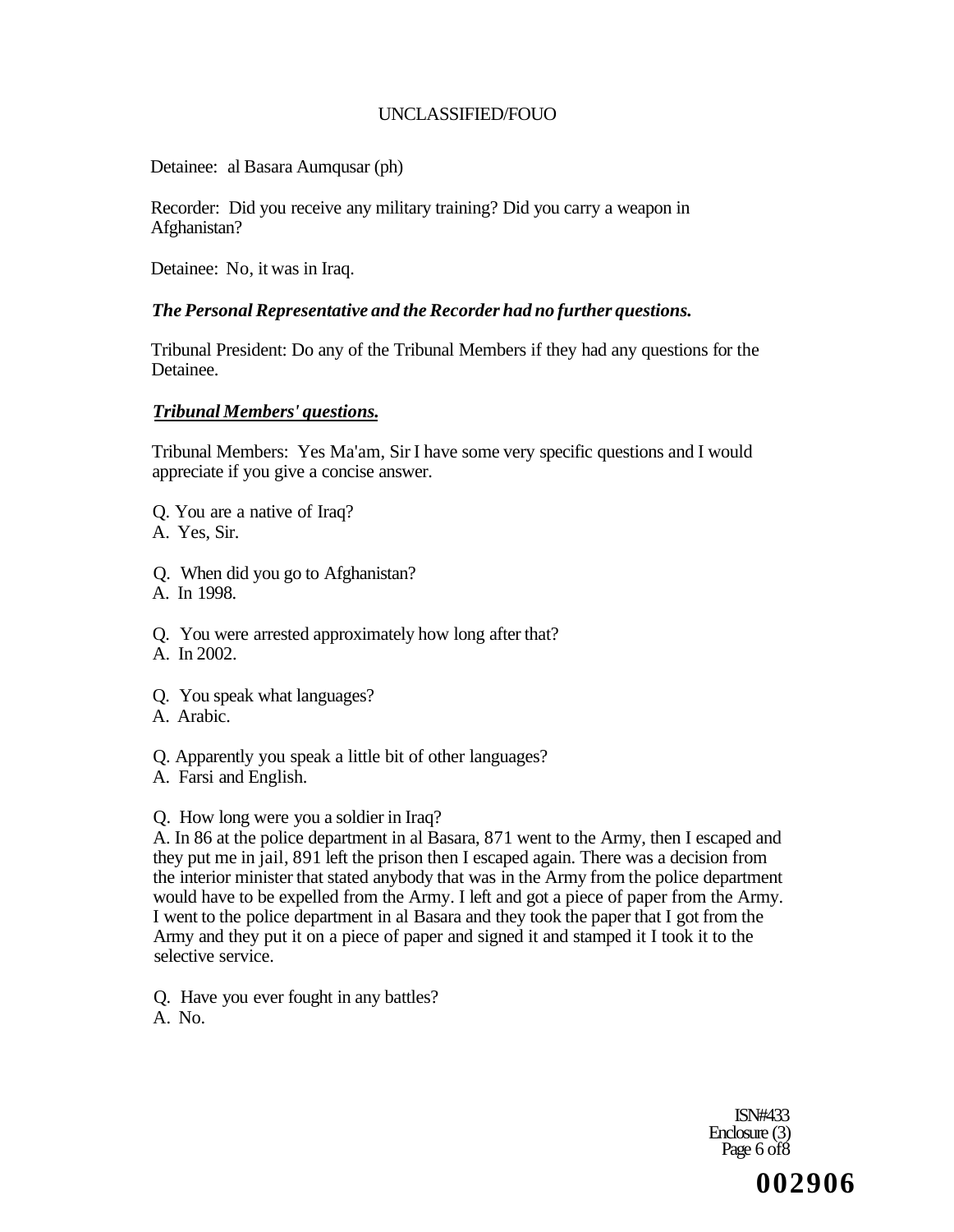Q. Why do people here want to see you stay here?

A. Because they are my enemy, they are my enemy religiously. I am a Shiite and they are Sunnis, the Sunnis oppose the Shiites.

- Q. In Afghanistan, were people friendly to you there?
- A. Yes, they were very friendly.
- Q. Why did you select Afghanistan to go to?

A. I didn't select Afghanistan to go to. After my relatives sent me money, there were two Iraqi guys that told me they would take me to a village via Afghanistan since there was not a place to stay. I didn't know it was a police department and I left my wife and daughter outside and I explained to him my story and there was no Iraqi guy there. They said there were no hotels for the families since we are strangers here. They told me to leave my wife and daughter inside and I was to stay outside with the guards and they will find a house for us. Three days later they found a house for me. They took me to the immigration department and every month I filled out a petition and they give me food. All these petitions I filled out, you can check out. In Qandahar they already asked about me.

Q. Where did you intend to go from Iraq, if you didn't intend to go to Afghanistan? A. I was in Iraq for one year and two months. Other Iraqi people convinced me that there were some United Nations people that will give us a monthly income, along with medication and housing arrangements. I was convinced and I went with them. I filled out some petition and they gave me documentation, but they didn't help me with anything at all. There were other Iraqi families there; they were paying some families some monthly income and food. I knew it would take me some time; I was really starving so I couldn't stay there. I called my relatives and he gave me the money. I was in Pakistan for approximately *2 Vi* months. You have the telephone number of my relative; you can ask them about in 1998. The woman that talked to you and you sent her the money in Karache and that is the Shiite Missionary Organization.

Tribunal Member: Personal Representative and Interpreter was there a prepared translated statement for the detainee to read during the interview? And did he read it? Personal Representative: Yes, He was reading it.

Tribunal Member: Was it obvious that he was reading it? Interpreter: Yes, he was looking at the paper and reading the next allegations.

- Q. Didn't you make a statement earlier that you couldn't read?
- A. I couldn't read Farsi.
- Q. You can read and write in Arabic?
- A. Yes.
- Q. Why didn't you stay in the Iraqi Army?

ISN3433 Enclosure (3) Page 7 of 8

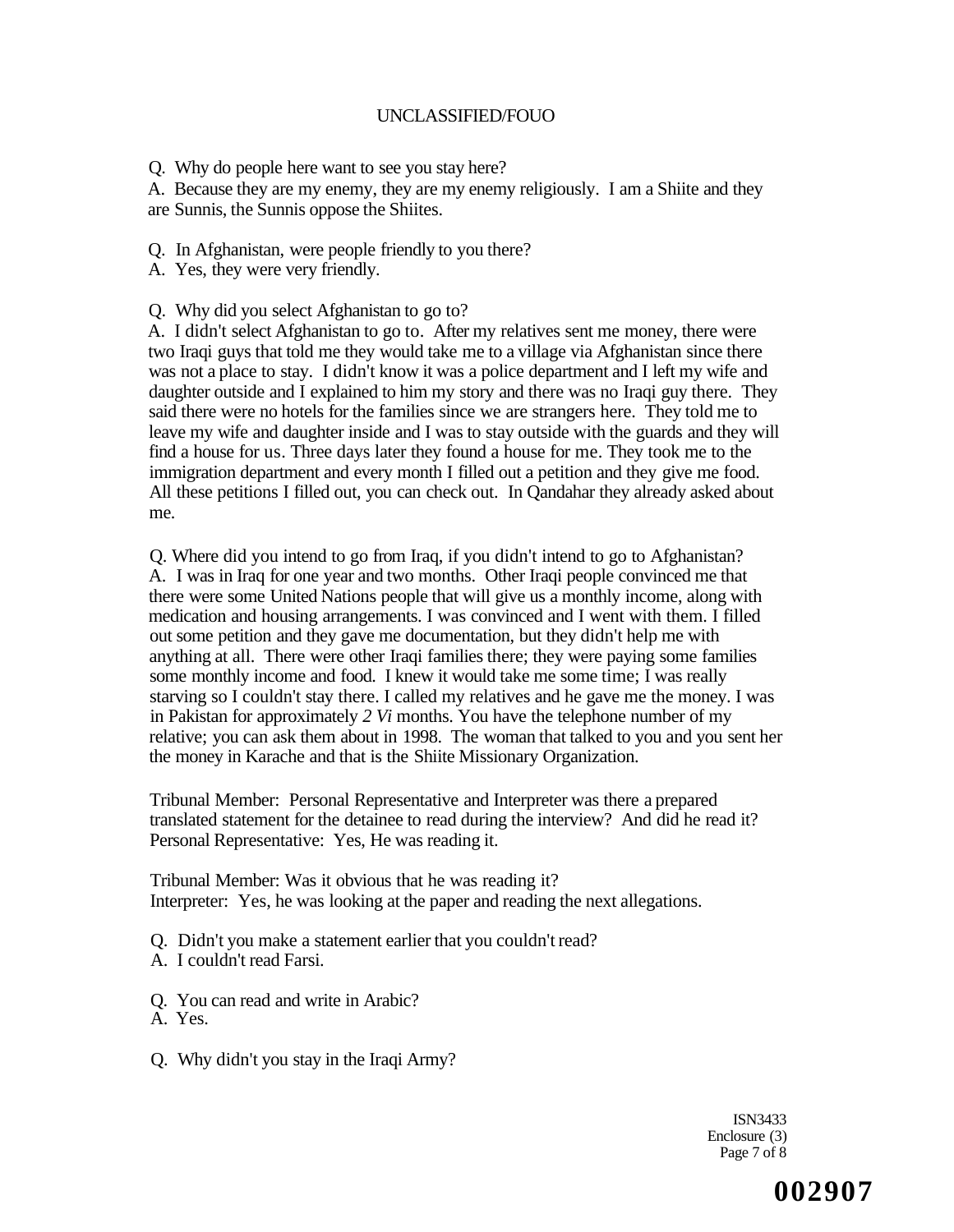A. The government was against us. We wanted to be in the police department so we didn't have to fight

Q. How long did you train in the Iraqi Army?

A. 45 days for training.

- Q. Who gave you the piece of paper from the United Nations and why?
- A. The United Nations in Pakistan.
- Q. Why did they give this to you?
- A. They gave it to all the immigrants.
- Q. What was the purpose?
- A. There was no place for me to stay.

# *The Tribunal President confirms that the detainee had no further evidence or witnesses to present to the Tribunal The Tribunal President explains the remainder of the Tribunal process to the detainee and adjourns the Tribunal*

# **AUTHENTICATION**

I certify the material contained in this transcript is a true and accurate summary of the testimony given during the proceedings.



Colonel, United States Army Tribunal President

> ISN#433 Enclosure (3) Page 8 of 8 **00290S**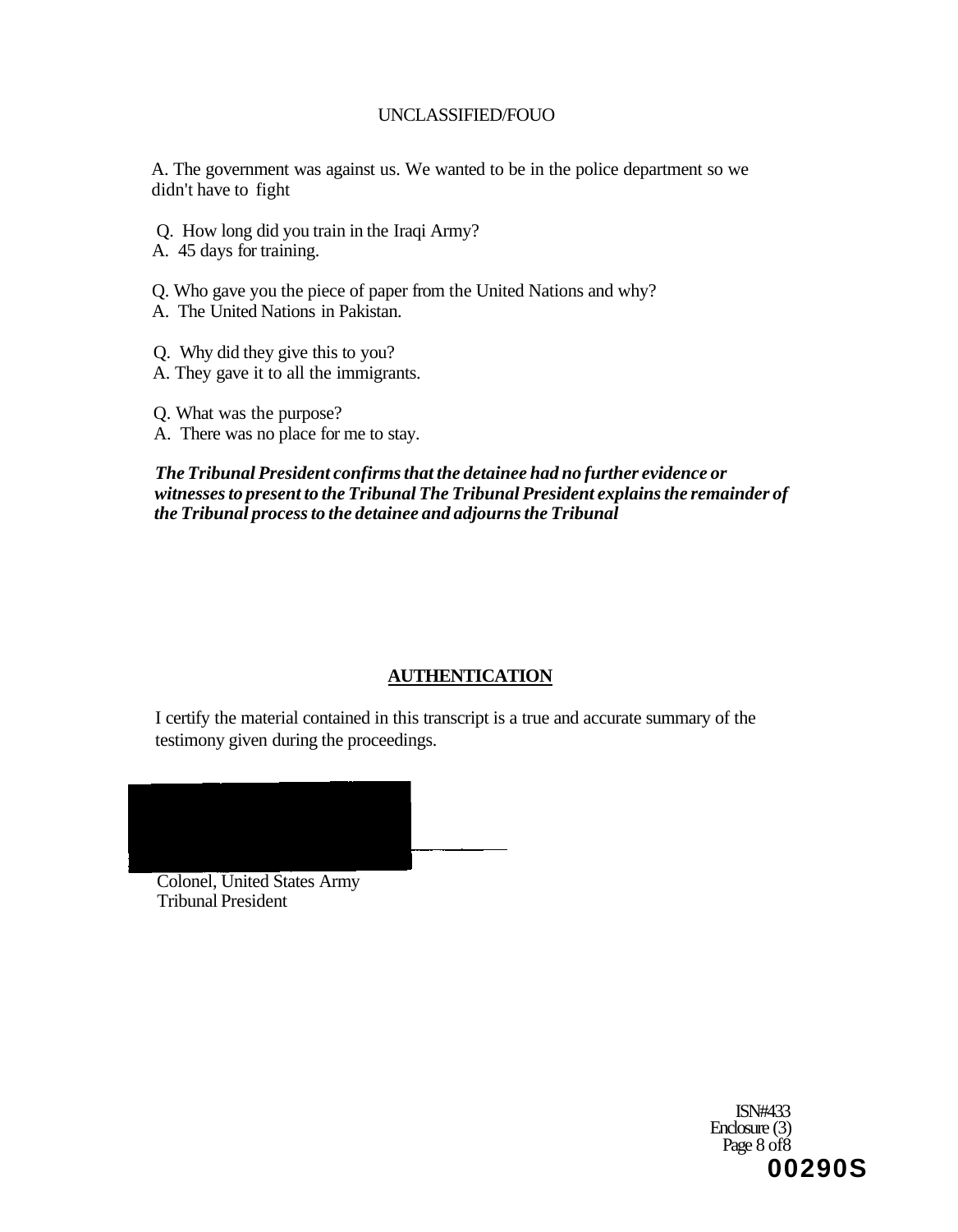### **Summarized Unsworn Detainee Statement**

## *The Tribunal President read the Hearing Instructions to the Detainee, and asked if he understood the Tribunal process. At this time, the Detainee stated the following in reference to the classified information:*

Detainee: The classified information; you mean the information I have discussed with the Personal Representative? Is this the classified information, or is there more classified information?

Tribunal President: I think you're referring to the unclassified information made available to you by your Personal Representative; the classified information, due to national security reasons, will not be available to Detainees. Do you have any other questions at this time?

Detainee: No.

Tribunal President: Very well.

*The proceedings then continued, to include the reading in full of the Unclassified Summary of Evidence by the Recorder to the Tribunal* 

*The Tribunal President explained to the Detainee that the Witness requested was relevant and reasonably available, and would be present for the Tribunal* 

*The Tribunal President then informed the Detainee he would have the opportunity to respond to the allegations, that he had the assistance of his Personal Representative, and asked if he would like to take the Muslim oath.* 

Detainee: I looked at the allegations, and 18 of us were captured together; I told the truth. I don't think it's necessary to take the oath; if it's necessary, I will.

Tribunal President: It's not necessary, we just give you the opportunity to take the oath; whether you take it or not, we will accept your statement

Detainee: It's not necessary to take the oath.

Tribunal President: That's fine; at this time, you may begin.

*At this time, the Personal Representative read each allegation individually to allow the Detainee the opportunity to respond, and included statements the Detainee had made previously.* 

*3a. The Detainee is associated with al Qaida.* 

**ISN# 295**  Enclosure (3) Page 1 of 13

UNCLASSIFIED//FOUO

**002909**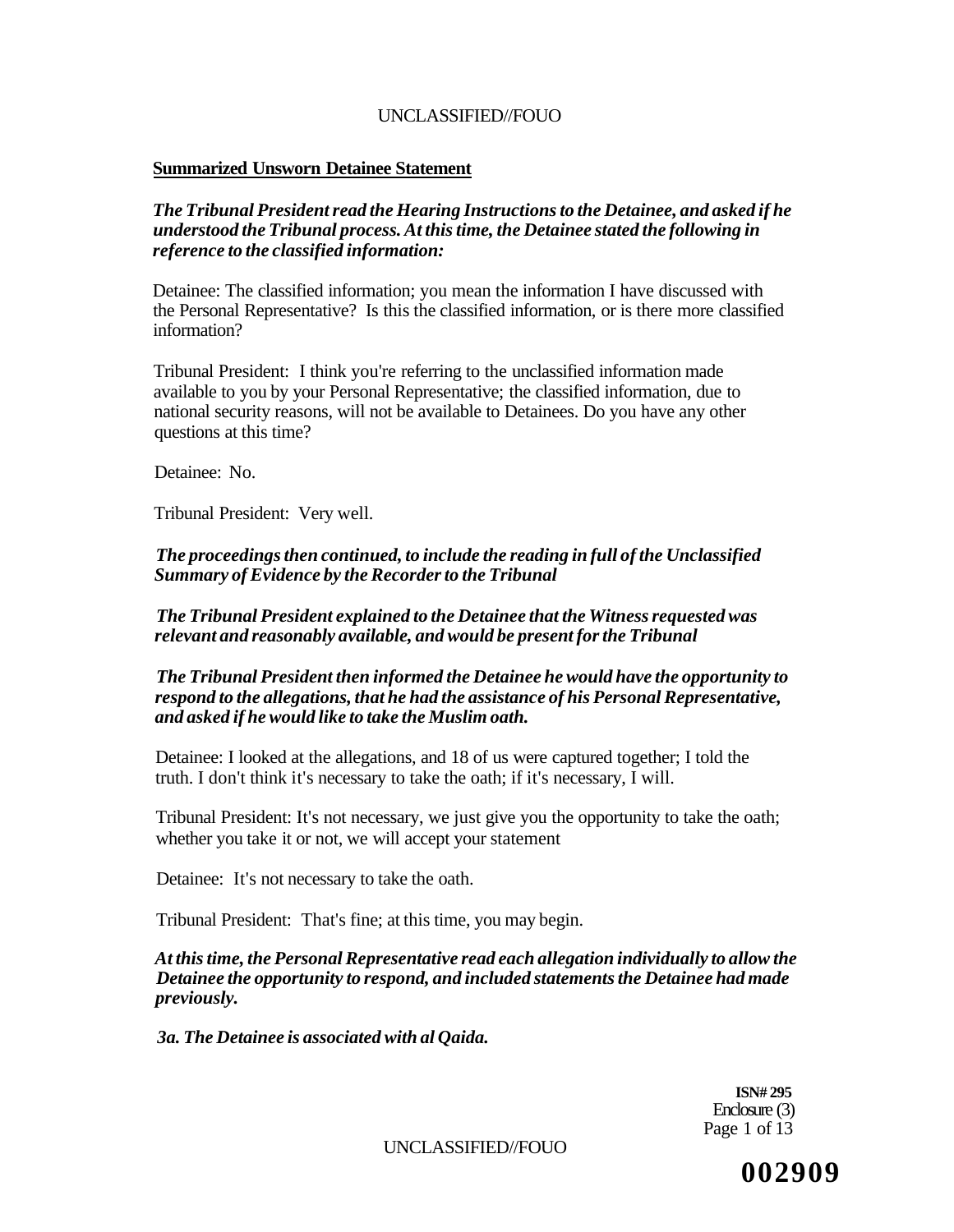Personal Representative: He (the Detainee) says he does not know of al Qaida or the Taliban. Is there anything else you'd like to add to that?

Detainee: The reason I went to Afghanistan is because I heard there were people trying to fight the Chinese government, and get independence. That's the reason I went to Afghanistan. A person that led me there was a Higher, too. I arrived to camp, and there were only Uighur people; I had not seen any other people. Until I arrived in Pakistan, I stayed with Uighurs; wherever we go, we stay together. I never thought about joining other groups or people; it's not in my mind.

### *3a. 1. The Detainee arrived in Afghanistan from China, via Pakistan, in August 2001.*

Personal Representative: He stated he went to Afghanistan to escape being sent back to China by the Pakistanis. Did you want to add anything to that?

Detainee: Yes. When I left my home country it was the beginning of June. On June 13,14 or 15<sup>th</sup>, 2001,1 traveled there because I had two reasons to do so. Number one was to escape from the torturing, darkness and suffering of the Chinese government. Lately, the Chinese government was putting too much pressure on Uighurs. We wanted to go to some other country to live in peace. The government, if they suspect us for anything, would torture and beat us, and fine us money. Lately, the young Uighurs would get caught just doing exercising. They would stop us and say it was not our culture, and put us in jail for it I have evidence, and have seen myself, and will tell this story. In my city, there was one young Uighur that had a medical problem, and a doctor told him to run for a while. A couple days later, he was taken to prison and interrogated about why he was running; they beat and tortured him. The guy said the doctor prescribed him to run, and they wouldn't listen, and beat him anyway. The Uighur's parents went to the doctor to get the prescription, but they still beat him and fined him lots of money. We have so many of these types of things happening; people are suffering so badly. For the females, if they have one child, they open them up and throw the baby in the trash. After 1997 or '98, they came up with a nasty policy. If 1,000 people are arrested wrongly, they will not let one go. When they arrest people and are suspected for a political reason, they will fine them lots of money; the reasoning is if their finances are cut off, they can't function politically. That's the reason they fine them so much money. The new policy says that during interrogation, if someone dies, the interrogator has no responsibility for it. What I just told is not made up -1 heard that from a local police officer and a government official; I heard it from their mouth. That's the reason the Chinese government is acting crazy; this madness makes it too dark to live there. I was looking for a better life to live somewhere else in peace. The number two reason is to go to another country to tell them how much Uighurs are suffering so we can get support for others to help us. An example is that the Chinese have occupied our country over 100 years; they didn't treat Uighurs well, and many times we fought back. There were two or three times where there was a big operation and Uighurs got parts of the country back. Almost all the parts were gotten back, but we still needed support from other countries, and needed financial support. It would then go back to the Chinese. The Communist

> JSN# 295 Enclosure (3) Page 2 of 13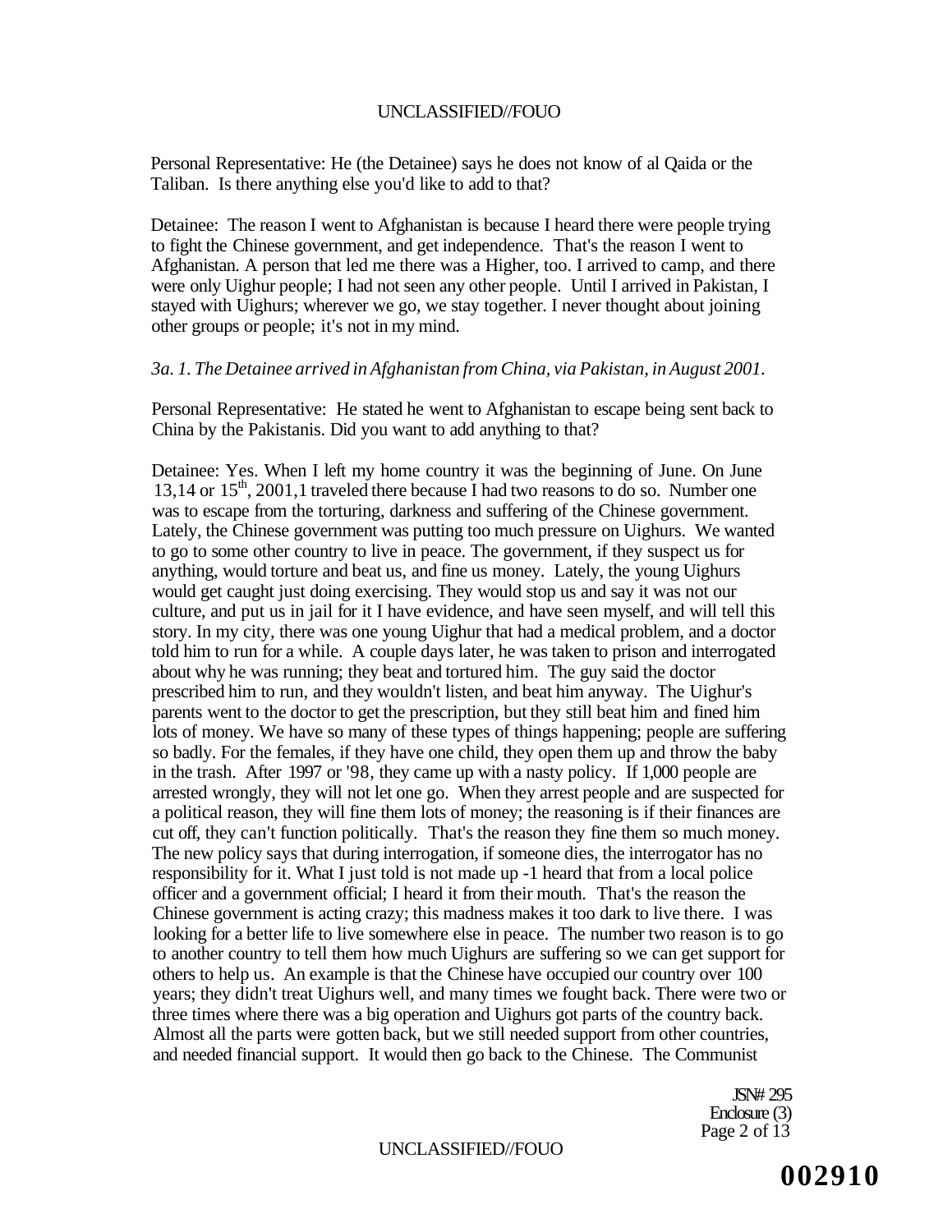government has been there over 50 years now. There wasn't any big operations or bloodshed anymore, but we demonstrated many times. Uighurs demonstrated with empty hands asking for changes in policies towards Uighurs, but the Chinese government used weapons against our peaceful demonstrations. They never asked what we wanted; they wouldn't ask about our demands. They would shoot, kill and torture us; all those bad things. The Chinese government kept these activities very secret from other countries. Many outsiders have no idea what is being done to the Uighurs. That's the reason I went somewhere else; to explain what is happening to Uighurs. We can't get independence by ourselves; we must get support from others. Only then will we have the chance. That's the reason I decided to go somewhere, but before I traveled, I spent two years to get the passport. The Chinese told me I was too young to get the passport For Uighurs, it is hard to get the passport Then I almost lost hope, but I heard there was a special travel document It is only good for travel to Pakistan, and no other places. That document was for travel to Pakistan and no other countries. I know I couldn't go anywhere with that document, but I was leaving Chinese torture. Also, that document is only good for one month. When I got to Pakistan I tried really hard within that month to change that document into a passport to go somewhere else. I spent almost a month and a half in Pakistan trying to change it. Other Uighurs gave me advice that I needed to go back to China or go somewhere in Pakistan. They told me if they caught me they'd turn me over to China and it was dangerous. Even if I went back to China, I was fifteen days past permission, so I would still be punished. I asked what I should do, and Uighurs told me there was a place in Afghanistan that Uighurs were trying to learn to fight the Chinese for independence, If you go to Afghanistan, they wouldn't ask for a passport or visa, and if you wanted to go back, you could. They also said there was a special document I could get, and if there was any chance to get it, then I could come back. In August I left the travel document in Pakistan and went to Afghanistan. That's all I have for that accusation.

# *3. al. The Detainee trained in a military training camp in Afghanistan.*

Personal Representative: He (the Detainee) said he helped build the camp, and he was there from August 2001 until the bombing started.

Detainee: The question is not really clear that I trained in Afghanistan. The reason I went there was not for training; I just wanted to escape so they wouldn't turn me over to the Chinese. I wanted to stay away from the Chinese. I went to stay with the Uighurs, and they showed me the rifles, that's true; in two days they showed me how to break it down and put it back together. Besides that, I just helped in construction; kitchen, bathroom, etc.

*3.a3. The Detainee completed weapons training.* 

Personal Representative: As he said previously, it was for two days.

**ISN#295 Enclosure (3)**  Page 3 of 13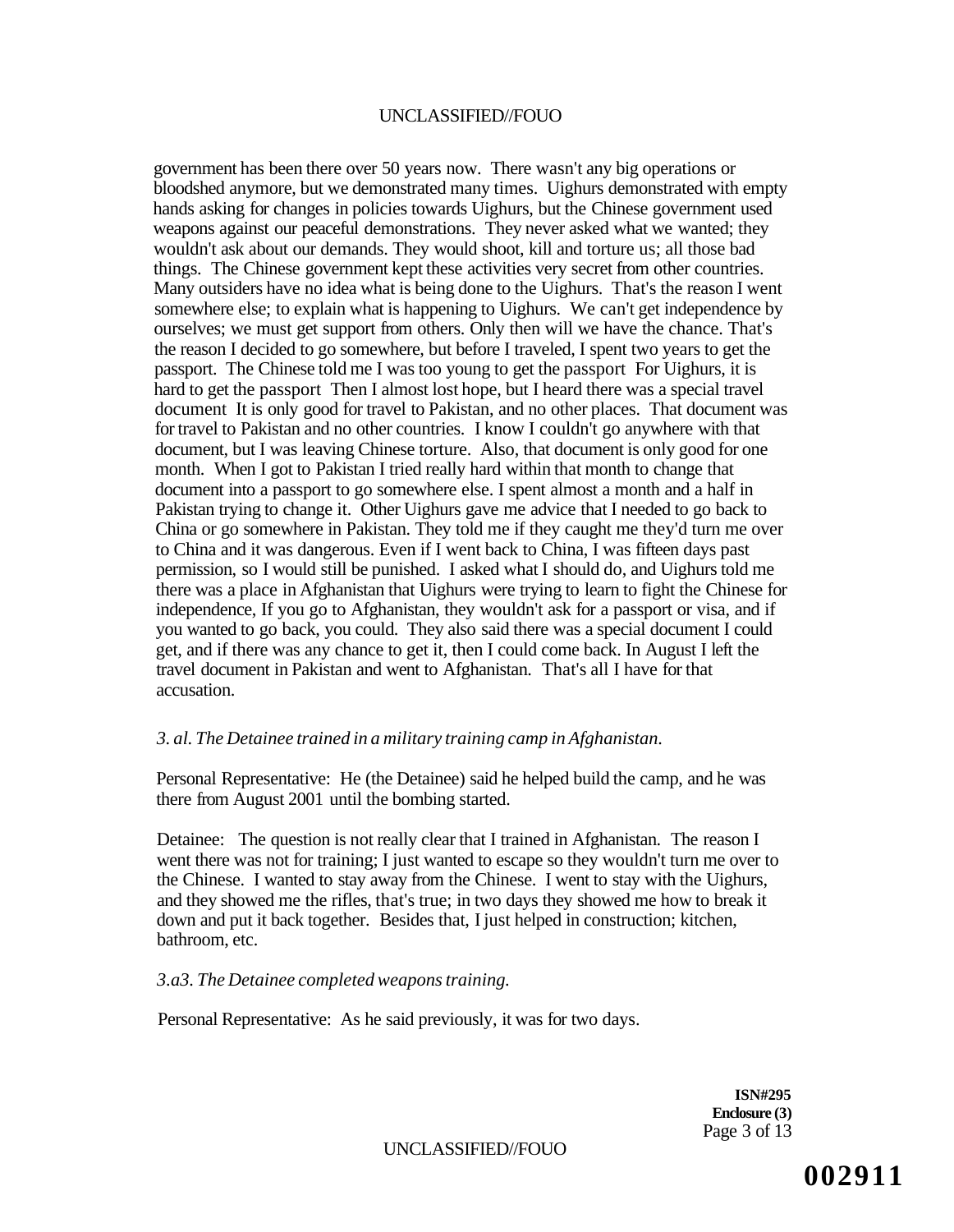Detainee: It's not clear, mem saying I completed weapons training; this is a big, huge thing. I just learned to break it down and put it back, it doesn't mean I completed weapons training. There are many other weapons, and the Kalashnikov is probably one of the little tiny ones.

### *3.a4. The Detainee stayed in a Uighur guesthouse in Jalalabad.*

Personal Representative: He indicated that he did.

Detainee: Can I explain more? I told the person that led me from Pakistan to Afghanistan that it doesn't matter whether Uighurs stay in the city or the mountains, I will stay with the Uighurs. We left Pakistan early in the morning, and got to Jalalabad at night. Someone told me there was a Uighur house; have them drop you off at that place, and they will take you to the mountains to the Uighur place. Those people at the house told me they could not take me to the Uighurs at night They said they would contact them in the morning, and take me then. That's the reason I stayed at house one night, and the second day they took me to the mountains.

## *3. a5. The Detainee traveled to Afghanistan without a passport,*

Personal Representative: I believe he's completely covered that in his previous statement.

Detainee: Could I explain more? When I traveled to Pakistan it was a legal document If I had a legal document to travel to some other country, I wouldn't have gone to Afghanistan; I would've gone somewhere else. The person that took me to Afghanistan told me that if I went there, there's no immigration or customs to check my documents for legal or illegal travel.

# *3. b. The Detainee participated in military operations against the United States and its coalition partners.*

Personal Representative: He indicated that this is not true.

Detainee: That is not true, and is a huge blame [accusation] for me. The reason I left the country was not to fight with anyone else. I wanted to explain to others about Uighurs, and get support from others, and not to fight with others. In Afghanistan, we only had those types of conversations about how to fight back the Chinese, not to fight others. Like I said earlier, until they started bombing, we were building nouses and doing construction; when they bombed we went into the mountains and tried to fill our stomachs. Before the bombings, we were in peace and were happy, and had no problems. We didn't expect the Americans to bomb our camp; we thought if they knew we were there, they wouldn't bomb our camp. We were shocked when the bombing started. One day in the middle of the night, the bombing started; we were scared and we ran into the mountains. When we ran there, we tried to fill our stomachs; if we filled our stomachs,

> ISN#295 Enclosure (3) Page 4 of 13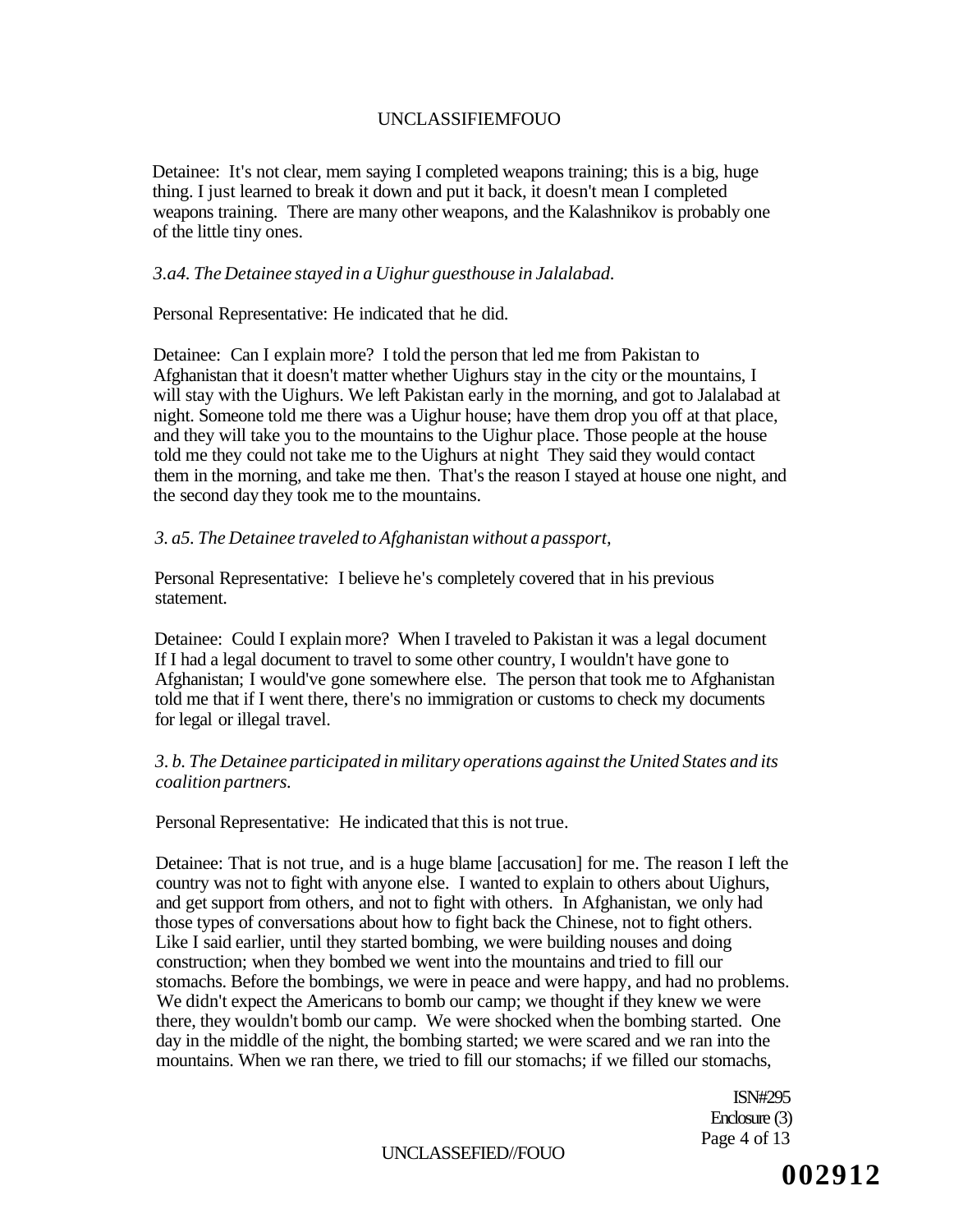we would've been happy. We stayed in the mountains a while. Until we went to Pakistan, all Uighurs stayed in the caves in the mountains; all we worried about was our stomachs everyday; if we had enough food, then that would be great. We were just worried about our stomachs. We never fought back U.S. or coalition forces; we didn't think about fighting anyone else, we were only worried about ourselves. The other thing we worried about was that we left our country to fight the Chinese; for some reason we thought we might end up with the Chinese again, and this is what worried us very much. When bombing started it wasn't quiet, so we tried to go somewhere peaceful and quiet, so we tried to go to Pakistan.

### *3.bl. The Detainee was in Tora Bora for approximately three months during the U.S. bombing campaign.*

Personal Representative: He indicated he first knew of the Taliban from watching Chinese TV in Afghanistan. He said he first learned of al Qaida here in Guantanamo, and that Abdul Haq was the person that ran the camp. Is there anything else you'd like to add?

Detainee: Yes, I stayed there three months; and I told you about the mountains. We stayed in the mountains a long time, and we worried about ending up in Chinese hands. We were trying to find a safe place to stay. We didn't think there was any other place safe for us to stay. We didn't know how close the place we stayed was to Pakistan, and didn't know we could get there by walking. Then other people were walking through to Pakistan, and we found out and followed the other people to Pakistan. The reason I went to Afghanistan I already mentioned. I heard a little bit about Afghanistan; about the fighting amongst each other, but I never heard they would fight any other country or people. Before I went there, I never heard America would go there and fight with Afghani people; I never heard this before. If the Americans went to Afghanistan and didn't bomb our camp, then we would be happy and support America; we would've stayed there continuously. The reason we went to Afghanistan doesn't mean we have a relationship with al Qaida or some other organization; we went there for peace and not to be turned back over to the Chinese. It doesn't matter if it was the Taliban government or new government; as long as they give us a place to stay and didn't turn us over to the Chinese government. There is nothing else there but to learn to fight the Chinese, and then go back again. Another way we were there is because they border our country. If the Afghan government would let us go back and fight the Chinese, then we could come back again. There is no relationship of Uighurs and those government people; we would go there just for training to go back [to China] to fight and return. The reason Uighur people go to Afghanistan is only to fight the Chinese or any other nation or people or countries. That's all.

Tribunal President: We may have some questions for you, but does this conclude your statement at this time?

> **ISN# 295 Enclosure (3)**  Page 5 of 13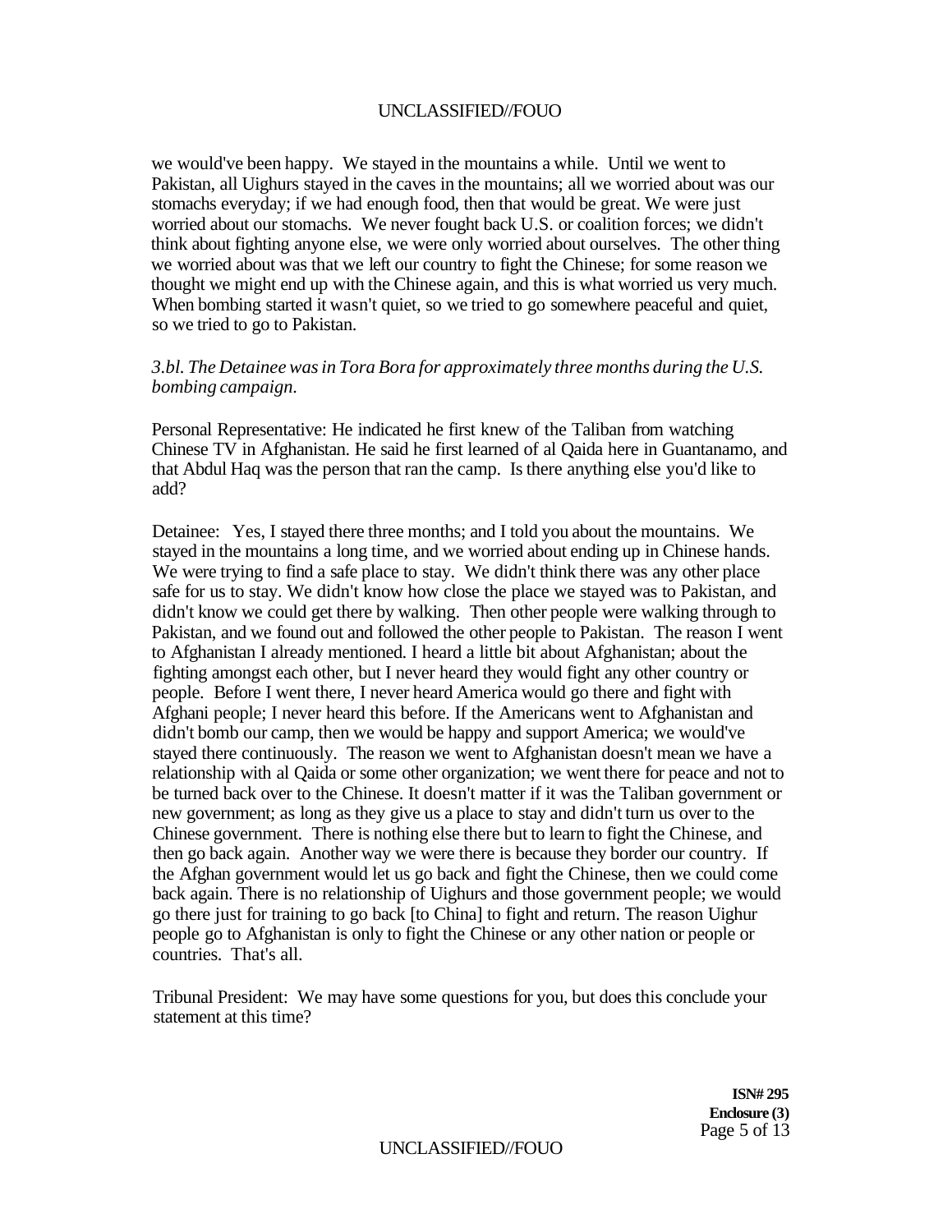Detainee: That's all. If there's anything left, you can ask me or my Personal Representative can ask questions, and I'll answer and explain more.

Tribunal President: Very good; thank you. Personal Representative, do you have any other comments or questions for the Detainee?

Personal Representative: That covers everything we discussed, sir.

Tribunal Member Questions to Detains

Q: Good morning. Do you know a little bit of English?

A: I know a little about how to greet people.

Q: We appreciate the opportunity to speak with you today.

A: I appreciate you listening to my story.

Q: Thank you for educating us on the background of Uighur people. It helps us to better understand what happened, and why you're here today. I think you understand our duty is to focus on you in particular. Besides the two days of training with the rifle, did you ever have any other military training?

A: Sometimes in the morning we would run individually if we wanted to; I did some tunning.

Q: Besides what you did for those two days, you never had any other training on military subjects?

A: No.

Q: Did you have any other training in your home country or Pakistan or anywhere else?

 $A: No.$ 

Q: Is the Uighur camp you stayed at near Tora Bora?

A: I didn't know it was Tora Bora; if it were closer we would've seen people around us. I assumed it wasn't around any place called Tora Bora. We only saw Uighur people there.

Q: As I understand what you told us, you were in the camp, the Americans bombed the camp and you fled to the mountains for a while?

A: Yes.

ISN# 295 Enclosure (3) Page 6 of 13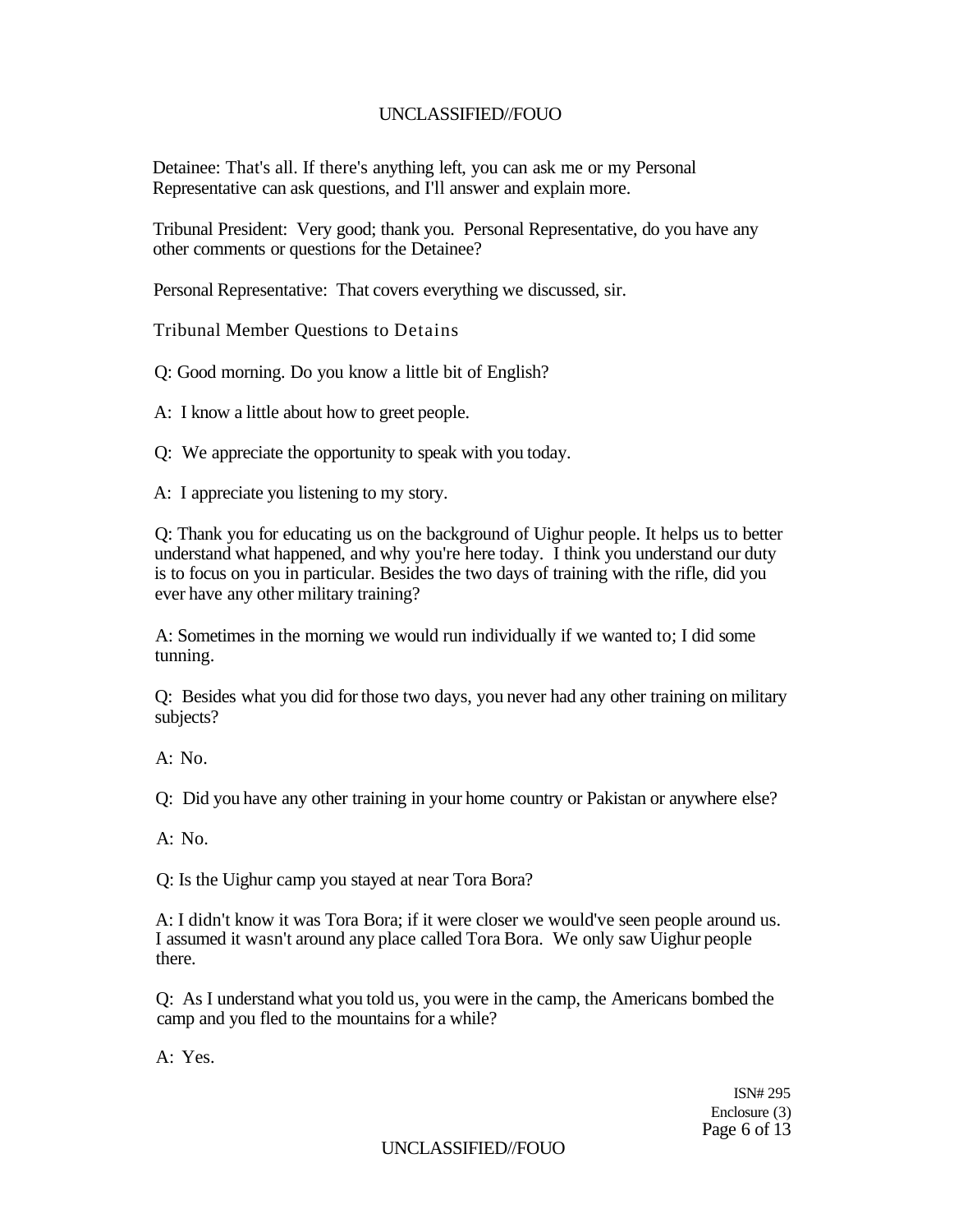Q: And then you went into Pakistan where you were captured?

A: Yes.

Q: How many of you were together when you were captured?

A; Eighteen of us were together.

Q: Did any of you, or did you have any weapons with you when you were captured?

 $A: No.$ 

Q: There is a group that we have heard of called the East Turkistan Islamist Movement. Are you familiar with this group, and if so, are you a member of it?

A: I told you earlier that Uighur people were there to fight back the Chinese, but I never heard of them.

Q: On your travels from your home country, did you ever have any dealings with any Muslims from Uzbekistan?

 $A: No.$ 

Q: There is also a group we have heard of called the Islamist Movement of Uzbekistan; do you know anything about this group?

A: I haven't heard of that.

Q: So you're not a member of this group, and have never told anyone you were a member of it?

A: I do not understand.

Q: I just wanted to clarify you were not a member of the Islamist Movement of Uzbekistan and you never told anyone of it

A: Yes, I never told anyone; I didn't think outside of the Uighur people.

Q: Have you ever traveled to Kyrgyzstan?

A: No.

Q: If the U.S. embassy or interests were attacked in Kyrgyzstan, you wouldn't know anydiing about that?

> **ISN# 295 Enclosure (3)**  Page 7 of 13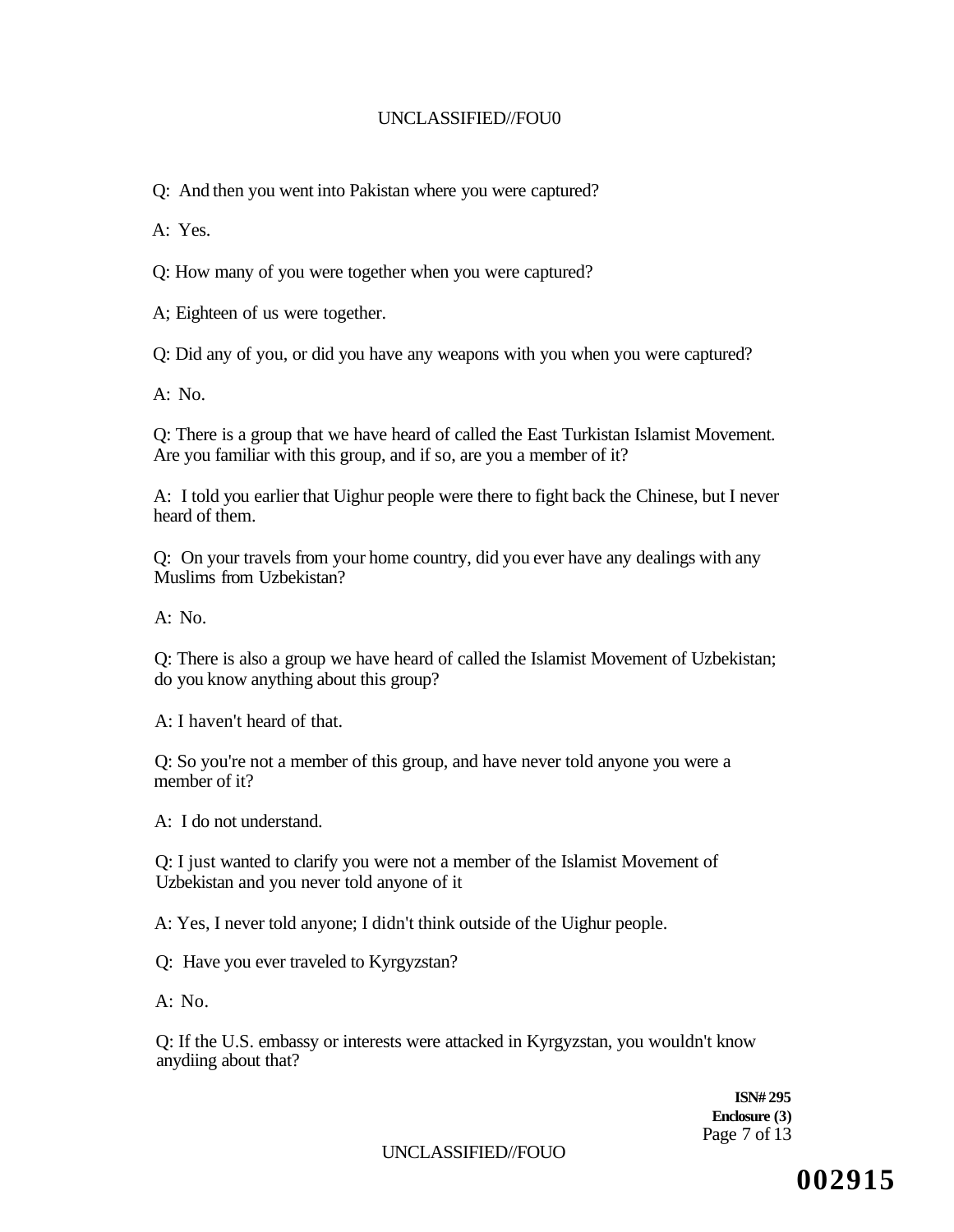### UNCLASSDPIED//FOUO

A: I never heard about that

Q: Have you been visited by the Chinese delegation since you've been here in the camp?

A: Yes.

Q: Could you tell us briefly how that visit went?

A: Yes. When they arrived, I decided not to talk to them. One of my cell brothers, or person next to me told me that he went to see them. He said he said nothing to them, but they kept him in the booth for 7 hours. The time was almost 11 p jn., so I decided to talk to them a little bit, and thought I wouldn't have to stay for 7 hours; I changed my mind that I would talk to mem a little bit. Since I talked a little bit, they saw me four more times. What I told them was not about what I told interrogators, and that I was captured walking down the street in Pakistan. They turned over my first interrogation file to the Chinese. Then there was one American person dressed like an American and said he was representing the President's house; he said we decided we are going to send you back to China, and he told me to cooperate with the delegation. He then went out and gave my file to the delegation. The second time, it was 6 p.m., and they kept me until midnight, or six hours. During that time, they gave me no food; I called for the MP, but they didn't help. They took me to the bathroom, and after that, took me back again. The third time I was there I fell asleep, and the MP kept making noise every 10-15 minutes to keep me awake all night. During that time, they forcefully took pictures of us and recorded our voices. In the morning, they took me back to my cell, and I was sitting praying on my chair. I went to breakfast, and they took me back to the interrogation again. I told them I was sick and didn't feel good because I stayed up all night, but they said I have to go even if I don't talk. The fourth time, I wouldn't even look at them. They said I still had to look at them even if I didn't talk. One interrogator tried to hit me. I said if you want to hit me, go ahead and hit me, but you can't hit me now, and I was screaming. They said I had a problem in the interrogation, and took roe back to my cell. After they came here, they took our picture forcefully, and recorded our voices and threatened to hit us and do other things. They don't have the right to do that to us in here. We were asked when we were in Pakistan [where we were from], and we said we were Afghani, and we were happy to end up in U.S. hands. In Kandahar, we were so happy we ended up in U.S. hands. Then the Chinese delegation came and did all those things. This shouldn't happen [even] once. I'm asking you to not let those things happen again to us [because] it would hurt us really bad.

Q: Just to clarify that the person you said told you to cooperate with the Chinese delegation; was that someone you thought to be an American or someone else?

A: The person that was saying that did not look Chinese, but looked like an American. The person,HHH| an American, had a conversation with the Chinese people in the Chinese language. The Chinese delegation said I was not in Afghanistan, but in Pakistan,

> ISN#295 Enclosure (3) Page 8 of 13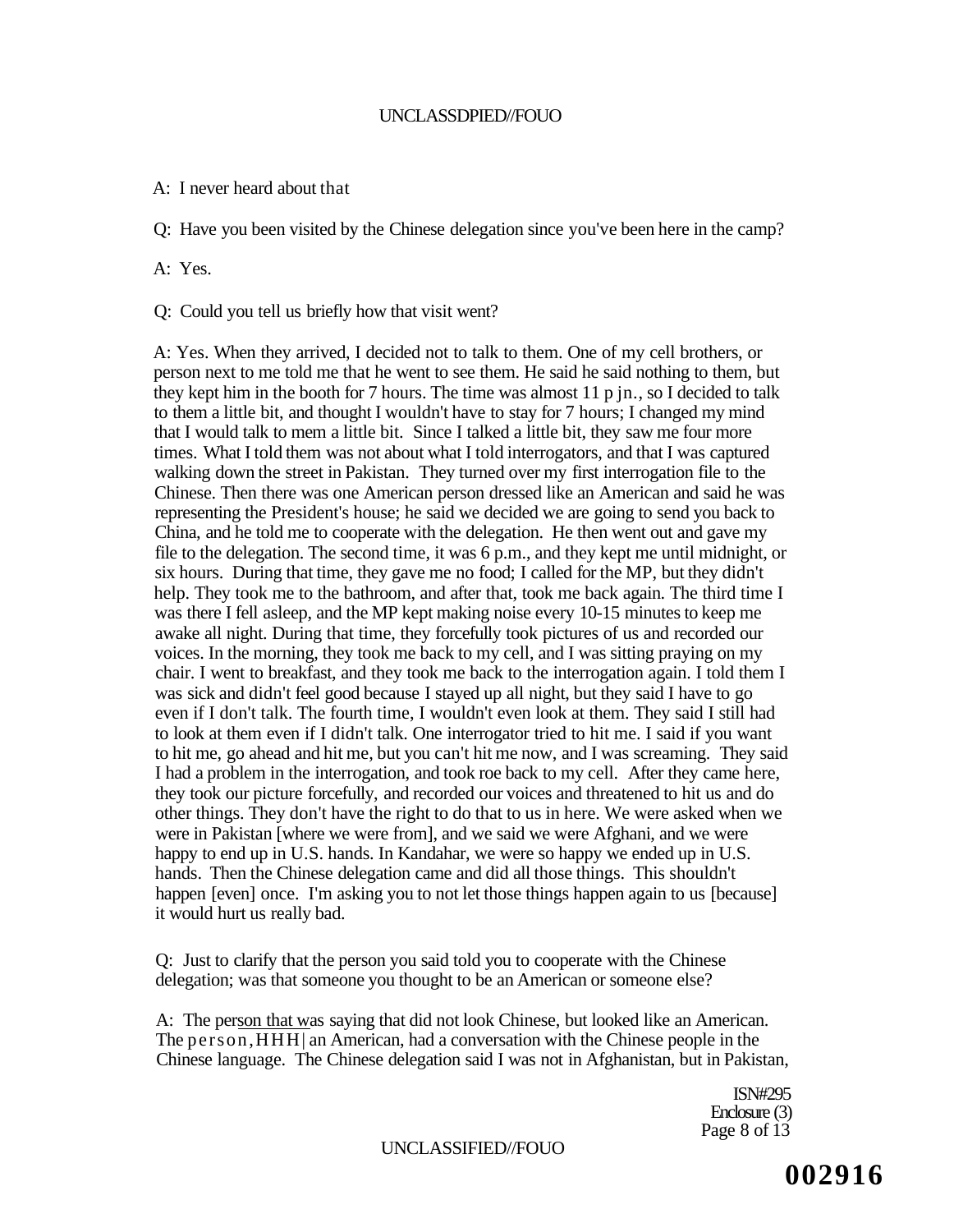and what had I (the Detainee) said to him? Then he  $\wedge \wedge \wedge$  H gave my first interrogation files to the Chinese files to the Chinese.

Q: Is he someone that has interrogated you before?

A: No. We asked interrogators about the delegation; they said they do not know them, and have no authority to control them. This maybe came from a higher command; maybe the President, or those people in Washington who told them they couldn't say anything to the delegation.

Q: If you were to be released, where would you want to go, and what would you want to do?

A: I would like to go to America, England or Germany; a strong country higher than the Chinese; any of those countries because I have no specific country. I want to go there and start a family and live in peace. The reason I mentioned a powerful country instead of Pakistan is because the Chinese can't reach in and ask for us to be sent back to China.

Q: My colleague asked so many good questions, I don't have any questions left; but just a few. What was your occupation before you traveled to Pakistan and Afghanistan; what was your living?

A: My house was in the countryside; I was in a farm business; food, animals, fruit, and my brother has a little store in the city.

Q: Is your brother here or back home in China?

A: He's in China.

Q: Have you had any contact with your brother or your family since you've been here?

A: No. I would like to make contact, but if I make contact, the Chinese will use our punishment for my family members; that's the reason I'm scared to contact them.

Q: Do you consider yourself a practicing or strong Muslim?

A: I can't say strong, it's normal.

Q: I understand. Back when you were addressing the allegations, and you were at the camp, you made a statement. That statement was that you didn't expect Americans to bomb your camp. When I heard you say that, were you aware of what was going on in the world and New York City, what happened in Washington, D.C., and what was going on in the world?

> rSN#295 Enclosure (3) Page 9 of 13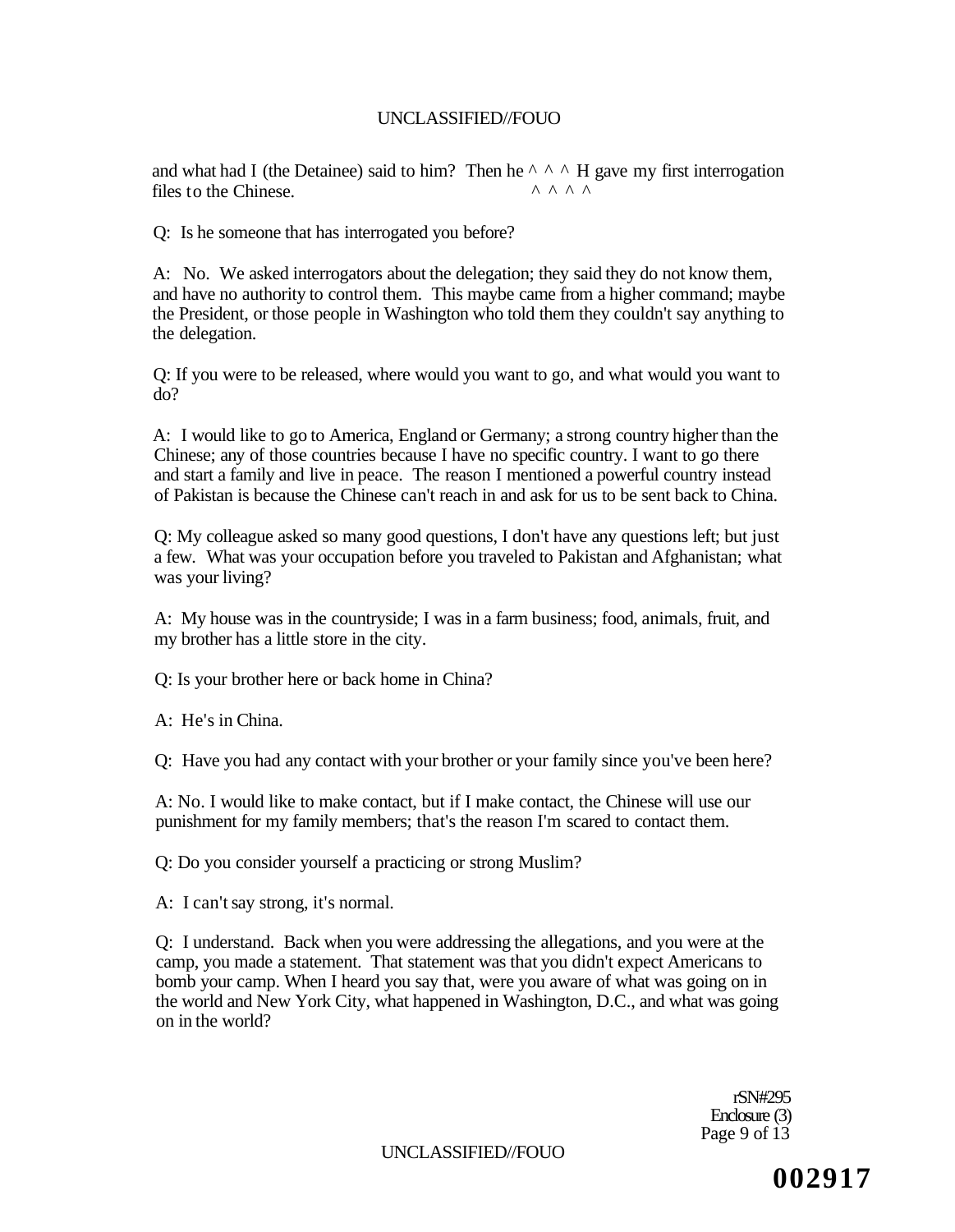A: Yes, we were aware of that; we heard about that and felt sorry for all those people in the accident in New York and Washington. We thought America would deal with whoever did that to America, like al Qaida or Taliban, but we never thought they'd attack us because we had nothing to do with that

Q: When you heard these reports, did they mention Taliban or al Qaida connections?

A: No, I heard that from here.

# *The Tribunal Members thanked the Detainee for his testimony, and the Tribunal President announced that the Witness would be brought in shortly. The Tribunal President then asked the Detainee if he had any more he wished for the Tribunal to know before the Witness was brought in,*

Detainee: I have a little to say. We just talked about the building attacks in the U.S. We (Uighurs) feel sorry for that, but we want America to give the people that did that what they deserve. America should do that if it's a punishable or bad person, they should be punished; whatever they deserve. If innocent people were not involved in bad things, then America should respect them differently than those bad people.

*The Tribunal President then explained the Witness procedures to the Tribunal, and informed the Detainee that he would have the first opportunity ask questions. At this time, the Witness was brought in to the Tribunal, and presented the Muslim oath by the Recorder. The Witness did not recite the oath verbatim, but stated the following.* 

Witness: I will swear I am telling the truth.

Tribunal President: Very well; we will accept that. Thank you very much.

# *The Tribunal President offered the Detainee the opportunity to ask questions of the Witness, but he had no questions. At this time, the Personal Representative agreed to ask the first questions of the Witness.*

Personal Representative Onestinns to Witness

- Q: When did you first meet the Detainee?
- A: I met him the first time at the mountains where Uighur people stay.
- Q: What town is closest to that?

A: I heard it was Jalalabad when I came here, but at the mountain I believe it was Jalalabad City.

Q: How long were you at the camp together?

**ISN#295 Enclosure (3)**  Page 10 of 13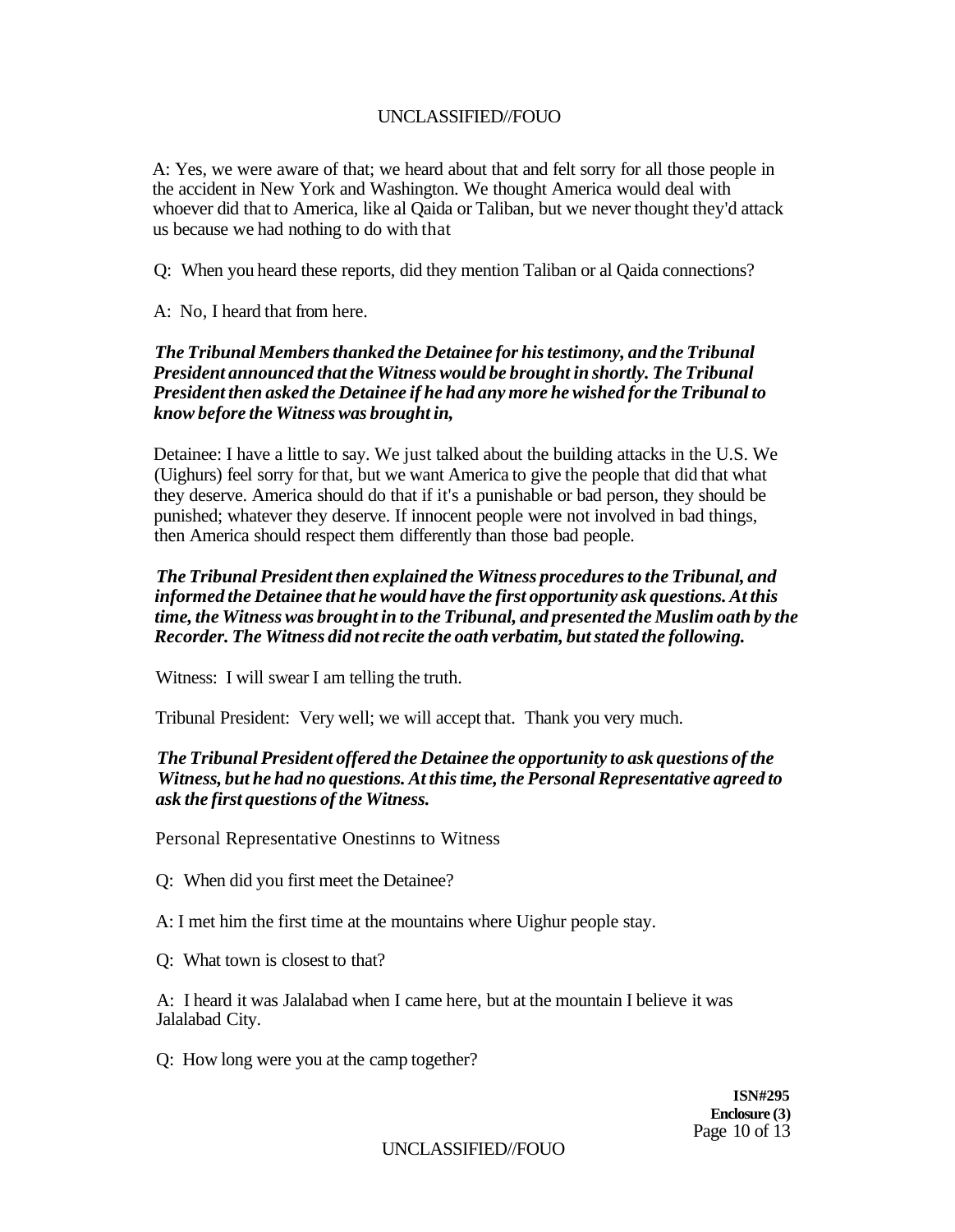## UNCLASSIFIED//FOUO

A: I arrived there in June, and there were many people coming in and out, so I don't remember the exact date. I remember he arrived to the camp after me.

- Q: Who was at the camp?
- A: The people here at the camp now, and the leader of the camp.
- Q: What nationality were these people?
- A: Uighurs.
- Q: Who was the camp leader?
- A: Abdul Haq.
- Q: What nationality was he?
- A: Uighur.
- Q: Were there any other nationalities there?
- $A: No.$
- Q: Any contact with Taliban or al Qaida?
- A: No; there are only Uighur people in there.
- Q: Do you know who funded the camp?

A: It did not need funding from someone else; there was all Uighur people eating, sleeping and building houses, that's all.

Q: Did they ever do any military training?

A: I learned how to read the Koran, and once in a while, we would be shown the Kalashnikov; other times, people would run in the morning. It was not by group, but by individual.

Q: Did you ever see any fighting?

A: We would stay at the camp, and then we were bombed so we ran into the mountains. Then we saw airplanes, and we heard bomb noises, that's all.

> **ISN# 295 Enclosure (3)**  Page 11 of 13 **002919**

UNCLASSIFIED//FOUO *<sup>M</sup> ^*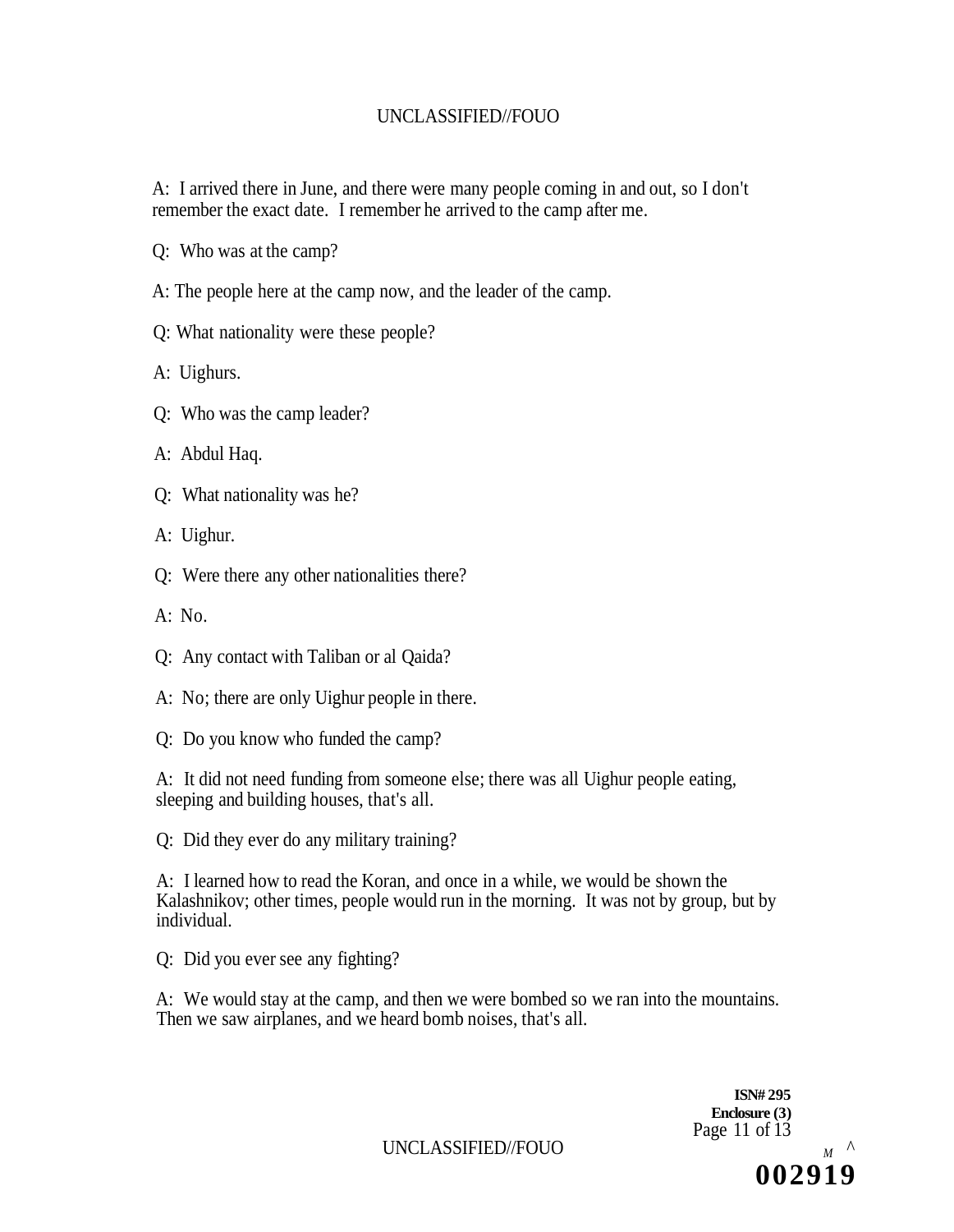## UNCLASSIFIED//FOUO

Tribunal Memhers' Questions to Witnws

Q: Good morning; I just have a few questions for you. In your travels from your home country to Afghanistan, did you or any of your fellow Uighurs have contact with Uzbek Muslims?

A: When I left my home country, I traveled in a short amount of time to that place. At the camp, it was only Uighurs, and the only person that could go out was the leader; for supplies or for food. For the newcomers, it was just a temporary staying place; whoever stayed at the camp didn't have contact with the outside or any other people.

Q: We also heard of a group called the East Turkistan Islamist Movement; we wondered if you were a part of that group or knew anything about it.

A: Where is it?

Q: We were hoping you could tell us.

A: We're not a big, huge organization; we are just a few Uighur people. When we are good, then we can go to the next level.

Q: We heard there were a few Uighur people that fought against the Northern Alliance along with the Taliban; do you know any Uighur people that did that?

A: When I came to the camp here, I saw three different Uighurs not with us; I don't know, they might be those Uighurs. I don't know anything about it

Q: As far as you know, did Abdul Haq ever have any dealings with al Qaida or Taliban people?

A: I already told you it was only Uighur people that stayed at this place. Also, there were rules by our leaders in which we cannot go outside this place. Besides, there was nowhere else to go except the mountains.

Q: So none of these kinds of people visited you while you were in the Uighur camp?

A: Only the leaders and people bringing food from the city to us; those were the only kinds of people that came to us.

Q: You've gone through many interrogations while you've been here; is there anything else you've said in the past you'd like to change, explain or correct at this point and time?

A: I can't remember what I've said over the past three years; I can't think of them.

**ISN# 295 Enclosure (3)**  Page 12 of 13

UNCLASSEFIED//FOUO